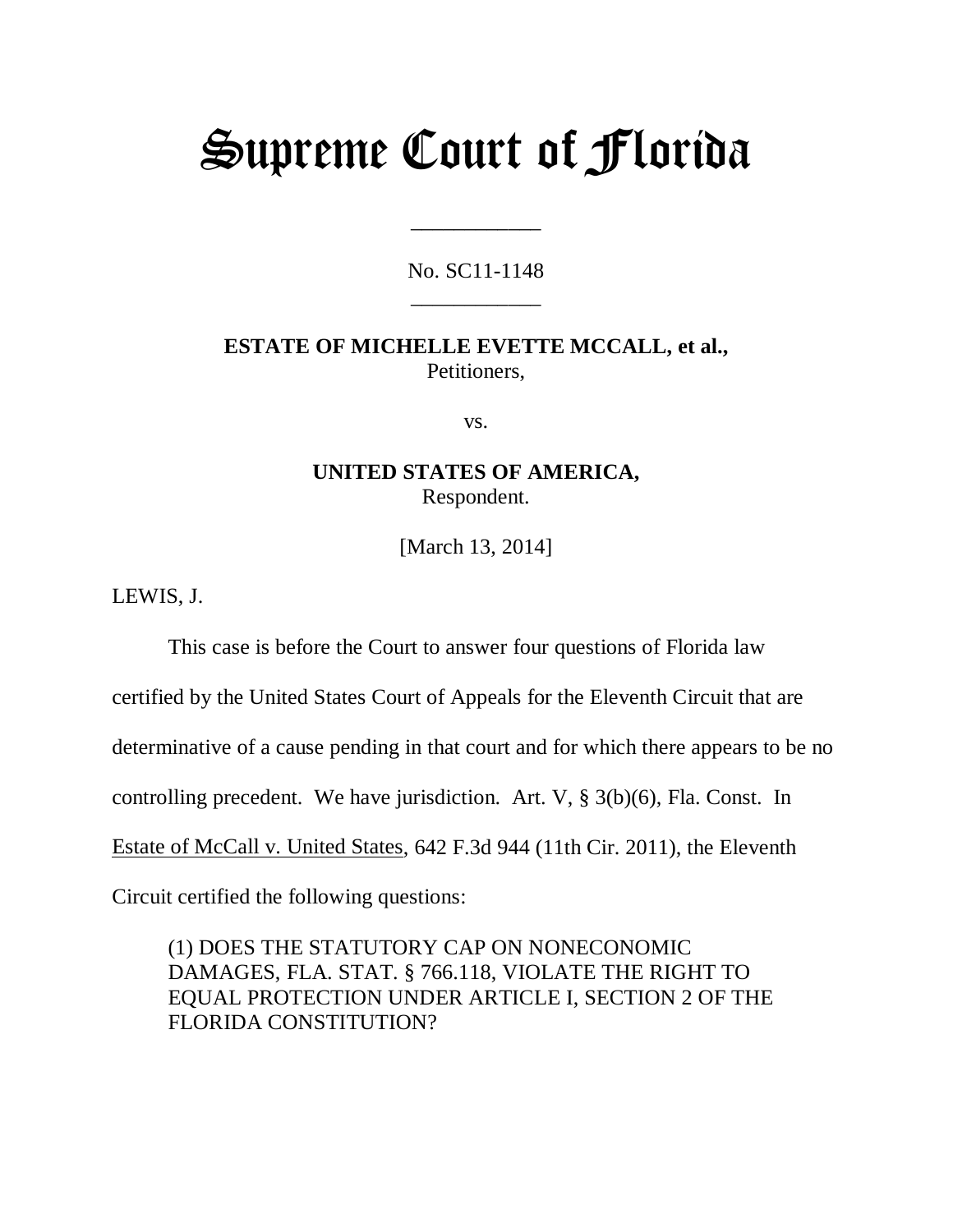(2) DOES THE STATUTORY CAP ON NONECONOMIC DAMAGES, FLA. STAT. § 766.118, VIOLATE THE RIGHT OF ACCESS TO THE COURTS UNDER ARTICLE I, SECTION 21 OF THE FLORIDA CONSTITUTION?

(3) DOES THE STATUTORY CAP ON NONECONOMIC DAMAGES, FLA. STAT. § 766.118, VIOLATE THE RIGHT TO TRIAL BY JURY UNDER ARTICLE I, SECTION 22 OF THE FLORIDA CONSTITUTION?

(4) DOES THE STATUTORY CAP ON NONECONOMIC DAMAGES, FLA. STAT. § 766.118, VIOLATE THE SEPARATION OF POWERS GUARANTEED BY ARTICLE II, SECTION 3 AND ARTICLE V, SECTION 1 OF THE FLORIDA CONSTITUTION?

Id. at 952-53. Because this case involves a wrongful death, we rephrase the first

certified question as follows:

# DOES THE STATUTORY CAP ON WRONGFUL DEATH NONECONOMIC DAMAGES, FLA. STAT. § 766.118, VIOLATE THE RIGHT TO EQUAL PROTECTION UNDER ARTICLE I, SECTION 2 OF THE FLORIDA CONSTITUTION?

As explained below, we answer the first rephrased certified question in the

affirmative and hold that the cap on wrongful death noneconomic damages

provided in section 766.118, Florida Statutes, violates the Equal Protection Clause

of the Florida Constitution. We find it unnecessary to answer the remaining

certified questions because Florida's Wrongful Death Act is of statutory origin,

and the present case is under the Federal Tort Claims Act and its procedures.

# **FACTS AND PROCEDURAL HISTORY**

In its opinion, the Eleventh Circuit detailed the facts regarding the legal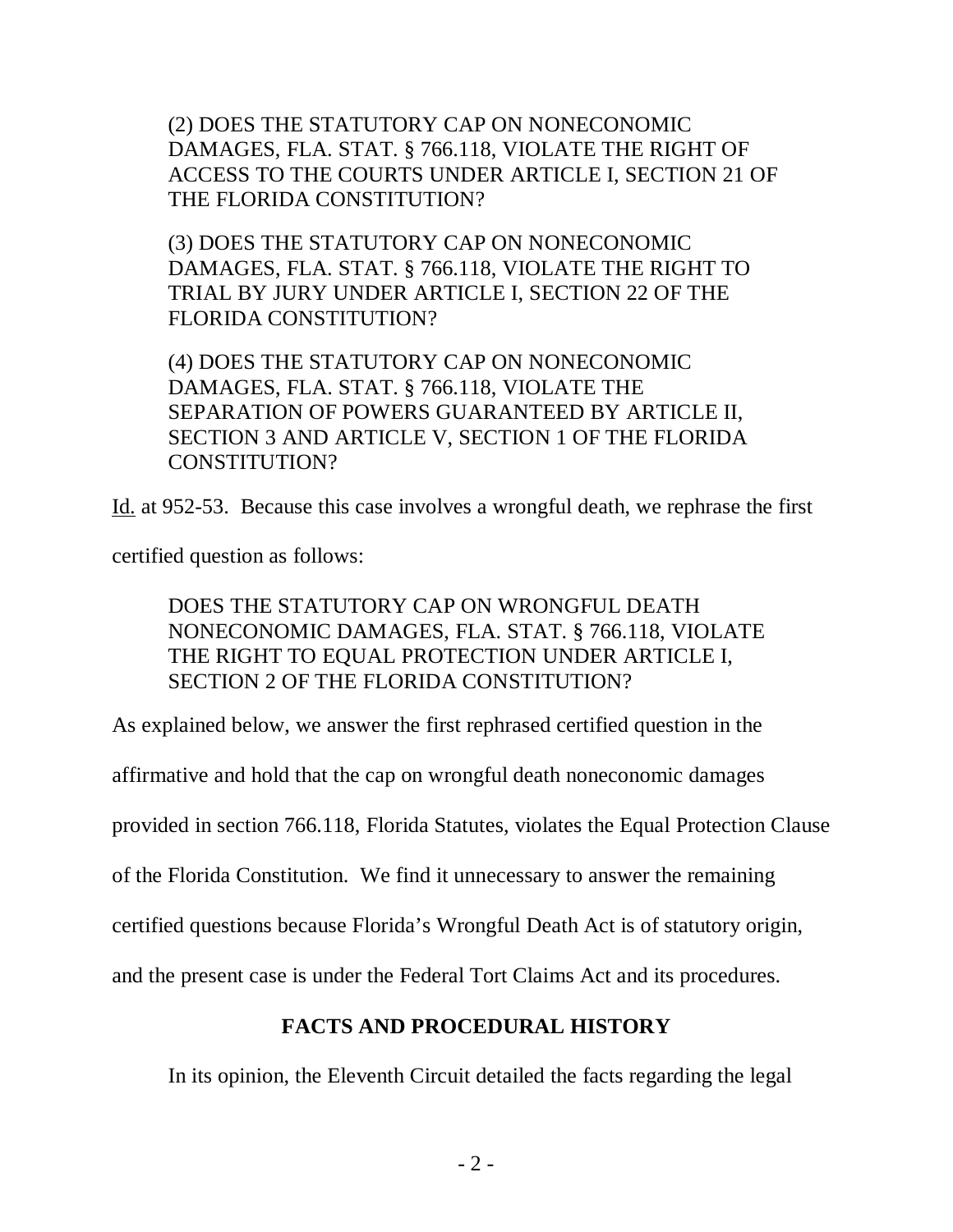action filed by the estate of Michelle McCall, Ms. McCall's parents, and the father

of Ms. McCall's son (Petitioners) against the United States:

During June 2005, Michelle McCall received prenatal medical care at a United States Air Force clinic as an Air Force dependent. Ms. McCall opted for the Air Force's family practice department to provide primary prenatal care and delivery services throughout her pregnancy. She had a healthy and normal pregnancy until the last trimester. On February 21, 2006, test results revealed that Ms. McCall's blood pressure was high and that she was suffering from severe preeclampsia. Ms. McCall's serious condition required that labor be induced immediately.

Instead of transferring Ms. McCall to the OB/GYN department, the family practice department continued to provide medical care. The Air Force hospital was temporarily unavailable for obstetric and delivery services, so members of the family practice department transferred Ms. McCall to the Fort Walton Beach Medical Center instead. There, Air Force family practice doctors treated Ms. McCall for hypertension and induced labor. When Ms. McCall dilated to five centimeters, her contractions slowed and became weaker. The Air Force family practice doctors treating Ms. McCall called an Air Force obstetrician, Dr. Archibald, and asked if he could perform a cesarean section. Dr. Archibald reported that he was performing another surgery and would not be available to perform a cesarean section on Ms. McCall until after he finished that surgery. The Air Force family practice doctors prepared Ms. McCall for a cesarean section but did not call other obstetricians to determine if one was available to provide immediate medical care.

On February 22, 2006, Dr. Archibald finally arrived to perform the cesarean section, but Ms. McCall's contractions had resumed and the Air Force family practice doctors decided to allow Ms. McCall to deliver vaginally. Dr. Archibald left the Fort Walton Medical Center. On February 23, 2006 at 1:25 a.m., Ms. McCall delivered a healthy baby boy. Family members who visited Ms. McCall after the delivery expressed concerns about the amount of blood Ms. McCall had lost during delivery. Medical personnel assured these family members that Ms. McCall was stable.

Thirty-five minutes later, when the placenta had not delivered as expected, two family practice doctors from the family practice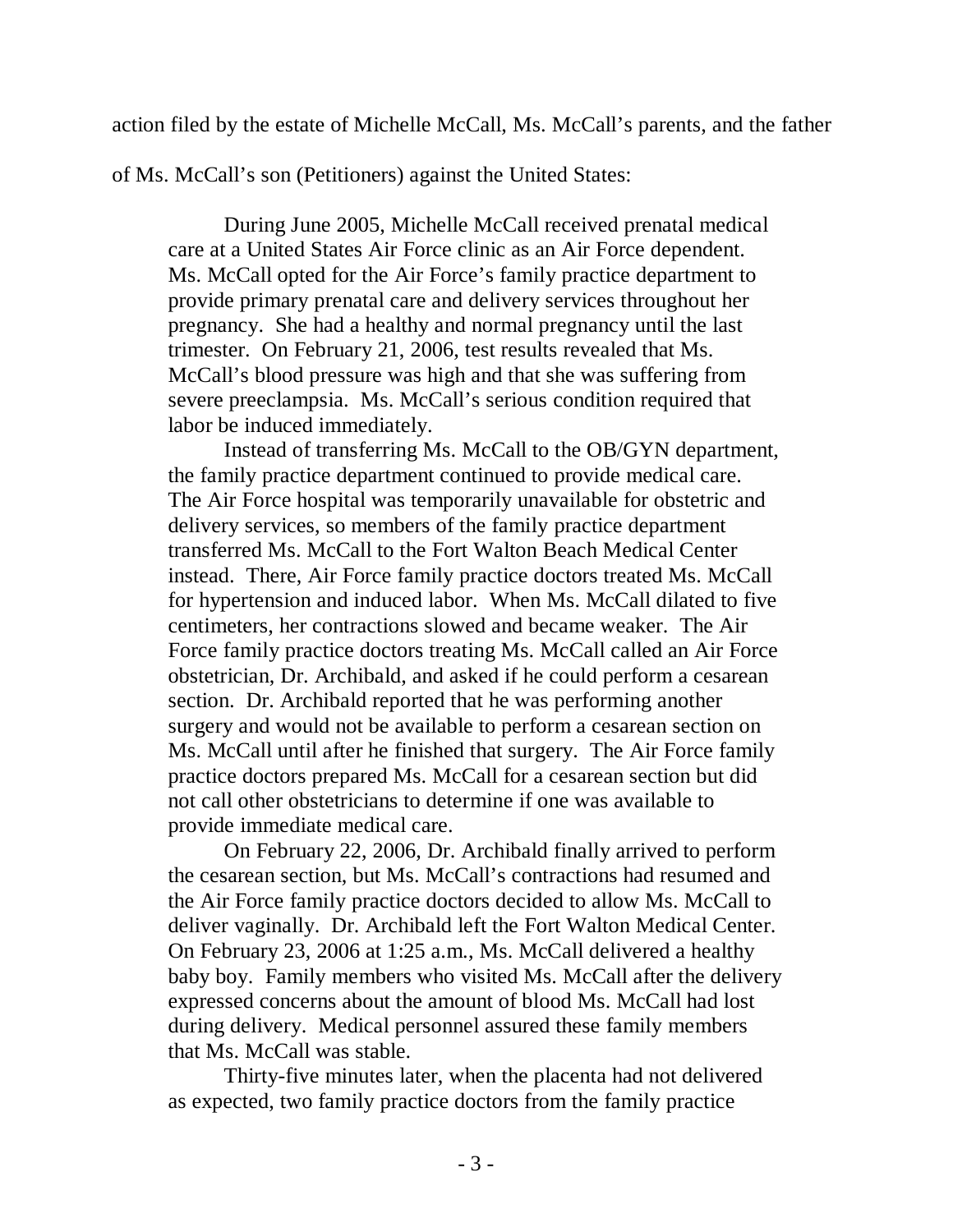department tried without success to manually extract the placenta. An Air Force nurse anesthetist administered additional epidural pain relief and gave Ms. McCall two separate doses of Morphine intravenously. Around 2:35 a.m., the family practice department doctors called Dr. Archibald, the obstetrician, for assistance when they could not remove the placenta manually.

Ms. McCall's blood pressure began to drop rapidly and remained dangerously low over the next two and a half hours. The Air Force nurse anesthetist monitoring Ms. McCall's vital signs did not notify the family practice doctors of the drop in Ms. McCall's blood pressure. Dr. Archibald arrived at 2:45 a.m. and removed the placenta within five minutes. The family practice department doctors informed Dr. Archibald that Ms. McCall had not lost much blood during delivery. Dr. Archibald, however, noticed severe vaginal lacerations and worked to repair them over the next hour. During that time, the Air Force nurse anesthetist monitored Ms. McCall's vital signs, reported to Dr. Archibald that they were stable, and failed to inform him that Ms. McCall's blood pressure was dangerously low and continuing to drop. Dr. Archibald never checked the vital signs himself and relied exclusively on the nurse to inform him of any blood pressure changes or problems.

At 3:50 a.m. when Dr. Archibald finished his work, he requested an immediate blood count and, if needed, a transfusion to compensate for the blood Ms. McCall lost during the procedure. Forty minutes later, the family practice department physician ordered the blood count test. Forty minutes after that, and over an hour after Dr. Archibald had requested immediate blood work, a nurse attempted to draw blood from Ms. McCall. Ms. McCall was unresponsive. She had gone into shock and cardiac arrest as a result of severe blood loss. It is not clear how long Ms. McCall had been in this state, since no one had monitored her or checked her status for the hour following Dr. Archibald's procedure. Ms. McCall never regained consciousness and was removed from life support on February 27, 2006.

Id. at 946-47.

The Petitioners filed an action against the United States under the Federal

Tort Claims Act (FTCA), 28 U.S.C. §§ 1346(b), 2671-80. Id. at 947. In addition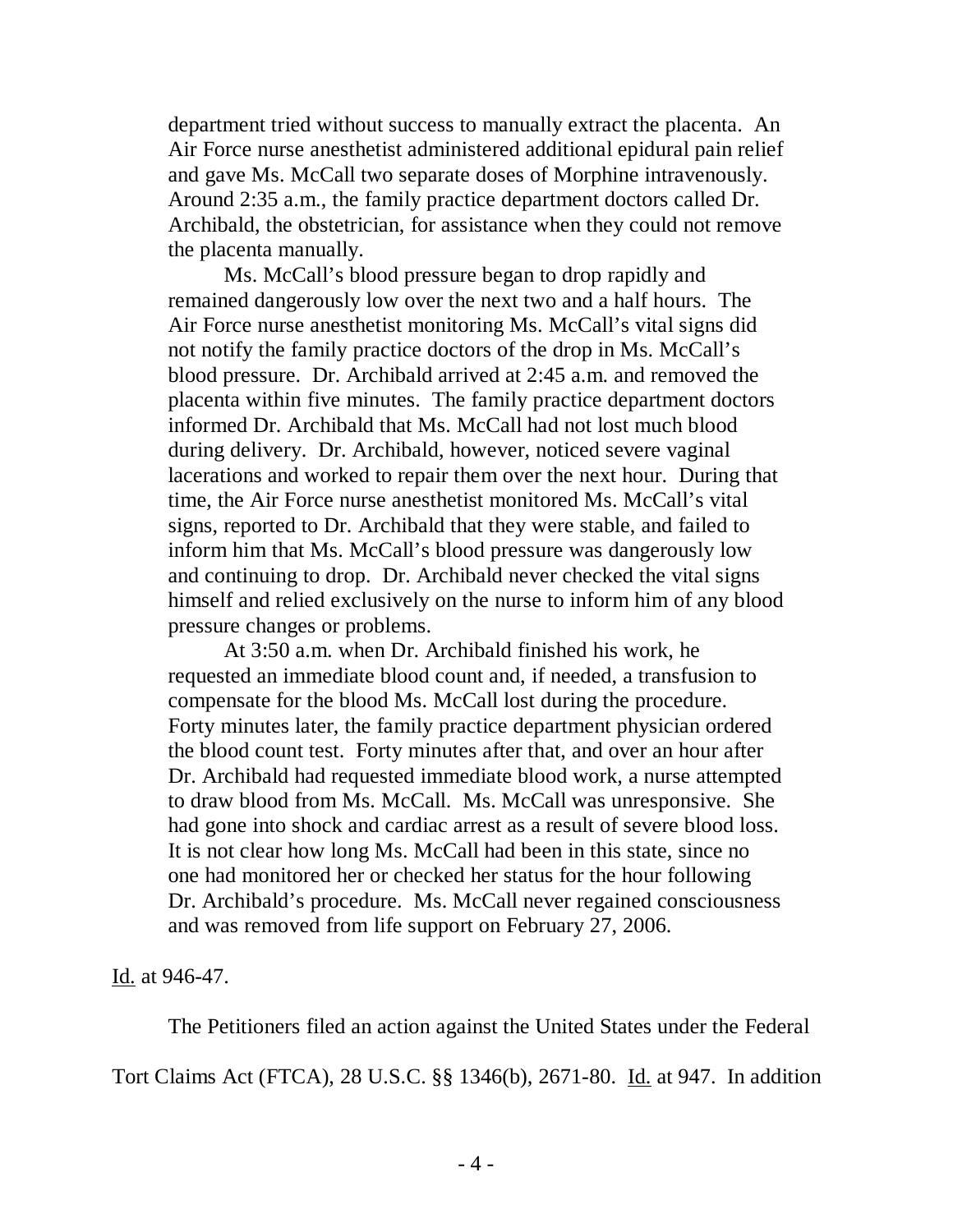to finding the United States liable under the FTCA, the United States District Court for the Northern District of Florida determined that the Petitioners' economic damages, or financial losses, amounted to \$980,462.40. Id. The district court concluded that the Petitioners' noneconomic damages, or nonfinancial losses, totaled \$2 million, including \$500,000 for Ms. McCall's son and \$750,000 for each of her parents. Id.

However, the district court limited the Petitioners' recovery of wrongful death noneconomic damages to \$1 million upon application of section 766.118(2), Florida Statutes (2005), Florida's statutory cap on wrongful death noneconomic damages based on medical malpractice claims.  $\underline{Id}$ .<sup>[1](#page-4-0)</sup> The district court denied a motion filed by the Petitioners that challenged the constitutionality of Florida's wrongful death statutory cap under both the Florida and United States Constitutions. Id. The district court also denied the Petitioners' motion to alter or amend the judgment. Id. at 947-48.

On appeal to the Eleventh Circuit, the Petitioners challenged the district court's rulings with regard to both the application and the constitutionality of the cap mandated by Florida law on wrongful death noneconomic damages for medical

 $\overline{a}$ 

<span id="page-4-0"></span><sup>1.</sup> Under the FTCA, damages are "determined by the law of the State where the tortious act was committed, 28 U.S.C.  $\S$  1346(b), ... subject to the limitations that the United States shall not be liable for 'interest prior to judgment or for punitive damages.' " Hatahley v. United States, 351 U.S. 173, 182 (1956) (quoting 28 U.S.C. § 2674).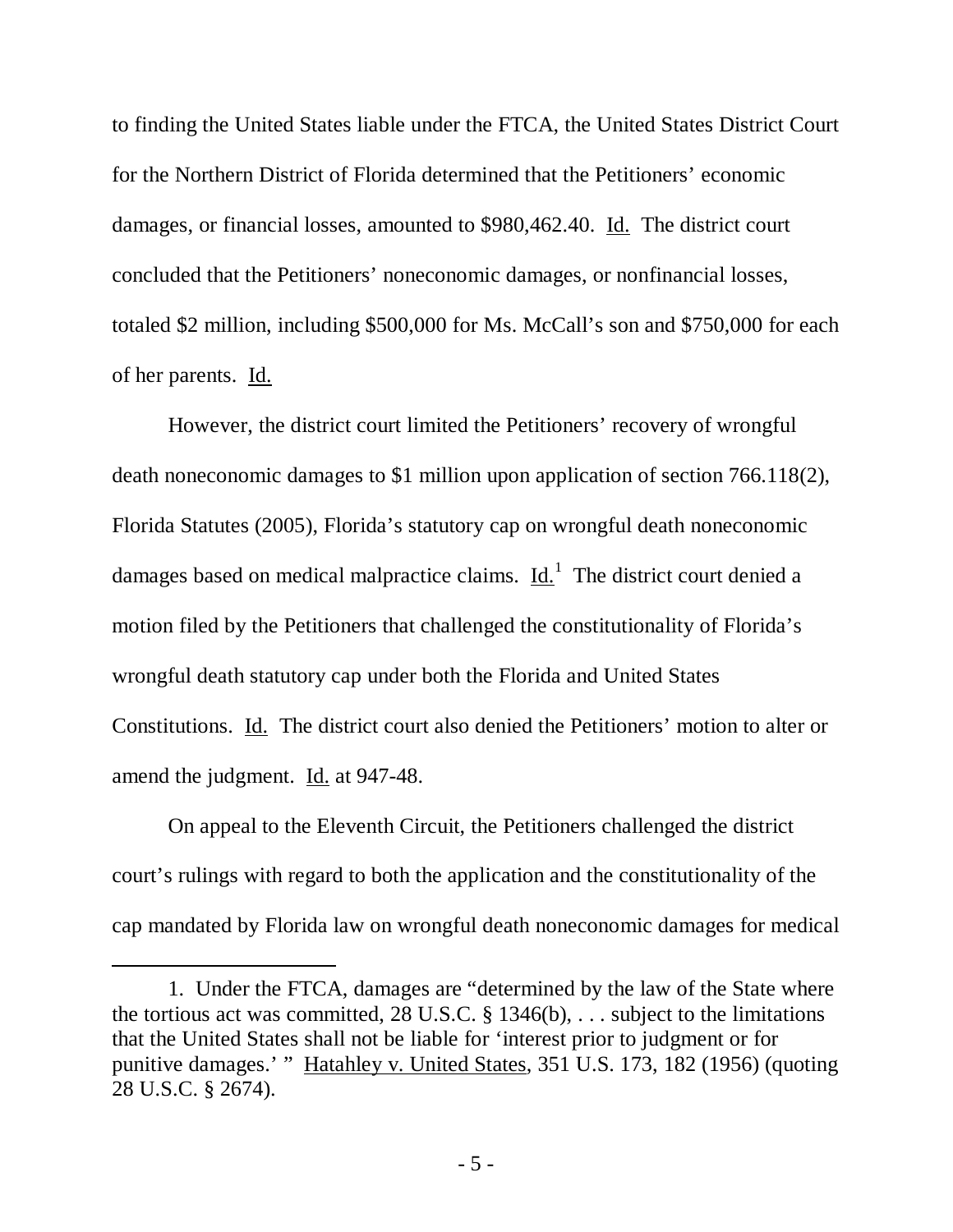malpractice claims. Id. at 948. The Petitioners contended that the statutory cap violates the Equal Protection Clause of the Fourteenth Amendment of the United States Constitution and constitutes a taking in violation of the Fifth Amendment of the United States Constitution. Id. They also asserted that the cap violates the following provisions of the Florida Constitution: (1) the separation of powers guarantee in article II, section 3 and article V, section 1; (2) the right to trial by jury under article I, section 22; (3) the right of access to the courts under article I, section 21; (4) the right to equal protection under article I, section 2; and (5) the prohibition against the taking of private property without full compensation under article X, section 6. Id.

The Eleventh Circuit affirmed the application of the statutory cap on noneconomic damages and held that the statute does not constitute a taking in violation of article X, section 6, of the Florida Constitution. Id. at 953. The federal appellate court also held that the cap does not violate either the Equal Protection Clause or the Takings Clause of the United States Constitution. Id. However, the Eleventh Circuit granted a motion filed by the Petitioners to certify four questions to this Court regarding the remaining challenges to the statutory cap under the Florida Constitution. Id.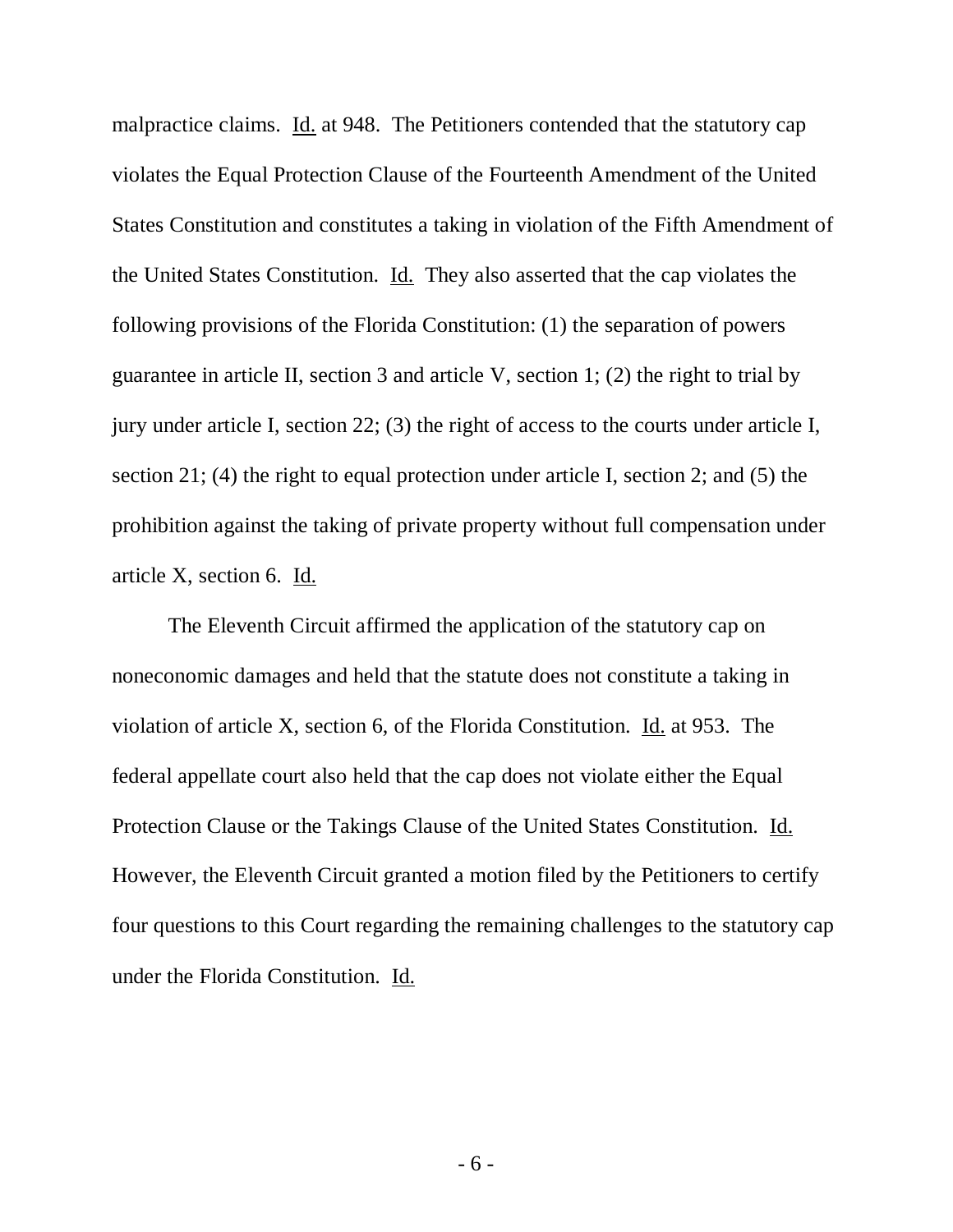# **STATUTORY PROVISION**

At issue is Florida's statutory cap on wrongful death<sup>[2](#page-6-0)</sup> noneconomic damages

in medical negligence actions as articulated in section 766.118. Section

766.118(2) states:

 $\overline{a}$ 

(2) Limitation on noneconomic damages for negligence of practitioners.—

(a) With respect to a cause of action for personal injury or wrongful death arising from medical negligence of practitioners, regardless of the number of such practitioner defendants, noneconomic damages shall not exceed \$500,000 per claimant. No practitioner shall be liable for more than \$500,000 in noneconomic damages, regardless of the number of claimants.

(b) Notwithstanding paragraph (a), if the negligence resulted in a permanent vegetative state or death, the total noneconomic damages recoverable from all practitioners, regardless of the number of claimants, under this paragraph shall not exceed \$1 million. In cases that do not involve death or permanent vegetative state, the patient injured by medical negligence may recover noneconomic damages not to exceed \$1 million if:

1. The trial court determines that a manifest injustice would occur unless increased noneconomic damages are awarded, based on a finding that because of the special circumstances of the case, the noneconomic harm sustained by the injured patient was particularly severe; and

2. The trier of fact determines that the defendant's negligence caused a catastrophic injury to the patient.

(c) The total noneconomic damages recoverable by all claimants from all practitioner defendants under this subsection shall not exceed \$1 million in the aggregate.

<span id="page-6-0"></span><sup>2.</sup> The legal analyses for personal injury damages and wrongful death damages are not the same. The present case is exclusively related to wrongful death, and our analysis is limited accordingly.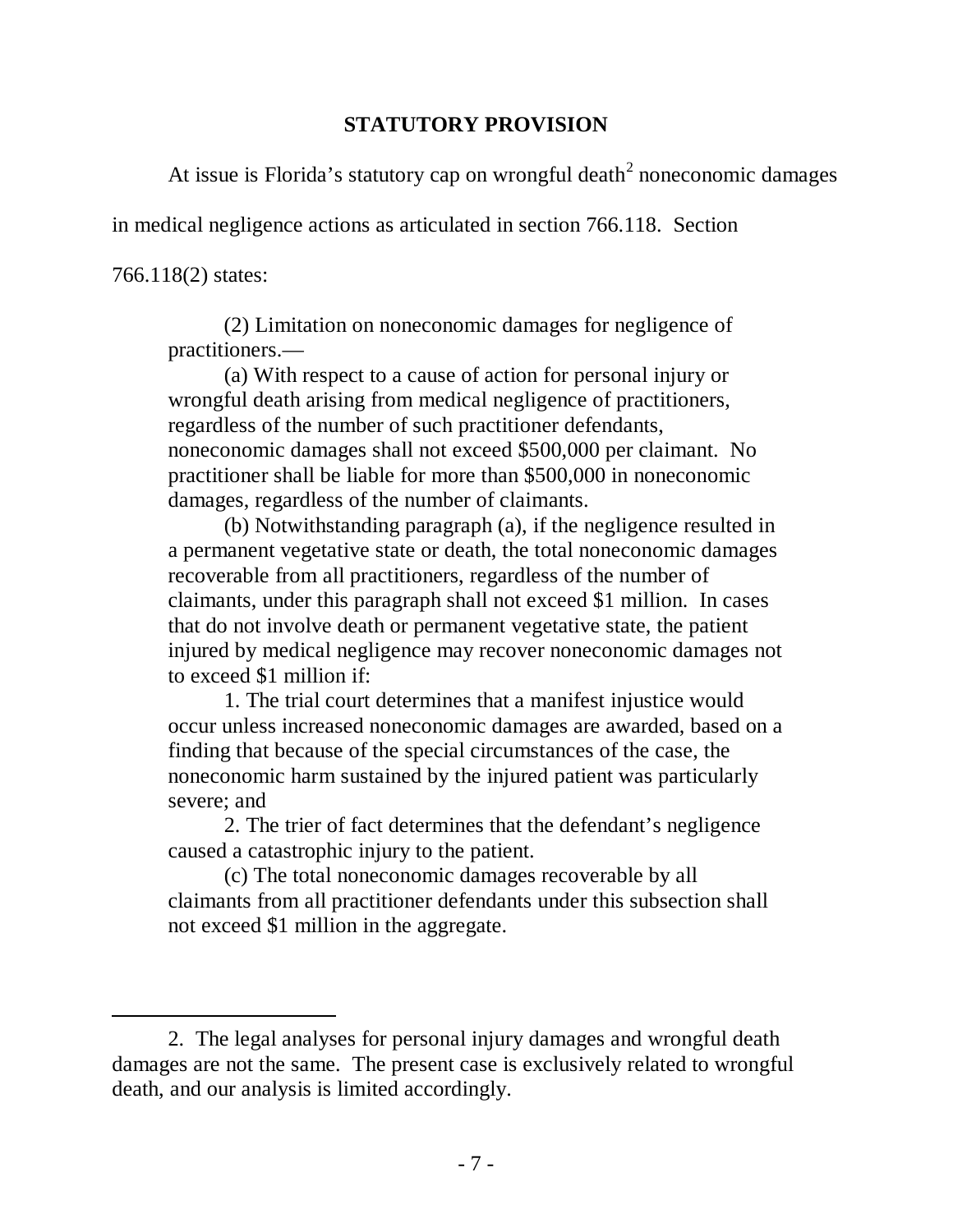§ 766.118(2), Fla. Stat.<sup>[3](#page-7-0)</sup> Noneconomic damages refer to "nonfinancial losses ... including pain and suffering, inconvenience, physical impairment, mental anguish . . . loss of capacity for enjoyment of life, and other nonfinancial losses to the extent the claimant is entitled to recover such damages under general law, including the Wrongful Death Act." § 766.202(8), Fla. Stat. (2005) (incorporated in § 766.118(1)(b), Fla. Stat. (2005)).

## **EQUAL PROTECTION**

We have rephrased the first question certified to this Court by the Eleventh Circuit which addresses whether the cap on wrongful death noneconomic damages under section 766.118 violates the right to equal protection guaranteed by the Florida Constitution. The Florida Constitution provides, in pertinent part:

All natural persons, female and male alike, are equal before the law. Art. I, § 2, Fla. Const. This Court has stated "[t]he constitutional right of equal protection of the laws means that everyone is entitled to stand before the law on

 $\overline{a}$ 

<span id="page-7-0"></span><sup>3.</sup> Section 766.118 separates the cap on noneconomic damages into two categories, providing different limitations on damages for practitioners and nonpractitioners. See § 766.118(2), (3), Fla. Stat. Section 766.118(3), Florida Statutes, limits noneconomic damages for the negligence of nonpractitioner defendants. The Petitioners asserted that they were entitled to recover under this subsection as well; however, the federal district court noted that "no evidence at trial singled out a specific nonpractitioner for negligent conduct." McCall, 642 F.3d at 948-49 (quoting Estate of McCall v. United States, 663 F. Supp. 2d 1276, 1295 (N.D. Fla. 2009)). The federal district court concluded that the Petitioners had failed to establish that Ms. McCall's death resulted from the negligence of a nonpractitioner, and the Eleventh Circuit affirmed this determination. Id. at 949.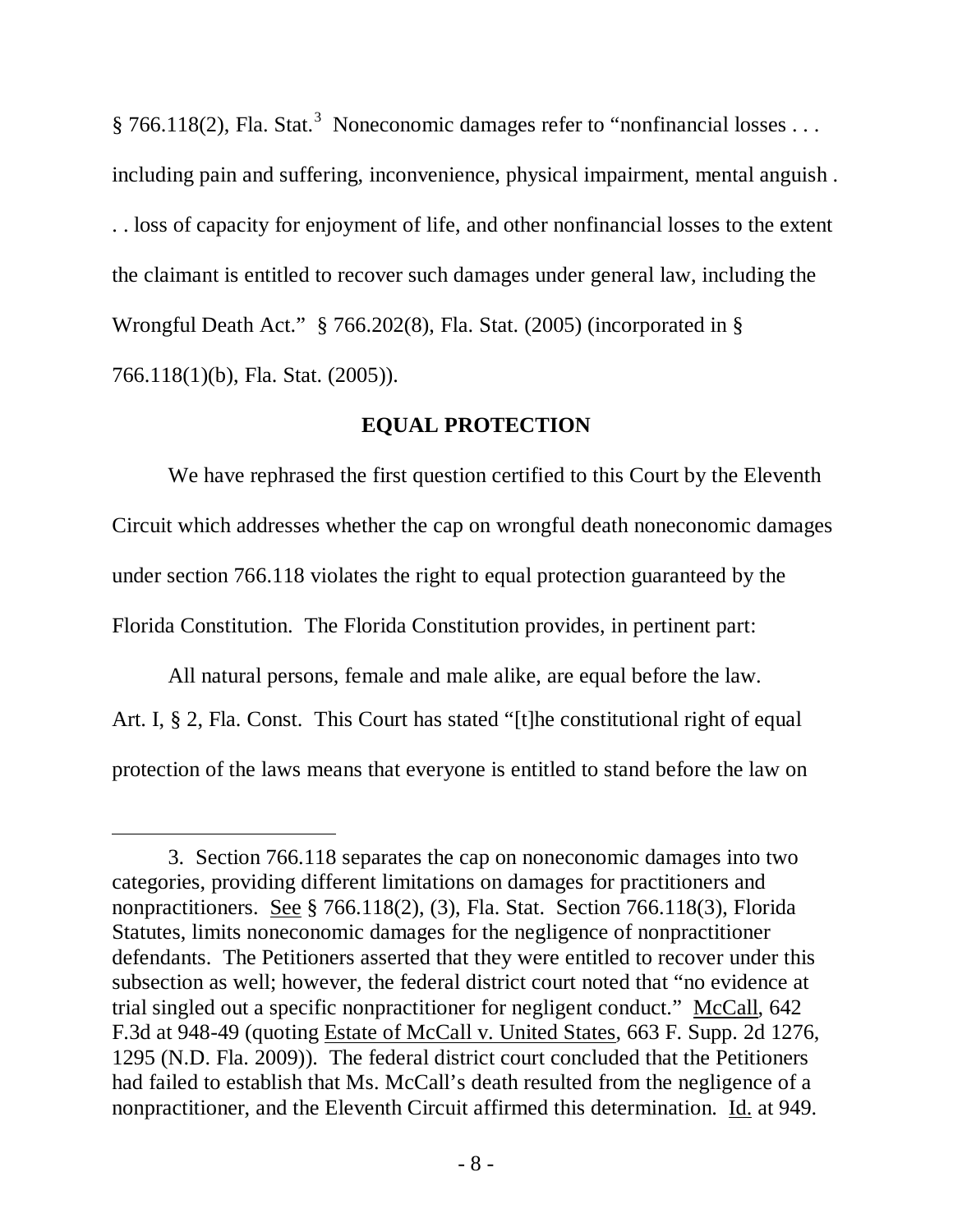equal terms with, to enjoy the same rights as belong to, and to bear the same burden as are imposed upon others in a like situation." Caldwell v. Mann, 26 So. 2d 788, 790 (Fla. 1946).

Unless a suspect class or fundamental right protected by the Florida Constitution is implicated by the challenged provision, the rational basis test will apply to evaluate an equal protection challenge. See Amerisure Ins. Co. v. State Farm Mut. Auto. Ins. Co., 897 So. 2d 1287, 1291 n.2 (Fla. 2005). To satisfy the rational basis test, a statute must bear a rational and reasonable relationship to a legitimate state objective, and it cannot be arbitrary or capriciously imposed. Dep't of Corr. v. Fla. Nurses Ass'n, 508 So. 2d 317, 319 (Fla. 1987). Stated another way, the test for consideration of equal protection is whether individuals have been classified separately based on a difference which has a reasonable relationship to the applicable statute, and the classification can never be made arbitrarily without a reasonable and rational basis.

Having carefully considered the arguments of both parties and the amici, we conclude that section 766.118 violates the Equal Protection Clause of the Florida Constitution under the rational basis test. The statutory cap on wrongful death noneconomic damages fails because it imposes unfair and illogical burdens on injured parties when an act of medical negligence gives rise to multiple claimants. In such circumstances, medical malpractice claimants do not receive the same

- 9 -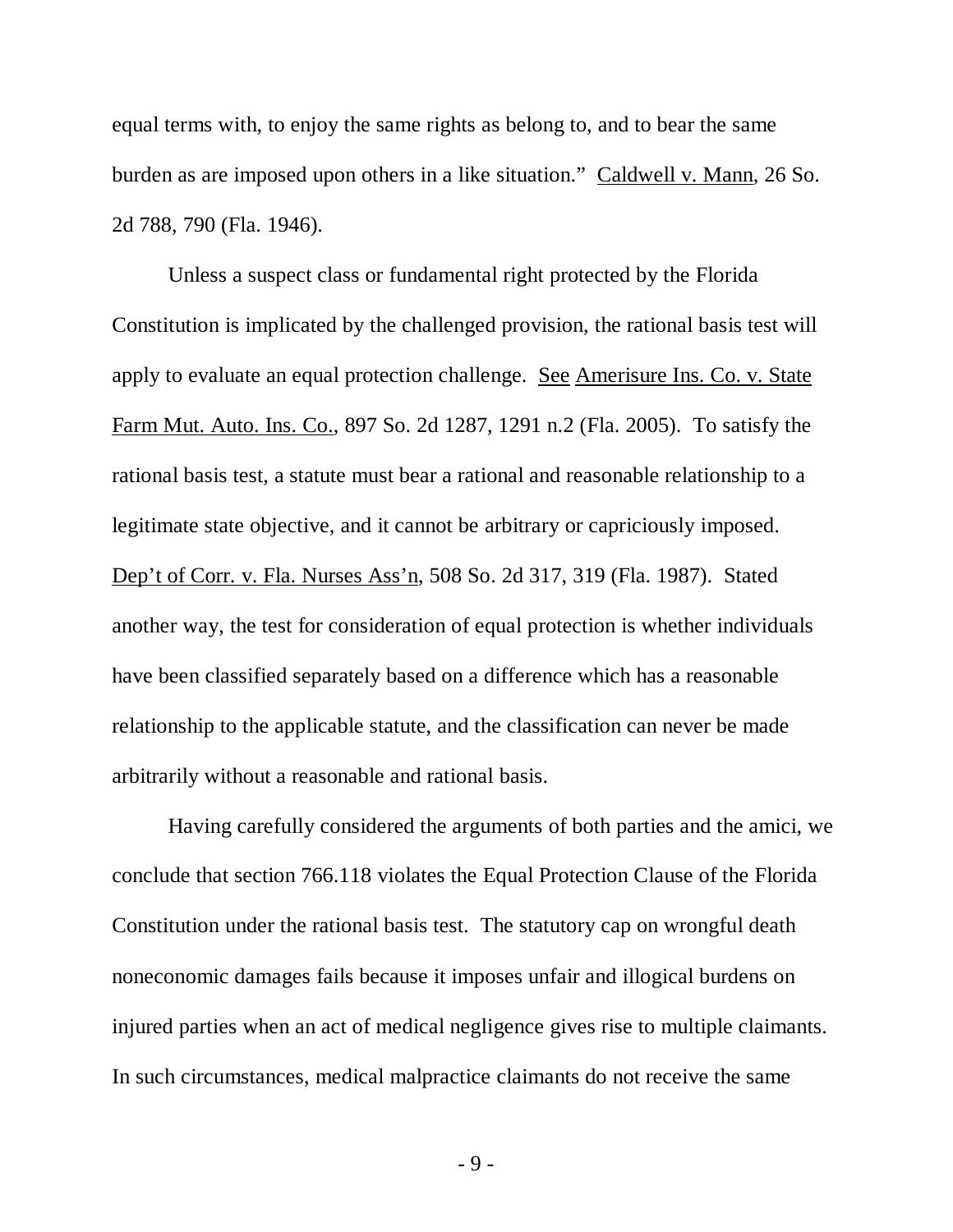rights to full compensation because of arbitrarily diminished compensation for legally cognizable claims. Further, the statutory cap on wrongful death noneconomic damages does not bear a rational relationship to the stated purpose that the cap is purported to address, the alleged medical malpractice insurance crisis in Florida.

#### **Arbitrary Distinctions**

This Court previously reasoned in St. Mary's Hospital, Inc. v. Phillipe, 769 So. 2d 961 (Fla. 2000), that the type of classification addressed in this case is purely arbitrary and unrelated to a true state interest. We clearly announced in Phillipe that aggregate caps or limitations on noneconomic damages violate equal protection guarantees under the Florida Constitution when applied without regard to the number of claimants entitled to recovery. This inherently discriminatory action and resulting invidious discrimination do not pass constitutional muster. We stated:

If we were to accept St. Mary's contention that the Legislature intended to limit noneconomic damages to \$250,000 per incident in the aggregate, then the death of a wife who leaves only a surviving spouse to claim the \$250,000 is not equal to the death of a wife who leaves a surviving spouse and four minor children, resulting in five claimants to divide \$250,000. We fail to see how this classification bears any rational relationship to the Legislature's stated goal of alleviating the financial crisis in the medical liability industry. Such a categorization offends the fundamental notion of equal justice under the law and can only be described as purely arbitrary and unrelated to any state interest.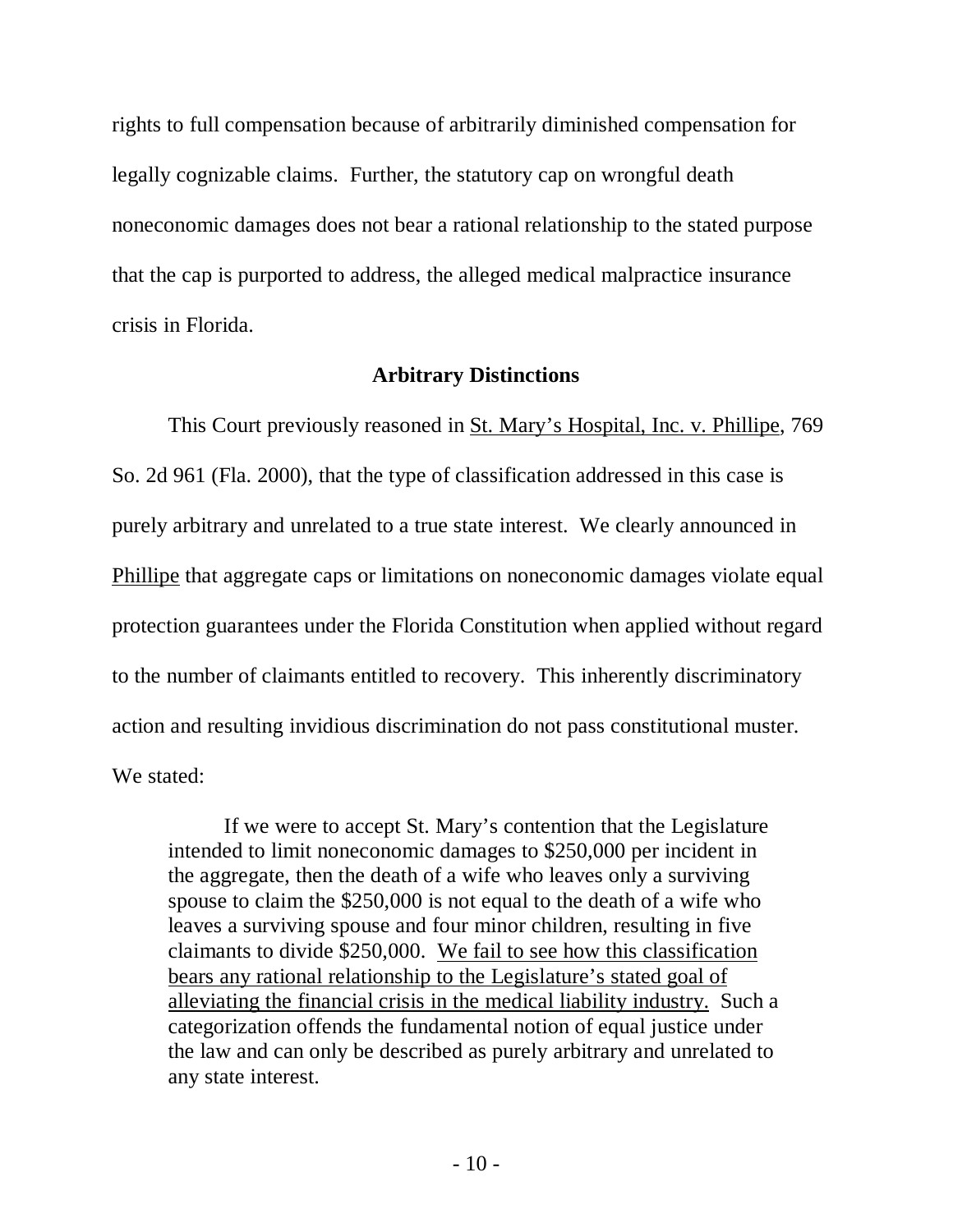Id. at 972 (emphasis supplied).

The equal protection violation identified by Phillipe is evident in the present case. The plain language of this statutory plan irrationally impacts circumstances which have multiple claimants/survivors differently and far less favorably than circumstances in which there is a single claimant/survivor and also exacts an irrational and unreasonable cost and impact when, as here, the victim of medical negligence has a large family, all of whom have been adversely impacted and affected by the death. Three separate noneconomic damage determinations were assessed by the federal district court based on the evidence presented. The damages suffered by Ms. McCall's parents were determined to be \$750,000 each, and Ms. McCall's surviving son sustained damages determined to be \$500,000. Applying the cap, the federal court then reduced the amounts of damages so each claimant would receive only half of his or her respective damages. Yet, if Ms. McCall had been survived only by her son, he would have recovered the full amount of his noneconomic damages: \$500,000. Here, the cap delineated in section 766.118 limited the recovery of a surviving child (and surviving parents) simply because others also suffered losses. In a larger context, under section 766.118, the greater the number of survivors and the more devastating their losses are, the less likely they are to be fully compensated for those losses.

Other state supreme courts have struck down caps on noneconomic damages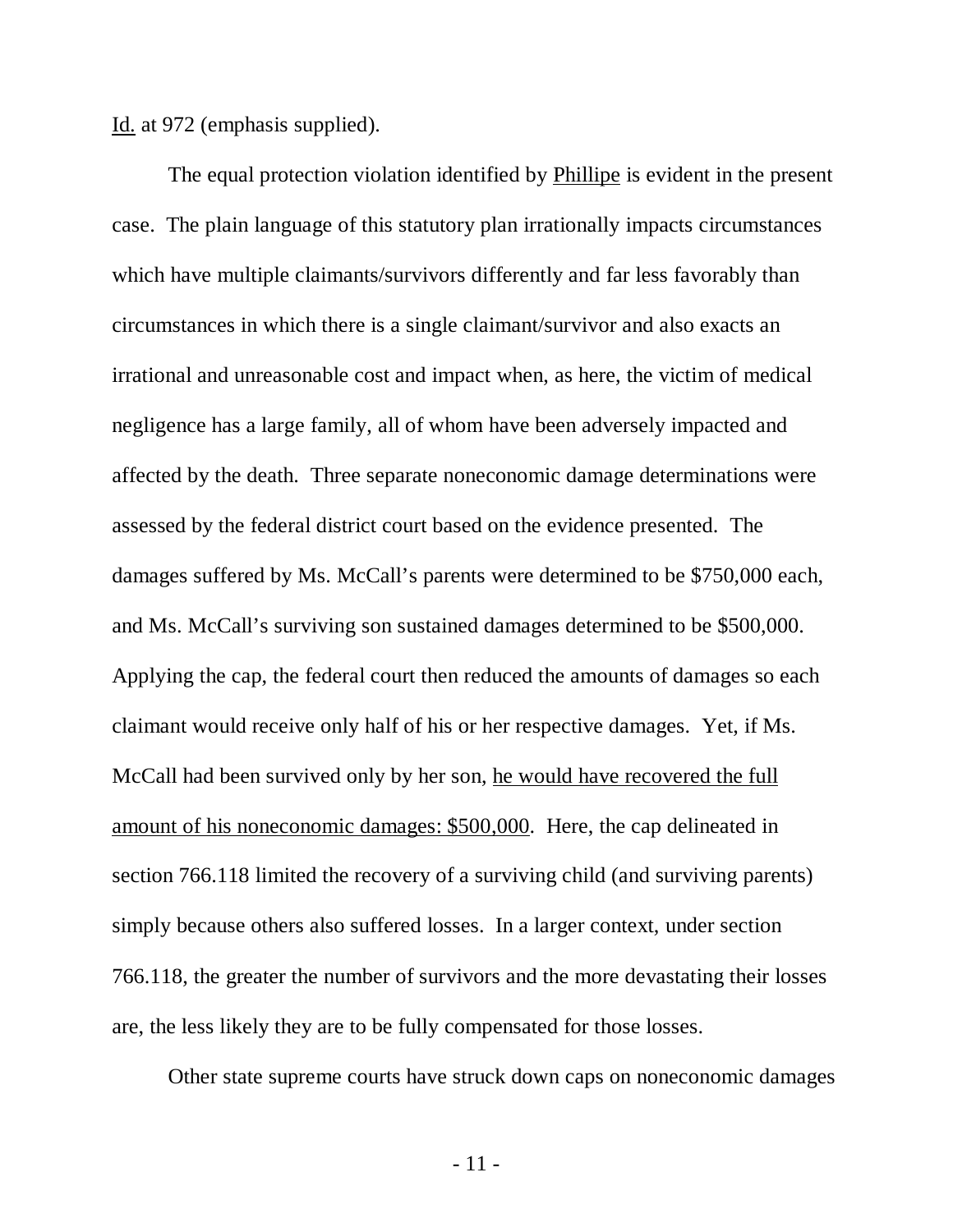based upon a similar rationale. In holding that a \$500,000 cap per plaintiff on noneconomic damages in negligence and product liability actions violated the state constitution,<sup>[4](#page-11-0)</sup> the Supreme Court of Illinois aptly described how the cap operated to discriminate against claimants who have suffered the most grievous injuries, while benefitting the tortfeasor and/or the insurance company:

In the first example . . . three plaintiffs are injured as a result of the same tortfeasor's negligence. Plaintiff A is injured moderately, and suffers pain, disability and disfigurement for a month. Plaintiff B is severely injured and suffers one year of pain and disability. Plaintiff C is drastically injured, and suffers permanent pain and disability.  $\ldots$  [I]t is further assumed that a jury awards plaintiffs A and B \$100,000 in compensatory damages for noneconomic injuries. Plaintiff C receives \$1 million for his permanent, lifelong pain and disability.

... With respect to plaintiff C, [the challenged legislation] arbitrarily and automatically reduces the jury's award for a lifetime of pain and disability, without regard to whether or not the verdict, before reduction, was reasonable and fair.

The tortfeasors in this example are also treated differently, without any justification. The tortfeasor who injures plaintiffs A and B is liable for the full amount of fairly assessed compensatory damages. In contrast, [the challenged legislation] confers a benefit on the similarly situated tortfeasor who injures plaintiff C . This tortfeasor pays only a portion of fairly assessed compensatory damages because of the limitation [on noneconomic damages].

 $\overline{a}$ 

<span id="page-11-0"></span><sup>4.</sup> The Supreme Court of Illinois concluded that the cap violated the special legislation clause of the Illinois Constitution. Best v. Taylor Mach. Works, 689 N.E.2d 1057, 1078 (Ill. 1997). This clause "expressly prohibits the General Assembly from conferring a special benefit or exclusive privilege on a person or a group of persons to the exclusion of others similarly situated." Id. at 1069. The Supreme Court of Illinois noted that special legislation constitutional challenges are generally "judged under the same standards applicable to an equal protection challenge." Id. at 1070-71.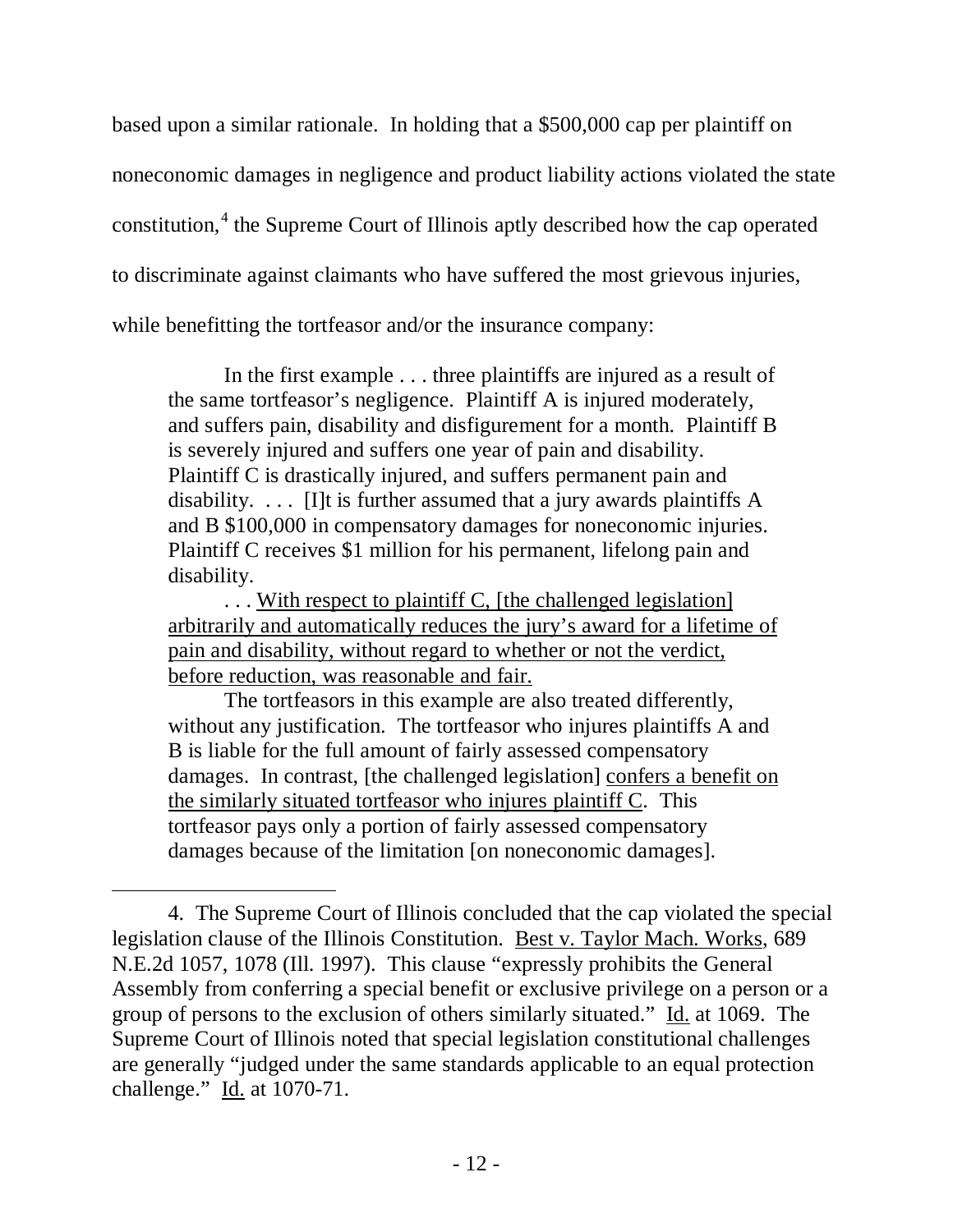Therefore, the statute discriminates between slightly and severely injured plaintiffs, and also between tortfeasors who cause severe and moderate or minor injuries.

Best v. Taylor Mach. Works, 689 N.E.2d 1057, 1075 (Ill. 1997) (emphasis supplied). The Supreme Court of New Hampshire condemned on equal protection grounds a \$250,000 cap on noneconomic damages in medical malpractice cases, concluding that it is "simply unfair and unreasonable to impose the burden of supporting the medical care industry solely upon those persons who are most severely injured and therefore most in need of compensation." Carson v. Maurer, 424 A.2d 825, 837 (N.H. 1980), overruled on other grounds, Cmty. Res. for Justice, Inc. v. City of Manchester, 917 A.2d 707, 721 (N.H. 2007).

Section 766.118, Florida Statutes, has the effect of saving a modest amount for many by imposing devastating costs on a few—those who are most grievously injured, those who sustain the greatest damage and loss, and multiple claimants for whom judicially determined noneconomic damages are subject to division and reduction simply based upon the existence of the cap. Under the Equal Protection Clause of the Florida Constitution, and guided by our decision in Phillipe, we hold that to reduce damages in this fashion is not only arbitrary, but irrational, and we conclude that it "offends the fundamental notion of equal justice under the law." Phillipe, 769 So. 2d at 972; see also id. at 971 ("Differentiating between a single claimant and multiple claimants bears no rational relationship to the Legislature's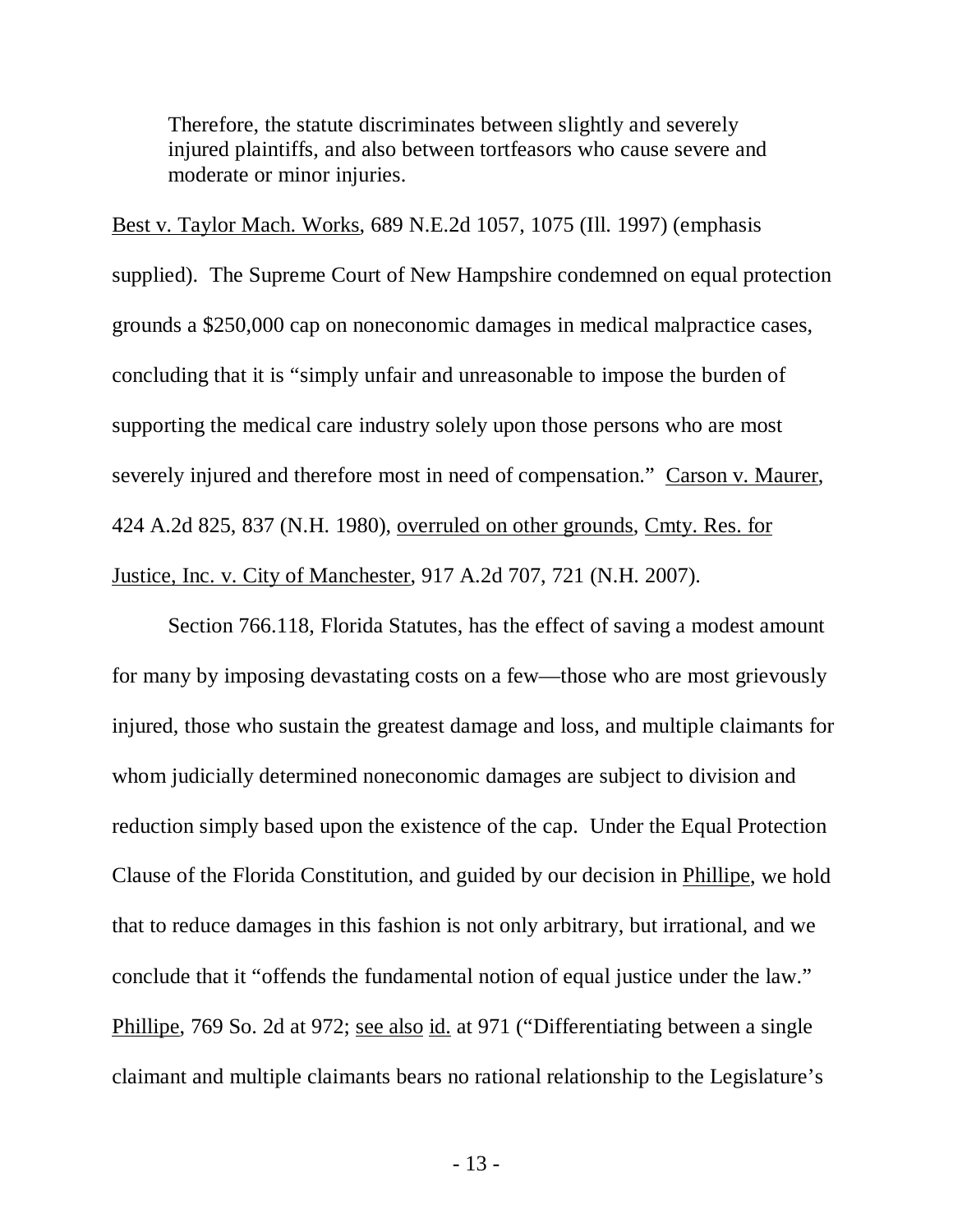stated goal of alleviating the financial crisis in the medical liability insurance industry.").

Our holding today is not inconsistent with the decisions in Samples v. Florida Birth-Related Neurological Injury Compensation Ass'n, 114 So. 3d 912 (Fla. 2013), Mizrahi v. North Miami Medical Center, 761 So. 2d 1040 (Fla. 2000), or University of Miami v. Echarte, 618 So. 2d 189 (Fla. 1993), because a review of those cases reveals that they involved statutes or challenges which are distinguishable from the present challenge to section 766.118. In Samples, the statute at issue created funding and authorized a \$100,000 award to parents under the Florida Birth-Related Neurological Injury Compensation Plan (the Plan), which was structured with other benefits and provided compensation without regard to fault for birth-related neurological injury claims. 114 So. 3d at 914-15; see also § 766.303, Fla. Stat. (2013). In rejecting an equal protection challenge on the basis that the statute treats a parent who files for the \$100,000 award alone differently than parents who share or divide the award, this Court distinguished the decision in Phillipe, upon which we rely today:

Whereas the provision of the Medical Malpractice Act at issue in [Phillipe] expressly concerns fault-based noneconomic damages for survivors of the deceased, the Plan at issue here establishes a system of no-fault compensation. The no-fault character of the Plan sets the parental award provision apart from the statutory limitation on faultbased damages at issue in [Phillipe]. Limitations on damages that raise equal protection concerns under a fault-based system are dissimilar and appropriately viewed differently than limitations on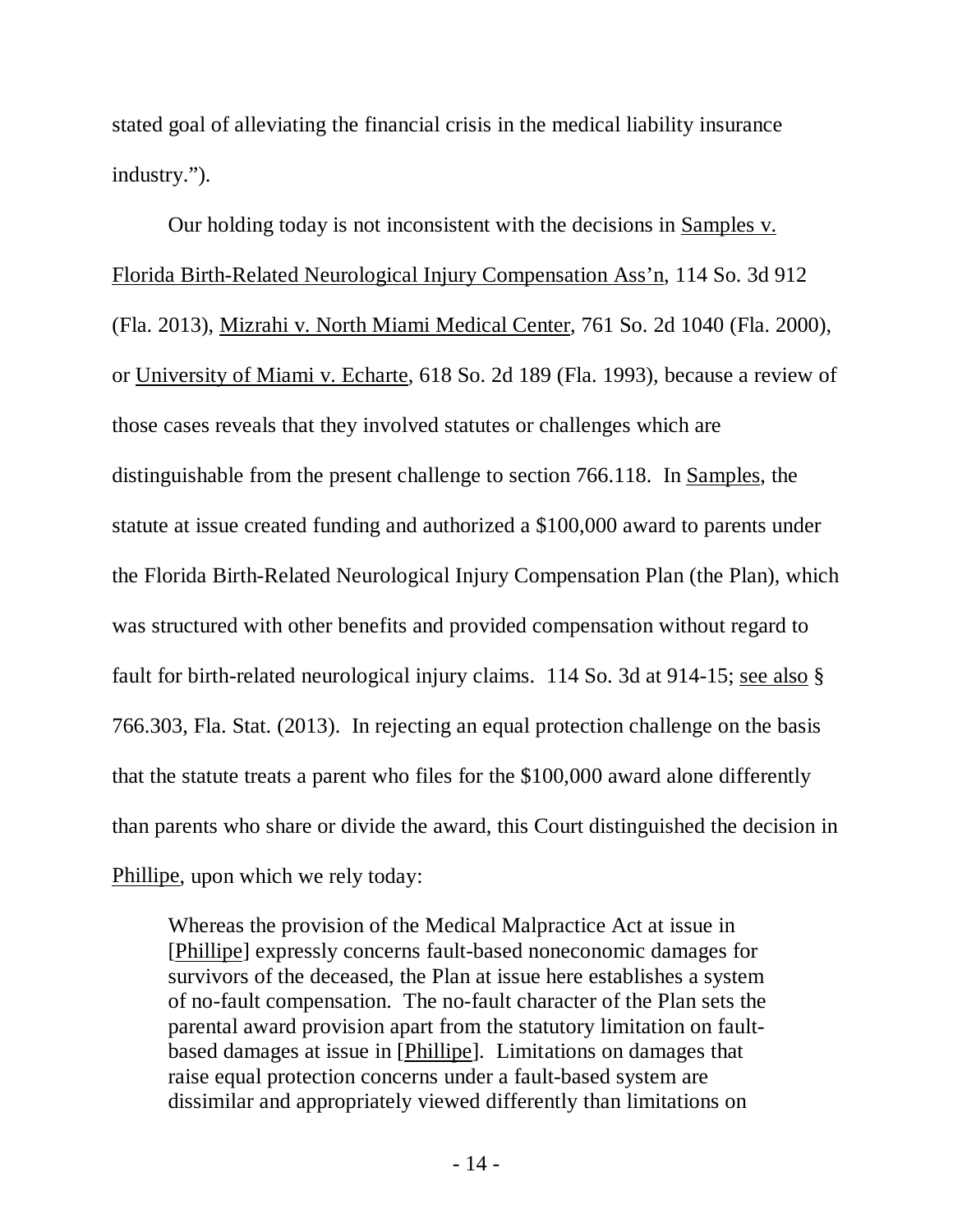compensation under a system where eligible claimants are assured of a recovery without regard to fault.

114 So. 3d at 919. Here, as in Phillipe, section 766.118 concerns the award of damages in a traditional fault-based action. Further, section 766.118 arbitrarily reduces damages without regard to the fault of a tortfeasor simply based upon the number of survivors who are entitled to recovery. This is clearly distinguishable from the no-fault compensation award under the Plan at issue in Samples. The Plan was created by the Florida Legislature with the express purpose of "providing compensation, irrespective of fault, for birth-related neurological injury claims." § 766.303(1), Fla. Stat. (2013) (emphasis supplied). We reiterate that the present case does not involve a statutorily-created no-fault compensation plan. Thus, the two statutory schemes are, quite simply, completely different and distinct. Accordingly, Samples is distinguishable from the present case and, contrary to the assertion of the dissent, does not control, or even inform, the outcome here.

Mizrahi involved a statute that precluded adult children of wrongful death victims from recovering noneconomic damages where the cause of death was medical malpractice. 761 So. 2d at 1041. In rejecting an equal protection challenge, we noted that under the common law an adult who was not dependant on a parent had no action and could not recover damages for injuries to that parent. Id. at 1042 (quoting Stewart v. Price, 718 So. 2d 205, 209 (Fla. 1st DCA 1998)). When the Legislature created the right for adult children to recover damages for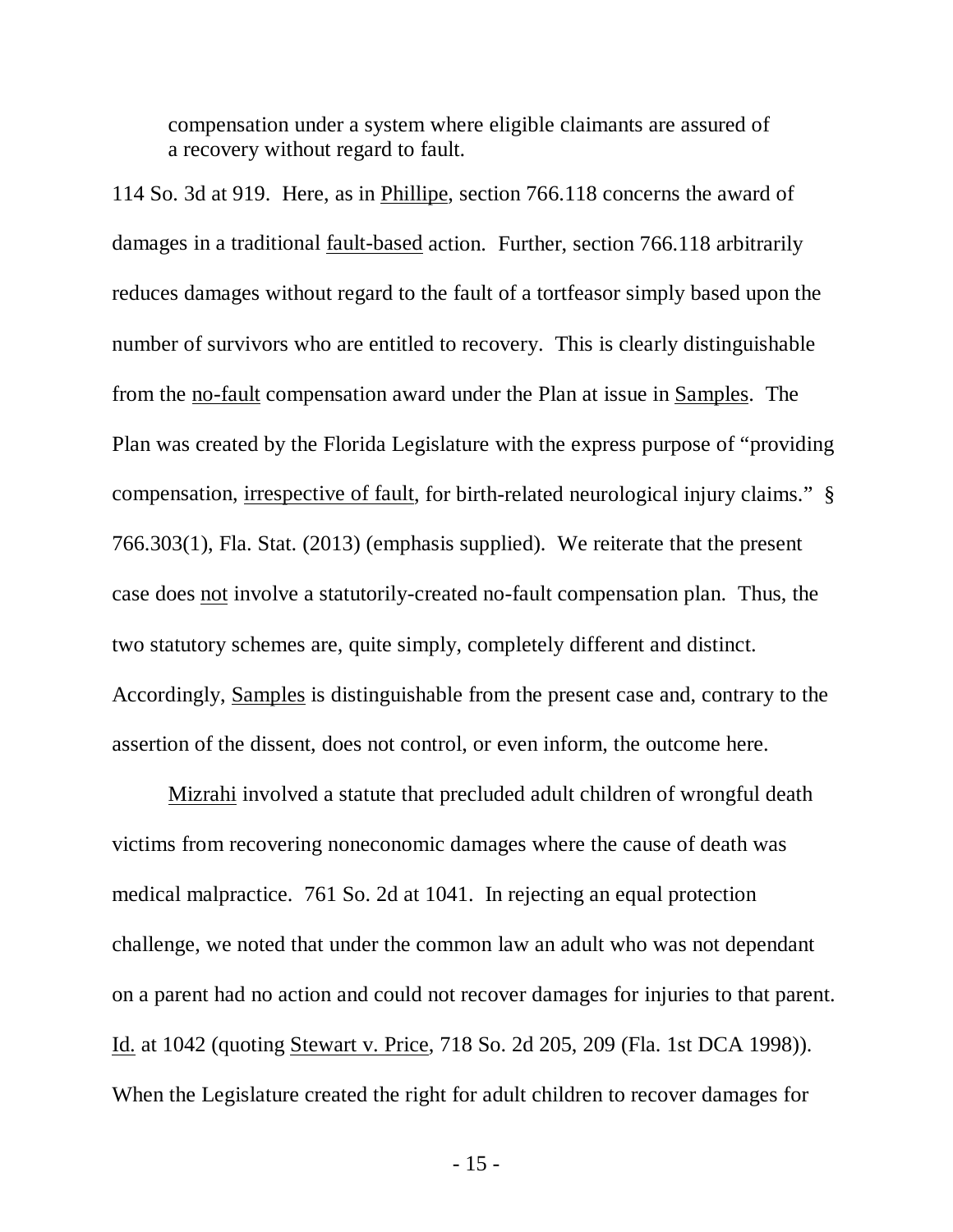the injuries and wrongful death of a parent, it chose to exclude those children from recovering noneconomic damages in one type of action (medical malpractice). Id. We ultimately held that the statute, "which created a right of action for many while excluding a specific class from such action, and which exclusion is rationally related to controlling healthcare costs and accessibility," did not violate equal protection. Id. at 1043.

Unlike Mizrahi, the statute under review here does not address and expand a class of individuals eligible to recover noneconomic wrongful death damages. Instead, it treats similarly situated, eligible survivors differently by reducing the damages awarded without regard to the fault of the wrongdoer and based solely upon a completely arbitrary factor, i.e., how many survivors are entitled to recovery. The greater the number of survivors who are eligible to recover noneconomic damages in a medical malpractice wrongful death action, the lesser the award that each individual survivor will receive. Thus, the statute at issue in Mizrahi is also distinguishable from the noneconomic damages caps in section 766.118.

Finally, in Echarte this Court considered whether a \$250,000 cap on noneconomic damages for medical malpractice claims where a party requested arbitration violated the access to courts provision of the Florida Constitution. 618 So. 2d at 190, 193. In the present case, because we address only an equal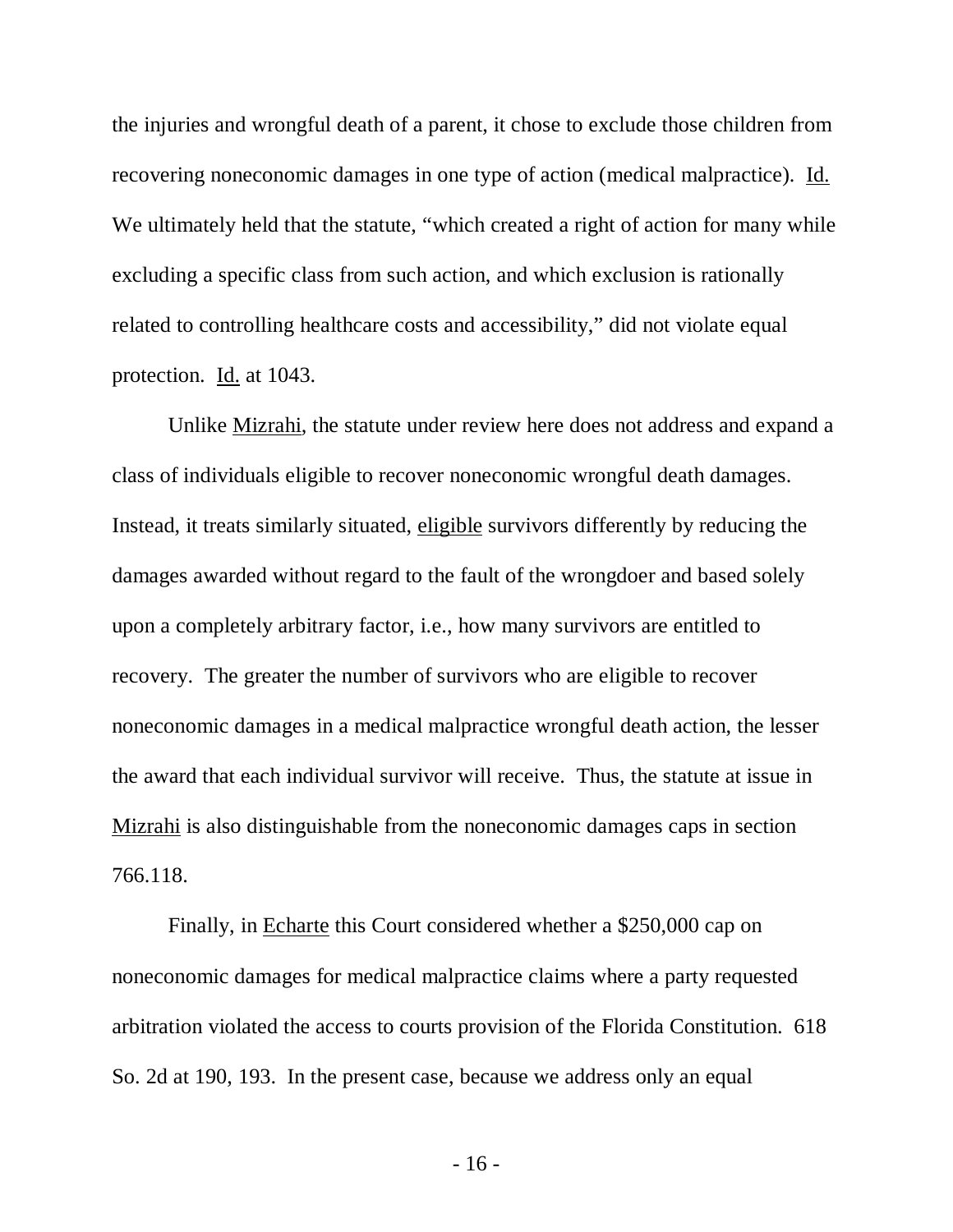protection challenge—not an access to courts challenge—Echarte is inapposite. Nevertheless, the holding in Echarte that the cap was constitutional does not impact our decision today. In upholding the constitutionality of the cap in medical malpractice arbitration proceedings, this Court in Echarte noted that arbitration provided commensurate benefits in exchange for the cap, such as saving the expense of attorney fees and expert witnesses. Id. at 194. Conversely, under section 766.118, survivors receive absolutely no benefit whatsoever from the cap on noneconomic damages, but only arbitrary reductions based upon the number of survivors.

Moreover, the statute imposing the cap in Echarte was later addressed by this Court in Phillipe. In Phillipe, we held that the cap applied per claimant rather than per incident, and noted that to hold otherwise would create equal protection concerns. 769 So. 2d at 971. In reaching this conclusion, we expressly stated that "Echarte does not control our decision." Id. Similarly, Echarte does not compel a different result here. Rather, Phillipe, which recognized that Echarte did not address a circumstance in which similarly situated survivors would receive different, arbitrarily reduced noneconomic damage awards solely based upon the number of survivors, is the decision which guides our analysis as to the constitutionality of section 766.118. See Phillipe, 769 So. 2d at 971 (noting that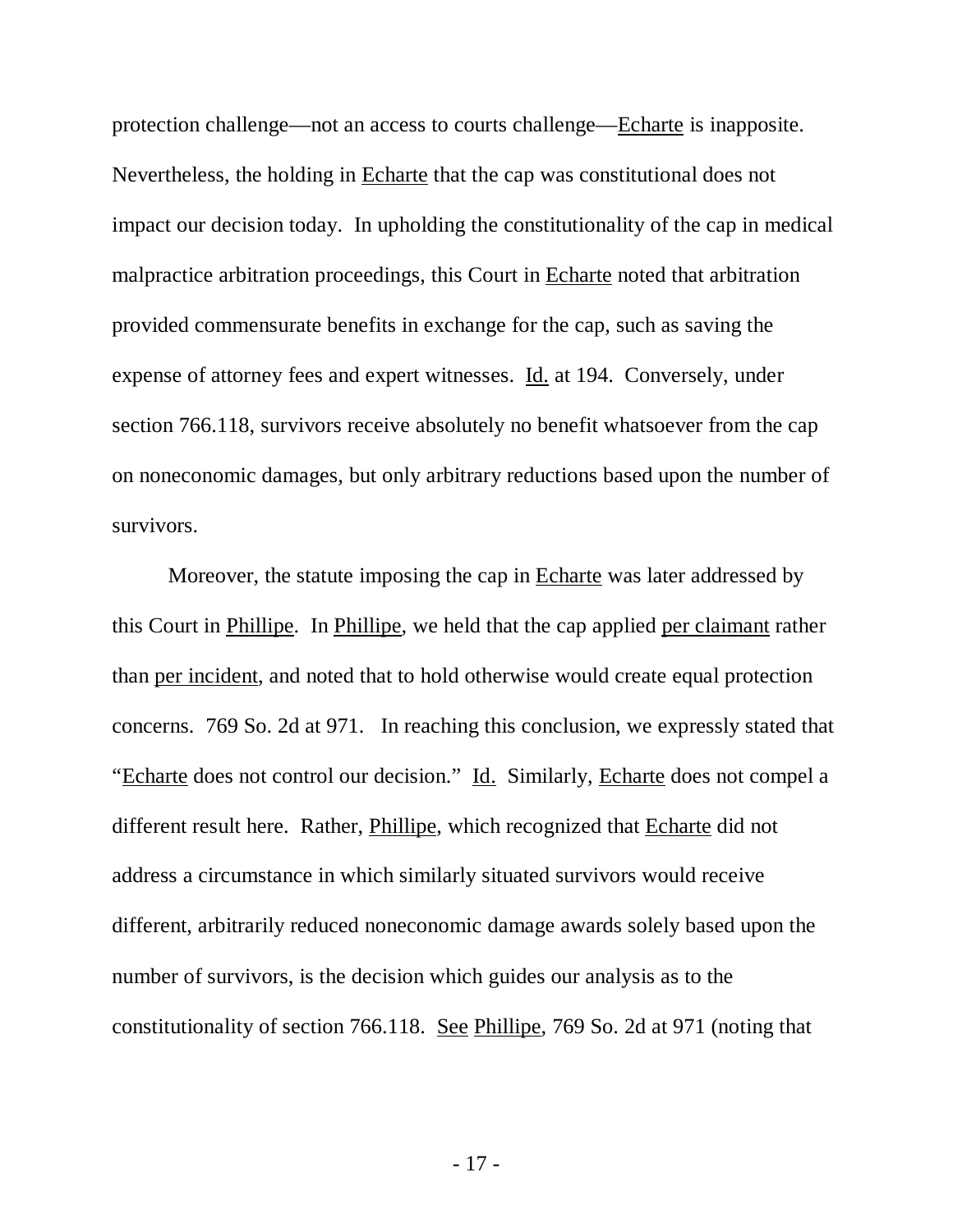"the loss of a survivor is not diminished by the mere fact that there are multiple survivors").

Despite our discussion of Phillipe, we emphasize that, contrary to the assertion in the concurring in result opinion, our examination of the validity of section 766.118 cannot simply conclude without further analysis. The statute at issue in Phillipe, related to damage limits, is not identical to the factors in the present case. Phillipe involved a very different statutory scheme, based upon noneconomic damage awards in the arbitration context, a factual scenario not presented here. Therefore, while Phillipe provides guidance and may be considered persuasive, it is not dispositive of our equal protection analysis today. We cannot take the drastic step of invalidating a statute simply by declaring it so and relying upon an unrelated case which evaluated an unrelated statute. Instead, a comprehensive equal protection analysis of the cap on damages in section 766.118 is required under Florida law to resolve the certified question. Accordingly, a description of the elements of an equal protection review, and our evaluation of those elements, must follow. This is a consideration of the facts and circumstances surrounding the challenged statute and the subject matter it addresses.

# **The Alleged Medical Malpractice Crisis**

In addition to arbitrary and invidious discrimination between medical malpractice claimants, the cap on noneconomic damages also violates the Equal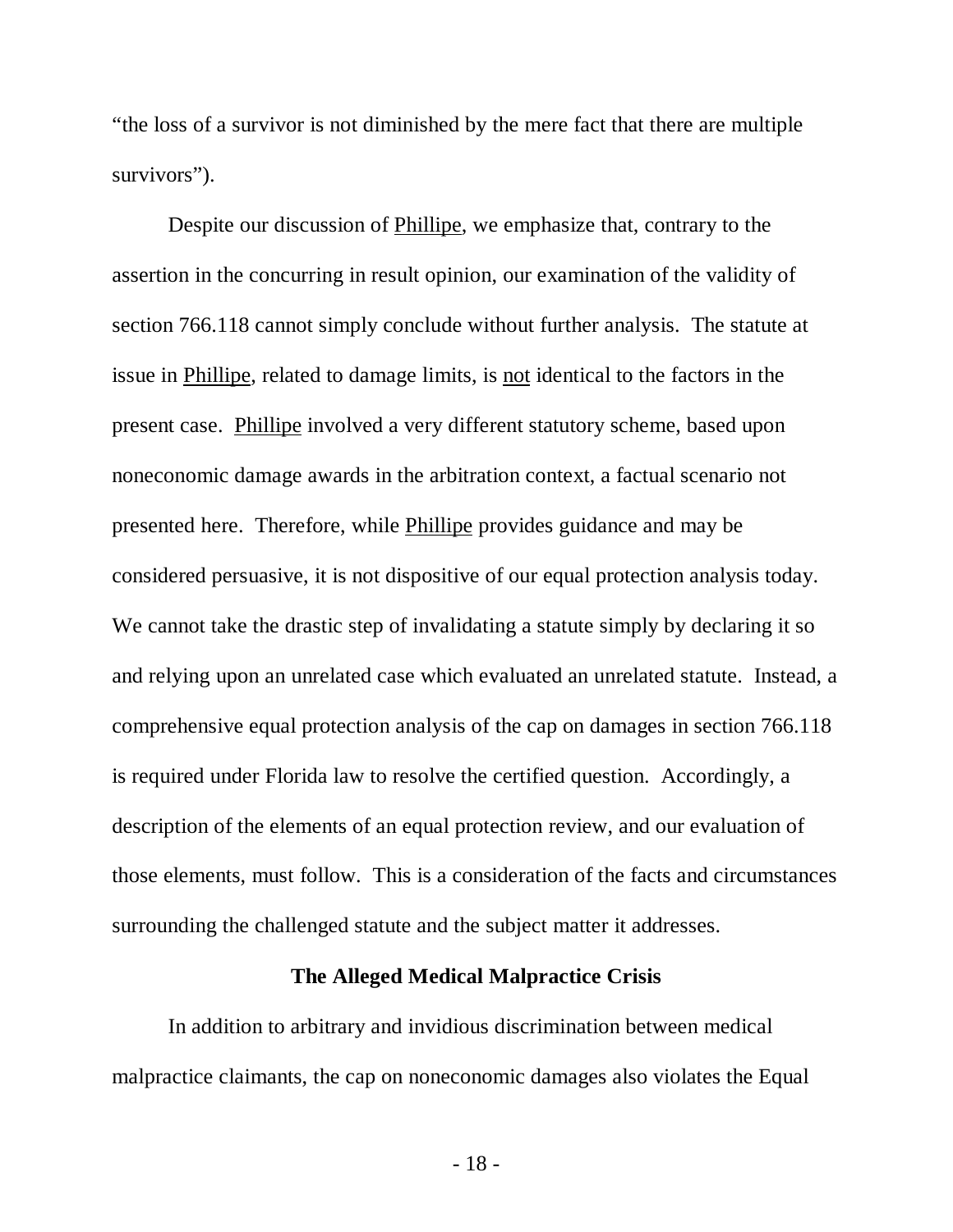Protection Clause of the Florida Constitution because it bears no rational relationship to a legitimate state objective, thereby failing the rational basis test. See Fla. Nurses Ass'n, 508 So. 2d at 319. Although the concurring in result opinion seeks to avoid a full proper legal analysis, contrary to the view of that opinion, no single prior case provides a complete answer and none provides any legal analysis which affords a basis for an answer to the question we must address. Our precedent expressly states that a proper equal protection analysis under the rational basis test "requires this Court to determine: (1) whether the challenged statute serves a legitimate governmental purpose, and (2) whether it was reasonable for the Legislature to believe that the challenged classification would promote that purpose." Warren v. State Farm Mut. Auto. Ins. Co., 899 So. 2d 1090, 1095 (Fla. 2005) (emphasis supplied); see also Zapo v. Gilreath, 779 So. 2d 651, 655 (Fla. 5th DCA 2001); Fla. Dept. of Ins. v. Keys Title & Abstract Co., 741 So. 2d 599, 602 (Fla. 1st DCA 1999). Thus, under Warren, and contrary to the view of the concurring in result opinion, both prongs of the rational basis test must be evaluated to determine the constitutionality of a statute.

Despite this precedent, the concurring in result opinion loudly proclaims that the full rational basis test be ignored and the legitimacy of the purpose for the cap not be addressed as part of our constitutional analysis. Further, that concurring in result opinion argues that only a single decision which does not set forth a proper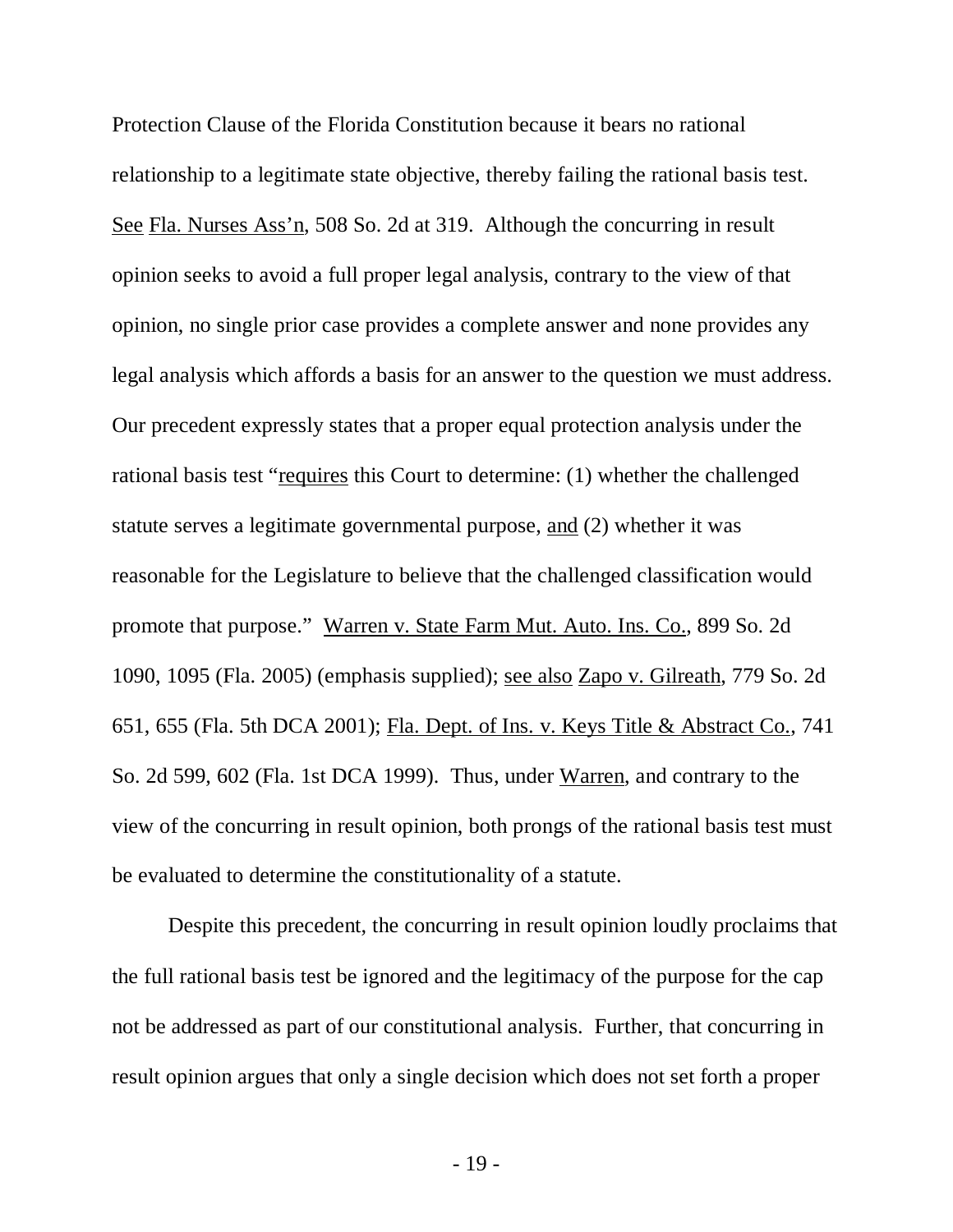analysis be applied. However, we would abandon our obligation under Warren were we to simply rubber stamp the Legislature's asserted justification for the cap—as the concurring in result and dissenting opinions suggest we do—and fail to consider the existing factors and circumstances to determine whether there is legitimacy to that justification. We decline to abdicate our responsibility under the law and, therefore, address whether the cap "serves a legitimate governmental purpose" pursuant to the first prong of Warren. 899 So. 2d at 1095 (emphasis supplied).

The Florida Legislature attempted to justify the cap on noneconomic damages by claiming that "Florida is in the midst of a medical malpractice insurance crisis of unprecedented magnitude." Ch. 2003-416, § 1, Laws of Fla., at 4035. The Legislature asserted that the increase in medical malpractice liability insurance premiums has resulted in physicians leaving Florida, retiring early from the practice of medicine, or refusing to perform high-risk procedures, thereby limiting the availability of health care. Id.

In enacting the statutory cap on noneconomic damages, the Legislature relied heavily on a report prepared by the Governor's Select Task Force on Healthcare Professional Liability Insurance (Task Force), which concluded that "actual and potential jury awards of noneconomic damages (such as pain and suffering) are a key factor (perhaps the most important factor) behind the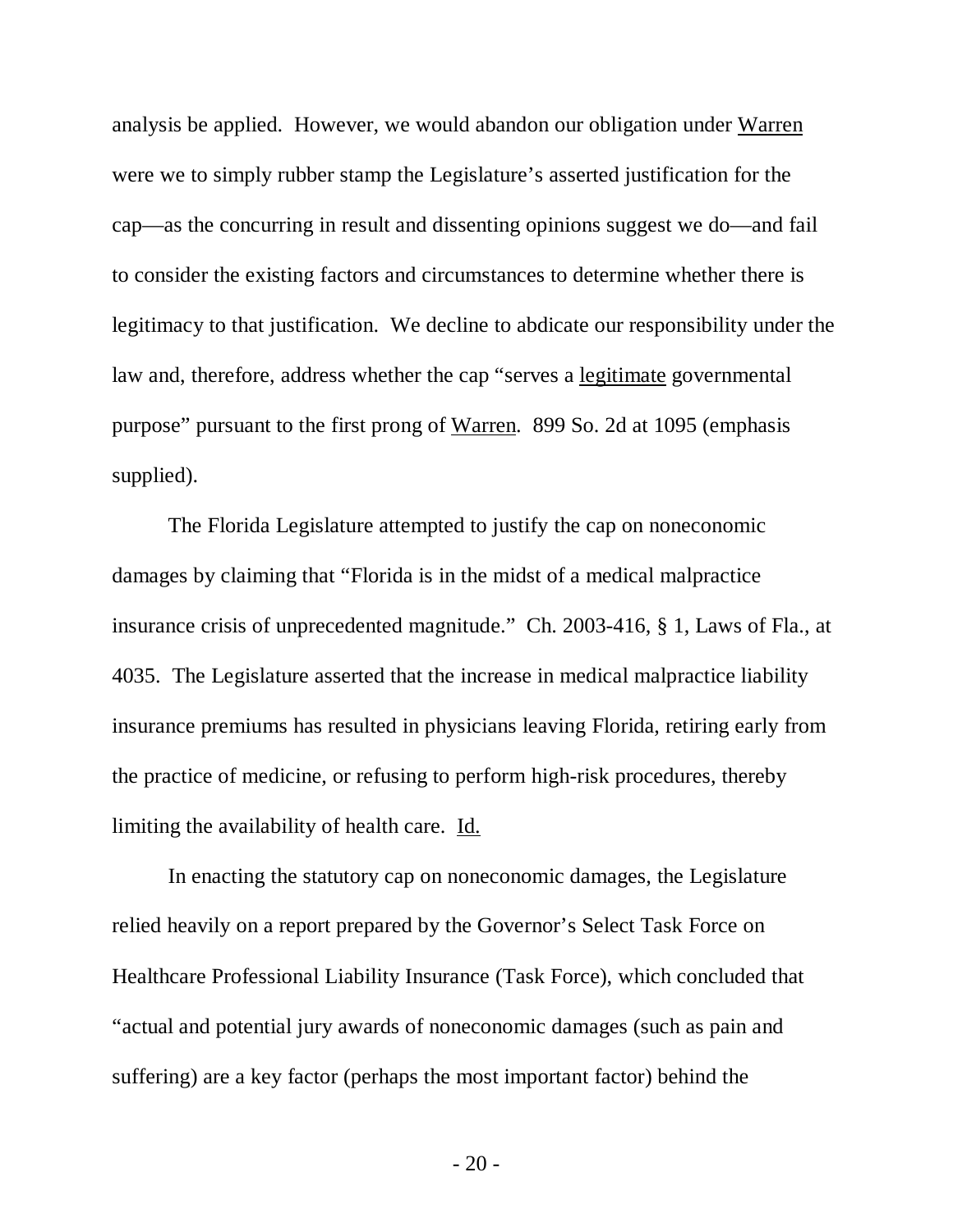unavailability and un-affordability of medical malpractice insurance in Florida."

Report of Governor's Select Task Force on Healthcare Professional Liability

Insurance (Task Force Report) (Jan. 29, 2003), at xvii.

To evaluate the constitutionality of the cap on noneconomic damages

imposed by section 766.118, we are not required to accept the findings of the

Legislature or the Task Force at face value. Instead:

While courts may defer to legislative statements of policy and fact, courts may do so only when those statements are based on actual findings of fact, and even then courts must conduct their own inquiry:

The general rule is that findings of fact made by the legislature are presumptively correct. However, it is well-recognized that the findings of fact made by the legislature must actually be findings of fact. They are not entitled to the presumption of correctness if they are nothing more than recitations amounting only to conclusions and they are always subject to judicial inquiry.

N. Fla. Women's Health & Counseling Serv., Inc. v. State, 866 So. 2d 612, 627

(Fla. 2003) (quoting Moore v. Thompson, 126 So. 2d 543, 549 (Fla. 1960)) (some emphasis supplied).

Our consideration of the factors and circumstances involved demonstrates that the conclusions reached by the Florida Legislature as to the existence of a medical malpractice crisis are not fully supported by available data. Instead, the alleged interest of health care being unavailable is completely undermined by authoritative government reports. Those government reports have indicated that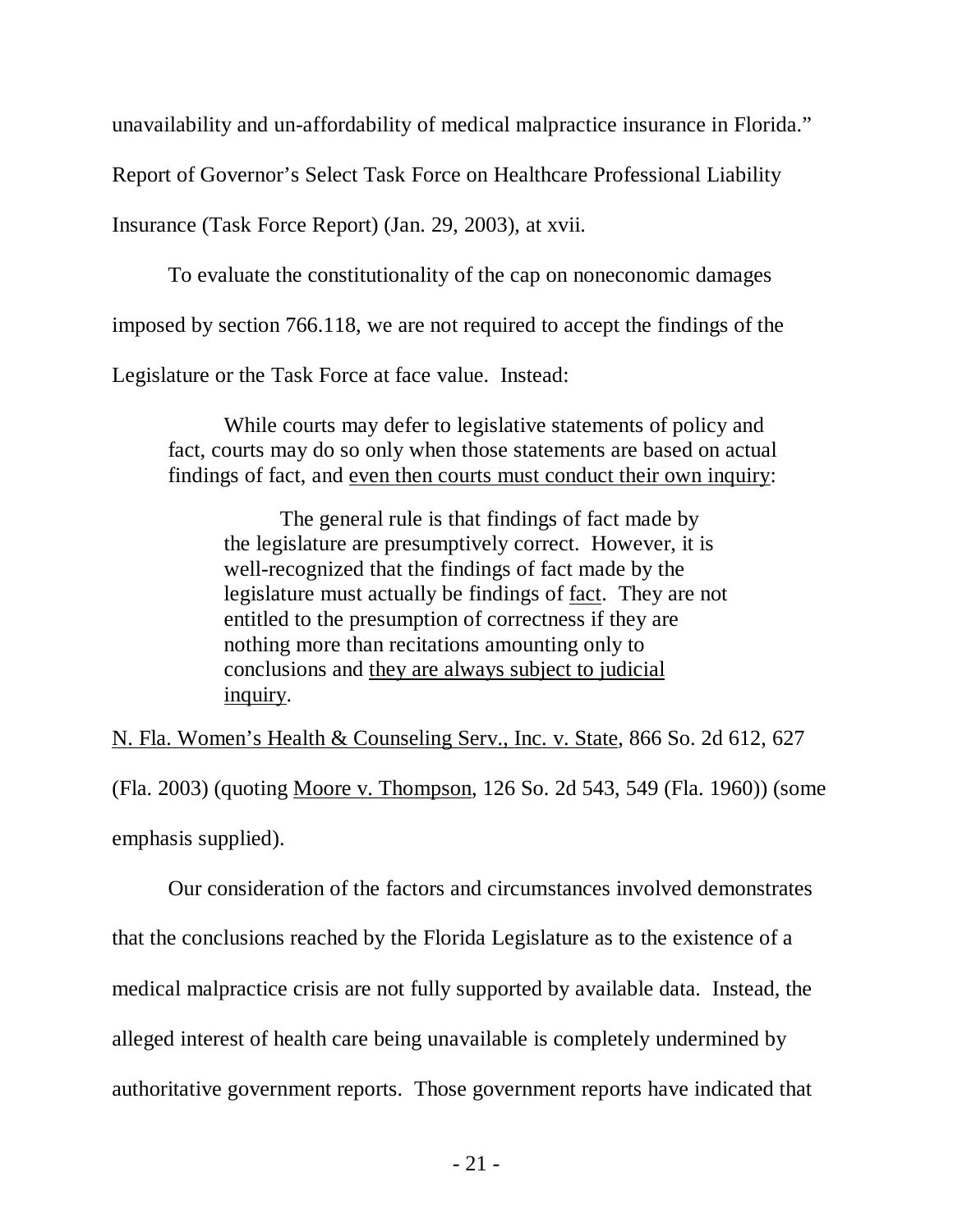the numbers of physicians in both metropolitan and non-metropolitan areas have increased. For example, in a 2003 report, the United States General Accounting Office found that from 1991 to 2001, Florida's physician supply per 100,000 people grew from 214 to 237 in metropolitan areas and from 98 to 117 in nonmetropolitan areas, or percentage increases of 10.7 and 19, respectively. Physician Workforce: Physician Supply Increased in Metropolitan and Nonmetropolitan Areas but Geographic Disparities Persisted, No. GAO-04-124, (Oct. 31, 2003), at 23, available at http://www.gao.gov/new.items/d04124.pdf. Thus, during this purported crisis, the numbers of physicians in Florida were actually increasing, not decreasing.

Additionally, an analysis of claim activity certainly does not provide a rational basis for the clear discrimination presented by the legislation. Although assertions of a malpractice insurance crisis are often accompanied by images of runaway juries entering verdicts in exorbitant amounts of noneconomic damages, see, e.g., Task Force Report at xvii, one study revealed that in Florida cases which resulted in payments of \$1 million or more over a fourteen-year period, only 7.5 percent involved a jury trial verdict. See Neil Vidmar, Kara MacKillop & Paul Lee, Million Dollar Medical Malpractice Cases in Florida: Post-Verdict and Pre-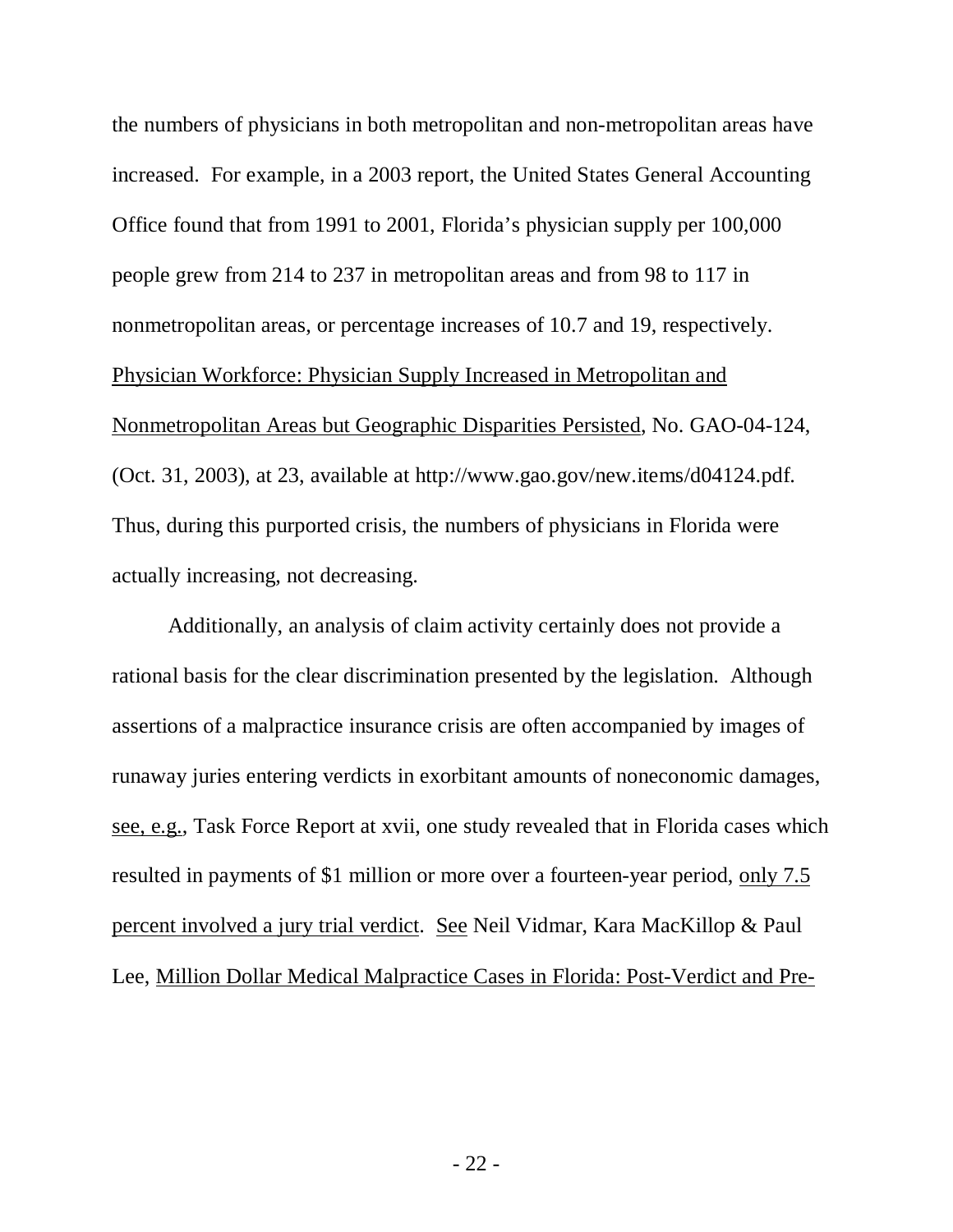Suit Settlements, [5](#page-22-0)9 Vand. L. Rev. 1343, 1345-46 (2006).<sup>5</sup> Moreover, 10.1 percent of settlements that involved payments of \$1 million or more were resolved without a legal action ever being filed. Id. at 1360. Such statistics led the authors of the study to conclude that jury trials constitute only a very small portion of medical malpractice payments. Id. at 1345. The authors also concluded that "tort reform efforts focused on jury verdicts are misdirected, at least with respect to \$1 million verdicts in Florida. Not only do jury trials constitute only a small portion of \$1 million payments, [but] the settlements following verdicts tend to be substantially less than the jury awards." Id. at 1381 (emphasis supplied). <sup>[6](#page-22-1)</sup> Thus, available data indicates the Task Force's finding that noneconomic damage awards by juries are a primary cause of the purported medical malpractice crisis in Florida is most questionable.

Even the Task Force whose report was relied upon by the Florida Legislature employed extremely equivocal language and speculation when

 $\overline{a}$ 

<span id="page-22-0"></span><sup>5.</sup> Further, a national study reflects that from 1991 until 2003, judgments at trial accounted for only 4 percent of all malpractice payments. Amitabh Chandra, Shantanu Nundy, & Seth A. Seabury, The Growth Of Physician Medical Malpractice Payments: Evidence From The National Practitioner Data Bank, Health Affairs at W5-240, W5-243 (May 31, 2005), available at http://content.healthaffairs.org/content/early/2005/05/31/hlthaff.w5.240.full.pdf+ht ml.

<span id="page-22-1"></span><sup>6.</sup> According to the authors, with one exception, cases with verdicts in excess of \$4 million settled for, on average, 37 percent less than the verdict. Million Dollar Medical Malpractice Cases in Florida, 59 Vand. L. Rev. at 1380.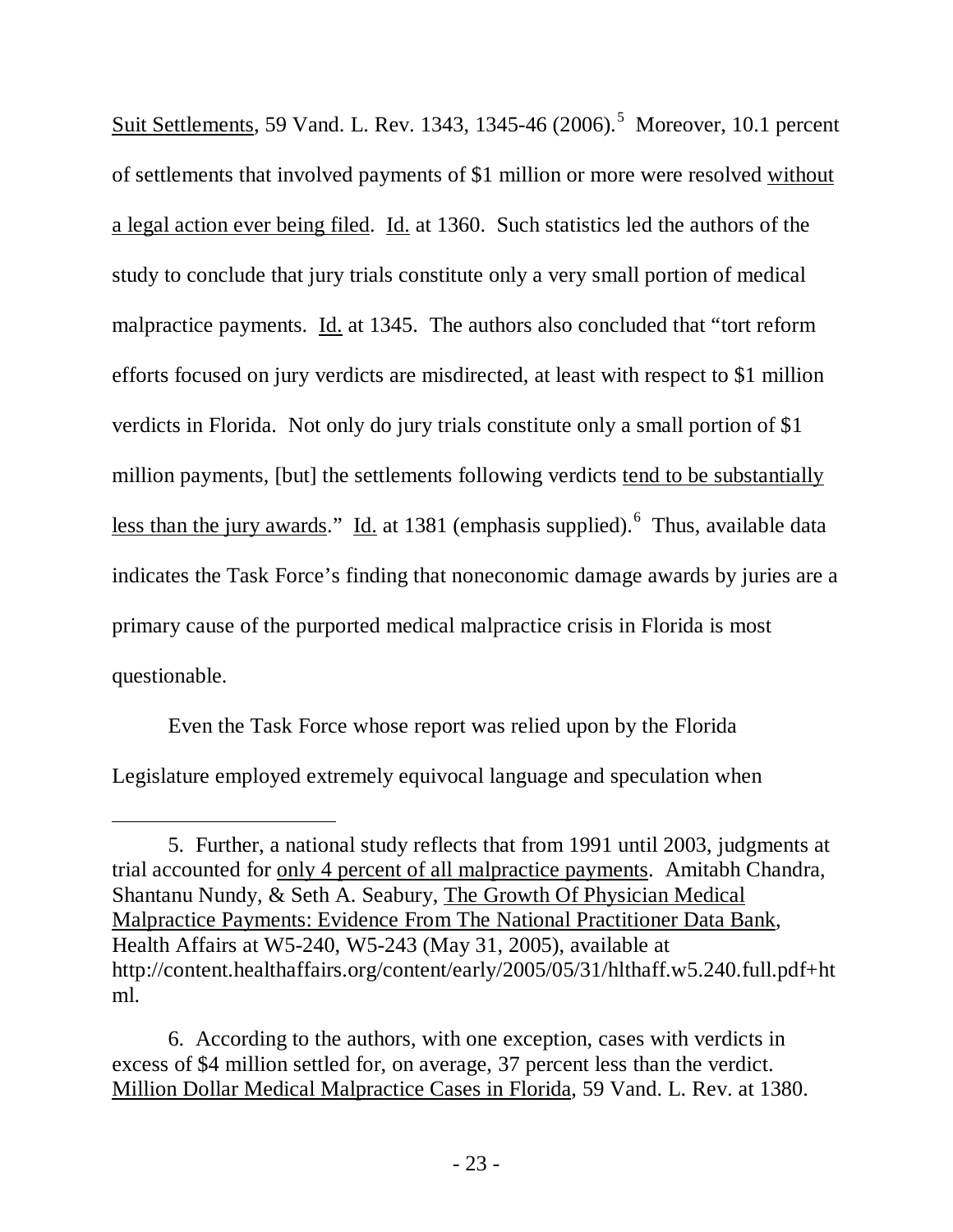describing the existence of a crisis. For example, the Task Force stated that it "believes" the alleged crisis "could get worse in the coming years. . . . Medical malpractice insurance premiums may become unaffordable, and/or coverage may become unavailable at any price to many physicians and hospitals." See Task Force Report, at 211-12 (emphasis supplied). Further, despite blaming "actual and potential jury awards of noneconomic damages" for this ominous prediction, Task Force Report at xvii, the Task Force recognized that there are other explanations for the dramatic rise in medical malpractice insurance premiums. For example, the Task Force Report notes that in the opinion of Joanne Doroshow, Executive Director of the Center for Justice and Democracy:

[T]his so-called "crisis" is nothing more than the underwriting cycle of the insurance industry, and driven by the same factors that caused the "crises" in the 1970s and 1980s. According to . . . Doroshow, with each crisis, there has been a severe drop in the investment income for insurers, which has been compounded by sever [sic] under-pricing of insurance premiums in the prior years. . . . [D]uring years of high interest rates or excellent insurer profits that are invested for maximum return, the insurance companies engage in fierce competition for premium dollars by selling under-priced premiums and insuring very poor risks. Then . . . when investment income drops, either due to increases in interest rates or the stock market, or due to low income resulting from unbearably low premiums, the insurance industry responds by sharply increasing premiums and reducing coverage.

. . . The tort reform changes in the 1980s had nothing to do with the flattening of rates. The flattening was caused instead by modulations in the insurance cycle throughout the country.

Task Force Report, at 64 (footnotes omitted). The Task Force itself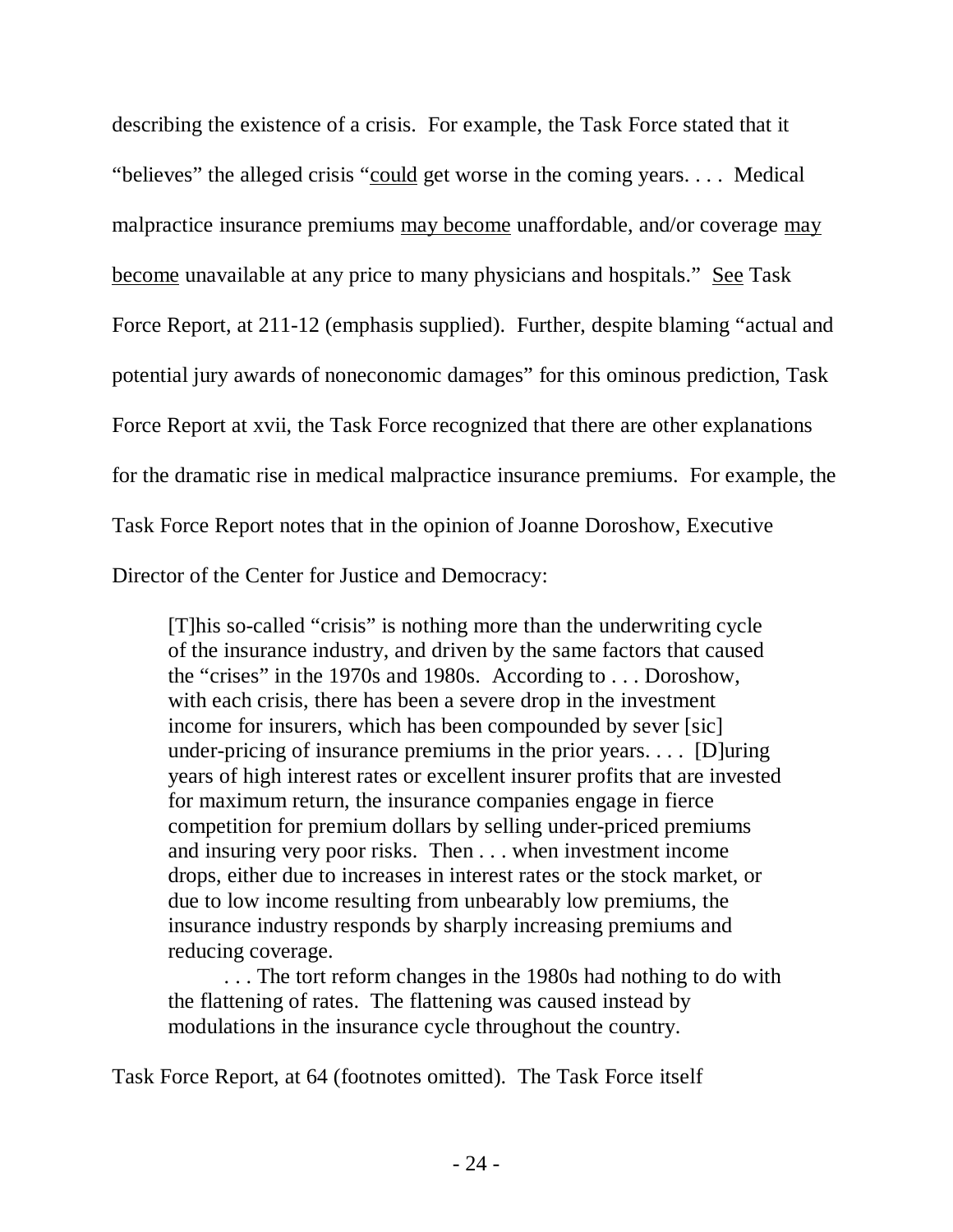acknowledged:

Medical malpractice insurance has been subject to sudden jolts, both in availability of coverage and cost. An entire cycle has been defined as the period of years in which insurer underwriting profits cycle from above average to below average. These cycles have always occurred in the insurance industry, particularly in medical malpractice insurance.

Task Force Report, at 31 (emphasis supplied) (footnotes omitted). See also Tom Baker, THE MEDICAL MALPRACTICE MYTH 53-54 (2005) ("[T]he two most recent medical liability insurance crises did not result from sudden or dramatic increases in medical malpractice settlements or jury verdicts. . . . [T]he crises resulted from dramatic increases in the amount of money that the insurance industry put in reserve for claims. Those reserve increases were so big because the insurance industry systematically underreserved in the years leading up to the crisis.").

Finally, testimony before the Senate Judiciary Committee and debate within the Florida Senate raised questions concerning the magnitude of any purported health care crisis. With regard to the former, the deputy director of the Florida Office of Insurance Regulation testified he had found no evidence to suggest that there had been a large increase in the number of frivolous lawsuits filed in Florida, nor was there any evidence of excessive jury verdicts in the prior three years. Testimony of Steve Roddenberry, Senate Judiciary Committee Meeting, July 14, 2003, at 3, 10.

During the subsequent floor debate, the following dialogue occurred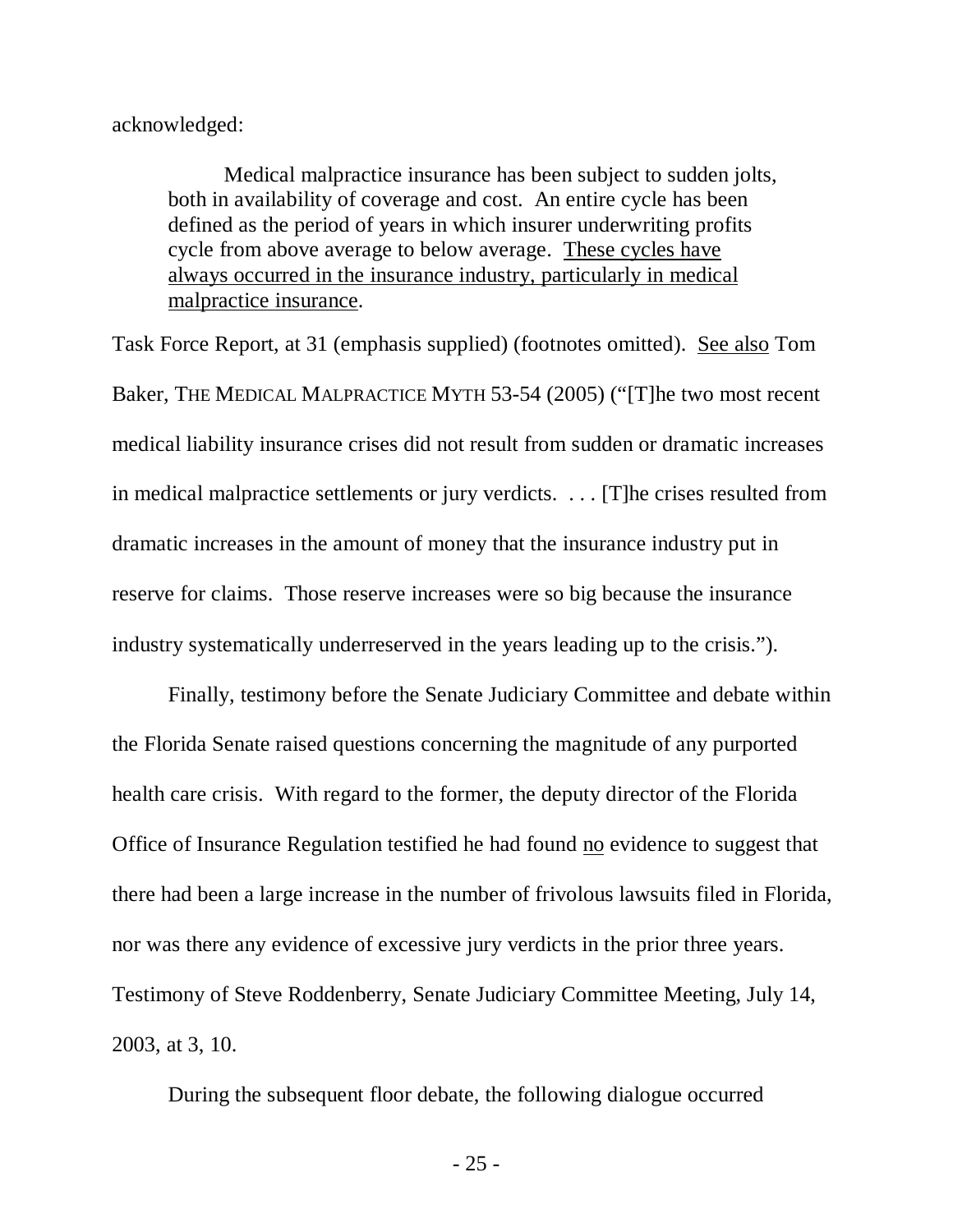between a senator and the Chairman of the Senate Judiciary Committee:

SENATOR: Were you able to determine whether or not there is an access to health care crisis in terms of the number of doctors licensed to practice medicine, the number of hospital closures or the number of emergency rooms closed?

. . . . CHAIRMAN: [T]his is not what I found. What the testimony was from both the Department of Health, the Agency for Health Care Administration and various other people . . . was that there, in fact, are more doctors licensed to practice today in the State of Florida than there were five years ago.

Applications to the medical schools in the State of Florida are up and have been up consistently for the past, for the past number of years.

And also that emergency rooms have not been closing as a result of medical malpractice.

As a matter of fact, the Department of Health and the Agency for Health Care Administration both testified under oath that they could not cite any incidents where because of a medical malpractice crisis patients were denied some type of care or directed someplace else.

Senate Floor Debate Tr. 22-23 (Aug. 13, 2003) (emphasis supplied). Further

support for the testimony of the committee chairman exists in a report prepared by

the United States General Accounting Office, which states:

Reports of physician departures in Florida were anecdotal, not extensive, and in some cases we determined them to be inaccurate. For example, state medical society officials told us that Collier and Lee counties lost all of their neurosurgeons due to malpractice concerns; however, we found at least five neurosurgeons currently practicing in each county as of April 2003. Provider groups also reported that malpractice pressures have recently made it difficult for Florida to recruit or retain physicians of any type; however, over the past 2 years the number of new medical licenses issued has increased and physicians per capita has remained unchanged.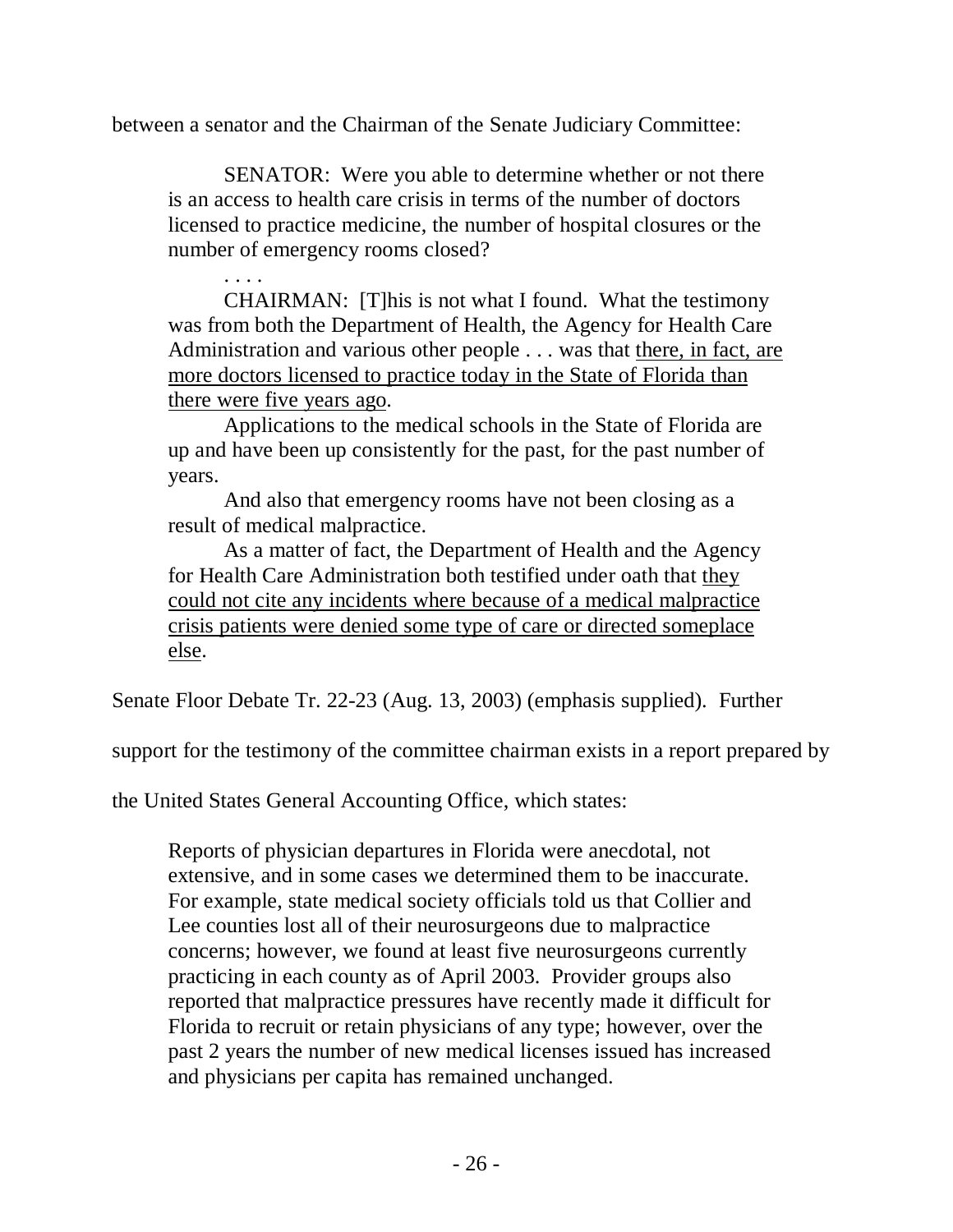## Medical Malpractice: Implications of Rising Premiums on Access to Health Care,

No. GAO-03-836, (Aug. 2003), at 17-18, available at

http://www.gao.gov/new.items/d03836.pdf.

Moreover, for those doctors who are leaving or have left Florida, there was no concrete evidence to demonstrate that high malpractice premiums were the cause of that departure. During her testimony before the Senate Judiciary Committee, the CEO of the Florida Medical Association testified with regard to two cases where physicians had relocated from Florida to North Carolina and New York, after which the following testimony ensued:

SENATOR: The [American Medical Association] has identified the states with national [crises], medical malpractice. One of the states is North Carolina. One of the states is New York. So it seems like you get some physicians that are leaving Florida for states that are also considered by the AMA to be in national crisis. Why?

CEO: Maybe they haven't figured that out yet.

CHAIRMAN: You better call the guy from North Carolina and—

CEO: I haven't got the answer to that. I haven't talked to any of these people individually.

CHAIRMAN: You better call the guy from North Carolina and tell him they don't have caps there either.

Testimony of Sandra Mortham, Senate Judiciary Committee Meeting, July 14,

2003, at 117, 129-30.

Based upon these statements and reports, although medical malpractice

premiums in Florida were undoubtably high in 2003, we conclude the Legislature's

determination that "the increase in medical malpractice liability insurance rates is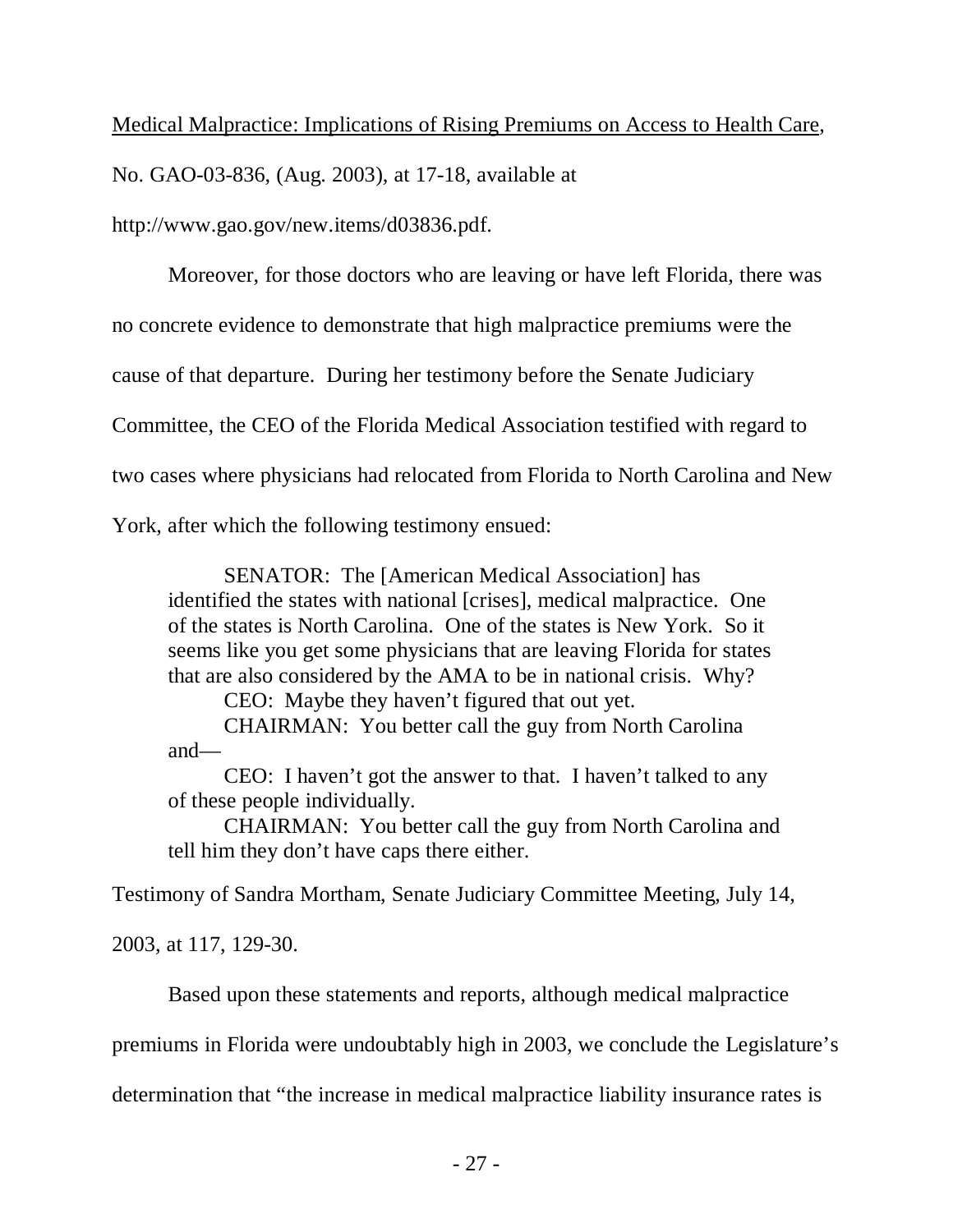forcing physicians to practice medicine without professional liability insurance, to leave Florida, to not perform high-risk procedures, or to retire early from the practice of medicine" is unsupported. Ch. 2003-416, §1, Laws of Fla., at 4035. Thus, the finding by the Legislature and the Task Force that Florida was in the midst of a bona fide medical malpractice crisis, threatening the access of Floridians to health care, is dubious and questionable at the very best.

#### **The Impact of Damage Caps on the Alleged Crisis**

Even if these conclusions by the Legislature are assumed to be true, and Florida was facing a dangerous risk of physician shortage due to malpractice premiums, we conclude that section 766.118 still violates Florida's Equal Protection Clause because the available evidence fails to establish a rational relationship between a cap on noneconomic damages and alleviation of the purported crisis. See generally Fla. Nurses Ass'n, 508 So. 2d at 319 (stating that for legislation to be constitutional under the rational basis standard, it must bear a rational and reasonable relationship to a legitimate state objective).

Reports have failed to establish a direct correlation between damages caps and reduced malpractice premiums. Weiss Ratings, which evaluates the performance of the malpractice insurance industry, has detailed two particularly salient findings. First, based upon data acquired from 1991 until 2002, the median medical malpractice premiums paid by physicians in three high-risk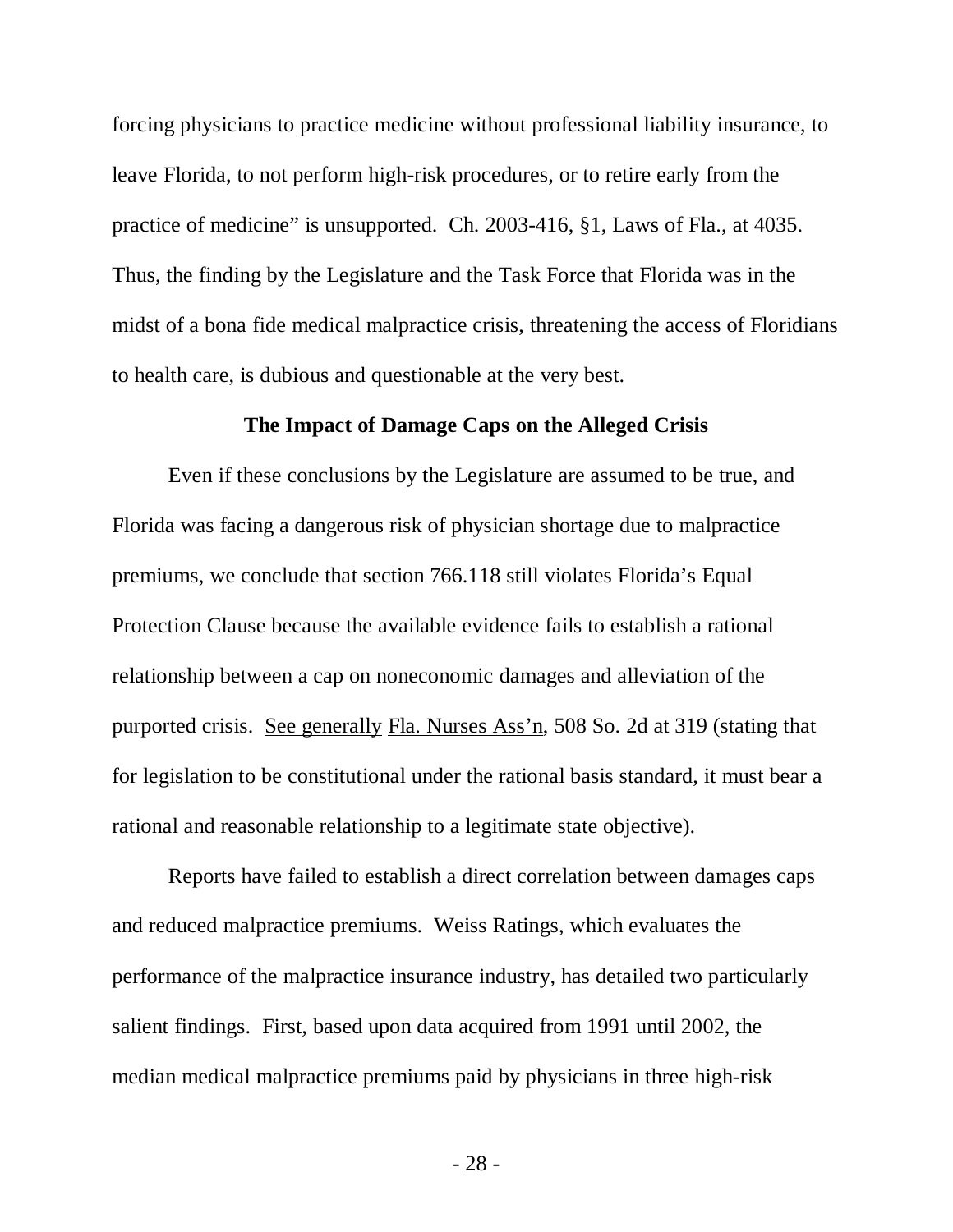specialties—internal medicine, general surgery, and obstetrics/gynecology—rose by 48.2 percent in states that have damages caps, but in states without caps, the median annual premium increased at a slower rate—by 35.9 percent. Martin D. Weiss, Melissa Gannon & Stephanie Eakins, Medical Malpractice Caps: The Impact of Non-Economic Damage Caps on Physician Premiums, Claims Payout Levels, and Availability of Coverage, at 7-8 (rev. ed. June 3, 2003), available at http://www.weissratings.com/pdf/malpractice.pdf. Second, the study noted that among states with caps on damages, only 10.5 percent (two of nineteen states with caps) experienced static or declining medical malpractice premium rates following the imposition of caps. In contrast, among states without damages caps, 18.7 percent (six of thirty-two states<sup>[7](#page-28-0)</sup> without caps) experienced static or declining medical malpractice premiums. Id. at 8.

Additionally, Robert White, the President of First Professionals Insurance Company (FPIC), testified during a Senate Judiciary Committee meeting that a \$500,000 cap on noneconomic damages would achieve "virtually nothing" with regard to stabilizing medical malpractice insurance rates. Testimony of Robert White, Senate Judiciary Committee Meeting, July 14, 2003, at 48, 50-51. Earlier in 2003, Mr. White informed a group of Palm Beach physicians: "No responsible

 $\overline{a}$ 

<span id="page-28-0"></span><sup>7.</sup> The study states that "the District of Columbia is being referred to as a 'state' since it effectively operates as such with regard to insurance regulation." Medical Malpractice Caps, at 7 n.4.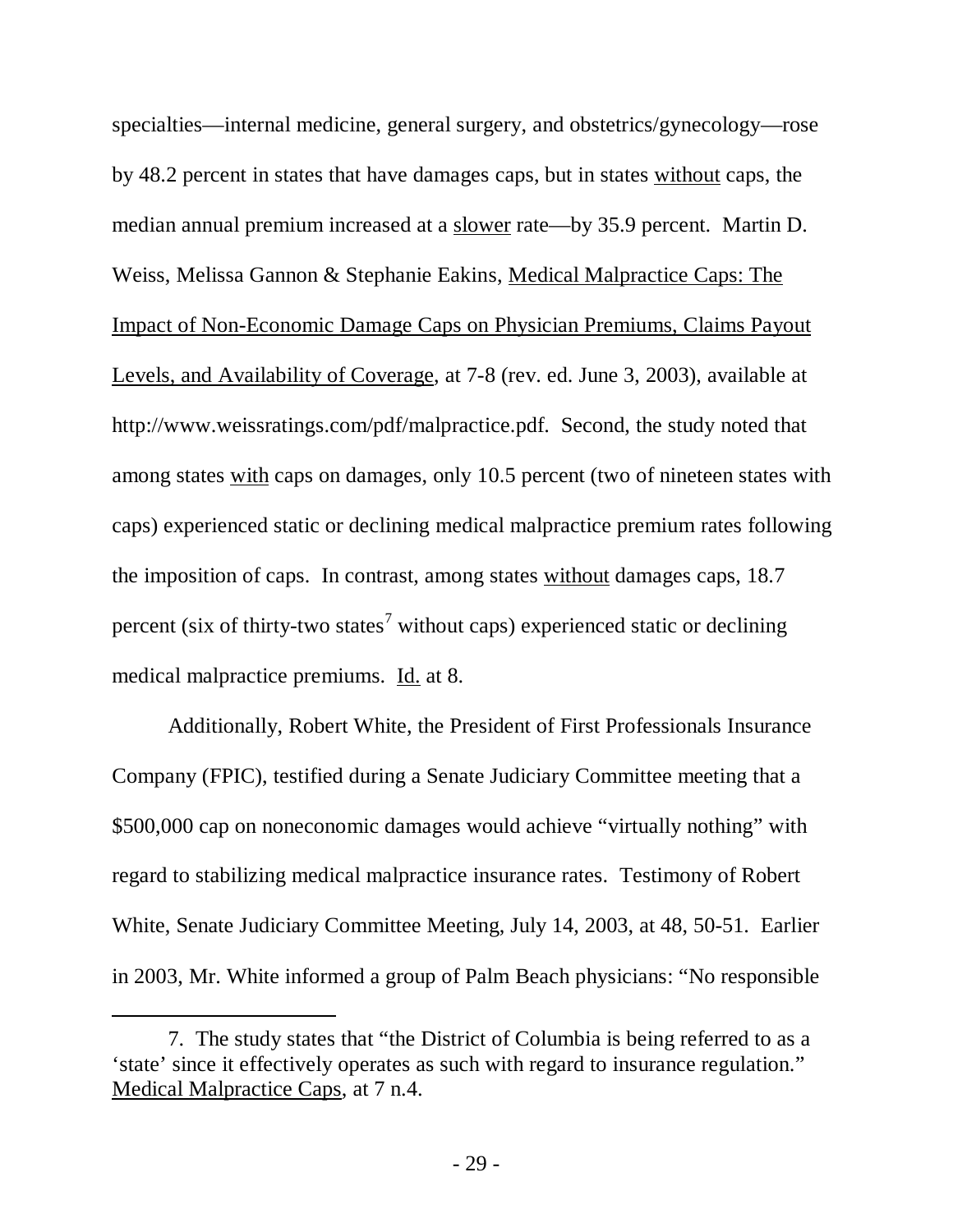insurer can cut its rates after a bill [that caps noneconomic damages at \$250,000] passes." Phil Galewitz, "Underwriter Gives Doctors Dose of Reality," Palm Beach Post, Jan. 29, 2003, at 1A. Mr. White advised that "[e]ven if a cap is approved by the legislature and survives the likely legal challenge . . . it would yield on average only a 16 percent premium cut." Id. (emphasis supplied). Interestingly, during his testimony before the Senate Judiciary Committee, Mr. White acknowledged that in 2002, the experience of FPIC was more positive in Florida than in Missouri, a state which at that time had implemented caps on damages. Testimony of Robert White, Senate Judiciary Committee Meeting, at 59.

Members of the Florida Senate and the House of Representatives also expressed doubt as to whether a noneconomic damages cap would have the effect of reducing premiums. During floor debate in the Senate, the following dialogue between a senator and the Chairman of the Senate Judiciary Committee occurred:

SENATOR: [W]as there any testimony from either FPIC or any other insurance company that may have testified . . . that they would immediately reduce rates if they got a cap on damages? SENATE PRESIDENT: [Chairman] to respond. CHAIRMAN: No.

. . . . SENATOR: Was there any testimony the only way that you could reduce malpractice premiums was to cap damages? SENATE PRESIDENT: [Chairman to respond.] CHAIRMAN: No.

. . . .

SENATOR: . . . It's my recollection, and maybe this might help [the Chairman], I remember a Mr. Bob White, representing FPIC, in testimony relative to the caps said, no, there wouldn't be an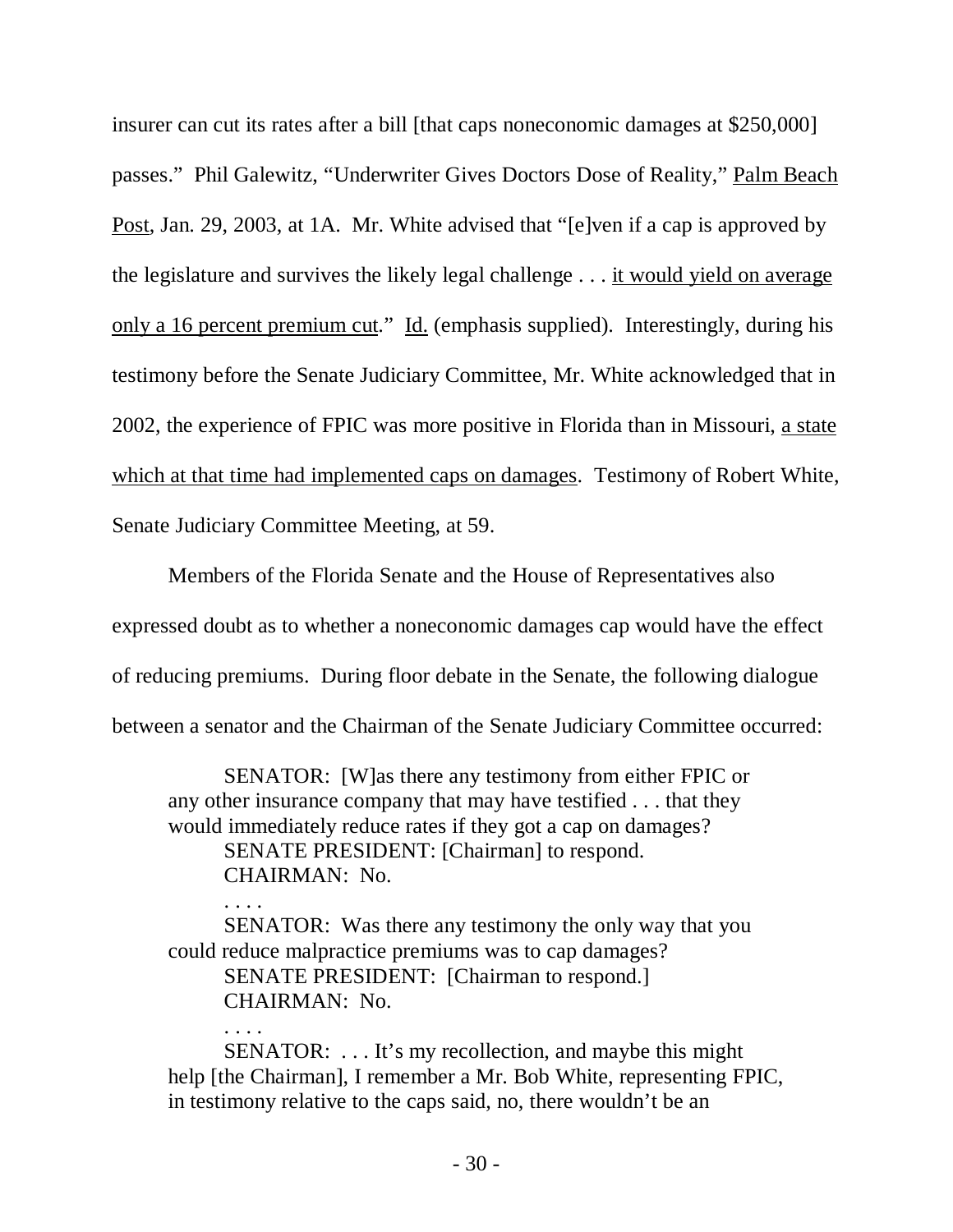immediate reduction in medical malpractice premiums due to caps, but as soon as they would be affirmed by a Court, there would be an immediate reduction available.

. . . . CHAIRMAN: Senator . . . that was not the testimony given by Mr. White. I believe he said that bad faith and a series of other things had to be there, so the answer is no, it was not by placing a \$250,000 cap that would give a reduction.

. . . . [T]he question was very specific, whether or not caps, whether or not Mr. White said that caps would reduce insurance rates. That was the question.

The answer is, he said no. I have the transcripts on my desk, and if you would care to show me where it says otherwise, I would be happy to say so.

What he did say was you have to add several variables, bad faith is one of them and I believe there were others. So if the question is on caps, the answer is no.

Senate Floor Debate Tr. 45-47, 49 (Aug. 13, 2003). Further, during floor debate in

the House of Representatives, one representative expressed concern that if the

Florida Legislature implements a cap on noneconomic damages, there is no

requirement in the bill that insurers pass any savings onto physicians. House Floor

Debate Tr. 38-39 (Aug. 13, 2003) ("[A]t the end of the day, actually, [the insurance

companies] don't have to pay anything back to the doctors. It's just a windfall, and

there's no provision in the bill that says otherwise.").

. . . .

The concerns of that representative were very perceptive and were not

unfounded. While the cap on noneconomic damages limits the amount of money that insurance companies must pay injured victims of medical malpractice, section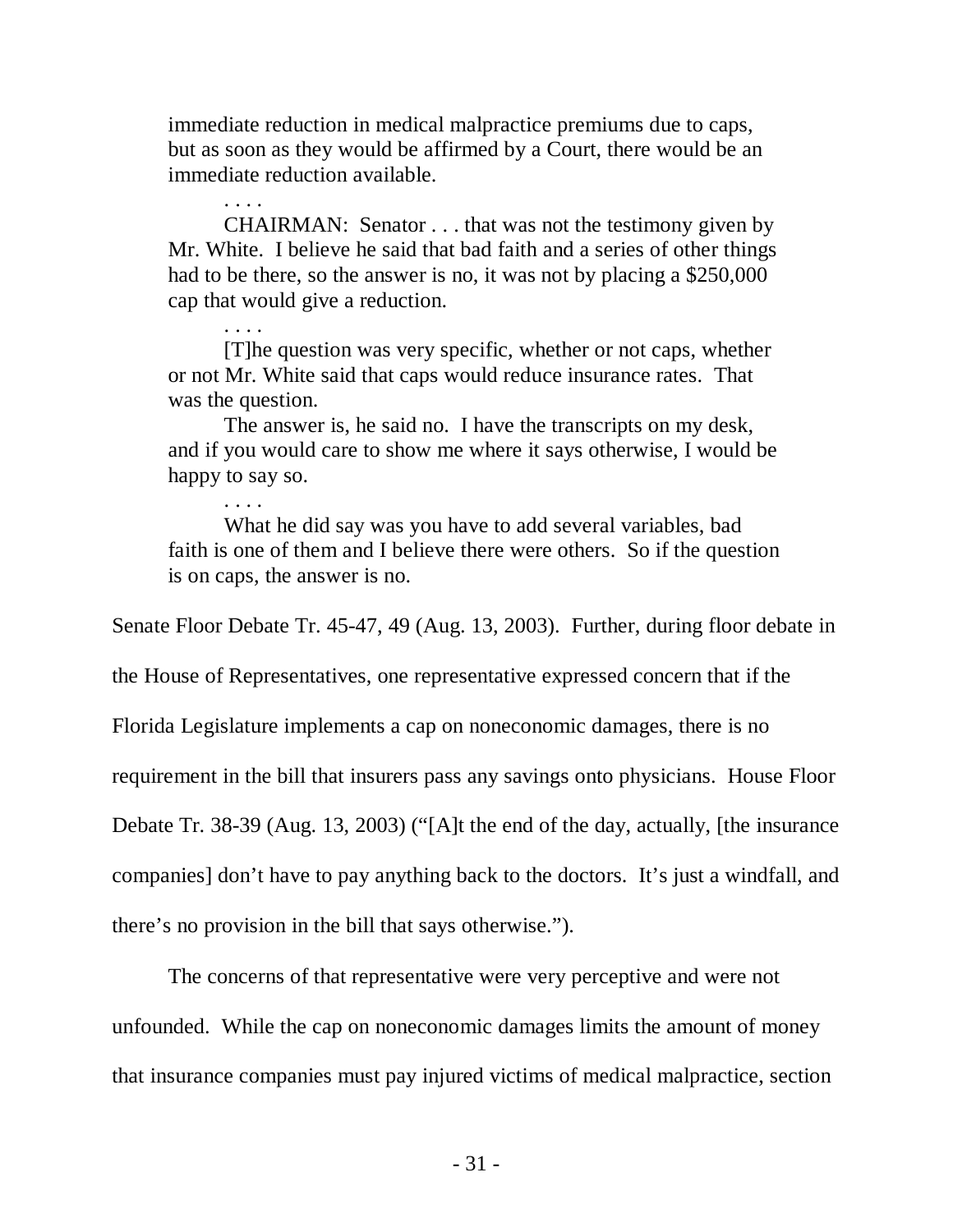766.118 does not require insurance companies to use the acquired savings to lower malpractice insurance premiums for physicians, and the argument and reliance by the Respondent on rate reduction statutes is misplaced. When the statutory cap on noneconomic damages was first enacted, the legislation contained a provision, codified at section 627.062(8)(a)1., Florida Statutes (2003), that simply required the Florida Office of Insurance Regulation (FLOIR) to calculate a "presumed factor that reflects the impact that the changes contained in such legislation will have on rates for medical malpractice insurance and shall issue a notice informing all insurers writing medical malpractice coverage of such presumed factor." Ch. 2003-416 § 40, Laws of Fla, at 4078. There was no mandated rate reduction. After FLOIR issued a notice of the presumed factor, all medical malpractice insurance companies that offered coverage in Florida were directed to submit a rate filing for medical malpractice insurance that reflected "an overall rate reduction at least as great as the presumed factor."  $\S$  627.062(8)(a)2., Fla. Stat. (2003).

Although at first glance this statutory subsection may appear to compel medical malpractice insurance companies to reduce their rates in response to the 2003 legislation, FLOIR nonetheless advised that "[e]ven after application of the presumed factor, we anticipate insurers will file for rate increases." Press Release, Florida Office of Insurance Regulation, Office of Insurance Regulation Releases Presumed Factor (Nov. 10, 2003), available at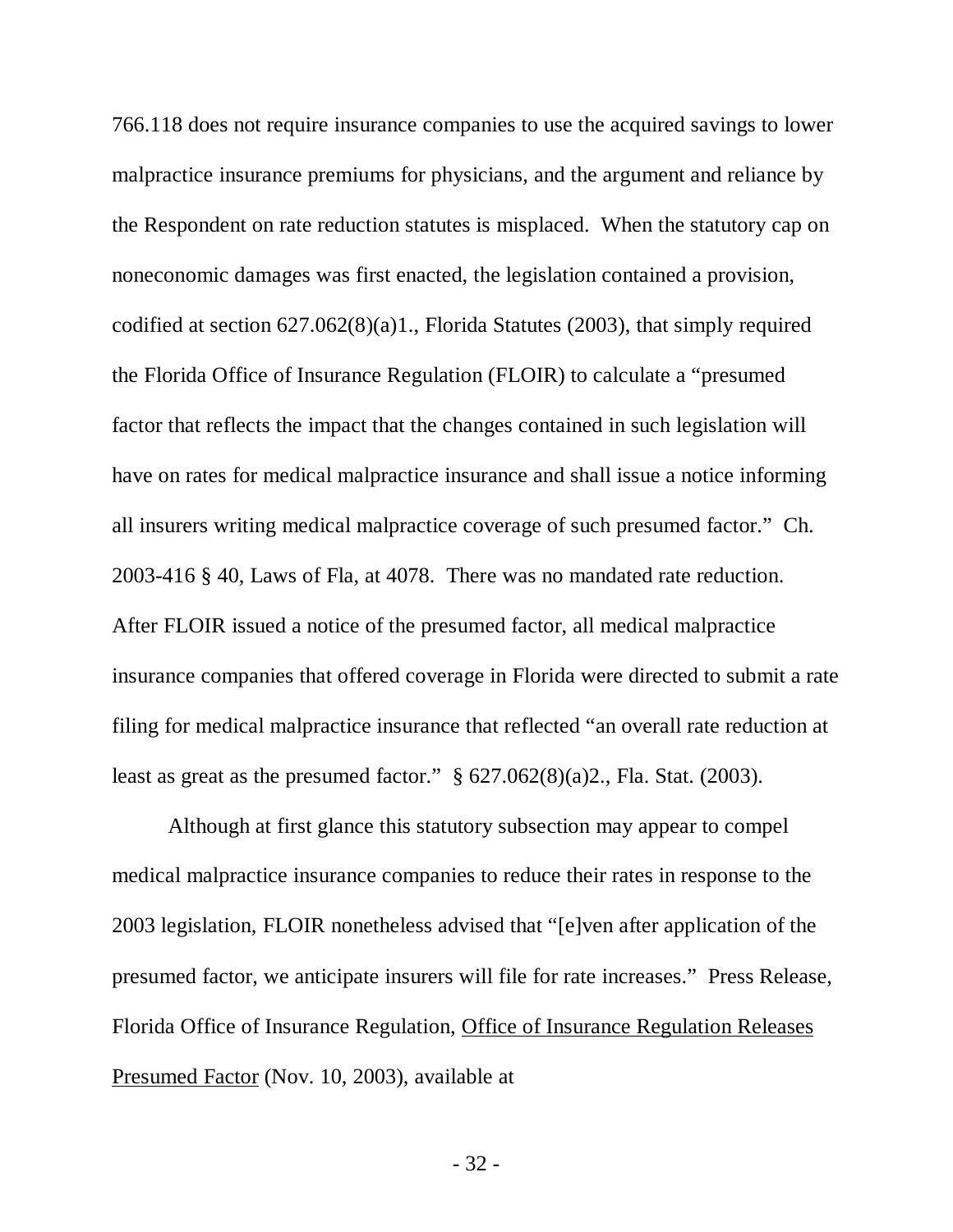http://www.floir.com/PressReleases/viewmediarelease.aspx?id=1316. Moreover, despite any intended moderation of medical malpractice premiums based upon the calculation of the presumed factor, the 2013 Annual Report on Medical Malpractice Financial Information, Closed Claim Database and Rate Filings, prepared by FLOIR compared the premiums of Florida doctors in four specialties (family practice, obstetrics, emergency, and orthopedics) with other sampled states and concluded that "Florida is either the highest (of nine states) or the second highest state as far as premiums go in all but one of the scenarios." 2013 FLOIR Annual Report (Oct. 1, 2013) at 57-58, available at

http://www.floir.com/Office/DataReports.aspx#rec (CY2012). Therefore, despite assertions that the presumed factor created in section 627.062(8)(a) caused massive rate reductions by medical malpractice insurers to pass savings onto their customers, the data suggests otherwise. Subdivision (8) was even repealed from section 627.062 in 2011, having been designated "obsolete" by the Legislature. Ch. 2011-39, § 12, Laws of Fla., at 514, 536-37.

 A number of state courts have expressed concern that without a statutory mandate that insurance companies lower their insurance premiums in response to tort reform, the savings resulting from reforms such as damages caps may simply increase insurance company profits. In <u>Zeier v. Zimmer, Inc.</u>, 152 P.3d 861 (Okla. 2006), the Oklahoma Supreme Court held that a statute requiring a medical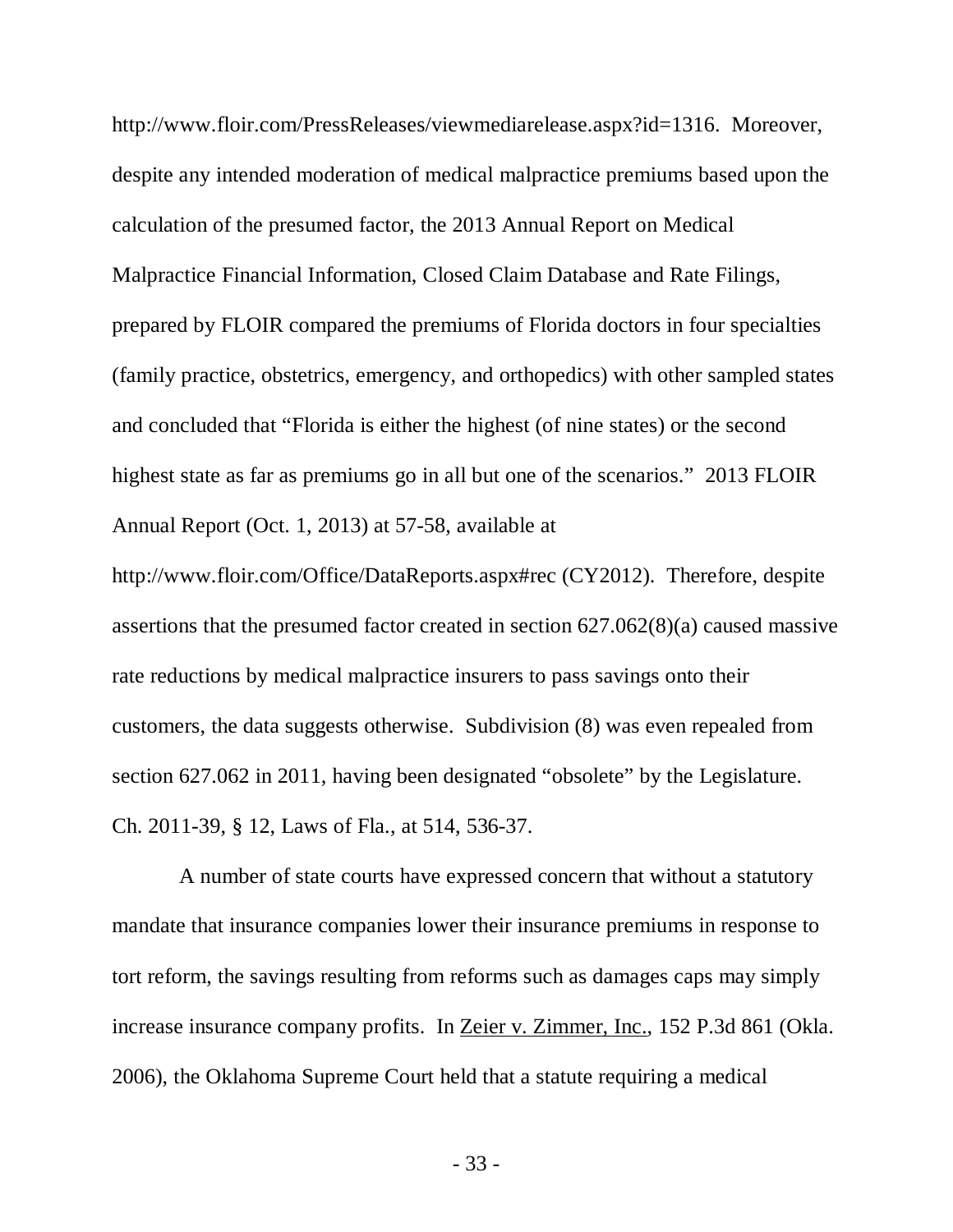malpractice claimant to obtain an affidavit of merit from a qualified expert as a prerequisite to filing an action was unconstitutional under the Oklahoma Constitution. See id. at 874. While Zeier did not address caps, we find an observation of the Oklahoma Supreme Court to be just as applicable to caps on noneconomic damages:

[An] unanticipated result of statutes similar to Oklahoma's scheme has been the creation of a windfall for insurance companies . . . which are not required to implement post-tort reform rates decreasing the cost of medical malpractice insurance to physicians. These companies happily pay less out in tort-reform states while continuing to collect higher premiums from doctors.

Id. at 869-70 (footnote omitted).

Moreover, the Texas Supreme Court has strongly questioned whether caps on damages will lower insurance premiums. In Lucas v. United States, 757 S.W.2d 687 (Tex. 1988), the court noted that when the Texas Legislature enacted medical malpractice damages caps, it stated that "adoption of certain modifications in the medical, insurance, and legal systems . . . may or may not have an effect on the rates charged by insurers for medical professional liability coverage." Id. at 691. In striking down the caps as unconstitutional, the court concluded that "[i]n the context of persons catastrophically injured by medical negligence, we believe it is unreasonable and arbitrary to limit their recovery in a speculative experiment to determine whether liability insurance rates will decrease." Id. We completely agree with and adopt the position of the Supreme Court of Texas.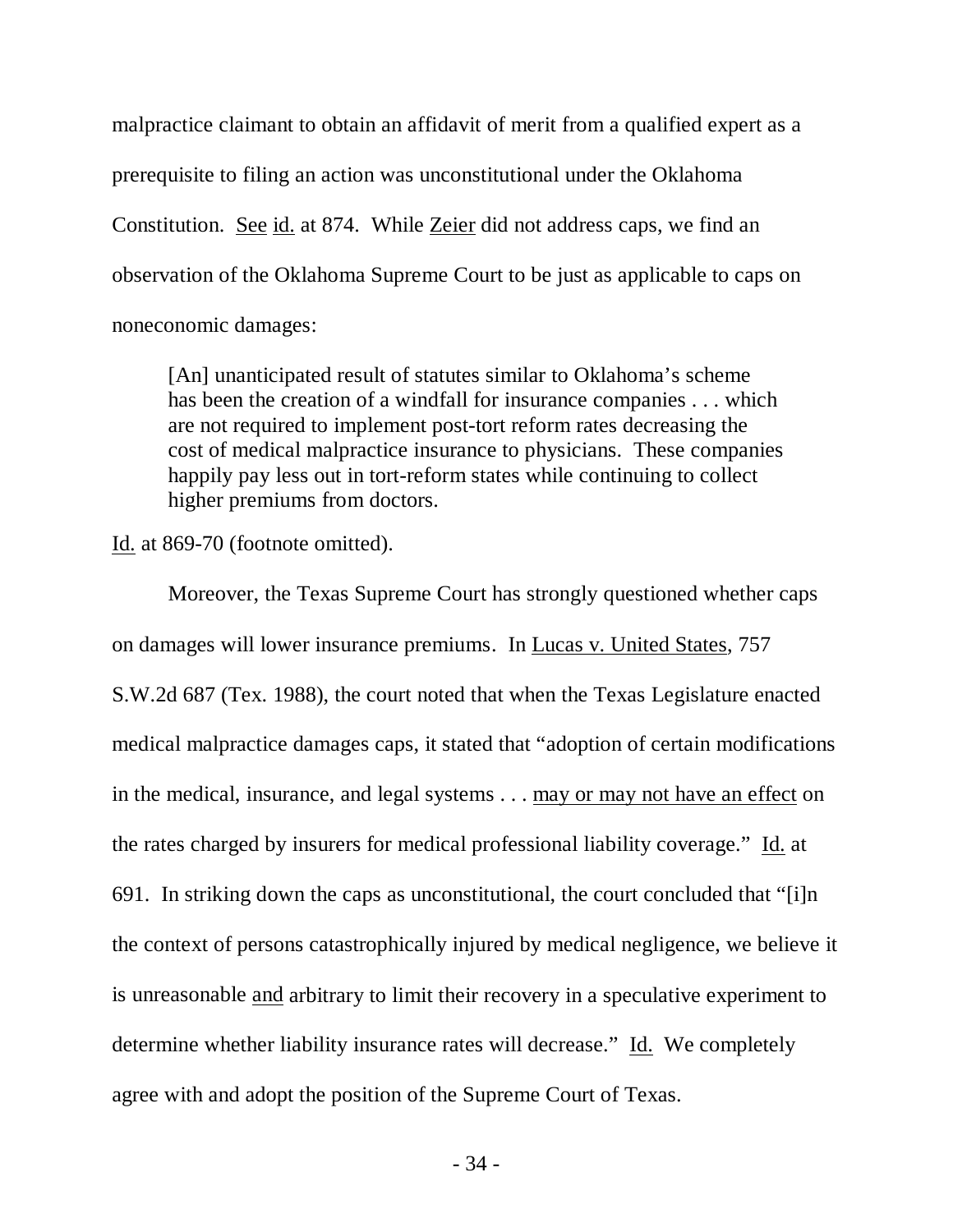We conclude that the record and available data fail to establish a legitimate relationship between the cap on wrongful death noneconomic damages and the lowering of medical malpractice insurance premiums. Accordingly, we hold that section 766.118 fails the rational basis test and violates the Equal Protection Clause of the Florida Constitution. See generally Fla. Nurses Ass'n, 508 So. 2d at 319.

#### **The Current Status of Medical Malpractice in Florida**

Lastly, even if a "crisis" existed when section 766.118 was enacted, a crisis is not a permanent condition. Conditions can change, which remove or negate the justification for a law, transforming what may have once been reasonable into arbitrary and irrational legislation. The United States Supreme Court has recognized that "[a] law depending upon the existence of an emergency or other certain state of facts to uphold it may cease to operate if the emergency ceases or the facts change even though valid when passed." Chastleton Corp. v. Sinclair, 264 U.S. 543, 547-48 (1924). See also Ferdon ex rel. Petrucelli v. Wisconsin Patients Comp. Fund, 701 N.W.2d 440, 468 (Wisc. 2005) ("A statute may be constitutionally valid when enacted but may become constitutionally invalid because of changes in the conditions to which the statute applies. A past crisis does not forever render a law valid." (footnotes omitted)). Thus, even if section 766.118 may have been rational when it was enacted based on information that was available at the time, it will no longer be rational where the factual premise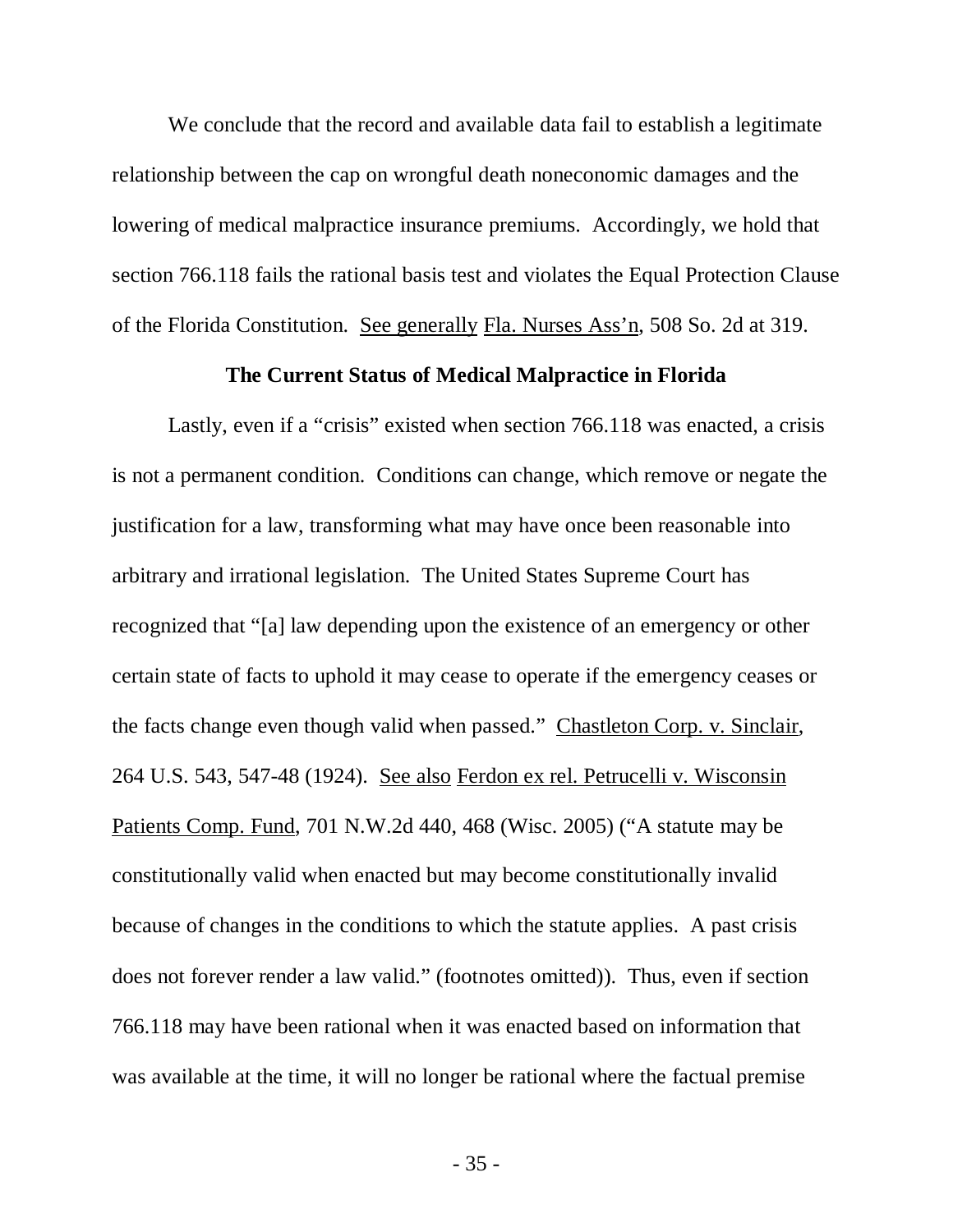upon which the statute was based has changed. It is for this reason that Florida courts consider both pre- and post-enactment data in assessing the continued rationality of a statute.

Having evaluated current data, we conclude that no rational basis exists to justify continued application of the noneconomic damages cap of section 766.118. The 2011 State Physician Workforce Data Book prepared by the Association of American Medical Colleges (AAMC) reflects that in 2010, there were 254.8 active physicians for every 100,000 people in Florida, a number higher than twenty-eight other states. AAMC, 2011 State Physician Workforce Data Book, at 9 (Nov. 2011), available at

https://www.aamc.org/download/263512/data/statedata2011.pdf. Further, data collected through December 31, 2010, reflects that 59.4 percent of active physicians who completed medical school in Florida are practicing in Florida. Id. at 53. Only three other states retained a higher percentage of medical students. Id.

Additionally, the Office of the State Courts Administrator (OSCA) reports that medical malpractice filings in Florida have decreased significantly. During fiscal year 2003-04, a total of 5,829 professional malpractice and product liability actions were filed in Florida circuit courts, comprising 3.2 percent of all civil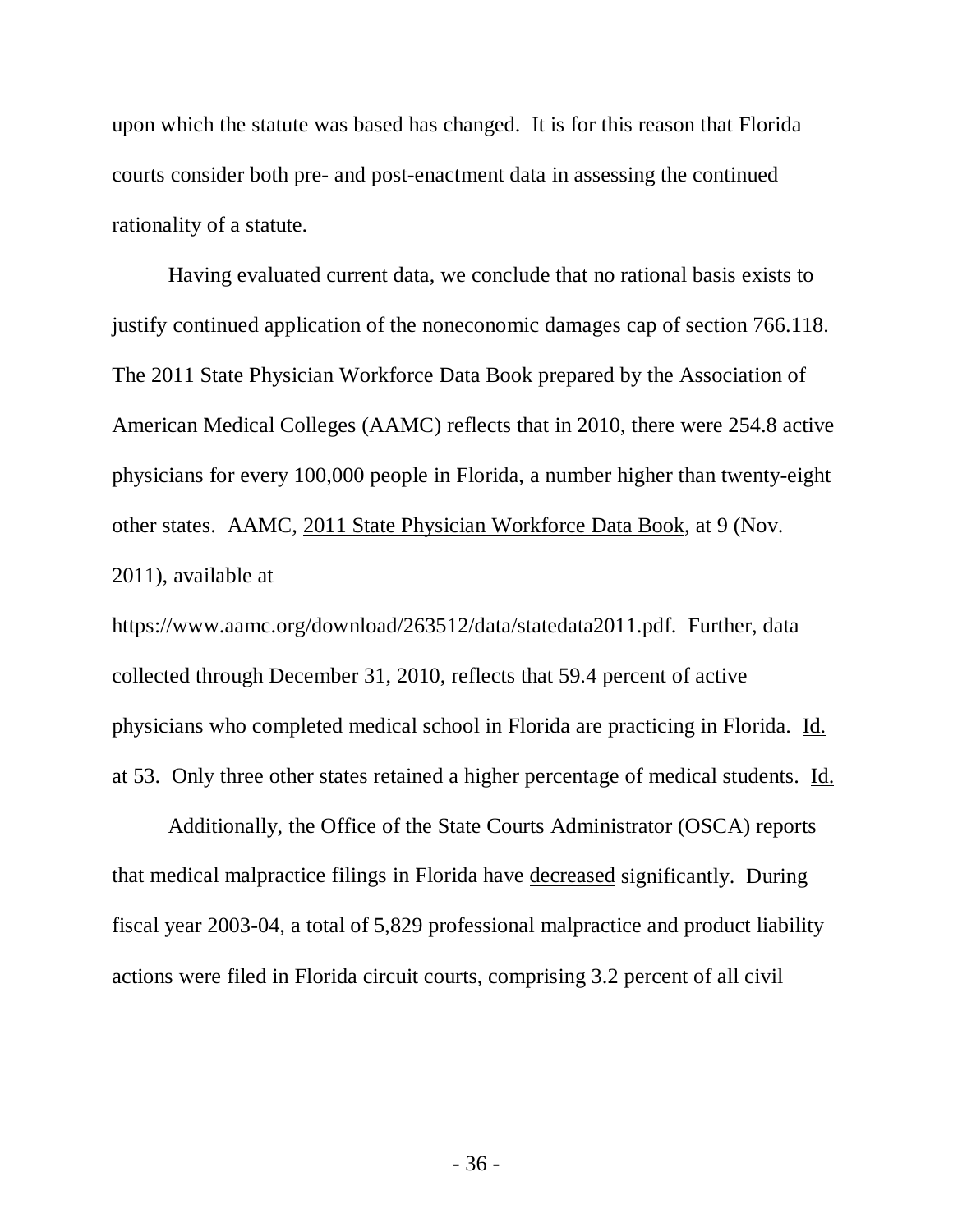actions filed that year. $8$  However, during fiscal year 2011-12, only 2,313 such actions were filed in Florida circuit courts, a decrease of more than 60 percent, and comprising just 0.76 percent of all civil actions filed. The Annual Reports on Medical Malpractice Financial Information prepared by the Florida Office of Insurance Regulation (FLOIR Annual Report) reflect a similar decrease in both the number of claims and in the amount of noneconomic damages paid by medical malpractice insurance companies. For example, 3,574 medical malpractice claims were closed in 2004, and insurance companies paid \$195,132,457 in noneconomic damages. 2005 FLOIR Annual Report (Oct. 1, 2005) at 40, 44, available at http://www.floir.com/Office/DataReports.aspx#rec (CY2004). On the other hand, in 2012 only 2,491 medical malpractice claims were closed, and insurance companies paid \$140,941,965 in noneconomic damages, decreases of 30.3 percent and 27.7 percent, respectively. 2013 FLOIR Annual Report (Oct. 1, 2013) at 10, 88, available at http://www.floir.com/Office/DataReports.aspx#rec (CY2012).

Finally, and perhaps most telling, is that the leading companies selling medical malpractice insurance in Florida are far from struggling financially. The 2013 FLOIR Annual Report notes:

It is estimated that the Florida medical malpractice line of business standing alone generated a direct (before reinsurance) return on

 $\overline{a}$ 

<span id="page-36-0"></span><sup>8.</sup> The OSCA combines these two types of legal actions for statistical purposes.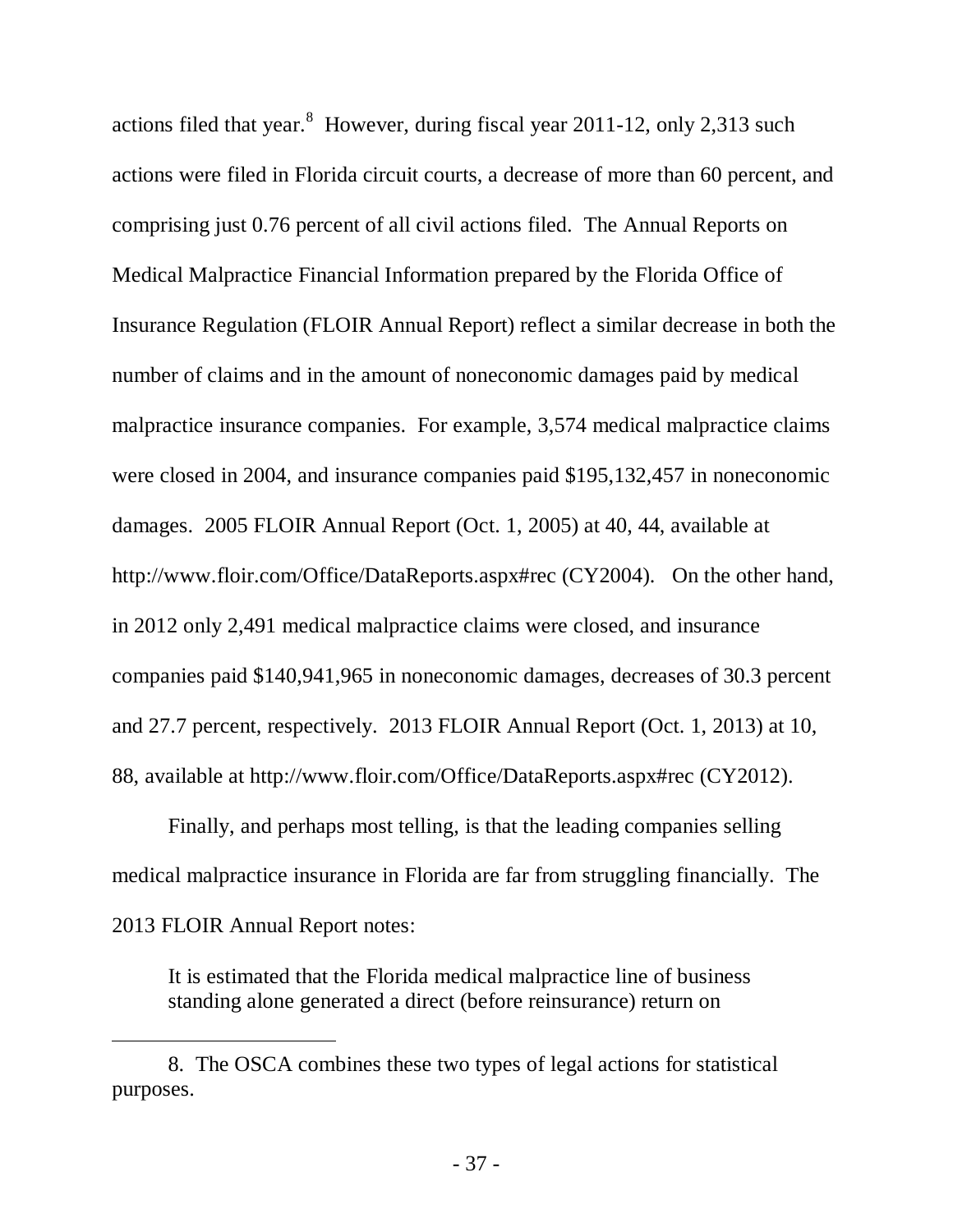surplus of 14.0% in 2012. This return compares very positively with the average countrywide all-lines net return on surplus for Florida's leading medical malpractice writers of 5.3% (down from 7.1% in 2011, but not far out of line with market returns in 2012). This represents the ninth consecutive year of profitability. . . . Related financial information in the report also suggests that the leading malpractice carriers as a class are financially strong .

2013 FLOIR Annual Report at 8-9 (emphasis supplied). The most recent records and reports of the Florida Office of Insurance Regulation, and the annual reports of medical malpractice insurers, confirm that not only has the number of insurers providing medical malpractice insurance coverage increased, see 2012 FLOIR Annual Report at 40-41 and 2013 FLOIR Annual Report at 44, the profits would probably shock most concerned. Indeed, between the years of 2003 and 2010, four insurance companies that offered medical malpractice insurance in Florida cumulatively reported an increase in their net income of <u>more than 4300 percent</u>.<sup>[9](#page-37-0)</sup>

 $\overline{a}$ 

<span id="page-37-0"></span><sup>9.</sup> The four insurance companies were The Doctors Company, Mag Mutual Insurance Company, ProAssurance Corporation, and First Professionals Insurance Company. Each of the three remaining insurance companies posts its annual reports online. See http://www.thedoctors.com/TDC/Financials/CON\_ID\_000780; http://www.magmutual.com/annual-reports; and

http://www.proassurance.com/investorrelations/annualreport.aspx. In October 2011, the Doctors Company merged with the parent company of FPIC. See http://www.thedoctors.com/TDC/PressRoom/PressContent/CON\_ID\_004471. Since FPIC is no longer an independent entity, the 2003 annual report for FPIC is not available on the website for a specific insurance company, but is available at http://www.rocketfinancial.com/IRVault.aspx?fID=6352&tID=1002. Every insurance company authorized to conduct business in Florida is required to file an annual statement "of its financial condition, transactions, and affairs" with the Office of Insurance Regulation. Fla. Admin. Code R. 69O-137.001(2)(a).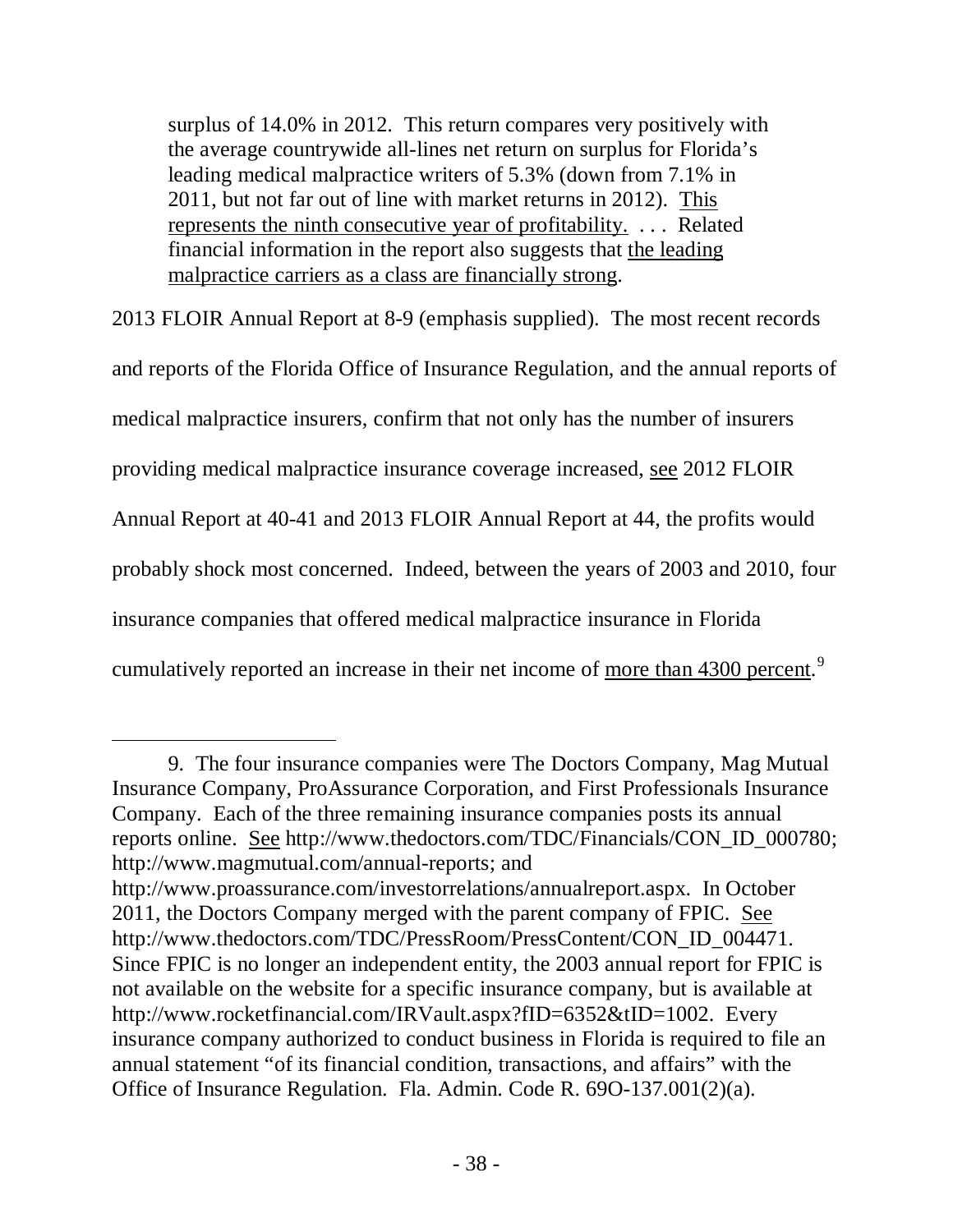With such impressive net income estimates, the insurance industry should pass savings onto Florida physicians in the form of reduced malpractice insurance premiums, <sup>[10](#page-38-0)</sup> and it should no longer be necessary to continue punishing those most seriously injured by medical negligence by limiting their noneconomic recovery to a fixed, arbitrary amount.

Thus, even if there had been a medical malpractice crisis in Florida at the turn of the century, the current data reflects that it has subsided. No rational basis currently exists (if it ever existed) between the cap imposed by section 766.118 and any legitimate state purpose. See generally Fla. Nurses Ass'n, 508 So. 2d at 319. At the present time, the cap on noneconomic damages serves no purpose other than to arbitrarily punish the most grievously injured or their surviving family members. Moreover, it has never been demonstrated that there was a proper predicate for imposing the burden of supporting the Florida legislative scheme upon the shoulders of the persons and families who have been most severely injured and died as a result of medical negligence. Health care policy that relies upon

 $\overline{a}$ 

<span id="page-38-0"></span><sup>10.</sup> Despite such increases in net income, in 2012 one medical malpractice insurance company nonetheless charged obstetricians in Miami-Dade County more than \$190,000 for \$1 million of coverage. See 2013 FLOIR Annual Report at 57. The company charged obstetricians in other Florida counties approximately \$98,000 for the same coverage. Id. at 58. During 2012, the same company charged orthopedists in Miami-Dade County more than \$115,000 for \$1 million of coverage, whereas orthopedists in other Florida counties were charged approximately \$59,000. Id. at 57-58.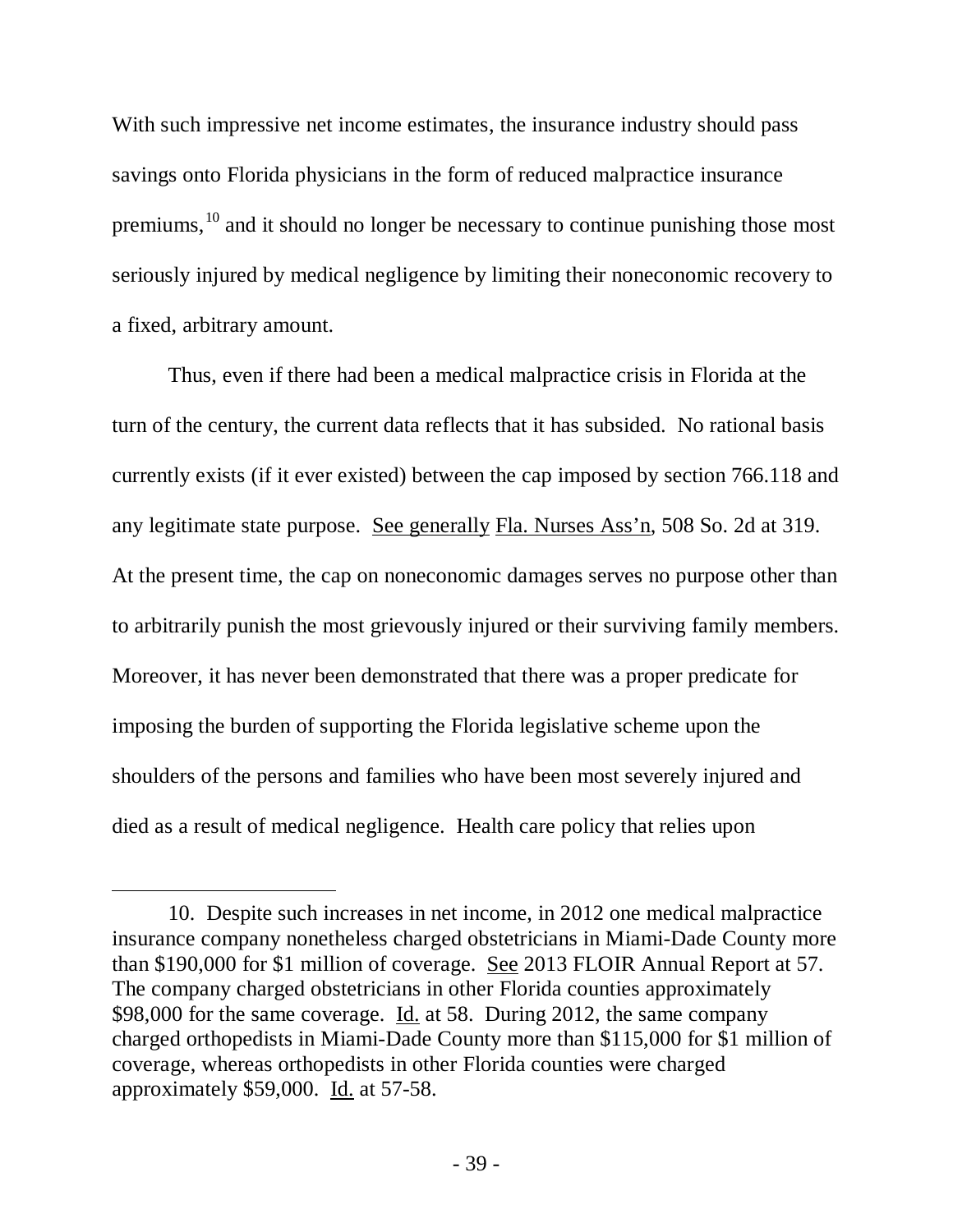discrimination against Florida families is not rational or reasonable when it attempts to utilize aggregate caps to create unreasonable classifications. Accordingly, and for each of these reasons, the cap on wrongful death noneconomic damages in medical malpractice actions does not pass constitutional muster.

#### **THE REMAINING CERTIFIED QUESTIONS**

We conclude that the remaining certified questions need not be addressed. With regard to the second and third questions, the provision of the Florida Constitution that governs access to courts protects those rights which existed either at common law or by statute prior to the adoption of the 1968 Declaration of Rights. See Kluger v. White, 281 So. 2d 1, 4 (Fla. 1973). Similarly, the right to trial by jury is guaranteed only in those cases where the right was enjoyed at the time the first Constitution of Florida became effective in 1845. In re 1978 Chevrolet Van, 493 So. 2d 433, 434 (Fla. 1986).

At common law, Florida did not recognize a cause of action for wrongful death. White v. Clayton, 323 So. 2d 573, 575 (Fla. 1975) ("An action for wrongful death was not authorized at common law, and is a creation of the legislature."). Moreover, although the Florida Legislature authorized an action for wrongful death prior to 1968, see, e.g., § 768.01, Fla. Stat. (1941), the right of survivors to recover noneconomic damages, such as pain and suffering, did not become part of Florida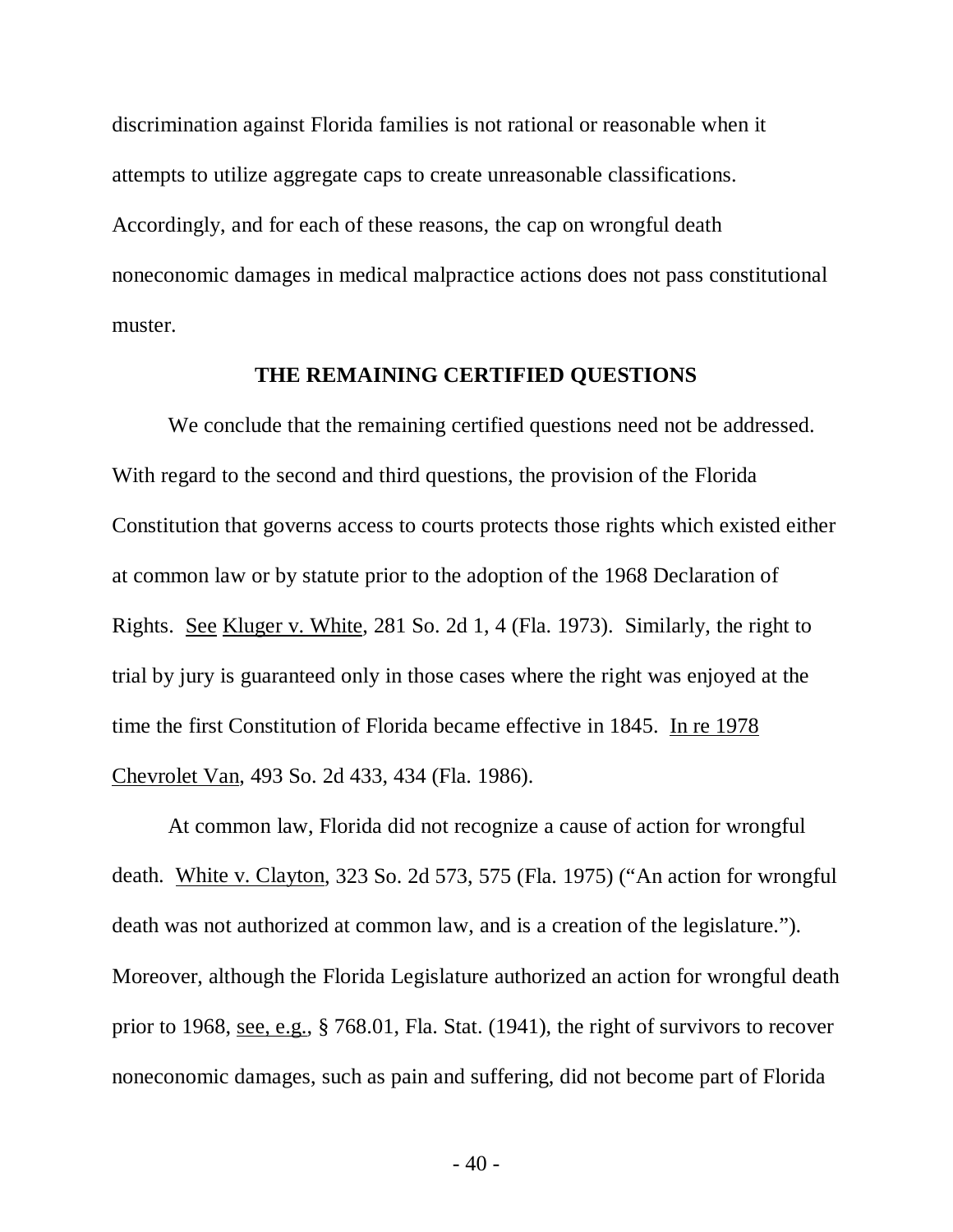statutory law until 1972. Lifemark Hosps. of Fla., Inc. v. Afonso, 4 So. 3d 764, 769 (Fla. 3d DCA), cert. denied, 23 So. 3d 711 (Fla. 2009).

Section 766.118 caps noneconomic damages in both wrongful death medical malpractice actions and personal injury medical malpractice actions where the victim survives. This case involves only a wrongful death medical malpractice action. Because the right of Ms. McCall's parents and son to recover noneconomic damages for her death did not exist prior to 1972, their access to courts and jury trial challenges to section 766.118 are not cognizable. Accordingly, to answer the second and third questions certified by the federal appellate court with regard to personal injury medical malpractice actions would constitute an advisory opinion, which we are not authorized to provide. Sarasota-Fruitville Drainage Dist. v. Certain Lands Within Said Dist., 80 So. 2d 335, 336 (Fla. 1955) ("We have repeatedly held that this Court was not authorized to render advisory opinions except in the instances required or authorized by the Constitution.").

Our decision not to answer the fourth certified question addressing the separation of powers challenge is based upon a similar rationale. As previously stated, with regard to wrongful death, the Florida Legislature created a cause of action where none previously existed. Clayton, 323 So. 2d at 575. However, section 766.118 addresses both personal injury medical malpractice actions, which previously existed under the common law, Maggio v. Fla. Dep't of Labor and

- 41 -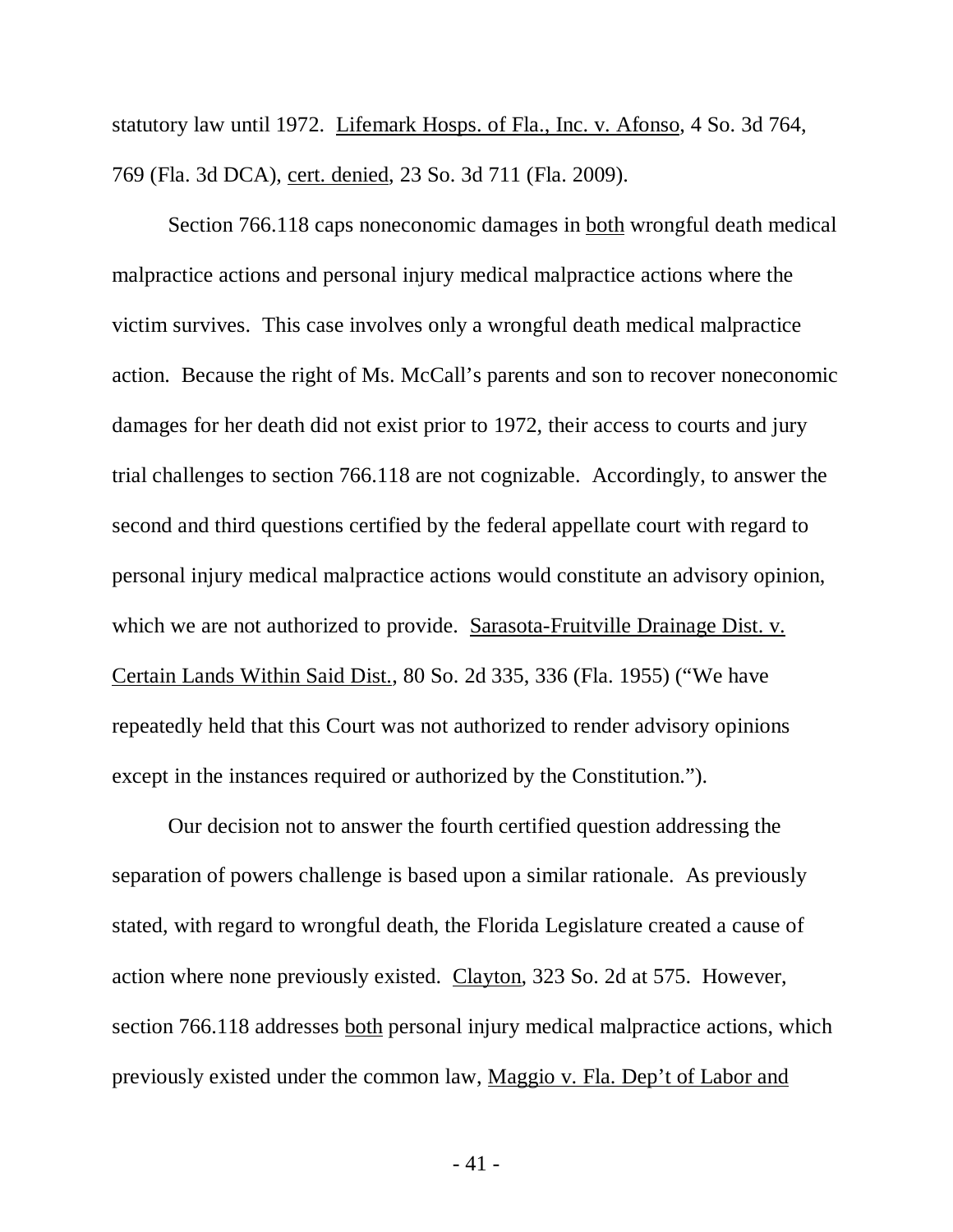Emp. Security, 899 So. 2d 1074, 1081 n.5 (Fla. 2005) (noting that "unlike causes of action that are solely the creature of statute, medical malpractice actions existed as common law torts"), and wrongful death medical malpractice actions, which are purely a statutory creation. Were we to answer the fourth certified question, it would constitute, in part, an impermissible advisory opinion. Sarasota-Fruitville, 80 So. 2d at 336. For this reason, we decline to do so.

## **CONCLUSION**

Based on the foregoing, we answer the first rephrased certified question in the affirmative and hold that the cap on wrongful death noneconomic damages in section 766.118, Florida Statutes, violates the Equal Protection Clause of the Florida Constitution. We defer answering the remaining certified questions. We return this case to the Eleventh Circuit Court of Appeals.

It is so ordered.

LABARGA, J., concurs. PARIENTE, J., concurs in result with an opinion, in which QUINCE and PERRY, JJ., concur. POLSTON, C.J., dissents with an opinion, in which CANADY, J., concurs.

# NOT FINAL UNTIL TIME EXPIRES TO FILE REHEARING MOTION, AND IF FILED, DETERMINED.

PARIENTE, J., concurring in result.

I agree with the plurality opinion authored by Justice Lewis that the statutory cap on wrongful death noneconomic damages provided by the medical malpractice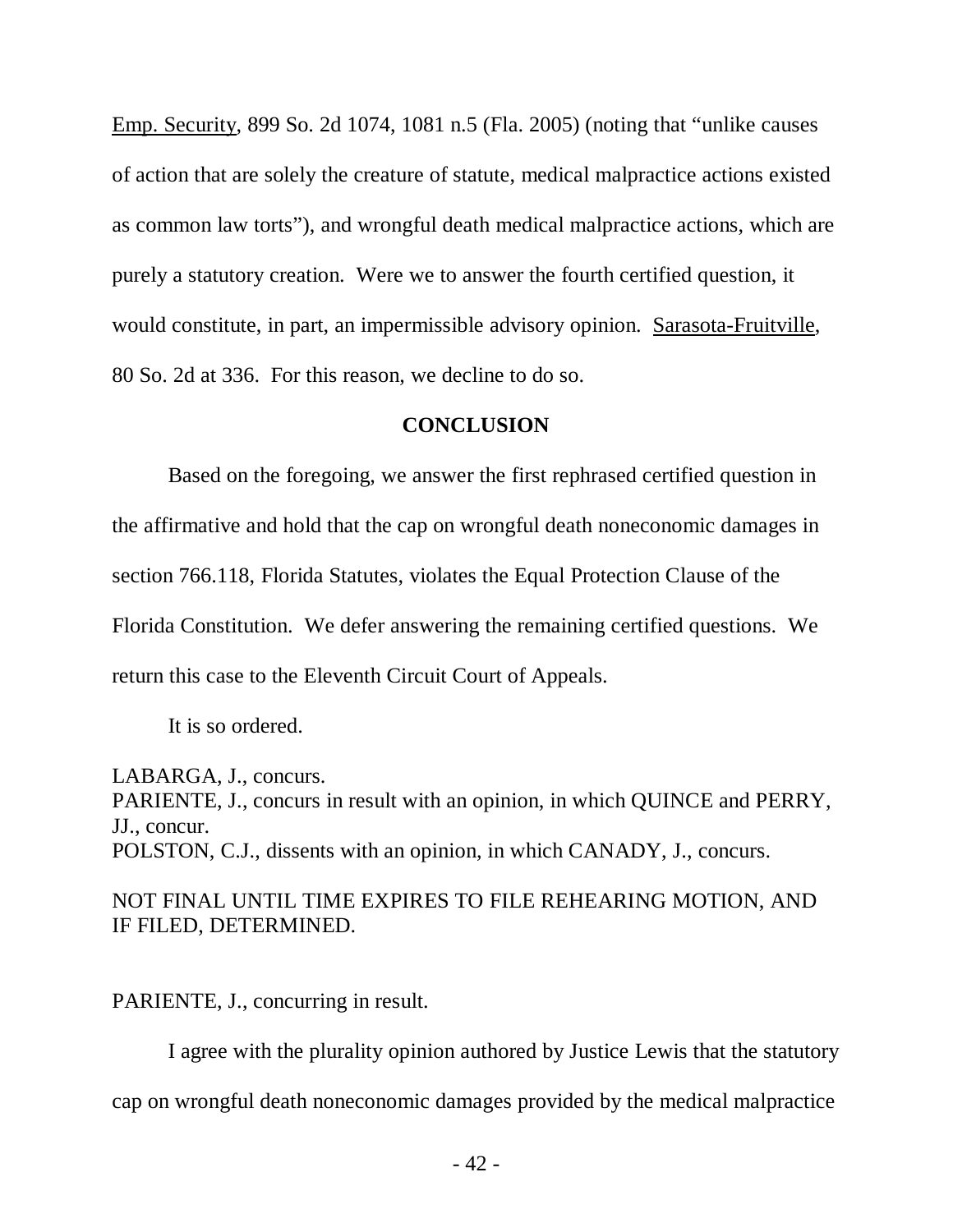statute violates the Equal Protection Clause of the Florida Constitution. Like the plurality, I would therefore answer the first rephrased certified question in the affirmative and decline to answer the remaining questions certified by the Eleventh Circuit Court of Appeals. In fact, as I explain, I agree with much of the plurality opinion that declares the statutory damages cap unconstitutional as applied to wrongful death actions.

However, I do not fully join in the plurality opinion because I respectfully disagree with the plurality's application of the rational basis test in this case. Specifically, my primary disagreement is with the decision not to afford deference to the legislative findings in the absence of a showing that the findings were "clearly erroneous." Univ. of Miami v. Echarte, 618 So. 2d 189, 196 (Fla. 1993).

Although this Court is not bound to blindly defer to all legislative findings, I disagree with the plurality's independent evaluation and reweighing of reports and data, including information from legislative committee meetings and floor debate, as well as an article published in the Palm Beach Post newspaper, as part of its review of whether the Legislature's factual findings and policy decisions as to the alleged medical malpractice crisis were fully supported by available data. See, e.g., plurality op. at 25-28 (Lewis, J.) (quoting from the legislative floor debate and committee meeting testimony and reviewing studies); id. at 29-31 (citing to and quoting from a newspaper article and quoting additional legislative committee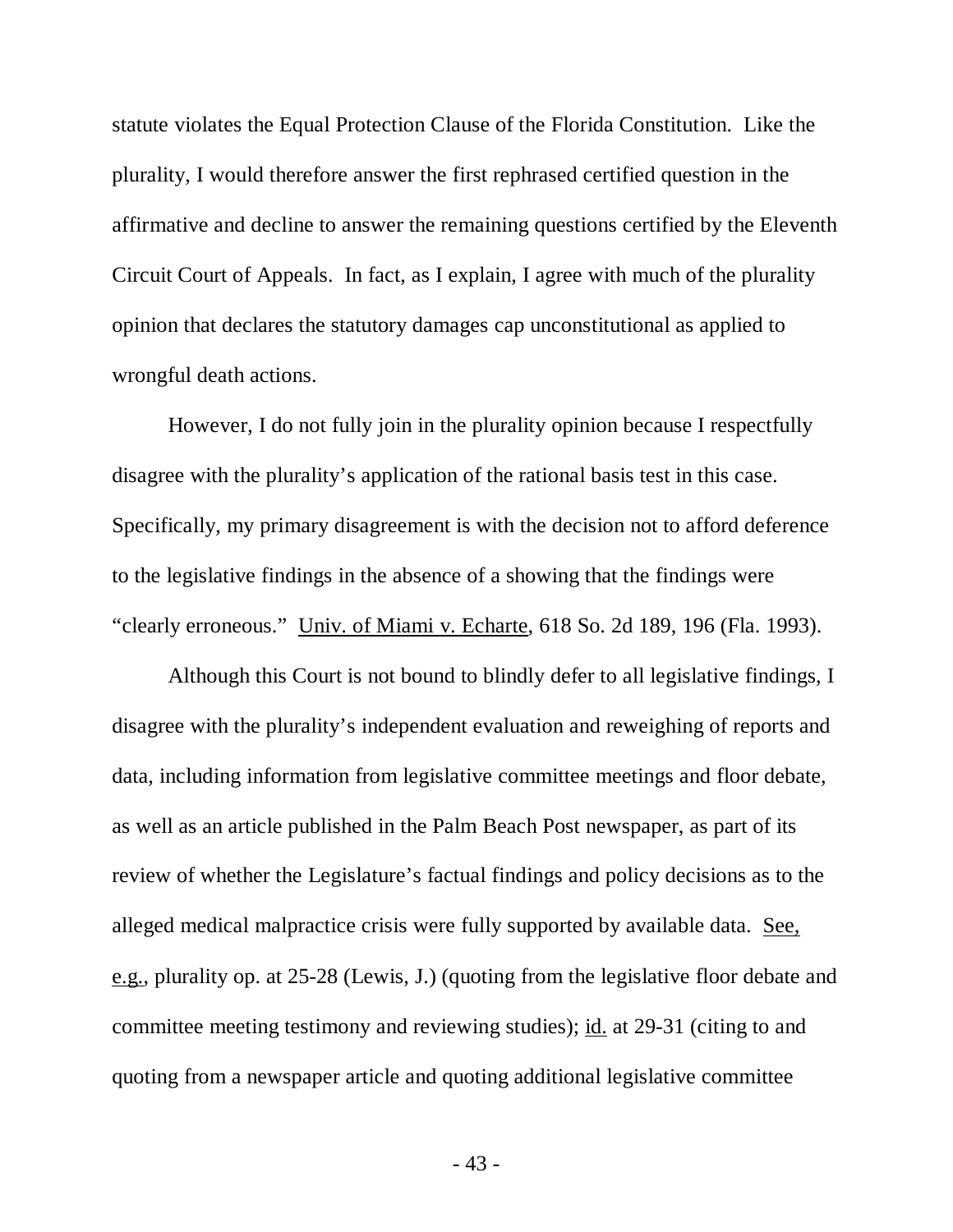testimony and floor debate). I emphasize, however, that although I do not fully join in the plurality's application of the rational basis test, I agree with the ultimate conclusion that the arbitrary reduction of survivors' noneconomic damages in wrongful death cases based on the number of survivors lacks a rational relationship to the goal of reducing medical malpractice premiums.

My analysis proceeds in the following way. I first set forth the background of the case, which frames the specific constitutional question in need of this Court's resolution—a resolution the plurality and I both agree on. With this context in mind, I then explain how and why the plurality and I agree as to the asapplied unconstitutionality of the statutory cap on noneconomic damages in wrongful death actions. Finally, I discuss where my legal analysis diverges from the plurality's and why, despite my agreement with the ultimate conclusion, I am unable to fully join in the plurality opinion.

#### **I. Background**

As described in the findings of fact of the federal district court where this litigation began, at the time of her death, Michelle McCall was a "bright, beautiful, and healthy, 20-year-old woman" who tragically "bled to death in the presence of all medical staff who were attending her" in the course of receiving prenatal care and delivery services for her pregnancy at Eglin Air Force Base's clinic. Estate of McCall v. United States, 663 F. Supp. 2d 1276, 1283, 1291 (N.D. Fla. 2009). The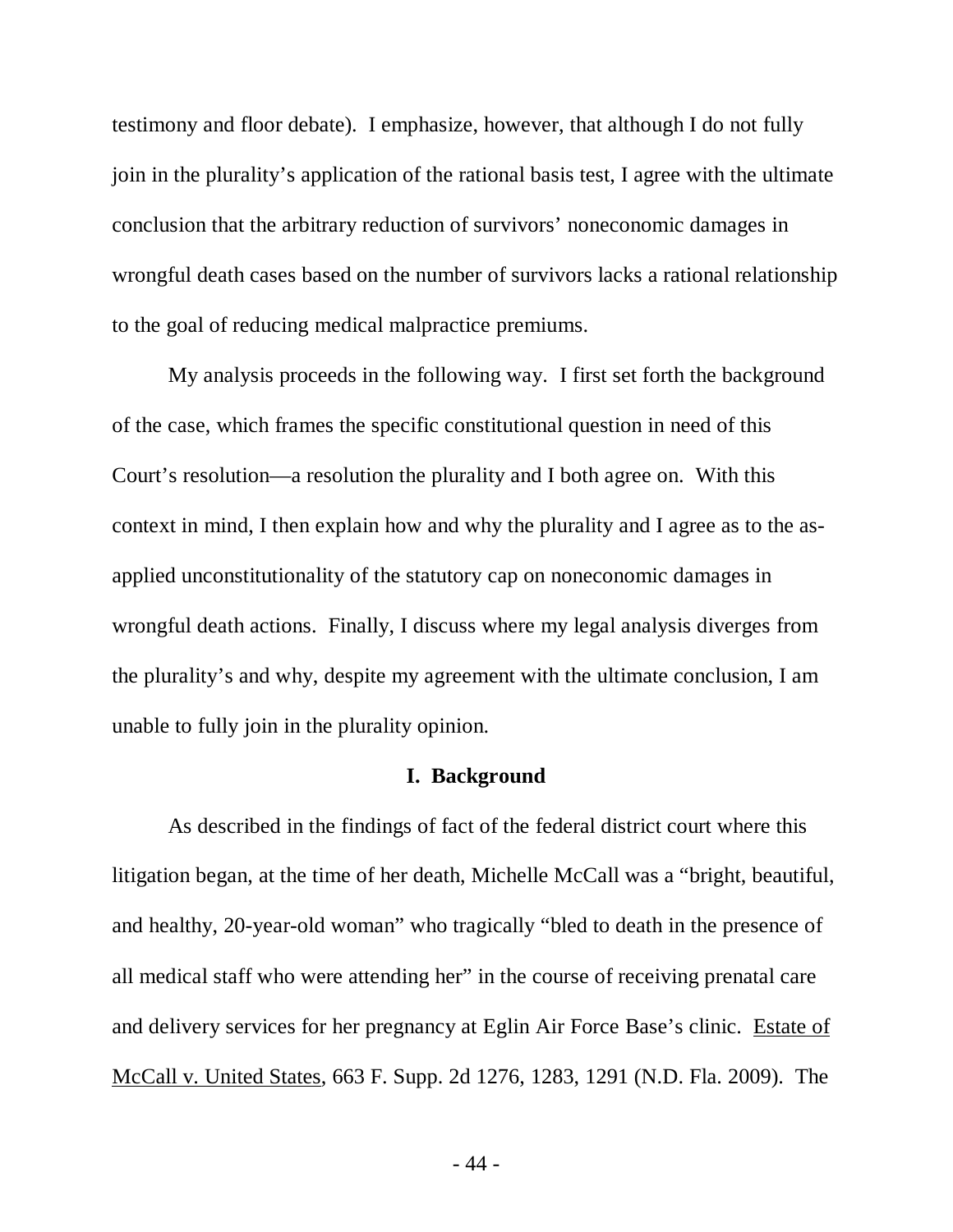facts of the medical malpractice and the circumstances of Michelle's tragic death are not in dispute or at issue before this Court. Rather, we are faced with a legal question as to the constitutionality of Florida's statutory limitation on

noneconomic damages to Michelle's survivors, as set forth in section 766.118,

Florida Statutes.

Section 766.118 provides in pertinent part as follows:

(2) Limitation on noneconomic damages for negligence of practitioners.—

(a) With respect to a cause of action for personal injury or wrongful death arising from medical negligence of practitioners, regardless of the number of such practitioner defendants, noneconomic damages shall not exceed \$500,000 per claimant. No practitioner shall be liable for more than \$500,000 in noneconomic damages, regardless of the number of claimants.

(b) Notwithstanding paragraph (a), if the negligence resulted in a permanent vegetative state or death, the total noneconomic damages recoverable from all practitioners, regardless of the number of claimants, under this paragraph shall not exceed \$1 million. In cases that do not involve death or permanent vegetative state, the patient injured by medical negligence may recover noneconomic damages not to exceed \$1 million if:

1. The trial court determines that a manifest injustice would occur unless increased noneconomic damages are awarded, based on a finding that because of the special circumstances of the case, the noneconomic harm sustained by the injured patient was particularly severe; and

2. The trier of fact determines that the defendant's negligence caused a catastrophic injury to the patient.

(c) The total noneconomic damages recoverable by all claimants from all practitioner defendants under this subsection shall not exceed \$1 million in the aggregate.

§ 766.118, Fla. Stat. (2005).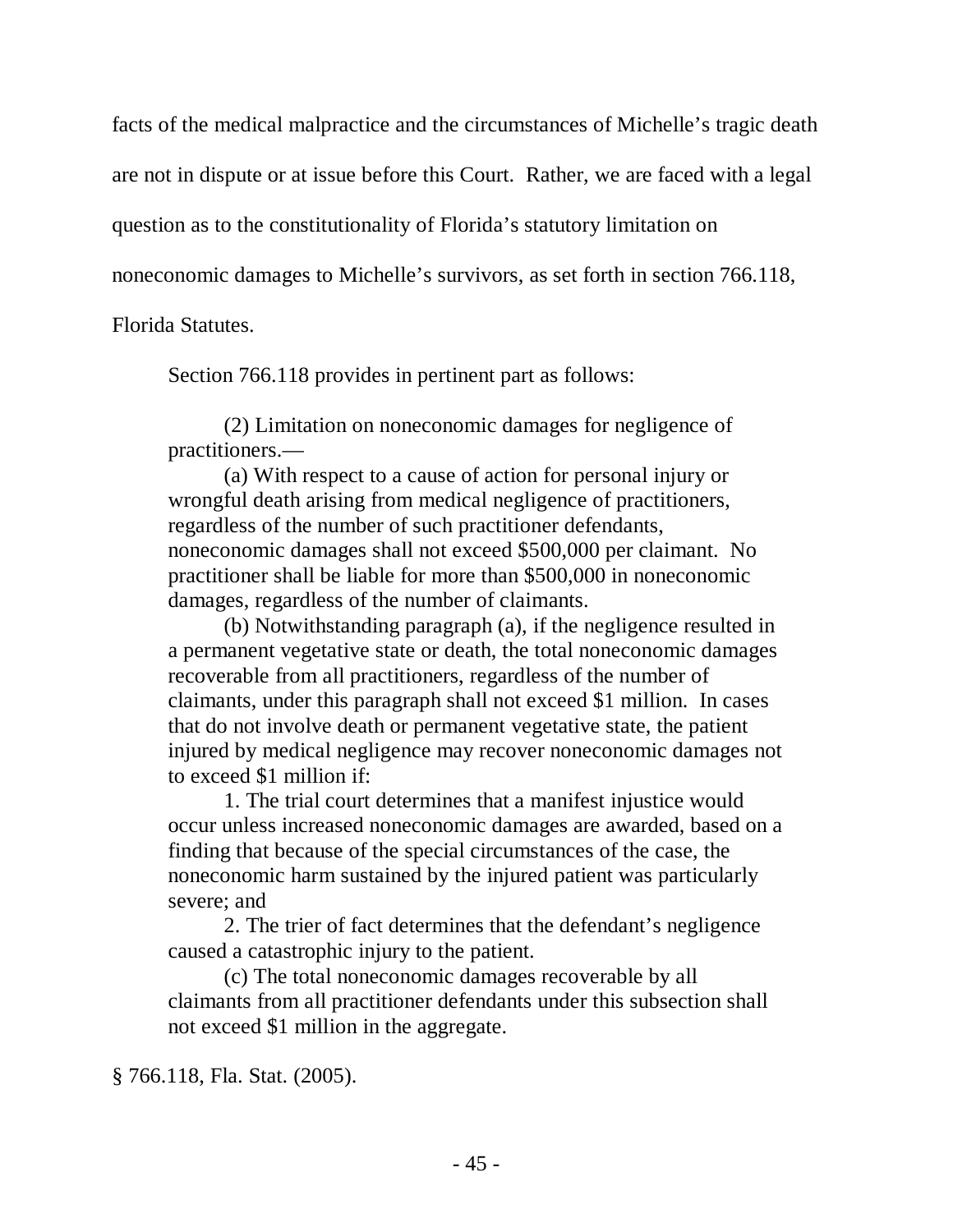As to noneconomic damages, Michelle left as survivors her parents and her baby boy, who was born at the same time Michelle died. The federal district court found as follows as to the child's noneconomic damages:

W.W., who is now a healthy and active 3 1/2 year-old boy [as of 2009], has been deprived the privilege of ever knowing his mother, of having her comfort and emotional support throughout his and her shared lifetimes, and of benefitting from her guidance and companionship. The negligent conduct in this case occurred within a matter of hours of his birth, but it leaves for W.W. a void in his life that will never truly be filled. His pain and suffering are difficult to quantify, but no one disputes the magnitude of his loss. On the other hand, the court is mindful that W.W.'s pain is necessarily tempered by his age at the time of his mother's death. He lives with the pain of never knowing her, but not with the pain that comes from suddenly losing the love and companionship of a parent one has bonded with emotionally. W.W.'s life, while shadowed by this tragedy, will be lived with the love of those who have surrounded him from infancy his father and his grandparents—not the pain of a conscious memory of his mother's death. The court does not intend to minimize the loss of one's mother; such is an obvious and enormous loss. The court simply finds that the pain and suffering for W.W. is tempered by his infancy at the time of his mother's death, a factor that should be reflected in the noneconomic damage award. To compensate for W.W.'s loss of parental companionship, instruction, and guidance and for his mental pain and suffering, the court awards \$500,000.00.

Id. at 1293-94 (footnote omitted).

As to Michelle's parents, Edward M. and Margarita F. McCall, the federal

district court awarded \$750,000 to each for their pain and suffering, explaining as

follows:

There is no question, as shown by the evidence, that Mr. and Mrs. McCall were both very close to their daughter and that this tragedy has greatly impacted the quality of their lives, emotionally as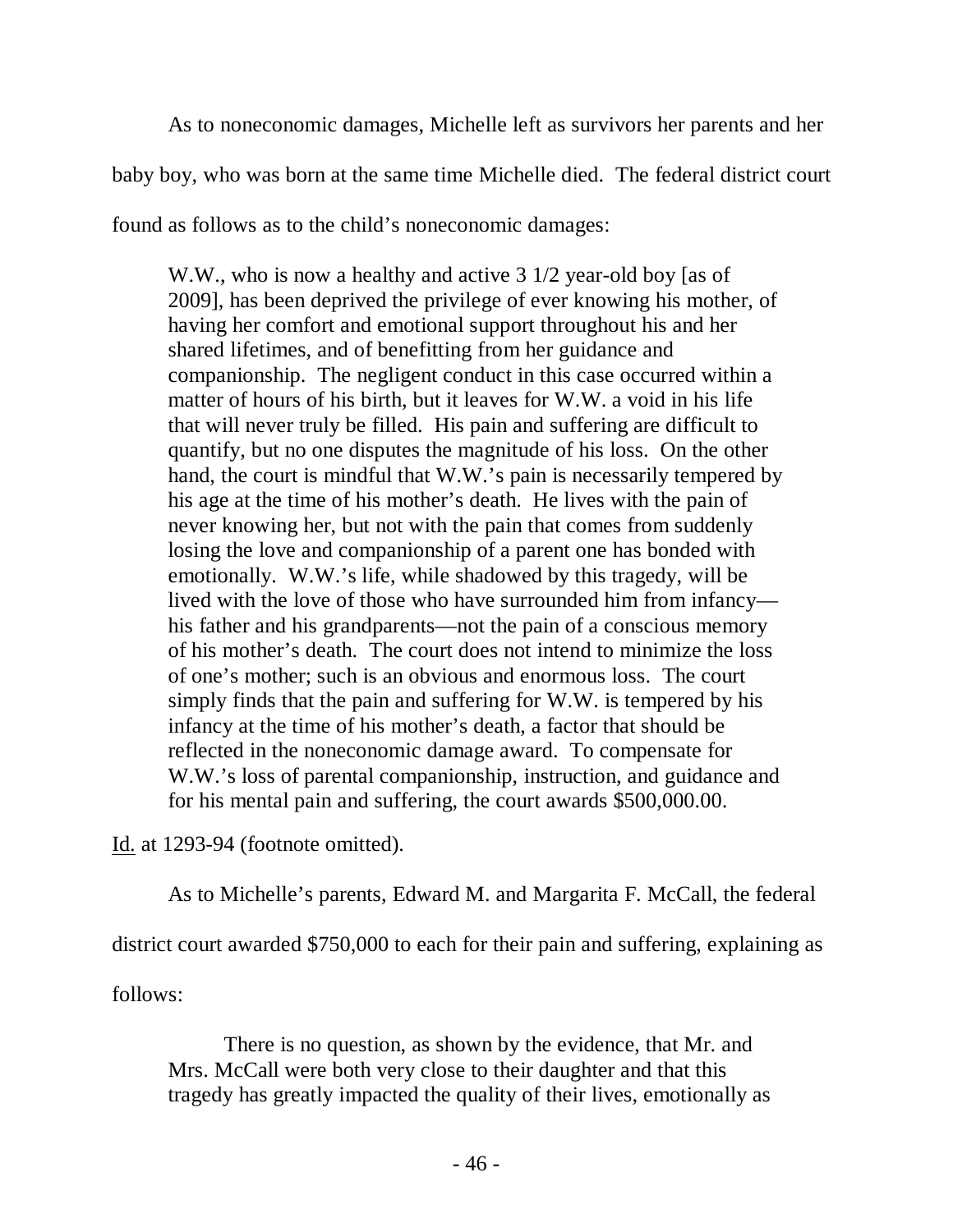well as physically. They were otherwise healthy, active, and excited about helping their daughter and new grandson. They went to the hospital with the happy and hopeful expectation of bringing their daughter home with a healthy baby but instead found themselves faced with the agonizing decision of whether to remove life support from her. Mr. McCall struggled as he recounted their hope of Michelle possibly regaining consciousness as they laid W.W. across her before she died, and also so they could have one photograph of her "holding" her baby before she died. The pain from the loss of their only daughter and the mental agony of having to make the decision to remove her from life support will not soon abate, if ever in their lifetimes. The court takes into consideration, however, that because of their relationship as a married couple, they will both undeniably benefit from each other's noneconomic damage award.

#### Id. at 1294.

As set forth by the plurality, because section 766.118(2) caps total noneconomic damages recoverable by all claimants at \$1 million, each of these three independent survivors had his or her award of noneconomic damages significantly reduced so that the damages were proportionally divided so as not to exceed the statutory cap. In other words, instead of receiving the full amount of noneconomic damages awarded by the federal district court, none of which individually exceeded \$1 million, each individual survivor was treated differently as to his or her noneconomic damages award because there was more than one survivor entitled to noneconomic damages in this case.

This is where the equal protection argument addressed by the plurality becomes important. Critically, as I explain in the next section, despite not fully joining in the plurality opinion, I do agree that the noneconomic damages cap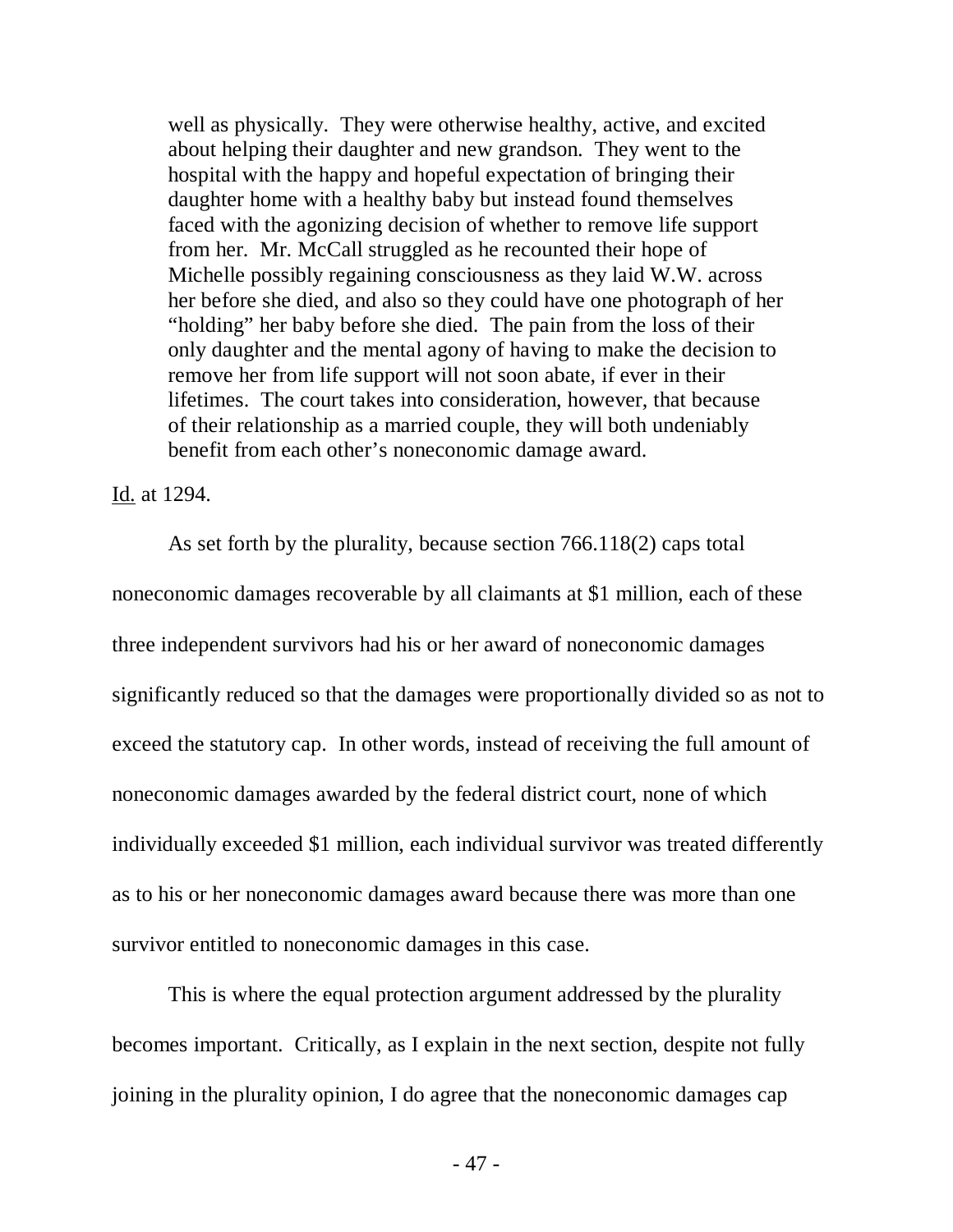violates Florida's Equal Protection Clause as applied to wrongful death actions under the constitutional rational basis test.

## **II. Agreement with the Plurality Opinion**

I agree with the plurality opinion as to the following issues. First, I agree that there are two prongs to the rational basis test, requiring the Court to consider both whether the statute serves a legitimate governmental purpose and whether the Legislature was reasonable in its belief that the challenged classification would promote that purpose. See, e.g., Hechtman v. Nations Title Ins. of N.Y., 840 So. 2d 993, 996 (Fla. 2003). As this Court explained in one of its most recent applications of the rational basis test in the equal protection context, "[t]o be entitled to relief under the rational basis test, the [challengers] must show that the [challenged statute] does not 'bear some rational relationship to legitimate state purposes.' " Samples v. Fla. Birth-Related Neurological Injury Comp. Ass'n, 114 So. 3d 912, 917 (Fla. 2013) (quoting Westerheide v. State, 831 So. 2d 93, 110 (Fla. 2002)). It is not this Court's "task 'to determine whether the legislation achieves its intended goal in the best manner possible, but only whether the goal is legitimate and the means to achieve it are rationally related to the goal.' " Samples, 114 So. 3d at 917 (quoting Loxahatchee River Envtl. Control Dist. v. Sch. Bd. of Palm Beach Cnty., 496 So. 2d 930, 938 (Fla. 4th DCA 1986)).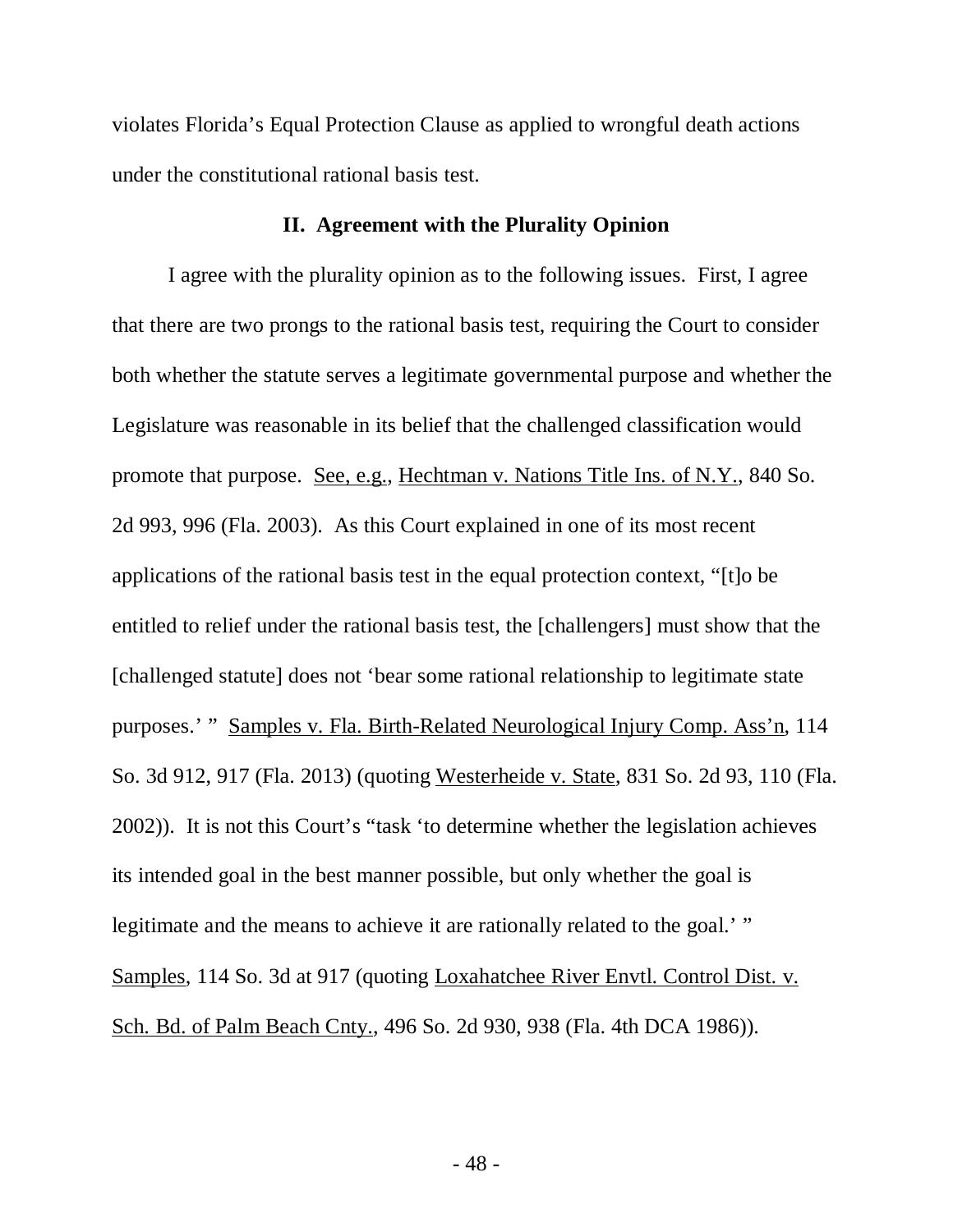Second, I also agree that this Court's role is not to simply "rubber stamp" the Legislature's actions. Plurality op. at 20 (Lewis, J.). Indeed, although this Court's case law requires deference to the Legislature's factual determinations, see Echarte, 618 So. 2d at 196, this Court's precedent also clearly establishes that the Legislature's findings "must actually be findings of fact" and are not entitled to the presumption of correctness "if they are nothing more than recitations amounting only to conclusions." Moore v. Thompson, 126 So. 2d 543, 549 (Fla. 1960) (quoting Seagram-Distillers Corp. v. Ben Greene, Inc., 54 So. 2d 235, 236 (Fla. 1951)).

Third, and most importantly, I agree with the plurality's conclusion that the statutory cap on noneconomic damages is unconstitutional as applied to wrongful death actions. In my view, the Court's controlling precedent in St. Mary's Hospital, Inc. v. Phillipe, 769 So. 2d 961, 971 (Fla. 2000), is directly on point in holding that this type of statutory scheme is improper because "[d]ifferentiating between a single claimant and multiple claimants bears no rational relationship to the Legislature's stated goal of alleviating the financial crisis in the medical liability insurance industry." Id.

Indeed, as the plurality correctly notes, this Court "clearly announced in Phillipe that aggregate caps or limitations on noneconomic damages violate equal protection guarantees under the Florida Constitution when applied without regard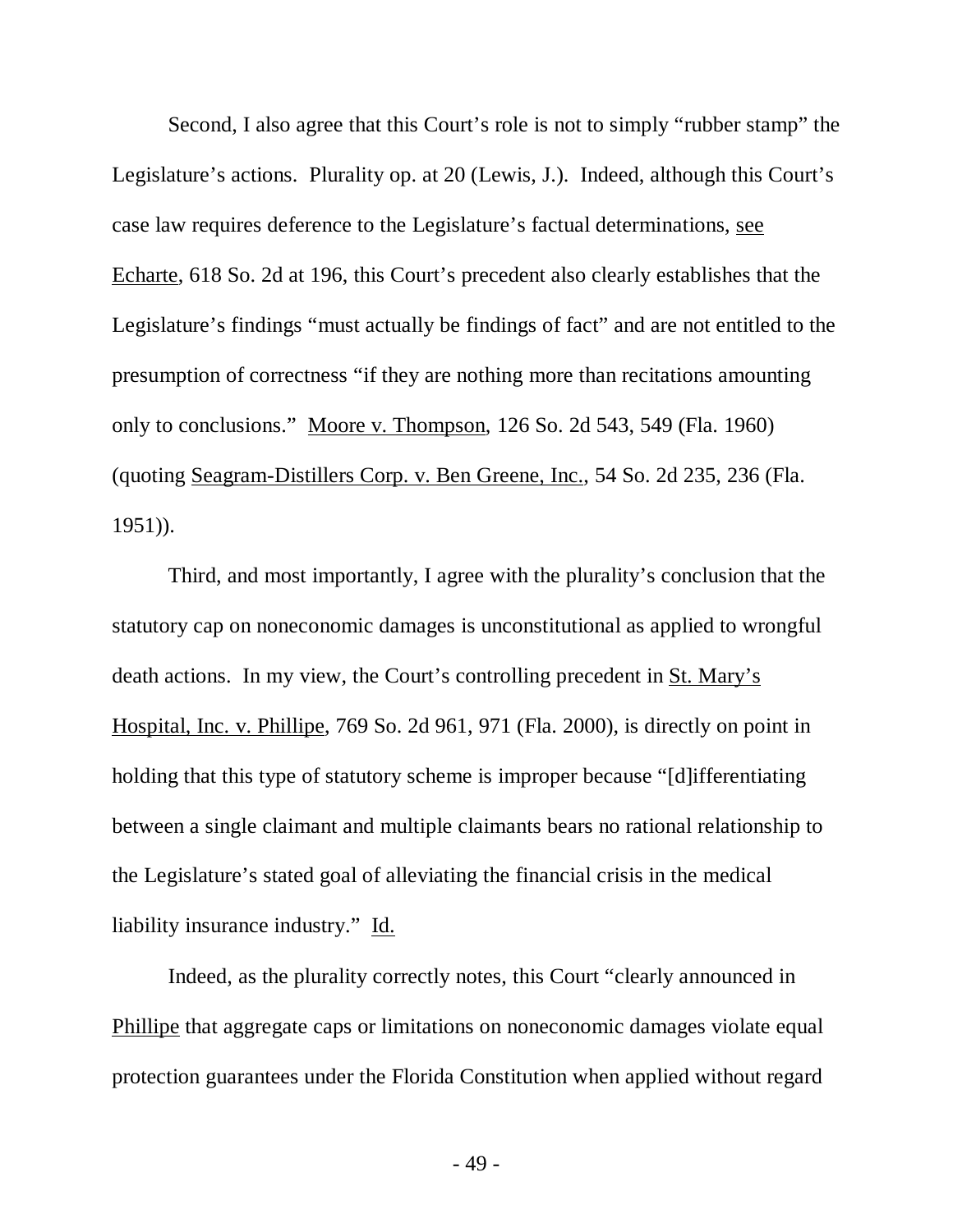to the number of claimants entitled to recovery." Plurality op. at 10 (Lewis, J.). I agree with the plurality that this "inherently discriminatory action and resulting invidious discrimination do not pass constitutional muster." Id.

The rationale of Phillipe is particularly applicable in this case given that, in capping wrongful death noneconomic damages regardless of the number of survivors, the only asserted legitimate State interest is the alleviation of rising medical malpractice insurance premiums paid by the affected doctors. However, as the plurality explains, there is no mechanism in place to assure that savings are actually passed on from the insurance companies to the doctors. See plurality op. at 31-34 (Lewis, J.) (explaining that section 766.118 contains no requirement that insurance companies use the acquired savings to lower malpractice premiums, discussing how subdivision (8) was subsequently repealed, and reviewing the reasoning of other courts that have expressed concern about the constitutionality of a damages cap in light of this missing link).

Of course, the statutory cap on noneconomic damages provides no commensurate benefit to the victims of medical malpractice, and if there is also no commensurate benefit to the doctors and hospitals involved in medical malpractice litigation, then only the insurance companies benefit in the form of an increase in profits. See id. This critical missing link causes me to believe that the statutory cap on noneconomic damages in medical malpractice actions not only fails the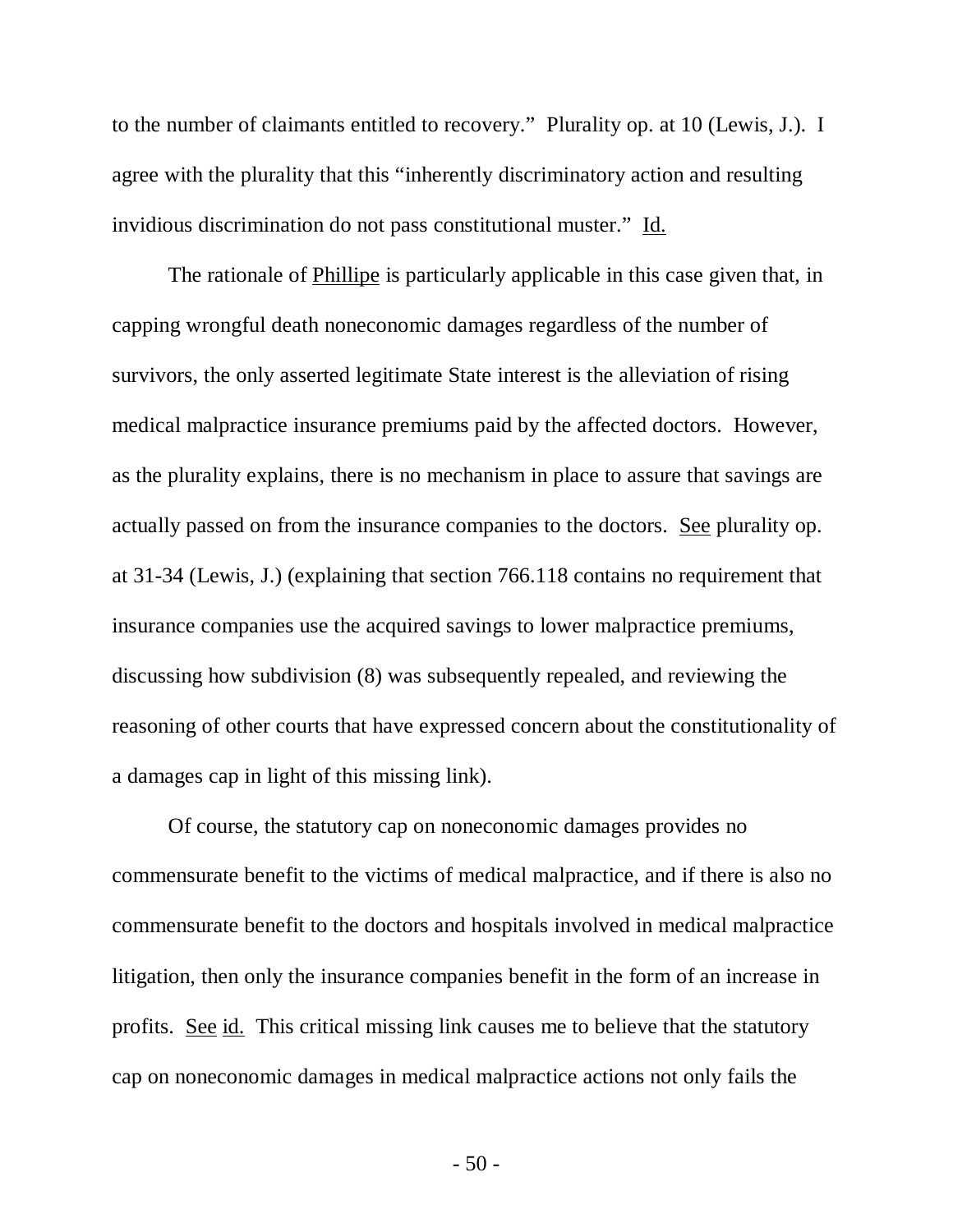smell test, but the rational basis test as well, especially in light of the fact that subdivision (8) was repealed as "obsolete." See id. at 33. In other words, the statutory cap on noneconomic damages fails the rational basis test because "the Legislature could not have had any reasonable ground for believing that there were public considerations justifying the particular classification and distinction made," North Ridge General Hospital, Inc. v. City of Oakland Park, 374 So. 2d 461, 465 (Fla. 1979), since an aggregate cap on damages without regard to the number of claimants bears no rational relationship to the asserted State interest in "alleviating the financial crisis in the medical liability insurance industry." Phillipe, 769 So. 2d at 971.

Finally, I strongly agree with the plurality that "even if a 'crisis' existed when section 766.118 was enacted, a crisis is not a permanent condition." Plurality op. at 35 (Lewis, J.). As I stated in my dissent in Mizrahi v. North Miami Medical Center, Ltd., 761 So. 2d 1040 (Fla. 2000):

There is no indication that the past medical malpractice crisis continues into the present. If the medical malpractice crisis does not continue into the present, I fail to see how a past crisis can justify the permanent exclusion of an entire class of victims from seeking compensation for pain and suffering damages due to the wrongful death of their parents as a result of medical malpractice.

Indeed, it is a "settled principle of constitutional law" that although a statute is constitutionally valid when enacted, that statute may become constitutionally invalid due to changes in the conditions to which the statute applies. See Conner v. Cone, 235 So. 2d 492, 498 (Fla. 1970); see also Georgia S. & F. Ry. Co. v. Seven-Up Bottling Co. of Southeast Ga., 175 So. 2d 39, 40 (Fla. 1965). Accordingly,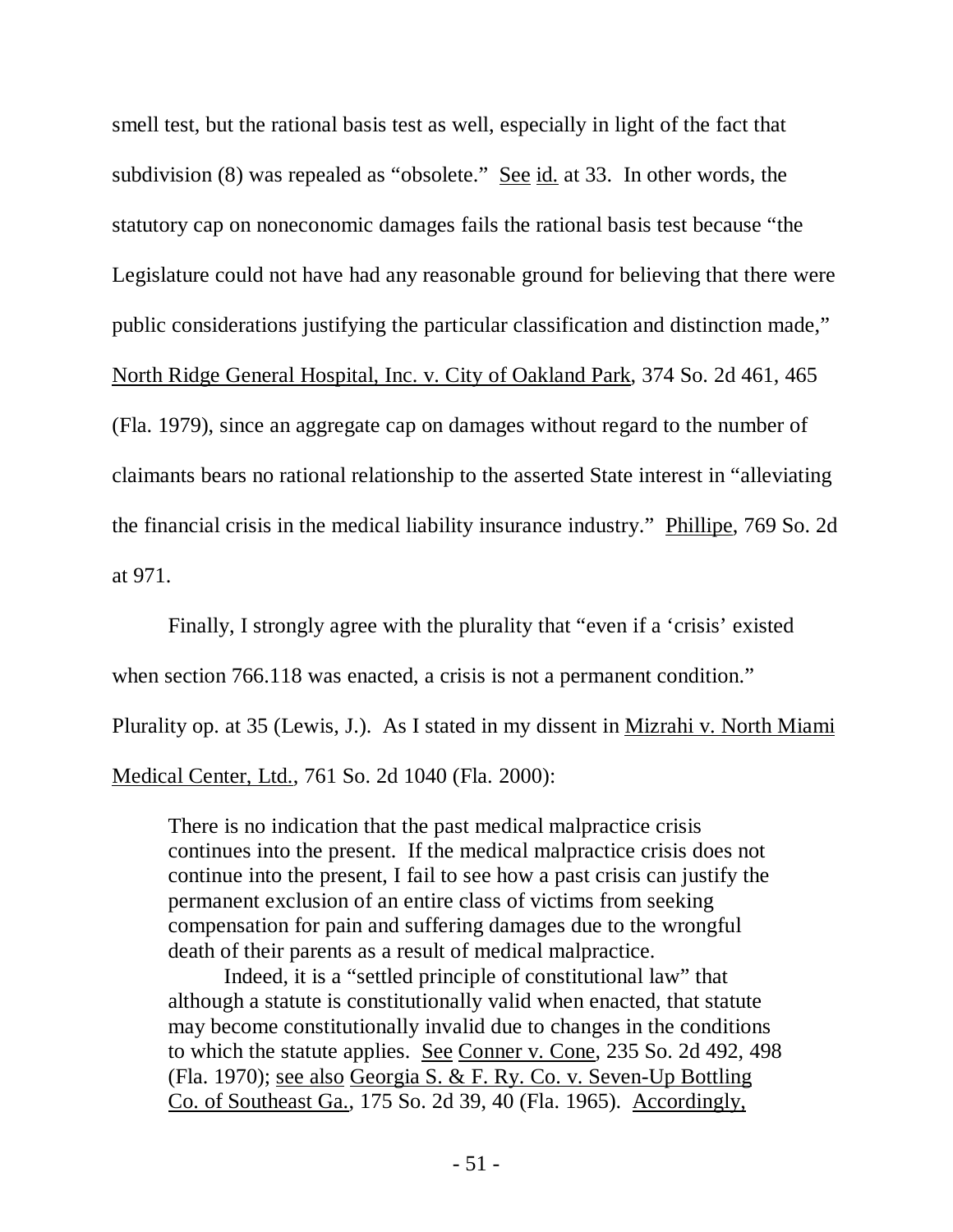while it is not our role to reexamine legislative fact-finding, we also need not blindly accept the Legislature's conclusions, especially when such conclusions may no longer be valid due to changed conditions. See Seagram-Distillers Corp. v. Ben Greene, Inc., 54 So. 2d 235, 236 (Fla. 1951); see also Conner, 235 So. 2d at 498.

. . . .

All other adult children who lose their parents as a result of other negligent conduct have the right to recover pain and suffering damages if their parent died without a spouse. See § 768.21(8), Fla. Stat. (1999). However, in the case of adult children of medical malpractice victims, the Legislature has denied compensation for mental pain and suffering not because the claims of the adult children are meritless, but because of the adult children's age and because their parents died as a result of medical malpractice. . . .

. . . . In sum, there is no indication that the distinction drawn by the statute bears a reasonable relationship to a legitimate state interest associated with ensuring accessible health care. Further, there is no indication that the medical malpractice crisis that formed the basis for treating this class of survivors differently than all other adult children even continues to this day. I therefore believe that the challengers of this statute have met their burden and have demonstrated that the distinction drawn by the Legislature is arbitrary.

Id. at 1043-44 (Pariente, J., dissenting) (emphasis added) (footnote omitted).

The same reasons that led me to conclude that the continued deprivation of wrongful death actions to a class of survivors in medical malpractice actions was a denial of equal protection in Mizrahi apply in this context as well. There is no evidence of a continuing medical malpractice crisis that would justify the arbitrary reduction of survivors' noneconomic damages in wrongful death cases based on the number of survivors. This arbitrary reduction punishes the survivors of victims of medical malpractice without any commensurate benefit to the survivors and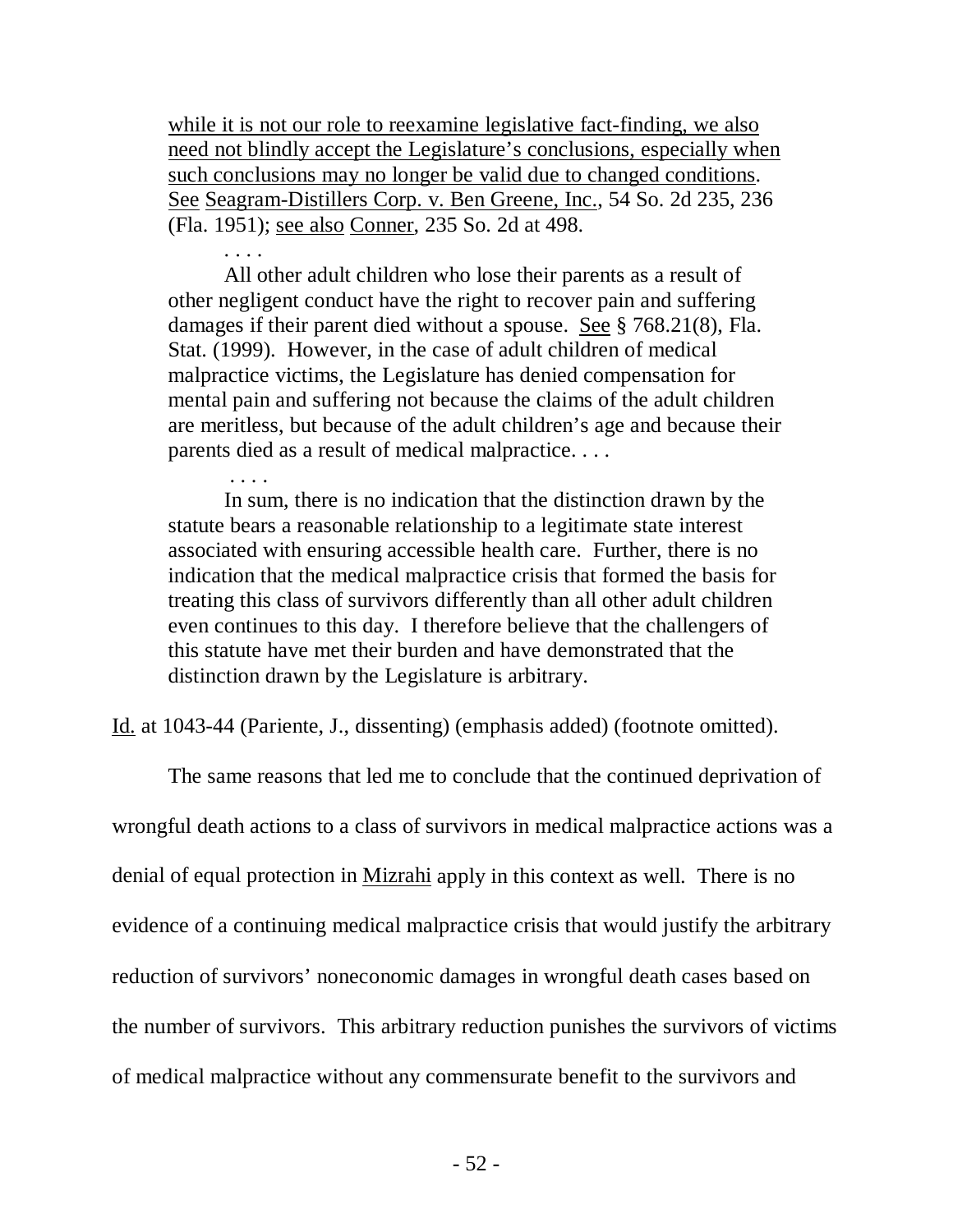without a rational relationship to the goal of reducing medical malpractice premiums. Accordingly, like the plurality, I would answer the first rephrased certified question in the affirmative and hold that Florida's statutory cap on noneconomic damages is unconstitutional as applied to wrongful death actions.

## **III. Disagreement with the Plurality Opinion**

Although I agree with many aspects of the plurality opinion and with the ultimate conclusion as to the unconstitutionality of the statute, I cannot join in all of the plurality's legal analysis. In particular, my disagreement stems from my view that our precedent does not allow this Court to engage in the type of expansive review of the Legislature's factual and policy findings that the plurality engages in when undertaking a constitutional rational basis analysis.

I emphasize that I have no reason to question the plurality's excellent scholarship regarding the flaws in the Legislature's conclusions as to the existence of a medical malpractice crisis. See plurality op. at 18-28 (Lewis, J.). In my view, however, the rational basis test articulated by this Court, based on precedent from the United States Supreme Court, is a deferential standard. As explained by this Court in Echarte, 618 So. 2d at 196, "the Legislature's factual and policy findings are presumed correct" in a rational basis analysis unless there has been a showing made that the findings are "clearly erroneous."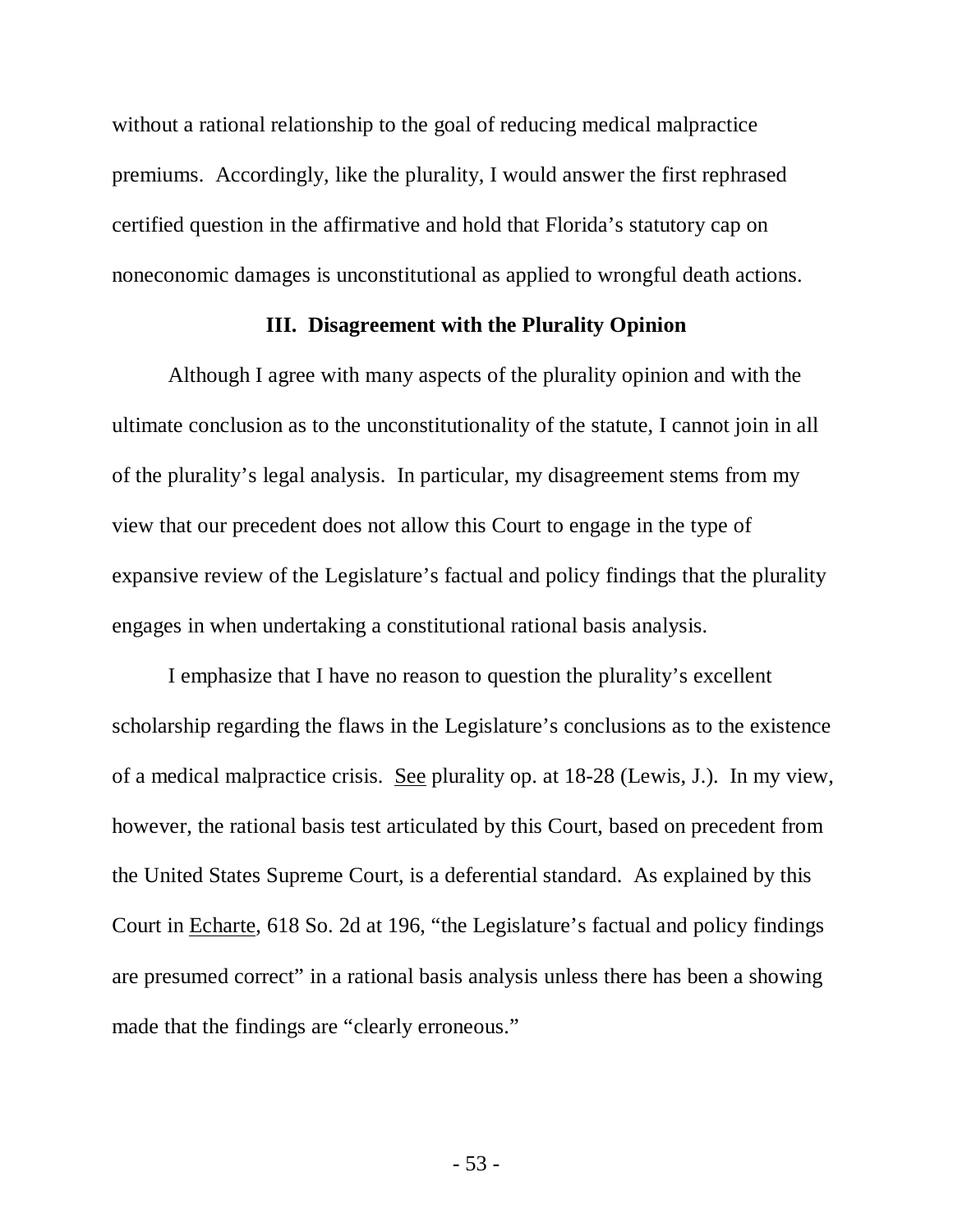The plurality relies on a case, North Florida Women's Health and Counseling Services, Inc. v. State, 866 So. 2d 612, 627 (Fla. 2003), involving a fundamental right, for the proposition that "courts must conduct their own inquiry" of the Legislature's findings. See plurality op. at 21 (Lewis, J.). My primary disagreement with the plurality's analysis begins with the extensive discussion that questions the "alleged medical malpractice crisis" and relies on North Florida Women's Health to support the plurality's review of available data to consider the "factors and circumstances involved." Plurality op. at 18, 21 (Lewis, J.).

North Florida Women's Health involved the fundamental right to privacy, which required strict scrutiny review, rather than rational basis review, and in North Florida Women's Health, a trial court had made findings of fact based on a trial where both parties had the opportunity to present evidence on the underlying issues. See N. Fla. Women's Health, 866 So. 2d at 616. Although the plurality capably demonstrates that the Legislature's conclusions as to the existence of a medical malpractice crisis may be questionable, I respectfully conclude that there is simply no precedent for this Court to engage in its own independent evaluation and reweighing of the facts and legislative policy findings, as done by the plurality, when conducting a rational basis analysis.

The plurality asserts that Warren v. State Farm Mutual Automobile Insurance Co., 899 So. 2d 1090, 1095 (Fla. 2005), stands for the proposition that

- 54 -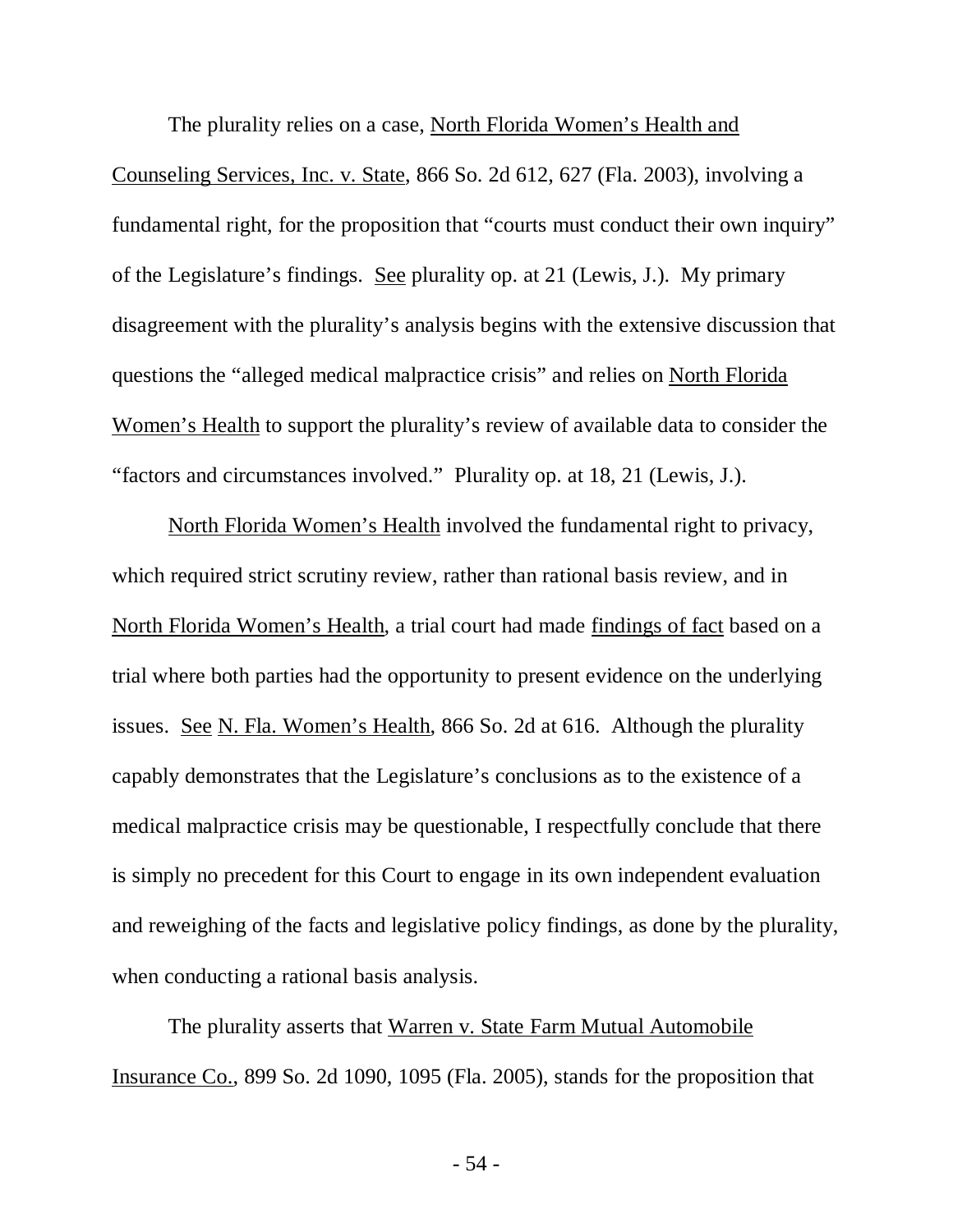the rational basis test envisions judicial consideration of the existing factors and circumstances to determine whether the legislative findings were fully supported. My review of Warren and the cases on which it relied, however, reveals that this Court has never engaged in the type of expansive, independent review when conducting a rational basis inquiry that the plurality undertakes in this case. Instead, as Warren explained, the rational basis test must be undertaken "in a light deferential to the Legislature's action." Warren, 899 So. 2d at 1096.

Accordingly, in my view, despite the plurality's thoughtful and scholarly approach to analyzing the alleged justification for the medical malpractice crisis, there has been no showing made in this case that the Legislature's findings as to the existence of a crisis at that time were "clearly erroneous." Echarte, 618 So. 2d at 196. I emphasize again, however, that I agree with many aspects of the plurality opinion, particularly the conclusion that the arbitrary reduction of survivors' noneconomic damages in wrongful death cases based on the number of survivors lacks a rational relationship to the goal of reducing medical malpractice premiums.

## **IV. Conclusion**

Based on the above, I concur with the plurality's decision to hold the cap on wrongful death noneconomic damages in medical malpractice actions unconstitutional but do not join in all of the plurality opinion's reasoning. QUINCE and PERRY, JJ., concur.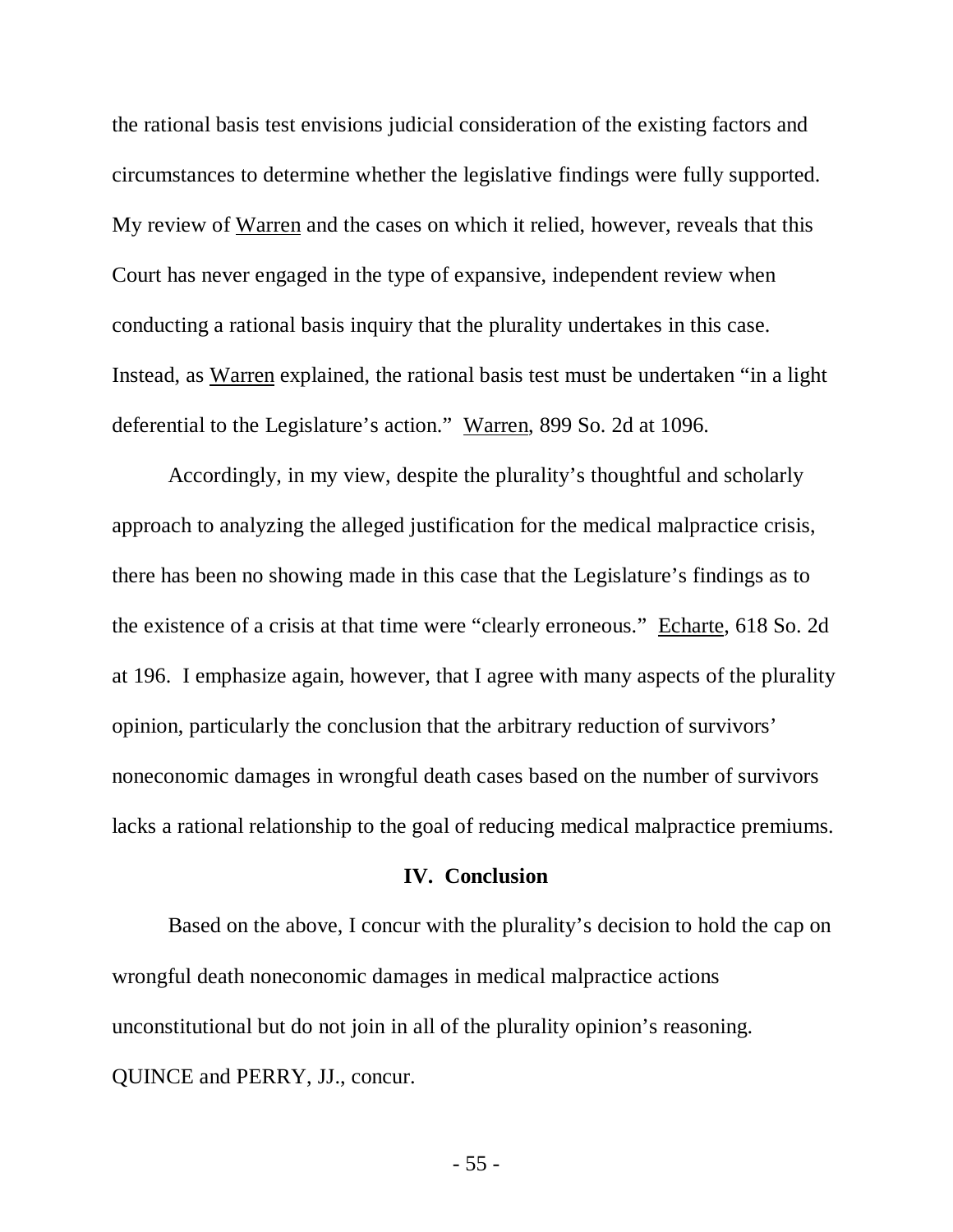POLSTON, C.J., dissenting.

I respectfully dissent because the plurality disregards the rational basis standard prescribed by our precedent as well as the Legislature's policy role under Florida's constitution. The Legislature's policy choice of enacting a cap of \$1 million on noneconomic damages in medical malpractice cases involving death is rationally related to the legitimate state interest of decreasing medical malpractice insurance rates and increasing the affordability and availability of health care in Florida. Therefore, under our precedent, the cap does not violate Florida's constitutional guarantee of equal protection. It also does not violate the access to courts, jury trial, and separation of powers provisions of the Florida Constitution. Accordingly, I would answer the four certified questions posed by the Eleventh Circuit Court of Appeals in the negative.

## **I. Background**

Justice Lewis' plurality opinion accurately quotes the Eleventh Circuit's description of Michelle McCall's tragic death following the birth of her son. Ms. McCall's parents and her son's father (on behalf of her son) filed suit against the United States pursuant to the Federal Tort Claims Act (FTCA), which provides that the United States is liable for torts to the same extent as a private individual would be under the applicable state's law. Estate of McCall v. United States, 642 F.3d 944, 947 (11th Cir. 2011); Estate of McCall v. United States, 663 F. Supp. 2d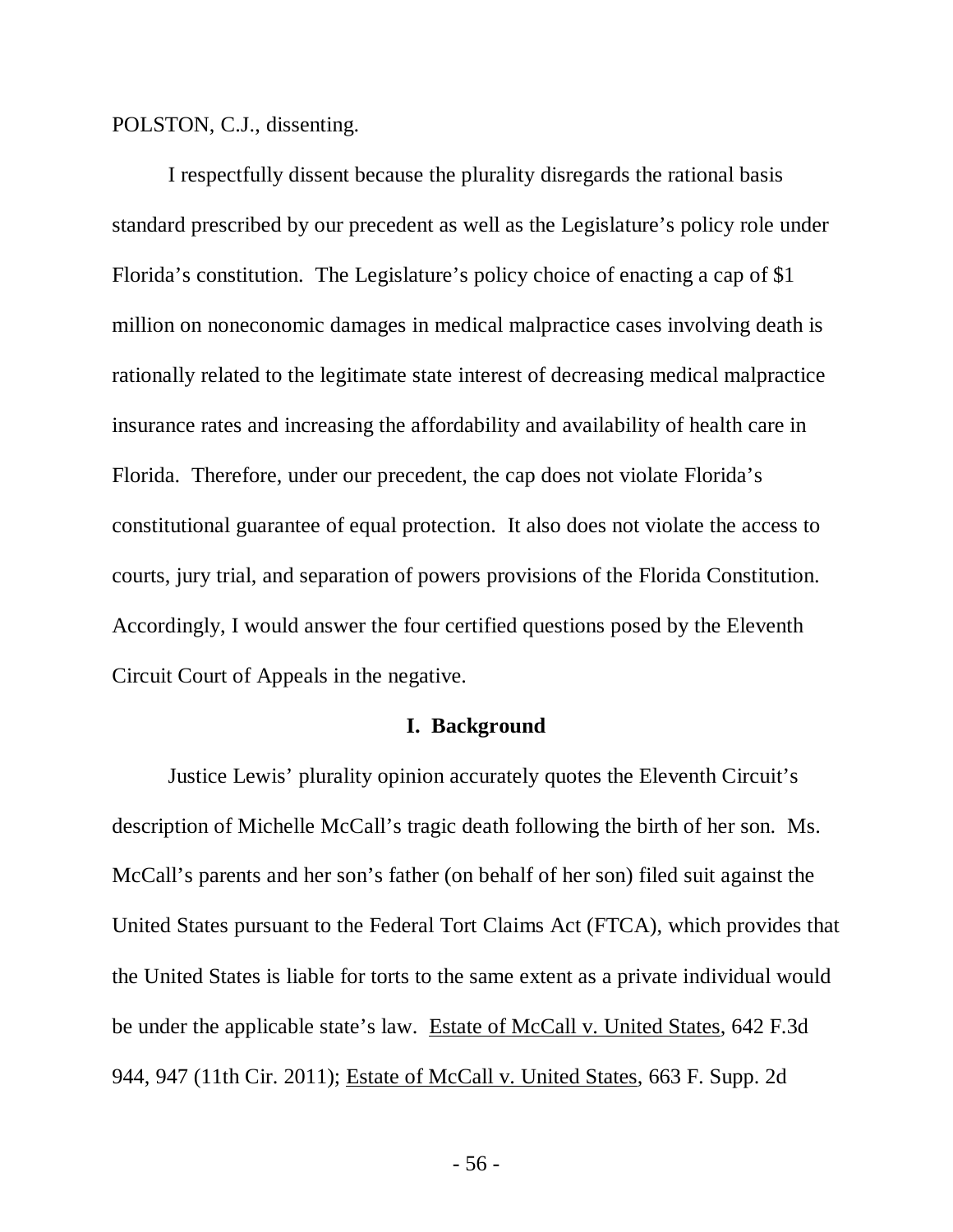1276, 1288 (N.D. Fla. 2009). After a two-day bench trial, the federal district court ruled that the United States was liable for Ms. McCall's death and found that "Plaintiffs' economic damages, or financial losses, amounted to \$980,462.40." McCall, 642 F.3d at 947. Additionally, the federal district court "found that Plaintiffs' noneconomic damages, or nonfinancial losses, totaled \$2 million, including \$500,000 for Ms. McCall's son and \$750,000 for each of her parents." Id. The federal district court then applied Florida's statutory cap pursuant to section 766.118(2), Florida Statutes (2005), to limit Plaintiffs' recovery for noneconomic damages to an aggregate of \$1 million. Id. The \$1 million capped amount for noneconomic damages "will be equitably divided among the eligible survivors in proportion to their respective awards." McCall, 663 F. Supp. 2d at 1295. The federal district court "also denied Plaintiffs' motion challenging the constitutionality of Florida's statutory cap under both the Florida and United States Constitutions." McCall, 642 F.3d at 947.

On appeal, the Eleventh Circuit considered multiple constitutional challenges to Florida's statutory cap on noneconomic damages. First, the Eleventh Circuit applied rational basis review to hold that Florida's cap does not violate the equal protection clause of the Fourteenth Amendment to the United States Constitution. Id. at 950-51. The Eleventh Circuit reasoned as follows:

Plantiffs ask us to second guess the legislature's judgment in enacting a "per incident" rather than "per claimant" statutory cap. However,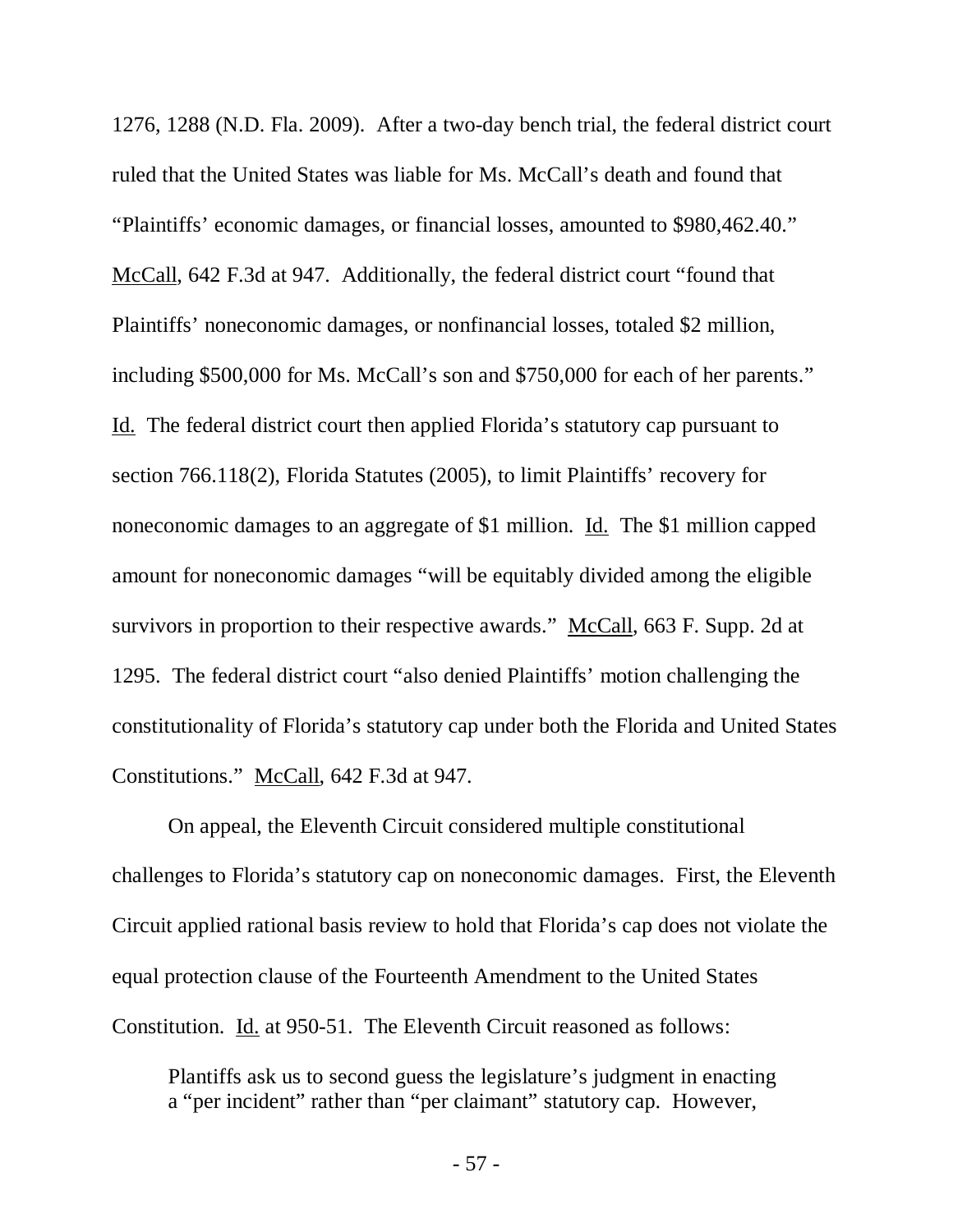"equal protection is not a license for courts to judge the wisdom, fairness, or logic of legislative choices." Beach Commc'ns, Inc., 508 U.S. at 313. The legislature identified a legitimate governmental purpose in passing the statutory cap, namely to reduce the cost of medical malpractice premiums and health care. See Fla. Stat. § 766.201. The means that Florida chose, a per incident cap on noneconomic damages, bears a rational relationship to that end. The Florida legislature could reasonably have concluded that such a cap would reduce damage awards and in turn make medical malpractice insurance more affordable and healthcare more available.

Id. at 951. The Eleventh Circuit also rejected the plaintiffs' argument that the cap fails rational basis review because "the Florida legislature 'had no objective, factual basis for believing' that a cap on noneconomic damages . . . would reduce the cost of medical malpractice insurance." Id. at 950. To the contrary, the Eleventh Circuit found the Legislature issued a report on the issue, held public hearings, heard expert testimony, and reviewed another report prepared by the Governor's Task Force that recommended a per incident cap to remedy the problem. Id. at 950-51.

Additionally, the Eleventh Circuit held that the cap on noneconomic damages does not constitute a taking either under the Fifth Amendment to the United States Constitution or under section 6 of article X of the Florida Constitution. Id. at 951. The Eleventh Circuit stated that the cap does not deprive the plaintiffs of a vested right, explaining that the cap was enacted in 2003 before the medical malpractice at issue in the case took place in 2006. Id.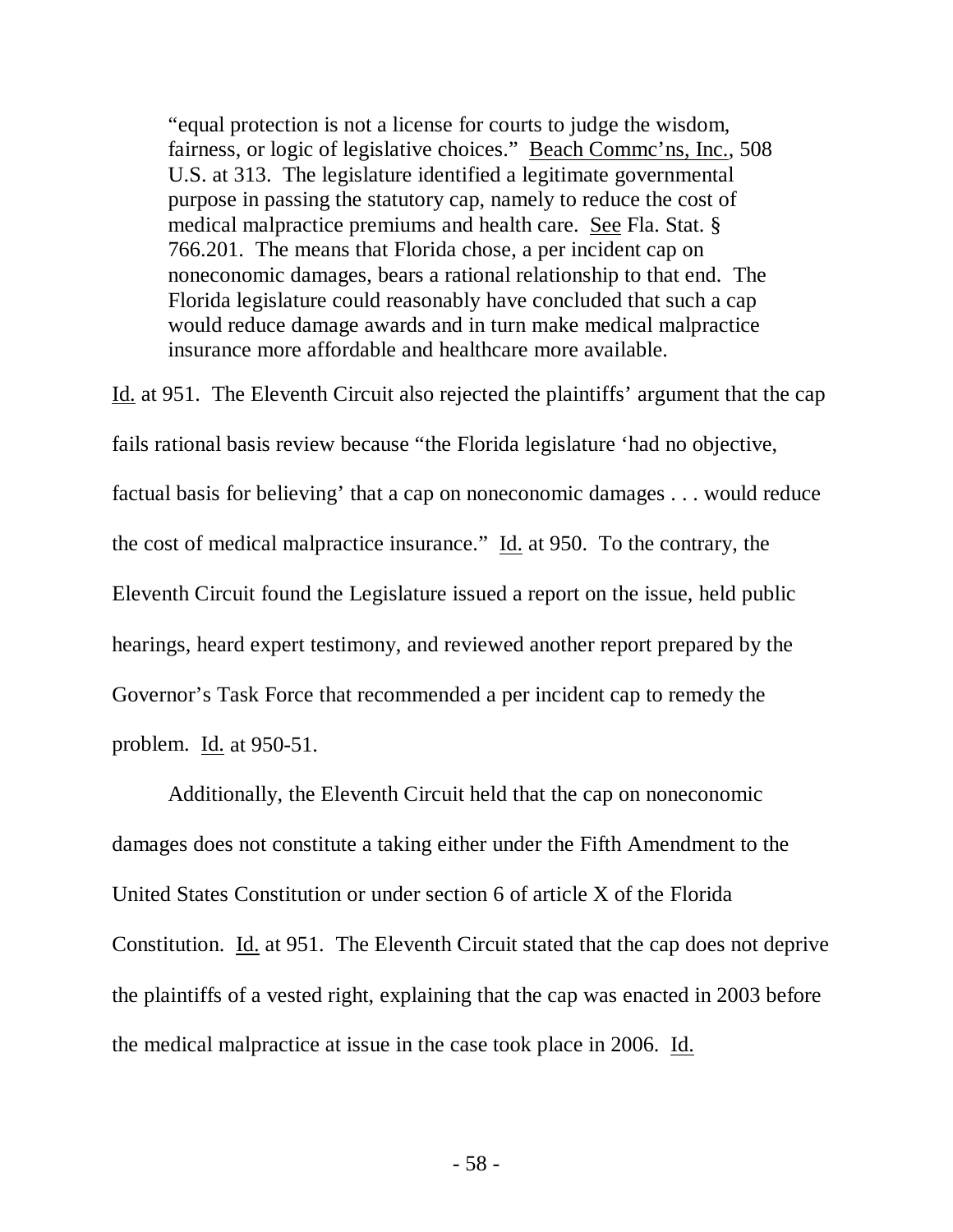Finally, rather than deciding the plaintiffs' remaining challenges to the cap

under the Florida Constitution, the Eleventh Circuit certified to this Court the

following questions:

(1) Does the statutory cap on noneconomic damages, Fla. Stat. § 766.118, violate the right to equal protection under Article I, Section 2 of the Florida Constitution?

(2) Does the statutory cap on noneconomic damages, Fla. Stat. § 766.118, violate the right of access to the courts under Article I, Section 21 of the Florida Constitution?

(3) Does the statutory cap on noneconomic damages, Fla. Stat. § 766.118, violate the right to trial by jury under Article I, Section 22 of the Florida Constitution?

(4) Does the statutory cap on noneconomic damages, Fla. Stat. § 766.118, violate the separation of powers guaranteed by Article II, Section 3 and Article V, Section 1 of the Florida Constitution?

Id. at 952-53.

 $\overline{a}$ 

# **II. Florida's Caps on Noneconomic Damages**

Section 766.118, Florida Statutes (2005), places limitations on noneconomic

damages $<sup>11</sup>$  $<sup>11</sup>$  $<sup>11</sup>$  in medical malpractice cases, and the limitations vary depending upon</sup>

the circumstances. For cases involving the negligence of practitioners providing

<span id="page-58-0"></span><sup>11.</sup> Section 766.202(8), Florida Statutes (2005), defines noneconomic damages as "nonfinancial losses that would not have occurred but for the injury giving rise to the cause of action, including pain and suffering, inconvenience, physical impairment, mental anguish, disfigurement, loss of capacity for enjoyment of life, and other nonfinancial losses to the extent the claimant is entitled to recover such damages under general law, including the Wrongful Death Act."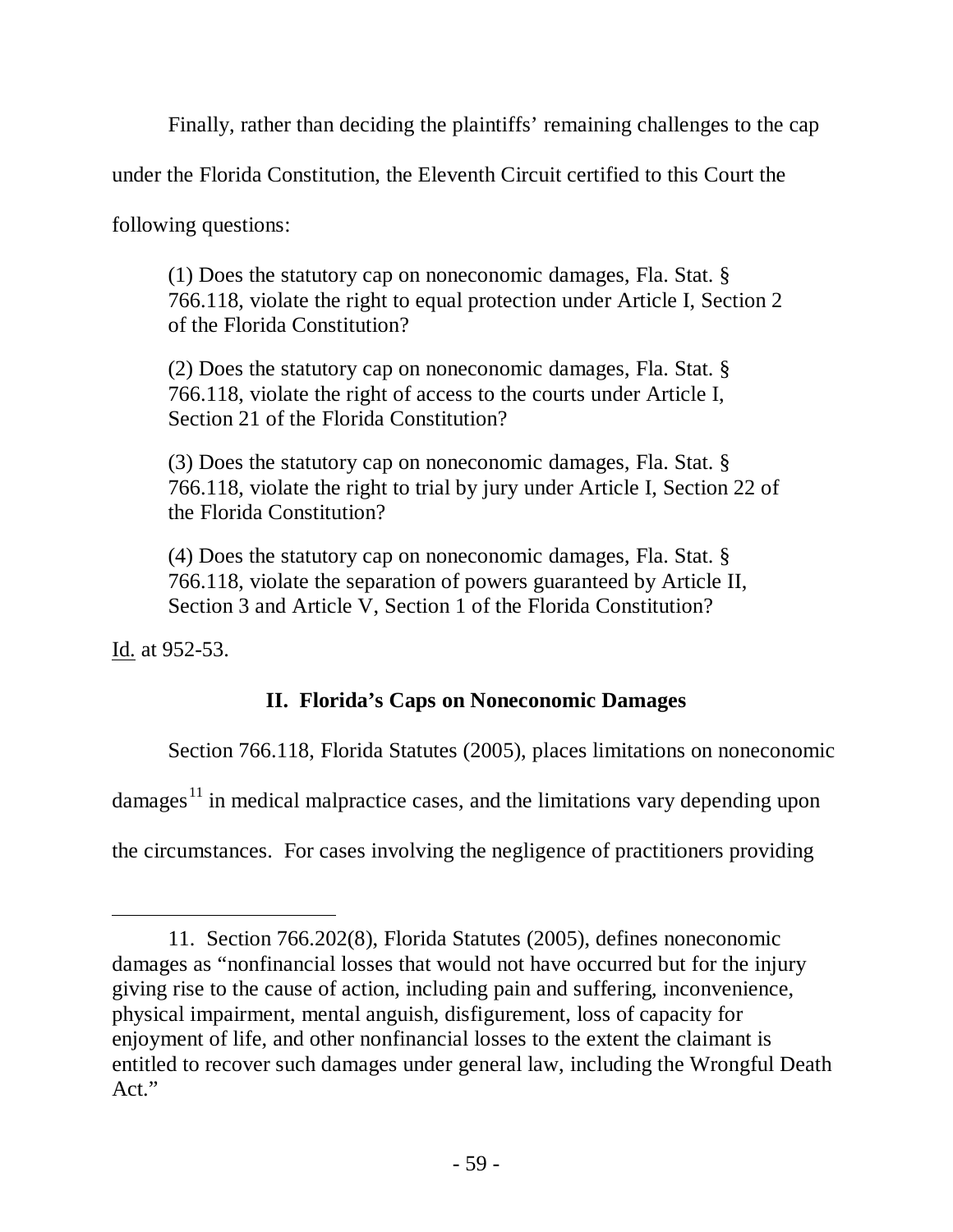nonemergency care, the limitation is \$500,000 per claimant, per incident, and per

practitioner:

With respect to a cause of action for personal injury or wrongful death arising from medical negligence of practitioners, regardless of the number of such practitioner defendants, noneconomic damages shall not exceed \$500,000 per claimant. No practitioner shall be liable for more than \$500,000 in noneconomic damages, regardless of the number of claimants.

§ 766.118(2)(a), Fla. Stat. (2005). If the negligence resulted in death or a

permanent vegetative state, the cap rises to \$1 million:

Notwithstanding paragraph (a), if the negligence resulted in a permanent vegetative state or death, the total noneconomic damages recoverable from all practitioners, regardless of the number of claimants, under this paragraph shall not exceed \$1 million.

§ 766.118(2)(b), Fla. Stat. (2005). The cap also rises to \$1 million dollars in the

absence of death or a permanent vegetative state if the trial court determines that a

manifest injustice would occur or if the negligence resulted in a catastrophic injury.

Id. However, section 766.118(2)(c), Florida Statutes (2005), emphasizes that

"[t]he total noneconomic damages recoverable by all claimants from all

practitioner defendants under this subsection shall not exceed \$1 million in the

aggregate."

For cases involving nonpractitioners providing nonemergency care, the limitation is \$750,000. § 766.118(3)(a), Fla. Stat. (2005). This cap rises to \$1.5 million if the negligence caused a permanent vegetative state or death or if the trial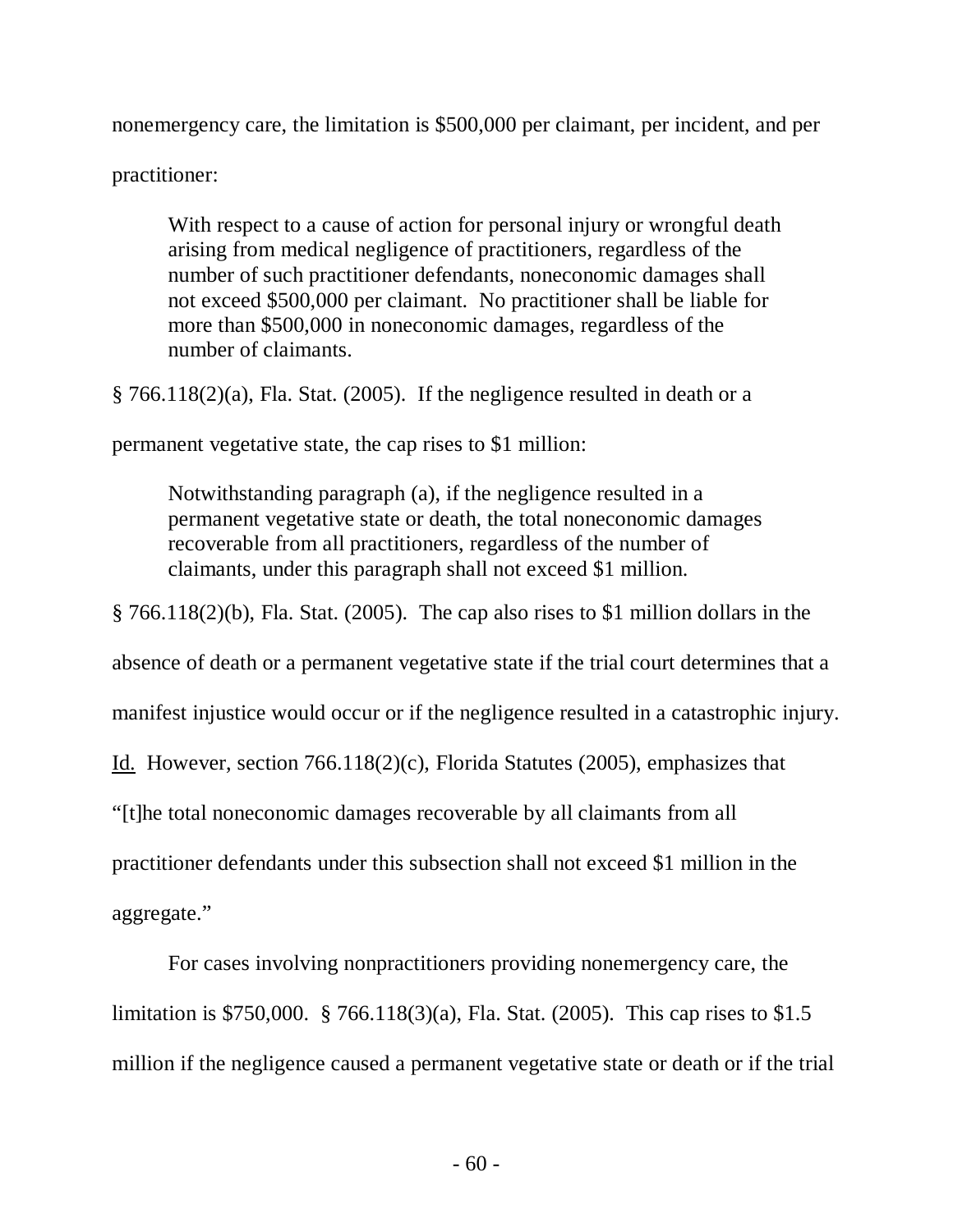court determines that a manifest injustice would occur or if the trier of fact determines that a catastrophic injury resulted. § 766.118(3)(b), Fla. Stat. (2005). And section 766.118(3)(d), Florida Statutes (2005), provides that "[t]he total noneconomic damages recoverable by all claimants from all nonpractitioner defendants under this subsection shall not exceed \$1.5 million in the aggregate."

These limitations on noneconomic damages are part of an overall legislative plan enacted in 2003 to address the rising costs of medical liability insurance and the affordability and availability of healthcare in Florida. See ch. 2003-416, Laws of Fla. Other components of the plan include new healthcare facilities regulations, insurance regulation, license requirements, and agency requirements. Id.

The legislative effort began with the convening of the House Select Committee on Medical Liability Insurance, which "conducted an inquiry into the possible causes and potential solutions to the vexing problems associated with the availability of medical liability insurance in Florida." Fla. H. Select Comm. on Med. Liab. Ins., Select Comm. on Med. Liab. Ins. Rep., at 2 (March 2003) (available at Fla. Dept. of State, Fla. State Archives, Tallahassee, Fla.). The Select Committee examined "how the reduced availability of affordable medical liability insurance affects the availability of medical services" and was "mindful of the need to maintain the right of access to redress when citizens are harmed during the delivery of medical services." Id. at 3. The Select Committee held a series of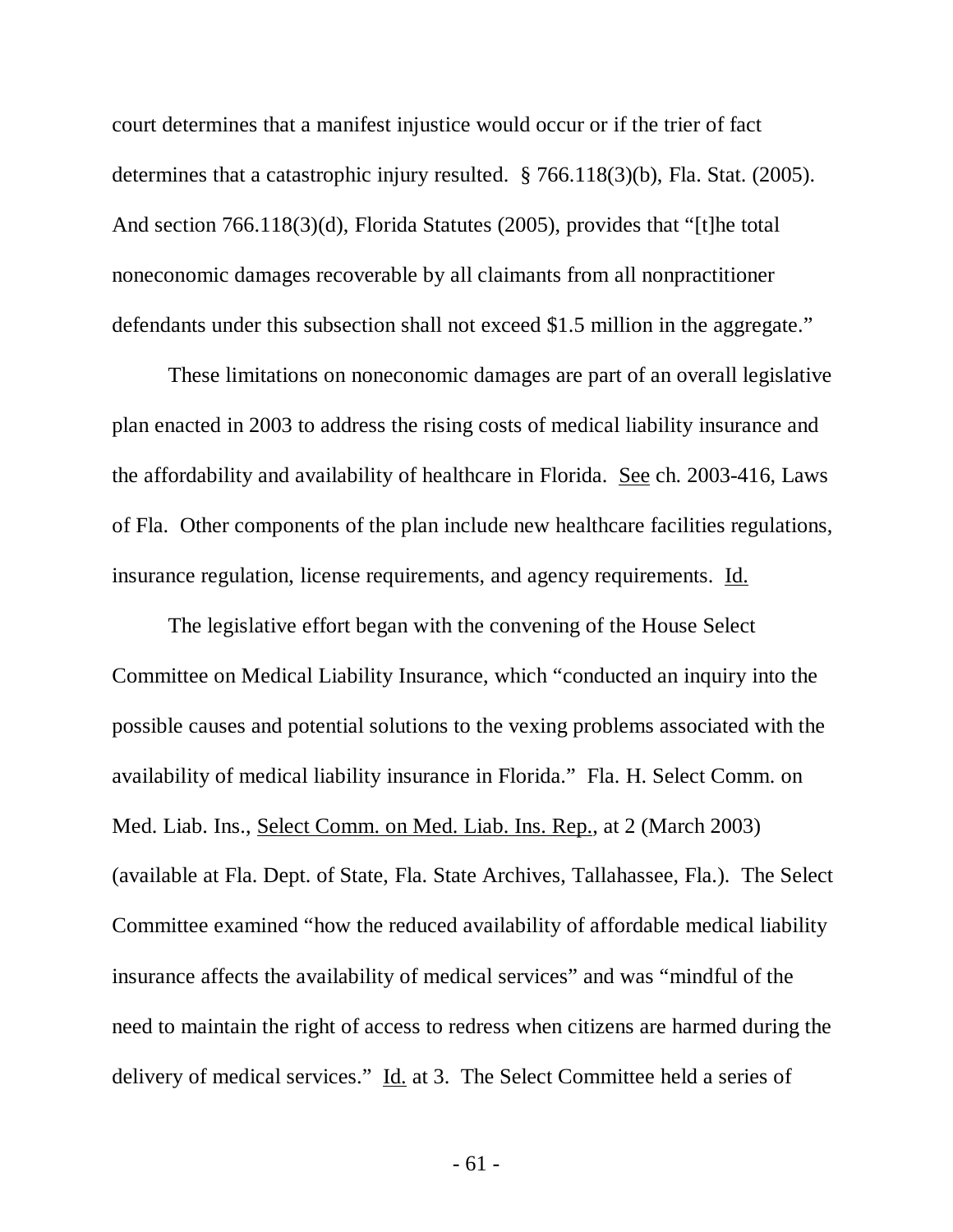meetings in Tallahassee, held four hearings outside the capital, and published an 82 page report (not including appendices). Id. It "received testimony from experts in each of the professional areas impacted" and reviewed records from efforts to address prior crises. Id. at 4.

The Select Committee also reviewed the record of the Governor's Select Task Force on Health Care Professional Liability Insurance, which produced a "345 page report as well as thirteen volumes of supportive materials." Id. at 9. The Governor's Task Force "undertook a comprehensive review of published studies and relevant literature" and held ten meetings at which it received extensive testimony and information. Gov.'s Select Task Force on Healthcare Prof. Liab. Ins., Gov.'s Task Force on Healthcare Prof. Liab. Ins. Rep., at 3, iv (2003). The five members of the Governor's Task Force were (1) John Hitt, President of University of Central Florida, (2) Richard Beard, Trustee of University of South Florida, (3) Marshall Criser, Jr., President Emeritus of University of Florida, (4) Fred Gainous, President of Florida A&M University, and (5) Donna Shalala, President of University of Miami. Id. at 3. In the end, the Legislature based many of its findings and its policies upon the work of the Governor's Task Force, including the per incident cap on noneconomic damages. See, e.g., ch. 2003-416, § 1, Laws of Fla.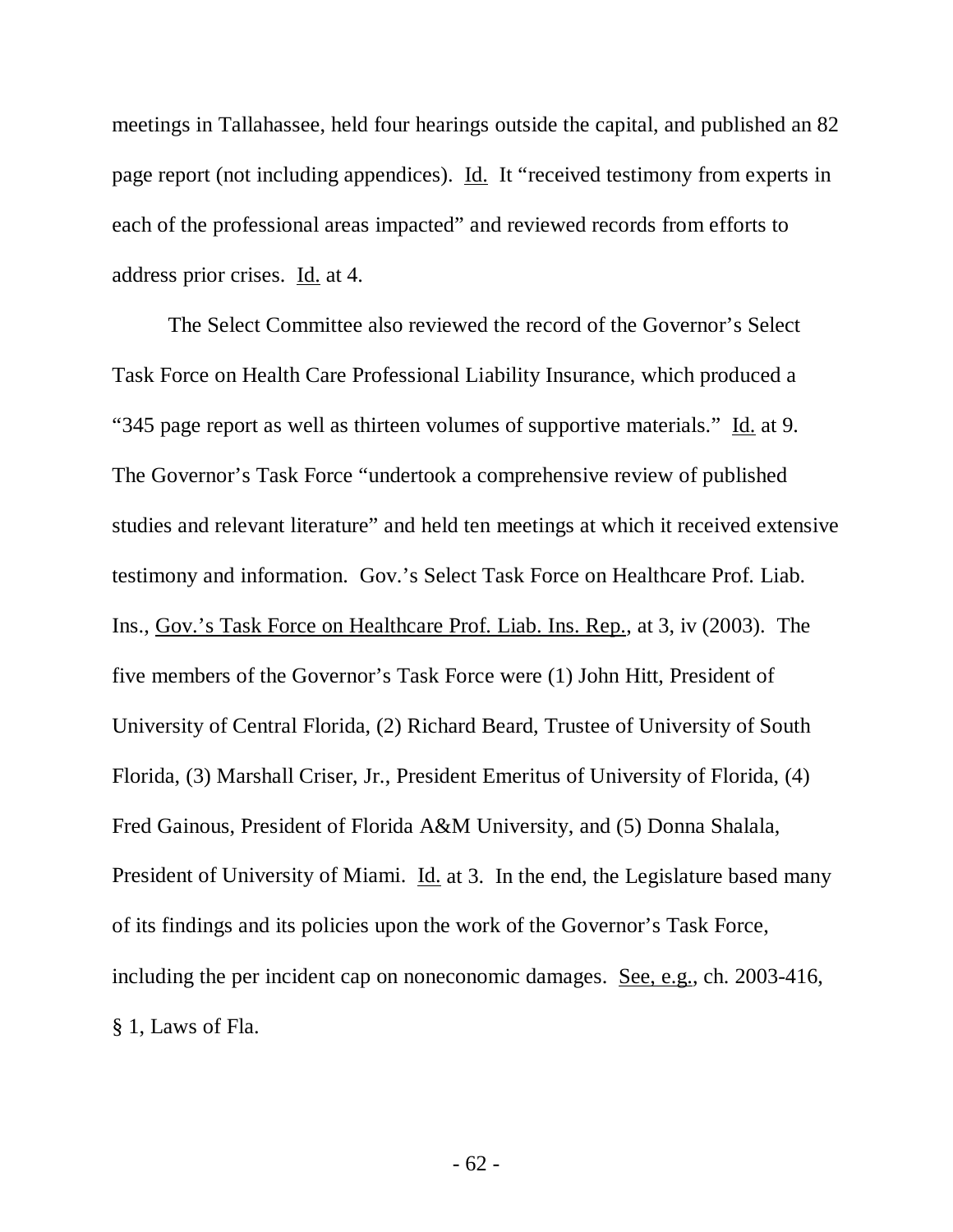Specifically, when enacting chapter 2003-416, Laws of Florida, the

Legislature made the following findings:

(1) The Legislature finds that Florida is in the midst of a medical malpractice insurance crisis of unprecedented magnitude.

(2) The Legislature finds that this crisis threatens the quality and availability of health care for all Florida citizens.

(3) The Legislature finds that the rapidly growing population and the changing demographics of Florida make it imperative that students continue to choose Florida as the place they will receive their medical educations and practice medicine.

(4) The Legislature finds that Florida is among the states with the highest medical malpractice insurance premiums in the nation.

(5) The Legislature finds that the cost of medical malpractice insurance has increased dramatically during the past decade and both the increase and the current cost are substantially higher than the national average.

(6) The Legislature finds that the increase in medical malpractice liability rates is forcing physicians to practice medicine without professional liability insurance, to leave Florida, to not perform high-risk procedures, or to retire early from the practice of medicine.

(7) The Legislature finds that there are certain elements of damage presently recoverable that have no monetary value, except on a purely arbitrary basis, while other elements of damage are either easily measured on a monetary basis or reflect ultimate monetary loss.

(8) The Governor created the Governor's Select Task Force on Healthcare Professional Liability Insurance to study and make recommendations to address these problems.

(9) The Legislature has reviewed the findings and recommendations of the Governor's Select Task Force on Healthcare Professional Liability Insurance.

(10) The Legislature finds that the Governor's Select Task Force on Healthcare Professional Liability Insurance has established that a medical malpractice crisis exists in the State of Florida which can be alleviated by the adoption of comprehensive legislatively enacted reforms.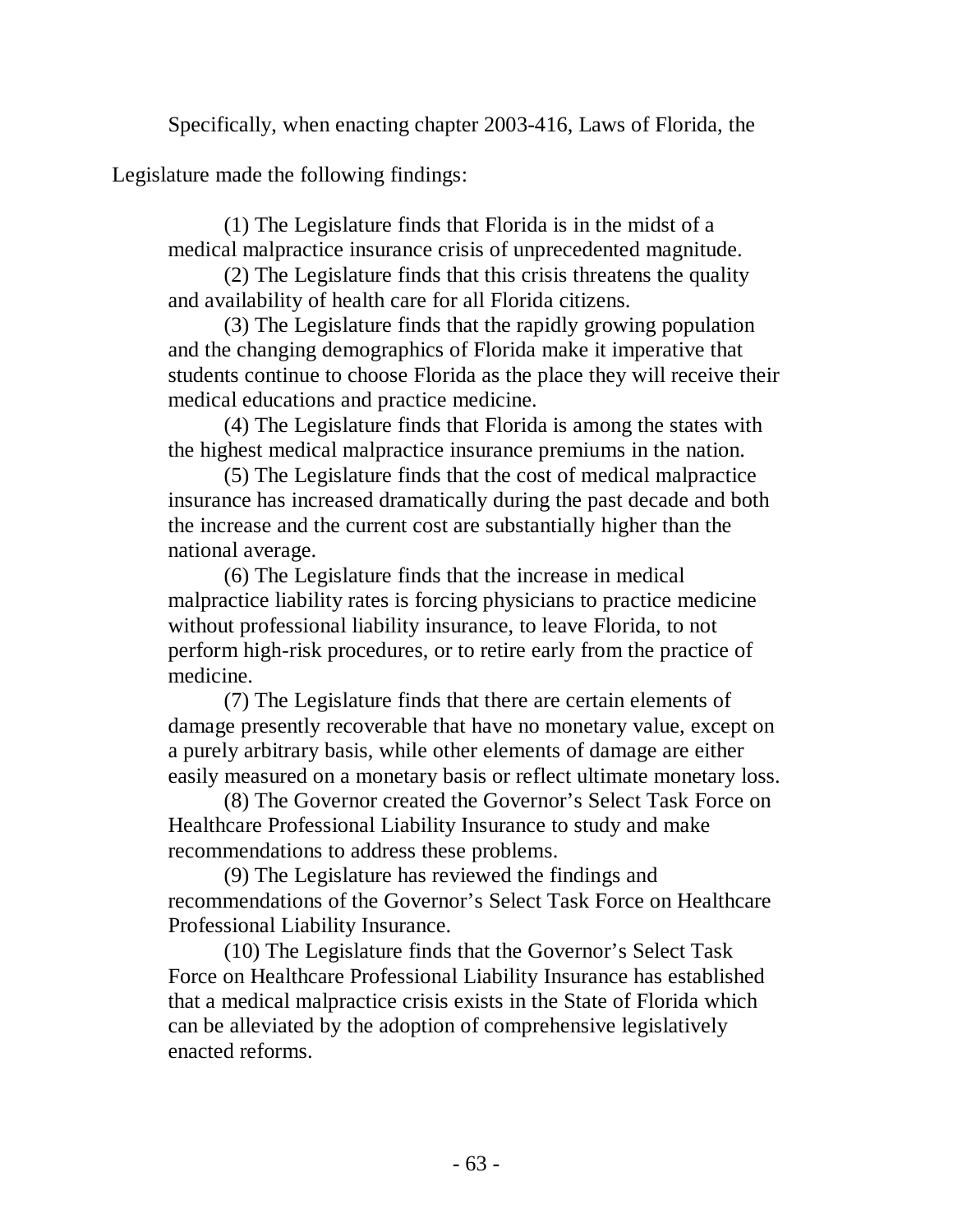(11) The Legislature finds that making high-quality health care available to the citizens of this state is an overwhelming public necessity.

(12) The Legislature finds that ensuring that physicians continue to practice in Florida is an overwhelming public necessity.

(13) The Legislature finds that ensuring the availability of affordable professional liability insurance for physicians is an overwhelming public necessity.

(14) The Legislature finds, based upon the findings and recommendations of the Governor's Select Task Force on Healthcare Professional Liability Insurance, the findings and recommendations of various study groups throughout the nation, and the experience of other states, that the overwhelming public necessities of making quality health care available to the citizens of this state, of ensuring that physicians continue to practice in Florida, and of ensuring that those physicians have the opportunity to purchase affordable professional liability insurance cannot be met unless a cap on noneconomic damages is imposed.

(15) The Legislature finds that the high cost of medical malpractice claims can be substantially alleviated by imposing a limitation on noneconomic damages in medical malpractice actions.

(16) The Legislature further finds that there is no alternative measure of accomplishing such result without imposing even greater limits upon the ability of persons to recover damages for medical malpractice.

(17) The Legislature finds that the provisions of this act are naturally and logically connected to each other and to the purpose of making quality health care available to the citizens of Florida.

(18) The Legislature finds that each of the provisions of this act is necessary to alleviate the crisis relating to medical malpractice insurance.

# **III. Equal Protection**

McCall argues that Florida's cap of \$1 million on noneconomic damages

pursuant to section 766.118(2)(b), Florida Statutes, violates the right to equal

protection under the Florida Constitution by imposing additional burdens when an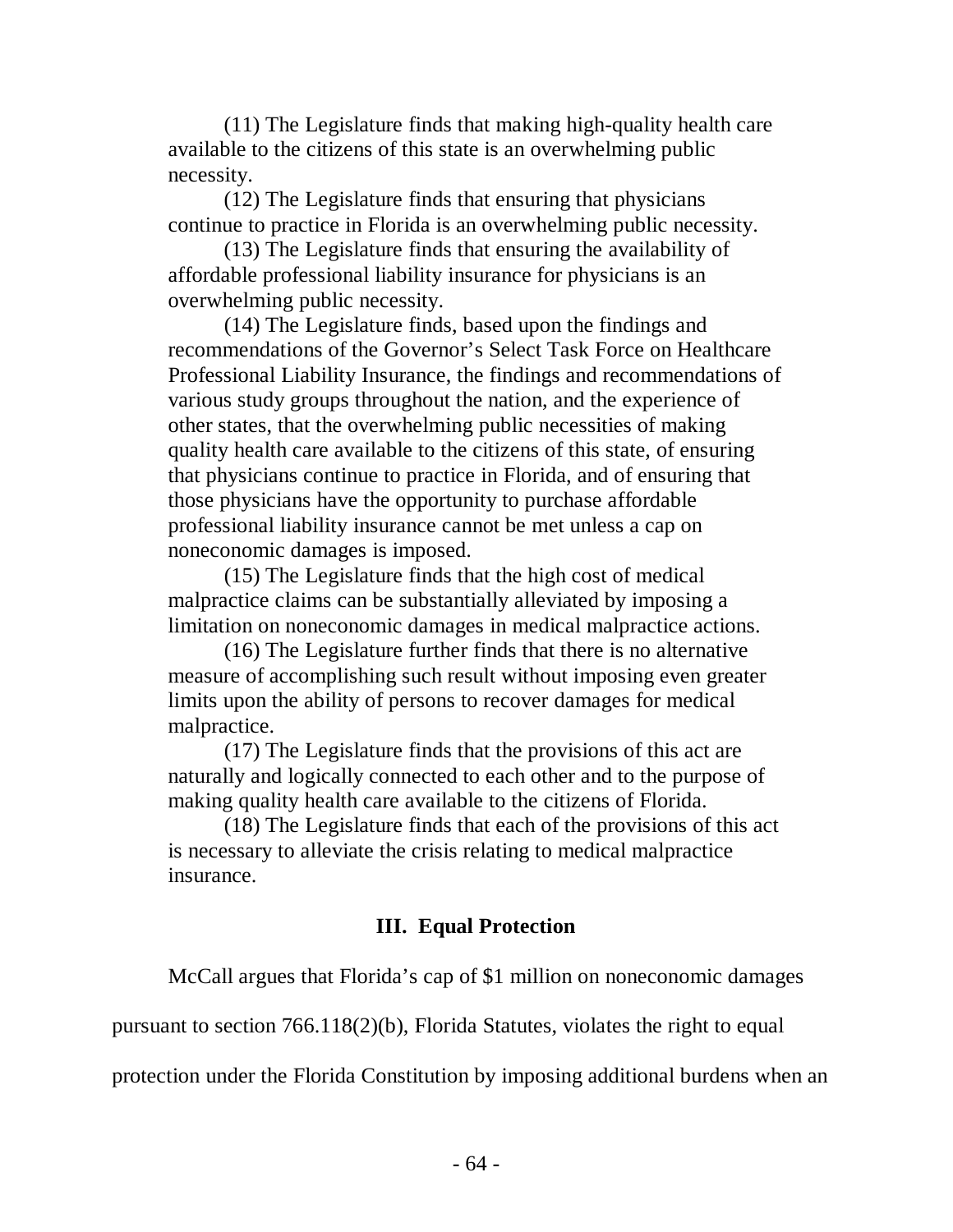act of medical negligence gives rise to multiple claims as well as when the negligent act causes severe injuries. However, under the rational basis test our precedent requires, McCall's argument is without merit.

Article I, section 2 of the Florida Constitution provides that "[a]ll natural persons, female and male alike, are equal before the law. . . ." Florida's courts have interpreted this provision consistently with interpretations of the equal protection clause of the United States Constitution. See, e.g., Duncan v. Moore, 754 So. 2d 708, 712 (Fla. 2000); Sasso v. Ram Prop. Mgmt., 431 So. 2d 204, 211 (Fla. 1st DCA 1983).

As this Court explained in Duncan, 754 So. 2d at 712 (citations omitted),

[e]qual protection is not violated merely because some persons are treated differently than other persons. It only requires that persons similarly situated be treated similarly. In the absence of a fundamental right or a protected class, equal protection demands only that a distinction which results in unequal treatment bear some rational relationship to a legitimate state purpose. This is known as the rational basis test.

In this case, McCall argues that section 766.118(2)(b)'s cap on noneconomic damages creates unequal treatment between those with noneconomic damages over the cap and those with noneconomic damages under the cap, claiming that the most severely injured are discriminated against. McCall also claims that the per incident cap creates a discriminatory classification between those who are members of larger families and those who are not. Because these alleged classifications do not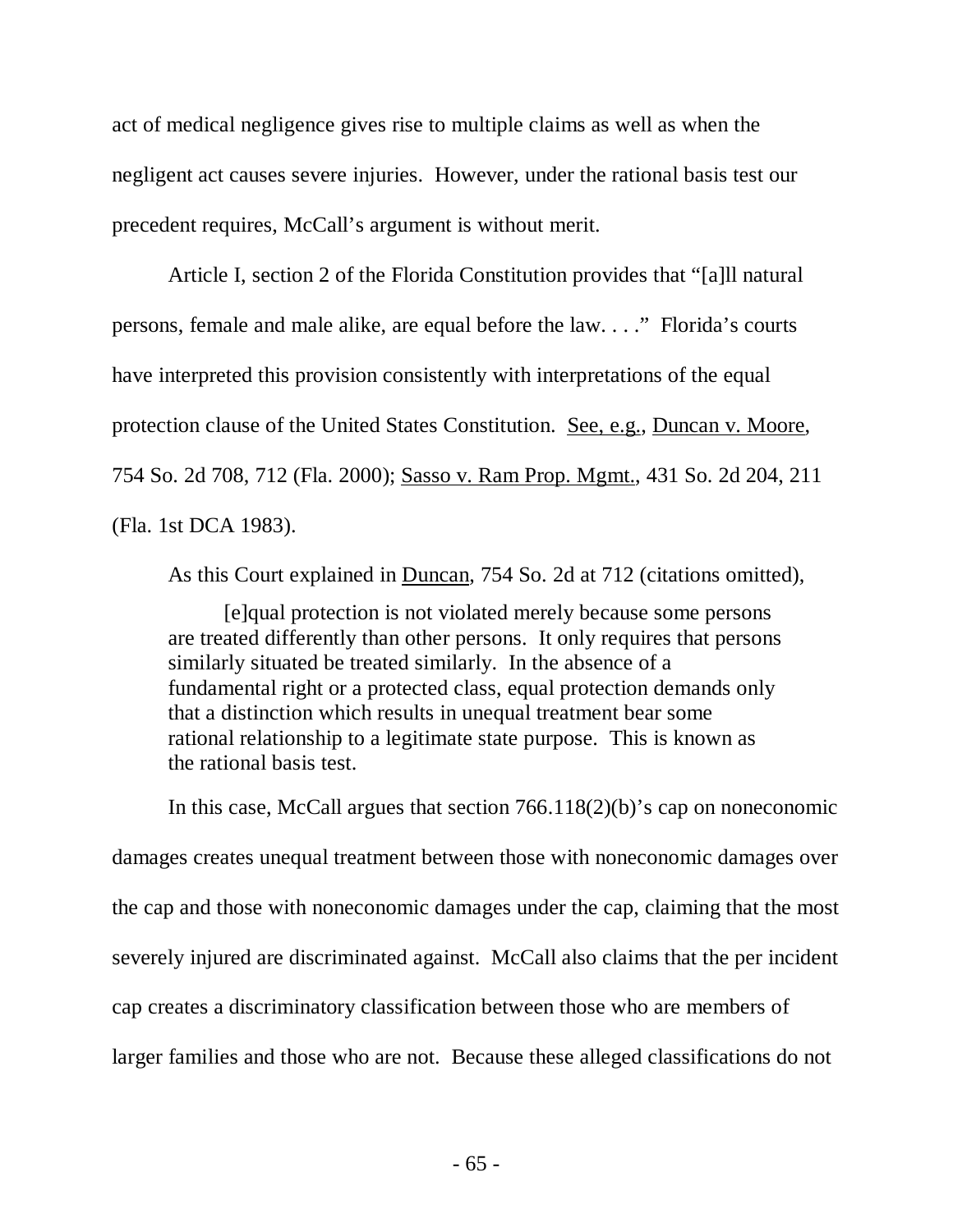involve a protected class or a fundamental right, McCall's equal protection claim must be analyzed using the rational basis test.

"Under a 'rational basis' standard of review a court should inquire only whether it is conceivable that the regulatory classification bears some rational relationship to a legitimate state purpose[:]"

The burden is upon the party challenging the statute or regulation to show that there is **no** conceivable factual predicate which would rationally support the classification under attack. Where the challenging party fails to meet this difficult burden, the statute or regulation must be sustained.

Fla. High Sch. Activities Ass'n v. Thomas, 434 So. 2d 306, 308 (Fla. 1983); see also Westerheide v. State, 831 So. 2d 93, 112 (Fla. 2002). It is not the judiciary's task under the rational basis standard "to determine whether the legislation achieves its intended goal in the best manner possible, but only whether the goal is legitimate and the means to achieve it are rationally related to the goal." Loxahatchee River Envtl. Control Dist. v. Sch. Bd. of Palm Beach Cnty., 496 So. 2d 930, 938 (Fla. 4th DCA 1986).

This Court has employed the rational basis test in its prior decisions involving equal protection challenges to limitations on damages in medical malpractice cases. For example, in Pinillos v. Cedars of Lebanon Hospital Corp., 403 So. 2d 365 (Fla. 1981), this Court applied a rational basis analysis when rejecting an equal protection challenge under both the Florida and federal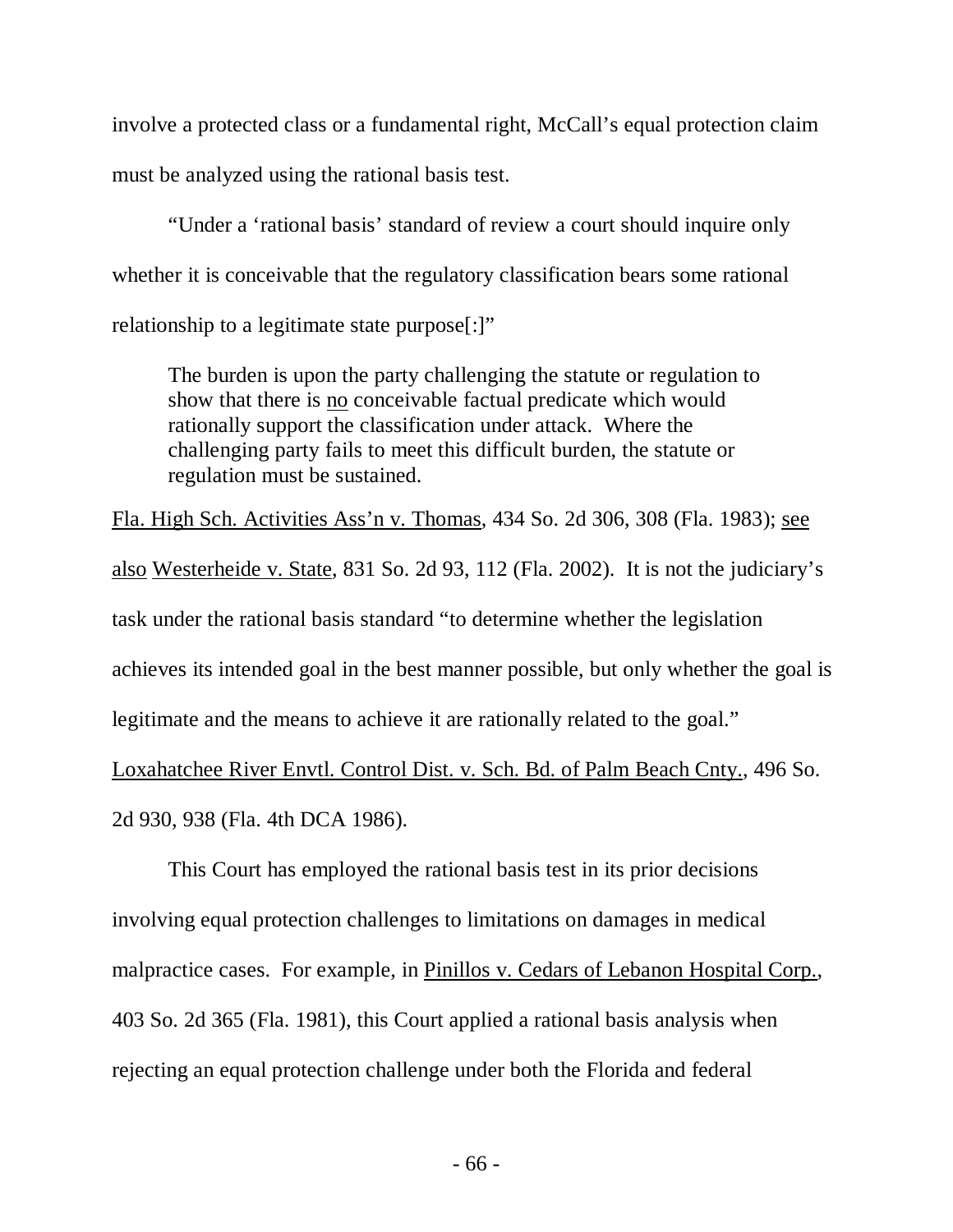constitutions to a statute that required judgments in medical malpractice actions to be reduced by amounts received from collateral sources. This Court explained that the Legislature, when enacting the statute, had determined that there was a medical malpractice liability insurance crisis in Florida that was threatening public health. Pinillos, 403 So. 2d at 367. Then, this Court concluded that "the classification created by section 768.50[, Florida Statutes (1979),] bears a reasonable relationship to the legitimate state interest of protecting the public health by ensuring the availability of adequate medical care for the citizens of this state." Id. at 368.

In 1993, in a case primarily denying an access to courts challenge, this Court held that caps on noneconomic damages in certain medical malpractices cases did not violate equal protection under either the United States or Florida constitutions. See Univ. of Miami v. Echarte, 618 So. 2d 189 (Fla. 1993) ("[W]e have also considered the other constitutional claims and hold that the statutes do not violate the right to trial by jury, equal protection guarantees, substantive or procedural due process rights, the single subject requirement, the taking clause, or the nondelegation doctrine."). The statutes at issue in Echarte capped noneconomic damages in medical malpractice cases at \$250,000 if the parties agreed to arbitrate. Id. at 193 (describing section 766.207(7), Fla. Stat. (Supp. 1988)). They also capped noneconomic damages at \$350,000 if the plaintiff proceeded to trial after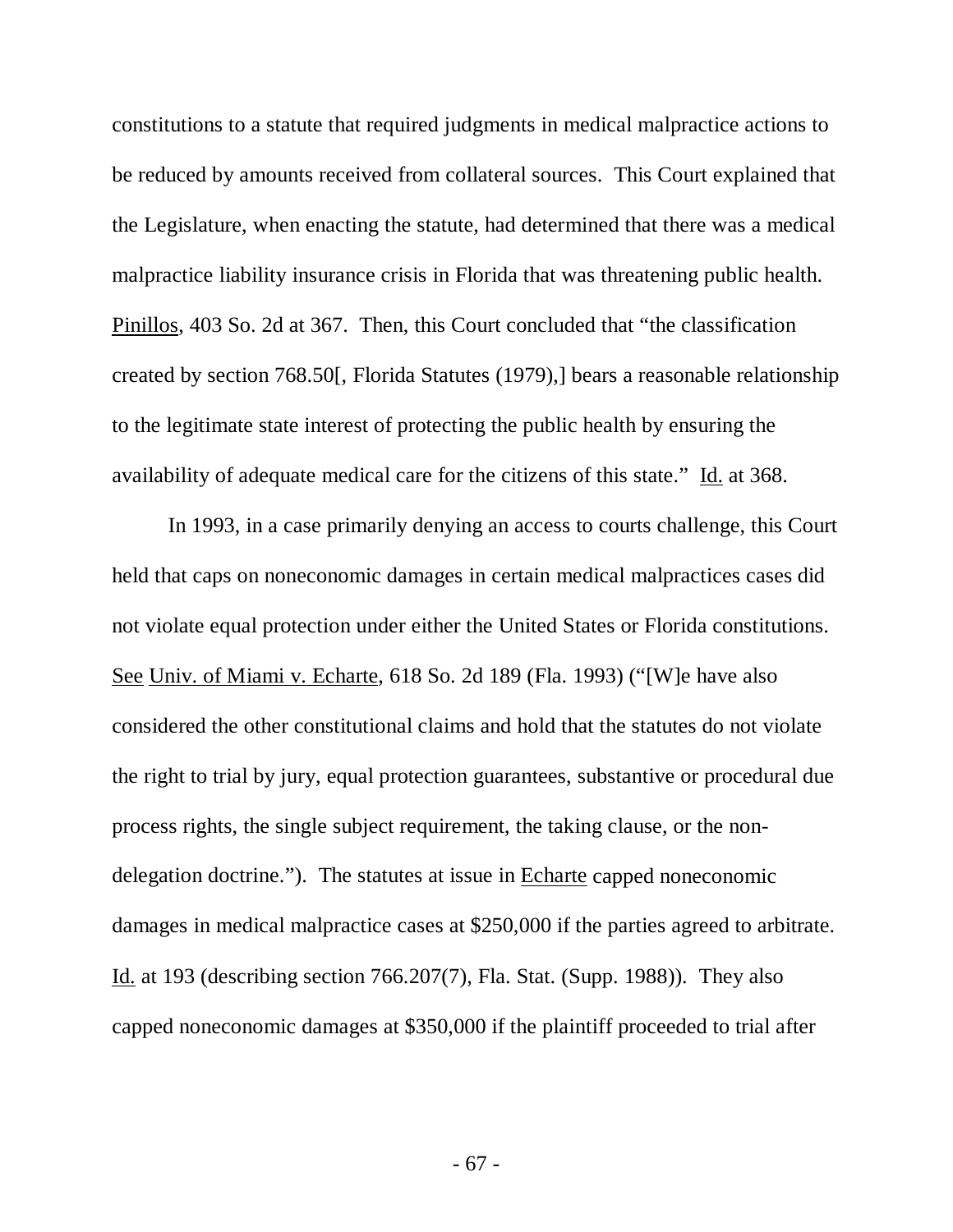refusing a defendant's offer to arbitrate. Id. (describing section 766.209(4), Fla. Stat. (Supp. 1988)).

Thereafter, in April 2000, this Court held that the statute precluding adult children from recovering noneconomic damages for a parent's death due to medical malpractice did not violate the equal protection guarantees of the Florida and federal constitutions. See Mizrahi v. N. Miami Med. Ctr., 761 So. 2d 1040 (Fla. 2000). In Mizrahi, this Court employed the rational basis test and explained that "the Legislature referred to and discussed the medical malpractice crisis and its adverse impact on the accessibility of health care during the passage of section 768.21." Id. at 1042. And this Court stated that it had previously recognized the medical malpractice crisis as a legitimate state interest in Echarte. Id. at 1042 n.3. This Court further explained that "limiting claims that may be advanced by some claimants would proportionally limit claims made overall and would directly affect the cost of providing health care by making it less expensive and more accessible." Id. at 1043. Thus, because the exclusion is rationally related to controlling costs and healthcare accessibility, the statute at issue in Mizrahi did not violate equal protection. Id.

But, in June 2000, this Court in dicta expressed equal protection concerns about the noneconomic damages caps that had previously passed constitutional muster in Echarte. See St. Mary's Hosp. v. Phillipe, 769 So. 2d 961 (Fla. 2000).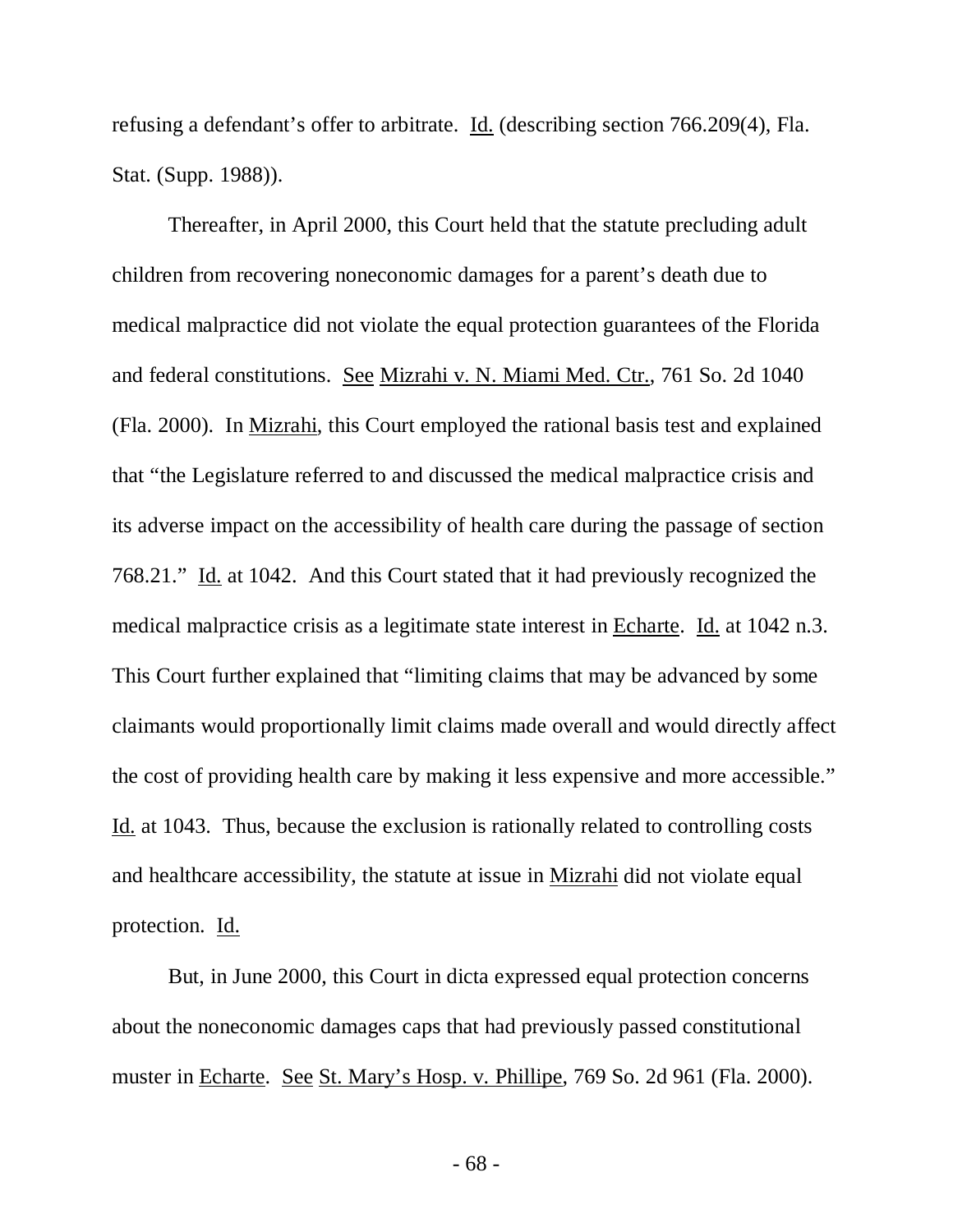In Phillipe, this Court held that the noneconomic damages caps under section 766.207 applied to claimants individually rather than on a per incident basis. 769 So. 2d at 972. In reaching this holding, this Court first concluded that "section 766.207(7)(b) is neither clear nor unambiguous." Id. at 968. Then, this Court found that the Legislature's intent with the statute was to "provide substantial incentives to claimants and defendants to voluntarily submit their cases to binding arbitration" and that this intent "can be obtained by interpreting section 766.207(7)(b) so that each claimant is fairly and reasonably compensated for his or her pain and suffering." Id. at 970. Moreover, this Court stated, "were we to interpret the noneconomic damages cap to apply to all claimants in the aggregate, we conclude that such an interpretation would create equal protection concerns." Id. at 971. Thus, this Court mentioned in Phillipe that "[d]ifferentiating between a single claimant and multiple claimants bears no rational relationship to the Legislature's stated goal of alleviating the financial crisis in the medical liability insurance industry." Id.

However, this Court very recently rejected a challenge that was nearly identical to the equal protection concern this Court had mentioned in Phillipe. Specifically, in Samples v. Florida Birth-Related Neurological Injury Compensation Ass'n, 114 So. 3d 912, 917 (Fla. 2013), the Samples argued that the \$100,000 parental award under the Florida Birth-Related Injury Compensation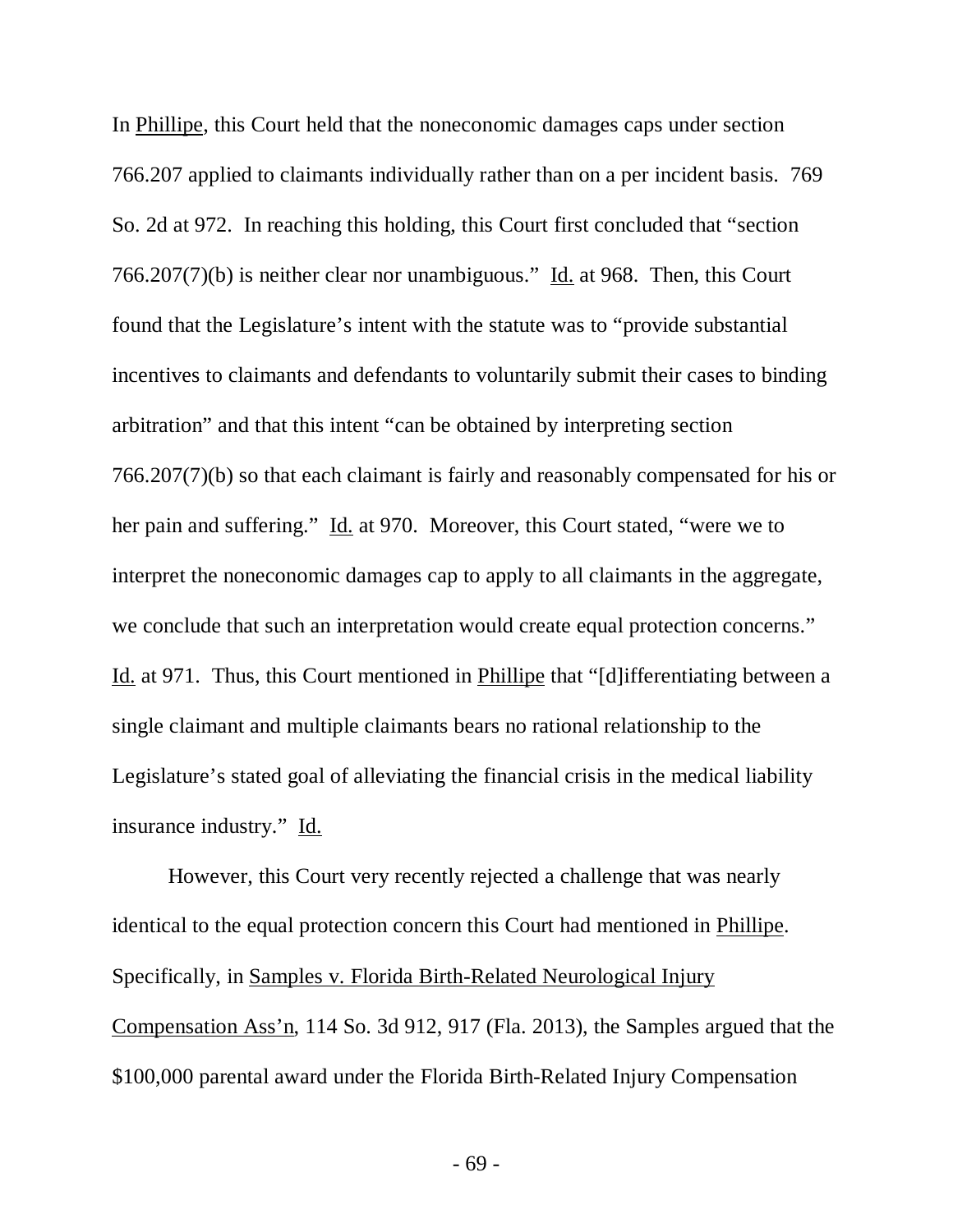Plan violated equal protection under the Florida and federal constitutions because "those parents who apply for an award alone can receive twice the amount awarded to parents who share or split a parental award." Applying the rational basis test, this Court in Samples concluded that "[l]imiting the parental award to \$100,000 per claim—as opposed to per parent—is rationally related to maintaining the actuarial soundness of the Plan." Id. Therefore, this Court upheld the statutory provision. Id.

Similar to this Court's precedent, the Third, Fourth, Fifth, Sixth, Ninth, and Eleventh Circuits have all upheld limitations on noneconomic damages in medical malpractice cases against equal protection challenges. See McCall, 642 F.3d at 951; Smith v. Botsford Gen. Hosp., 419 F.3d 513, 520 (6th Cir. 2005) ("By limiting at least one component of health care costs, the noneconomic damages limitation is rationally related to its intended purpose.") (quoting Zdrojewski v. Murphy, 657 N.W.2d 721, 739 (Mich. Ct. App. 2002)); Boyd v. Bulala, 877 F.2d 1191, 1197 (4th Cir. 1989) (holding that cap on all damages, including economic damages, does not deny equal protection because it "bears a reasonable relation to a valid legislative purpose—the maintenance of adequate health care services in the Commonwealth of Virginia"); Davis v. Omitowoju, 883 F.2d 1155, 1158 (3d Cir. 1989) ("Clearly the Virgin Island's decision to curb, through legislation, the high costs of malpractice insurance and thereby promote quality medical care to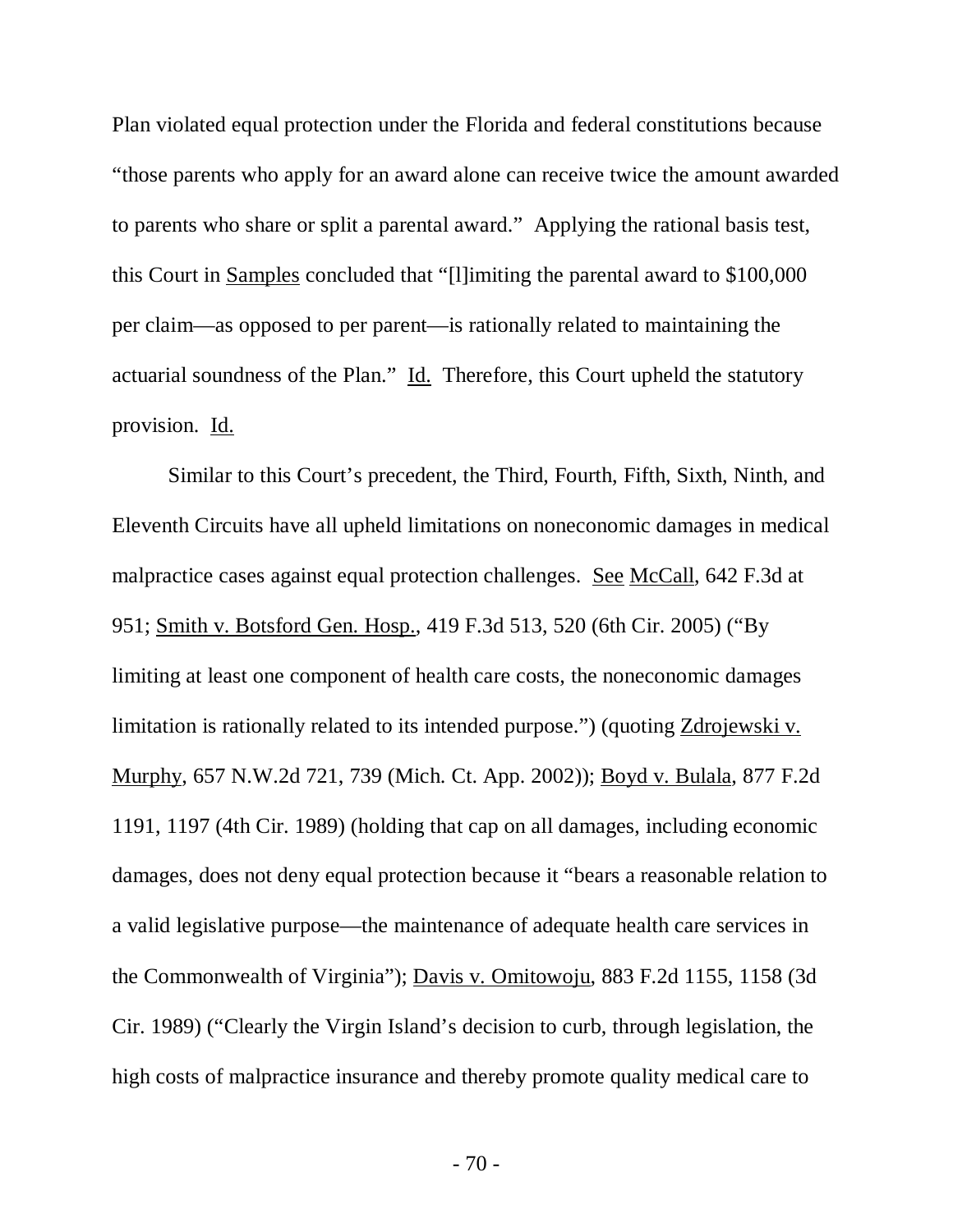the residents of the islands, provides a rational basis for capping the amount of damages that can be awarded a plaintiff."); Lucas v. United States, 807 F.2d 414, 422 (5th Cir. 1986) ("Lucas has failed to convince us that there is no reasonable basis for the Texas legislature to conclude that this ceiling on recovery from certain institutions is not conceivably related to the availability and cost of malpractice insurance and that such insurance and the distribution of medical care in Texas are not conceivably linked."); Hoffman v. United States, 767 F.2d 1431, 1437 (9th Cir. 1985) ("The record clearly supports a finding that the California Legislature had a 'plausible reason' to believe that the limitations on noneconomic recovery would limit the rise in malpractice insurance costs.").

Additionally, multiple state courts have rejected equal protection challenges to statutory caps on noneconomic damages. See, e.g., Fein v. Permanente Med. Grp., 695 P.2d 665 (Cal. 1985); Zdrojewski v. Murphy, 657 N.W.2d 721 (Mich. Ct. App. 2002); Adams v. Children's Mercy Hosp., 832 S.W.2d 898 (Mo. 1992), overruled on other grounds by Watts v. Lester E. Cox Med. Ctrs., 376 S.W.3d 633, 636 (Mo. 2012); Judd v. Drezga, 103 P.3d 135 (Utah 2004); Etheridge v. Med. Ctr. Hosps., 376 S.E.2d 525 (Va. 1989); Robinson v. Charleston Area Med. Ctr. Inc., 414 S.E.2d 877 (W. Va. 1991).

Applying our rational basis precedent, it is clear that the statutory cap in this case passes constitutional muster. When enacting the noneconomic damages cap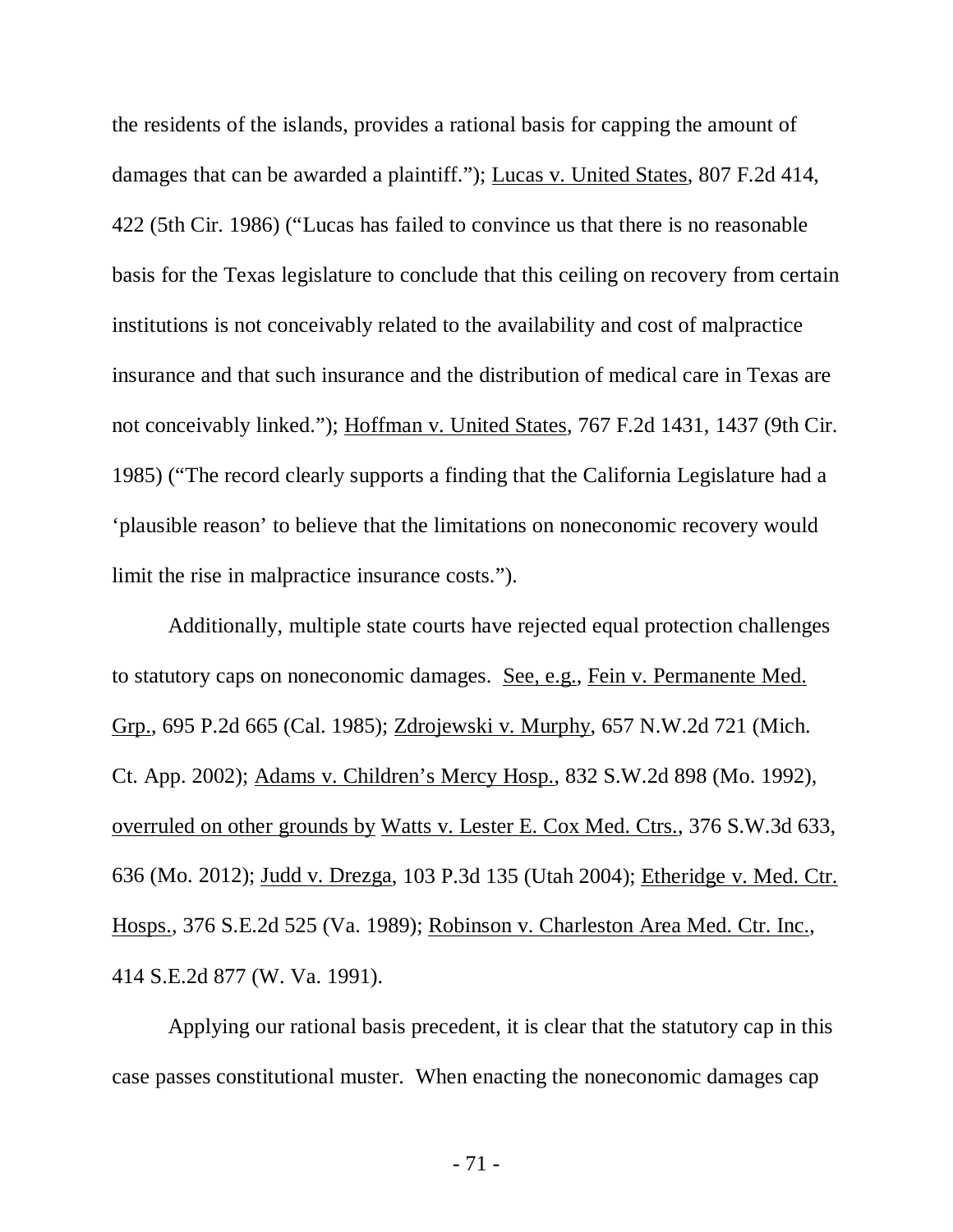at issue here, the Legislature found that "Florida is in the midst of a medical malpractice insurance crisis of unprecedented magnitude" and that "this crisis threatens the quality and availability of health care for all Florida citizens." Ch. 2003-416, at § 1. The Legislature concluded that the "cost of medical malpractice insurance has increased dramatically during the past decade" and that "both the increase and the current cost are substantially higher than the national average." Id. As a result, physicians are being forced "to practice medicine without professional liability insurance, to leave Florida, to not perform high-risk procedures, or to retire early from the practice of medicine." Id.

This Court has previously recognized the existence of a medical malpractice insurance crisis as a legitimate state interest. See Mizrahi, 761 So. 2d at 1042 n.3; Echarte, 618 So. 2d at 196-97. Further, it is undisputed that increasing the quality, availability, and affordability of health care for Floridians is a legitimate state interest. And the Legislature's policy choice of enacting a cap on noneconomic damages in medical malpractice cases is rationally related to these state interests. As this Court explained in Mizrahi, 761 So. 2d at 1043, "limiting claims that may be advanced by some claimants would proportionally limit claims made overall and would directly affect the costs of providing health care by making it less expensive and more accessible." In fact, "it is hard to conceive a more rational means of assuaging the fear of huge damage awards and reining in insurance costs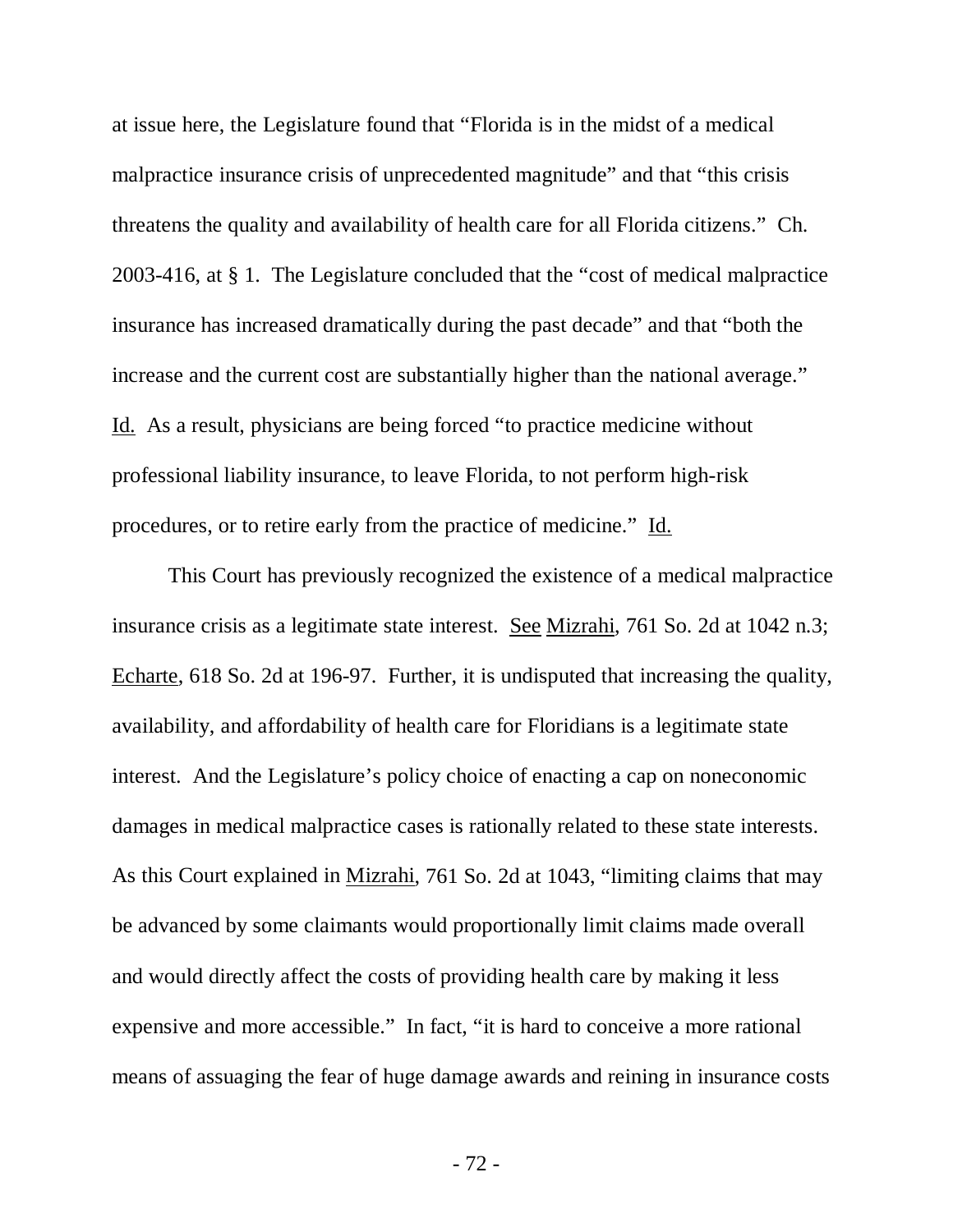in the case of a victim's death than by limiting noneconomic wrongful death damages." Maurin v. Hall, 682 N.W.2d 866, 890-91 (Wis. 2004).

More specifically, the Florida Legislature could have rationally believed that the cap on noneconomic damages under section 766.118(2)(b) would reduce malpractice damage awards, which would thereby increase predictability in the medical malpractice insurance market and lead to reduced insurance premiums. Then, as a result of decreased insurance premiums, physicians would be more willing to stay in Florida and perform high-risk procedures at a lower cost to Floridians.<sup>[12](#page-72-0)</sup>

McCall contends that the cap at issue in this case violates Florida's equal protection guarantee because it applies on a per incident, rather than a per claimant,

[I]mposing caps on non-economic damages in medical malpractice cases will significantly reduce the exposure of Florida healthcare providers to risk of loss from jury awards of inherently subjective damages. Such a reduction of risk will make malpractice losses much more predictable, and thereby lead to stability in malpractice insurance premium rates.

A reduction in potential liability and resulting stability will encourage more malpractice insurers to participate in the Florida market. This, along with the reduced exposure to risk, will permit insurers to charge lower premiums, on a sound financial basis. Lower premiums will encourage providers (particularly those in high-risk specialties) to offer healthcare services to Floridians, and persons visiting this state, and to do so at lower prices.

Gov.'s Task Force Report, at xvii.

<span id="page-72-0"></span><sup>12.</sup> In fact, the Governor's Task Force, upon which the Legislature expressly relied, concluded as much: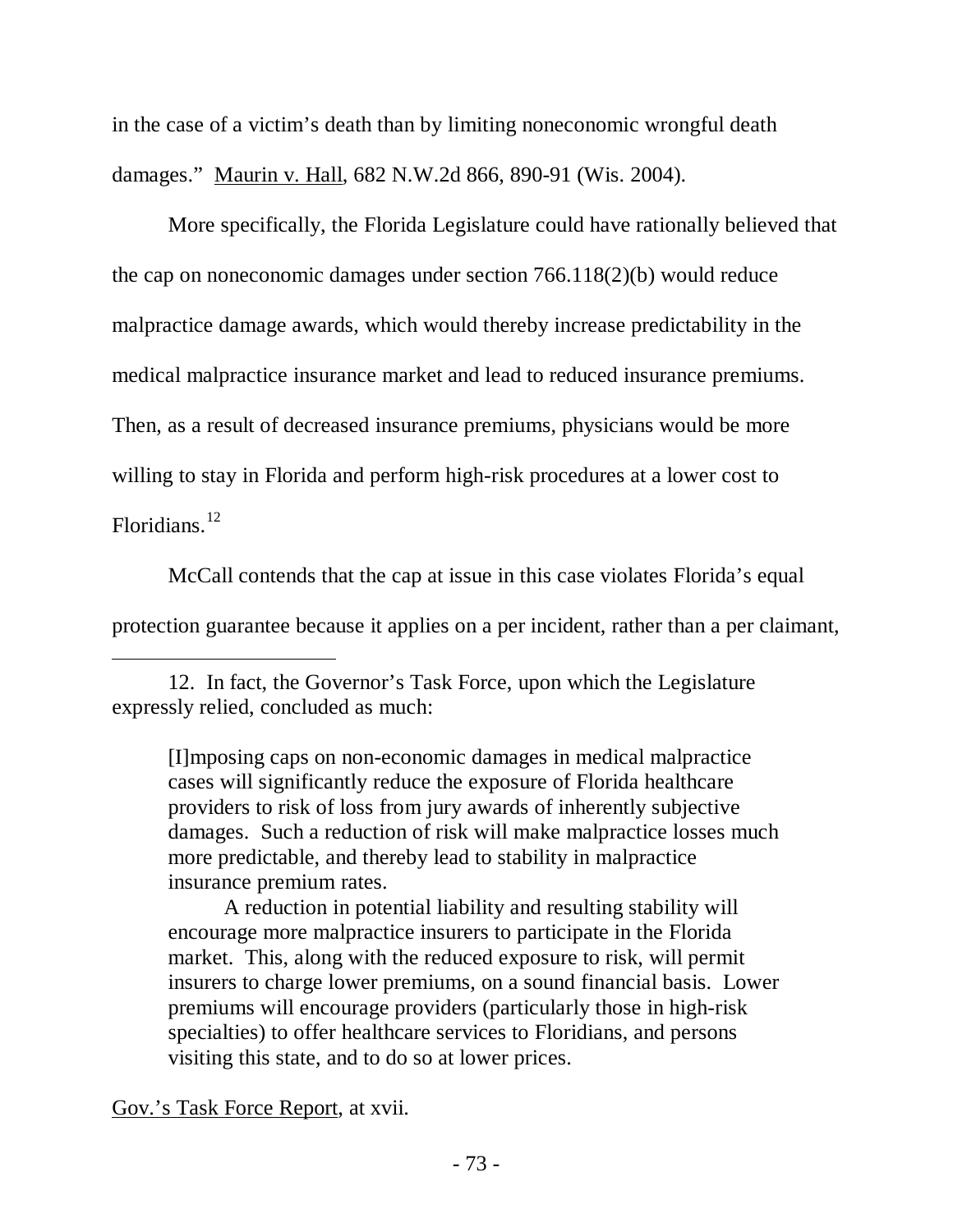basis. However, the Legislature could have reasonably believed that a per incident cap would more effectively reduce noneconomic damages awards and create more stability in the insurance market than a per claimant cap would. A per incident cap leads to more predictability in the insurance market since the noneconomic damages cannot exceed the cap in any particular instance of malpractice regardless of the number of individual claimants. And the Legislature could have reasonably believed that this increased predictability would more effectively decrease medical malpractice insurance rates, thereby keeping more physicians in Florida to provide more access to quality health care (including high-risk procedures) at a lower cost to Floridians.

As a federal district court ably stated when rejecting a similar per incident argument regarding the same statutory cap at issue here,

[t]he aggregate limit on non-economic damages—applying to each incident regardless of the number of claimants—serves precisely the same legitimate interest served by individual caps: by reducing damage awards, limits on damages make medical malpractice insurance more affordable and quality healthcare services more available. A cap applicable to each occurrence, in cooperation with caps individually applicable to each claimant, reduces damage awards as a matter of mathematical certainty, enhances needed predictability, places a calculable limit on the exposure of healthcare and insurance providers, reduces malpractice insurance premiums, and promotes the availability of quality healthcare.

M.D. v. United States, 745 F. Supp. 2d 1274, 1280-81 (M.D. Fla. 2010).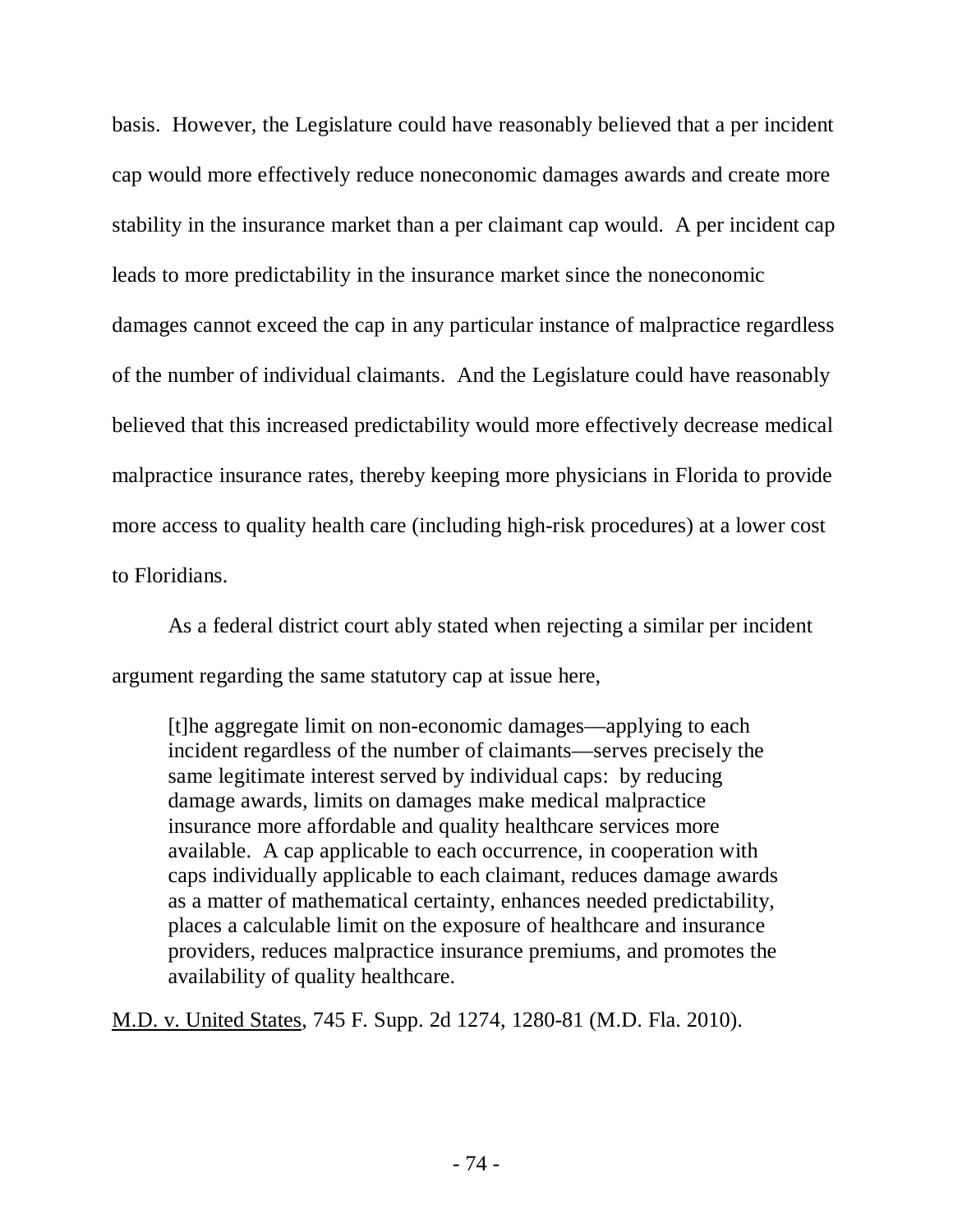McCall also argues that the noneconomic damages cap violates equal protection because the more severely injured may not recover their full damages, unlike those whose damages fall under the cap. However, if this were an equal protection violation, no cap on damages could survive equal protection review because all caps have that effect. And this Court has rejected equal protection challenges to caps on damages previously. See Echarte, 618 So. 2d 189; see also Phillipe, 769 So. 2d 961. In fact, in Echarte, this Court rejected an equal protection challenge under the Florida Constitution to statutory caps on noneconomic damages when the parties and amici advanced the precise argument that McCall raises here, namely that the noneconomic damages cap discriminated against the most severely injured. Therefore, under this Court's precedent, McCall's equal protection argument based upon the fact that some may not fully recover is without merit. Ultimately, "the Legislature simply may have felt that it was fairer to malpractice plaintiffs in general to reduce only the very large noneconomic damage awards, rather than to diminish the more modest recoveries for pain and suffering and the like in the great bulk of cases." Fein, 695 P.2d at 683.

Rather than applying the analysis prescribed by our precedent, the plurality concludes that the statutory cap is "unfair" and "purely arbitrary" by citing two other state supreme courts and improperly relying on dicta from our decision in Phillipe, while ignoring the fact that this Court in Samples very recently rejected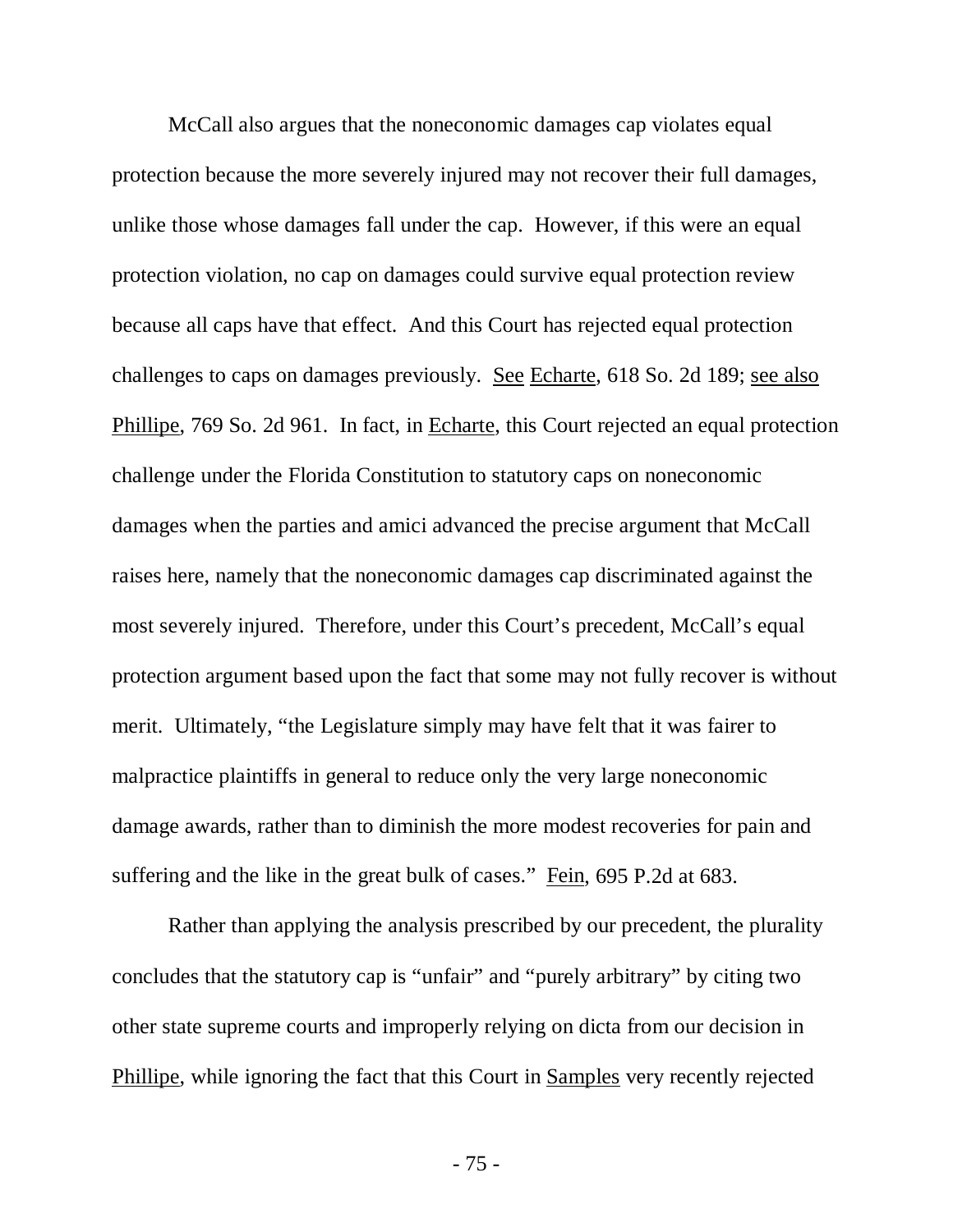an argument that was nearly identical to the dicta expressed in Phillipe. See plurality op. at 9-13 (Lewis, J.).

Even more disturbingly, and as acknowledged by Justice Pariente to be inappropriate and unprecedented,  $^{13}$  $^{13}$  $^{13}$  Justice Lewis' plurality opinion addresses McCall's equal protection challenge by conducting a de novo review of medical malpractice issues, overruling the findings made by the Legislature, and disregarding the evidence upon which those findings were based. Justice Lewis' plurality opinion reweighs the evidence and disbelieves the Governor's Task Force as well as the legislative testimony, claiming that its own independent review has revealed that the other two branches were incorrect and that a "bona fide medical malpractice crisis" probably did not and certainly does not currently exist. See id. at 18-28, 35-40. Additionally, despite the Legislature's and the Task Force's conclusions on the matter after reviewing the evidence, this plurality's independent review has revealed that the "available data" "failed to establish a direct correlation between damage caps and reduced malpractice premiums." Id. at 28, 35.

<span id="page-75-0"></span><sup>13.</sup> See concurring in result op. at 54 (Pariente, J.) ("[T]here is simply no precedent for this Court to engage in its own independent evaluation and reweighing of the facts and legislative policy findings, as done by the plurality, when conducting a rational basis analysis.").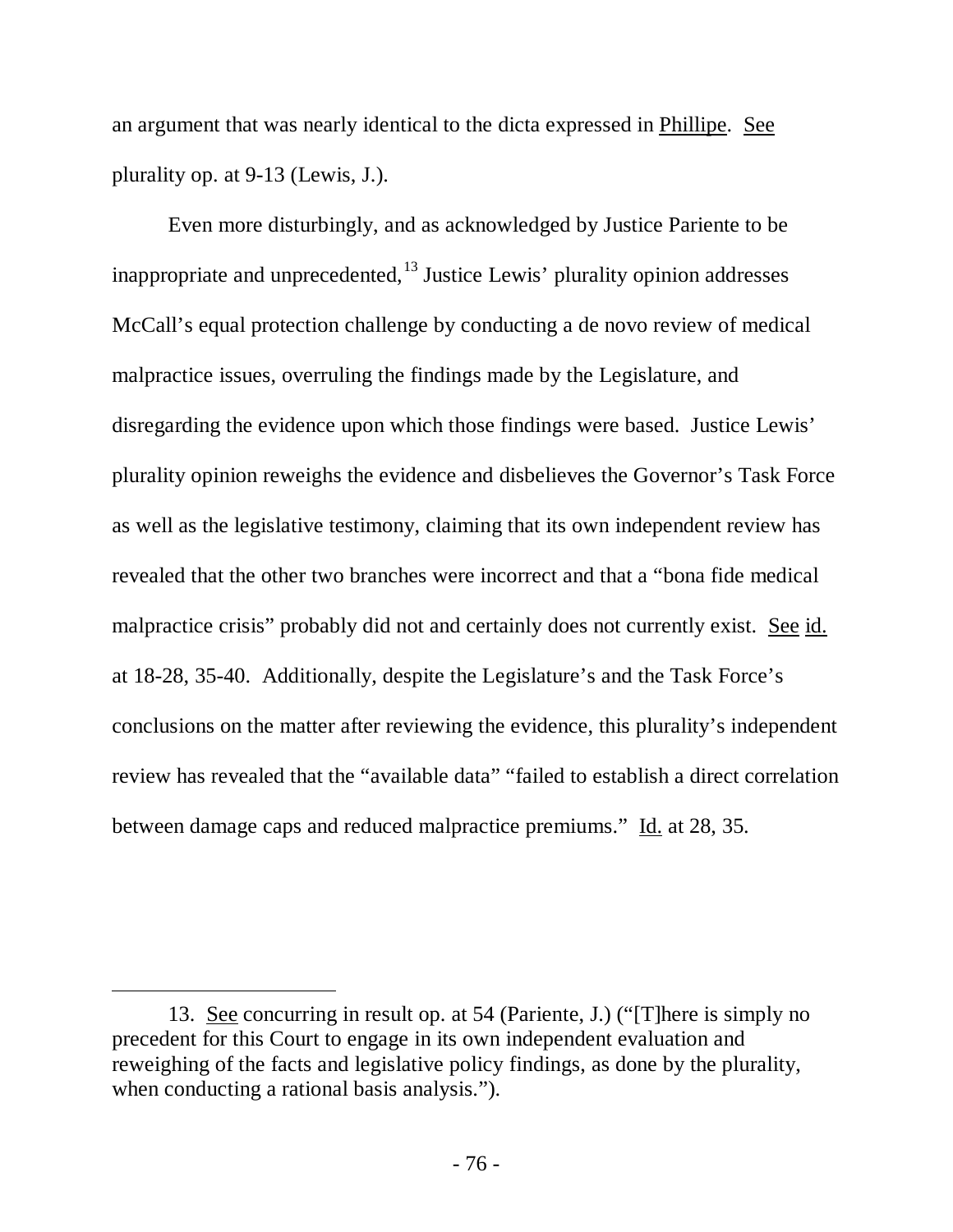While the plurality clearly would have come to a different policy choice than the Legislature based upon the hardly unambiguous data<sup>[14](#page-76-0)</sup> that the plurality could cull from the record and the internet, that is not the point. Instead, our precedent dictates that we employ the rational basis test, which is a relatively easy test for a statute to pass and which recognizes and respects the Legislature's role as the primary policymaker in our constitutional system. See McElrath v. Burley, 707 So. 2d 836, 839 (Fla. 1st DCA 1998) (explaining that the rational basis test provides "minimal scrutiny" under which the challenger bears "a heavy burden"); see also Massachusetts Bd. of Ret. v. Murgia, 427 U.S. 307, 314 (1976) ("This inquiry employs a relatively relaxed standard reflecting the Court's awareness that the drawing of lines that create distinctions is peculiarly a legislative task and an unavoidable one."). In fact, the rational basis standard is less stringent than the deferential competent substantial evidence standard we employ when reviewing

<span id="page-76-0"></span><sup>14.</sup> Justice Lewis notes that medical malpractice filings have decreased significantly since fiscal year 2003-04 and that Florida, according to a 2011 report, is now retaining a fairly high percentage of Florida-trained medical students. See plurality op. at 36-37 (Lewis, J.). While he uses this information to support the plurality's argument that the statutory caps are no longer justified because a medical malpractice crisis does not currently exist, this information just as easily (and perhaps more likely) supports the argument that the cap has had its intended effect and that, if the cap is eliminated, the medical malpractice crisis would return in full force.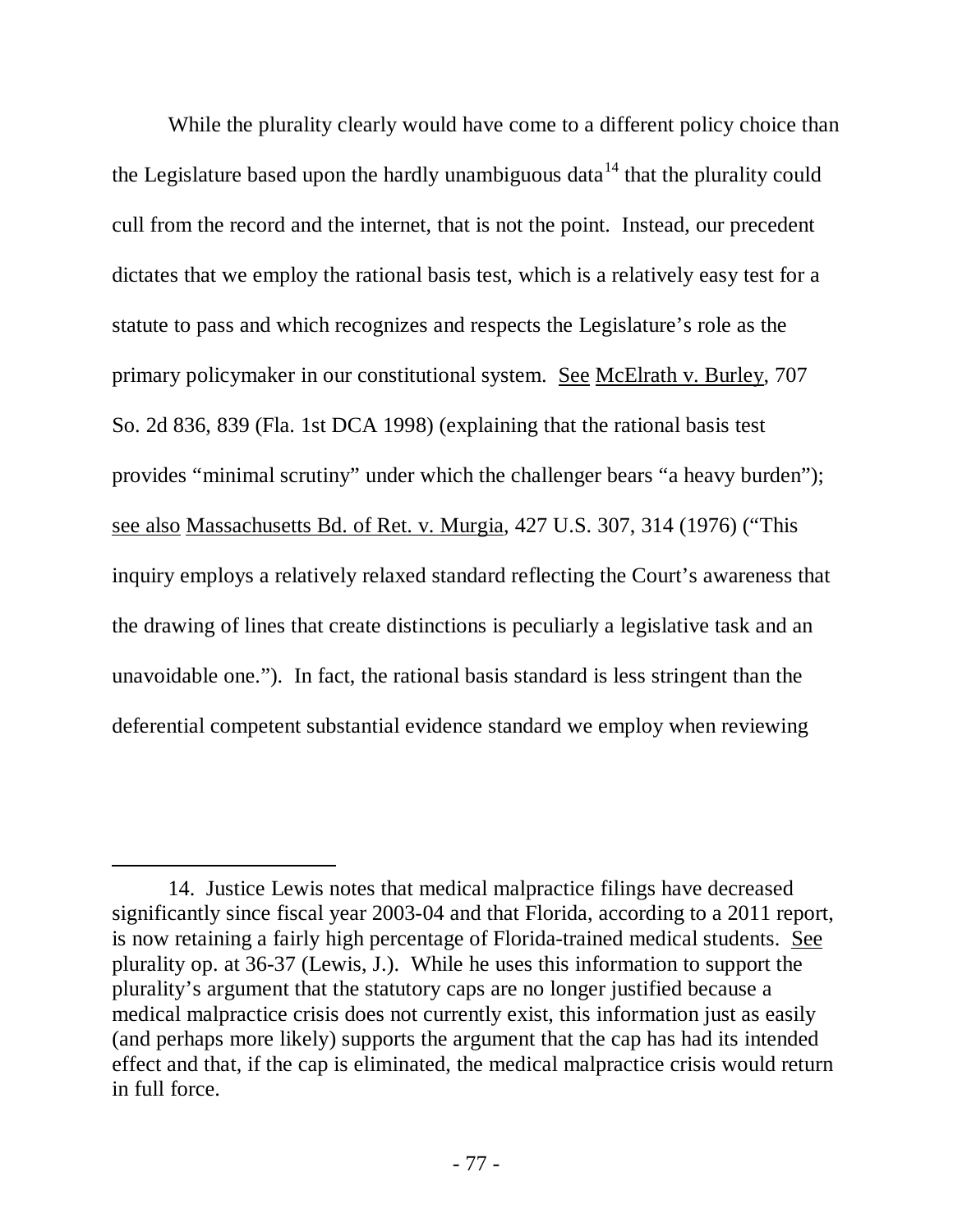our own branch's findings of fact.<sup>[15](#page-77-0)</sup> Under the rational basis standard, there just has to be a conceivable factual predicate that would provide a rational reason for the Legislature to have done what it chose to do. See Fla. High School Activities Ass'n, 434 So. 2d at 308 ("The burden is upon the party challenging the statute . . . to show that there is no conceivable factual predicate which would rationally support the classification under attack. . . ."). The statute does not need to be supported by unequivocal evidence in the record from the point in time when the statute was enacted or by more recent and allegedly authoritative reports posted on the internet. In other words, as Justice Pariente's concurring in result opinion recognizes, this Court is not supposed to conduct an independent review of available data. See Heller v. Doe, 509 U.S. 312, 320 (1993) ("A State, moreover, has no obligation to produce evidence to sustain the rationality of a statutory classification. '[A] legislative choice is not subject to courtroom factfinding and may be based on rational speculation unsupported by evidence or empirical data.' ") (quoting F.C.C. v. Beach Commc'ns, Inc., 508 U.S. 307, 315 (1993)). Rather, if

<span id="page-77-0"></span><sup>15.</sup> Of course, there is competent substantial evidence to support the Legislature's findings of fact. For example, one actuary testified before the Governor's Task Force that "[m]aking losses more predictable is a key to attracting companies to provide coverage, and it is also a key to getting more stable pricing in the marketplace." And there was testimony that "[i]n Georgia, physicians pay from \$5,000 to \$6,000 for \$1,000,000 of coverage. Thirty miles south, in Jacksonville, that costs \$27,000." Moreover, "[i]n one instance, a Fort Lauderdale pediatric orthopedic surgeon's premiums went from \$32,000 to \$96,000 a year," and, due to the increase, the surgeon planned to move to a state with tort reform.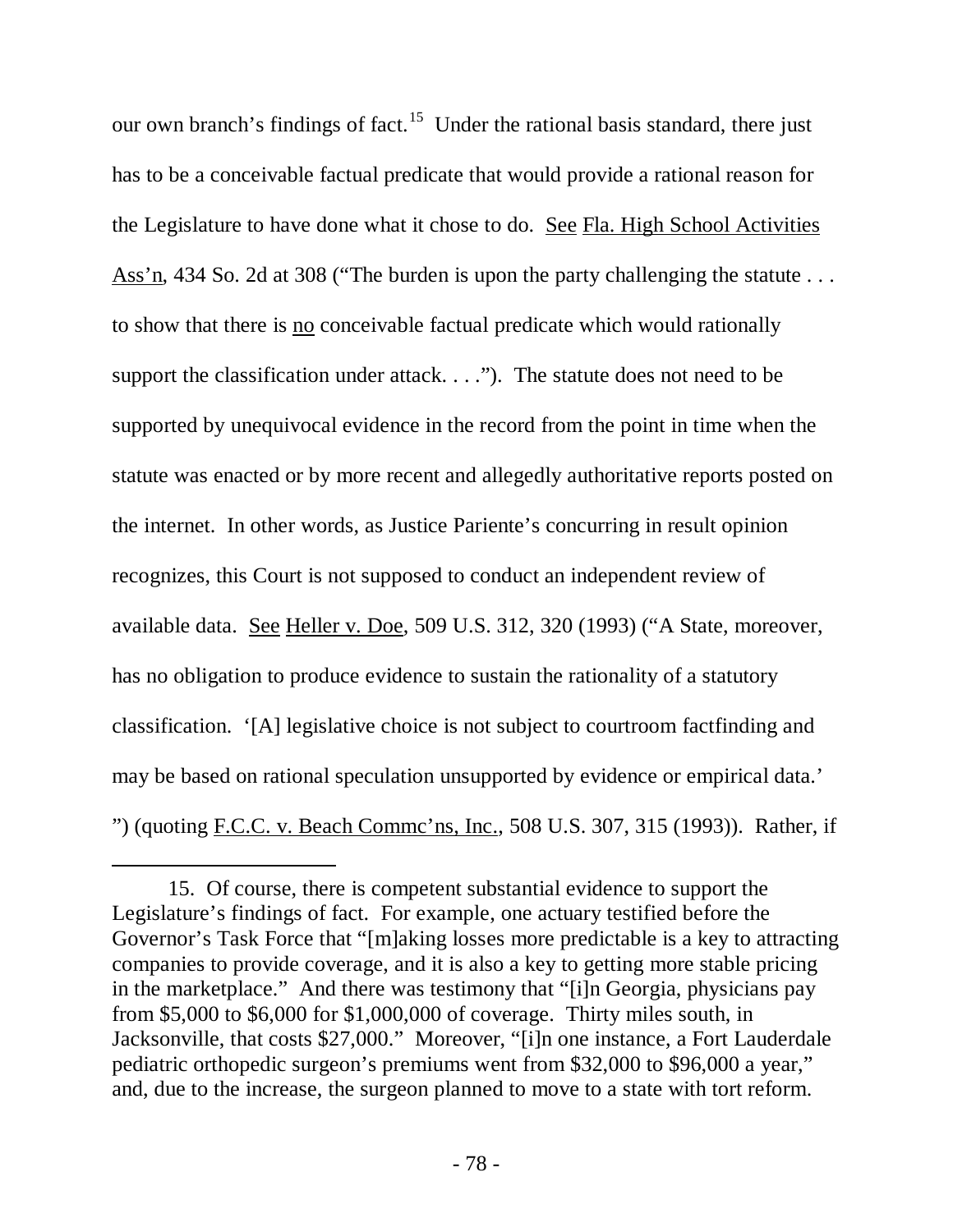we can conceive of a possible factual predicate that provides a rational basis in furtherance of a legitimate state interest, the statute does not violate the equal protection provision of the Florida Constitution.

Here, applying the proper rational basis test, it is clear that the cap on noneconomic damages passes muster because it is rationally related to the legitimate state interest of decreasing medical malpractice insurance rates and increasing the affordability and availability of health care in Florida. Accordingly, I would answer the Eleventh Circuit's equal protection question in the negative and then address its access to courts, jury trial, and separation of powers questions.

### **IV. Access to Courts**

Relying on this Court's decision in Smith v. Department of Insurance, 507 So. 2d 1080 (Fla. 1987), McCall contends that section 766.118(2)'s \$1 million cap on noneconomic damages does not satisfy the access to court test set forth in Kluger v. White, 281 So. 2d 1 (Fla. 1973). I would hold otherwise.

Section 21 of article I of the Florida Constitution provides that "[t]he courts shall be open to every person for redress of any injury, and justice shall be administered without sale, denial or delay." In Kluger, 281 So. 2d at 4, this Court enunciated the following test for determining whether a statute violates this constitutional guarantee:

[W]here a right of access to the courts for redress for a particular injury has been provided by statutory law predating the adoption of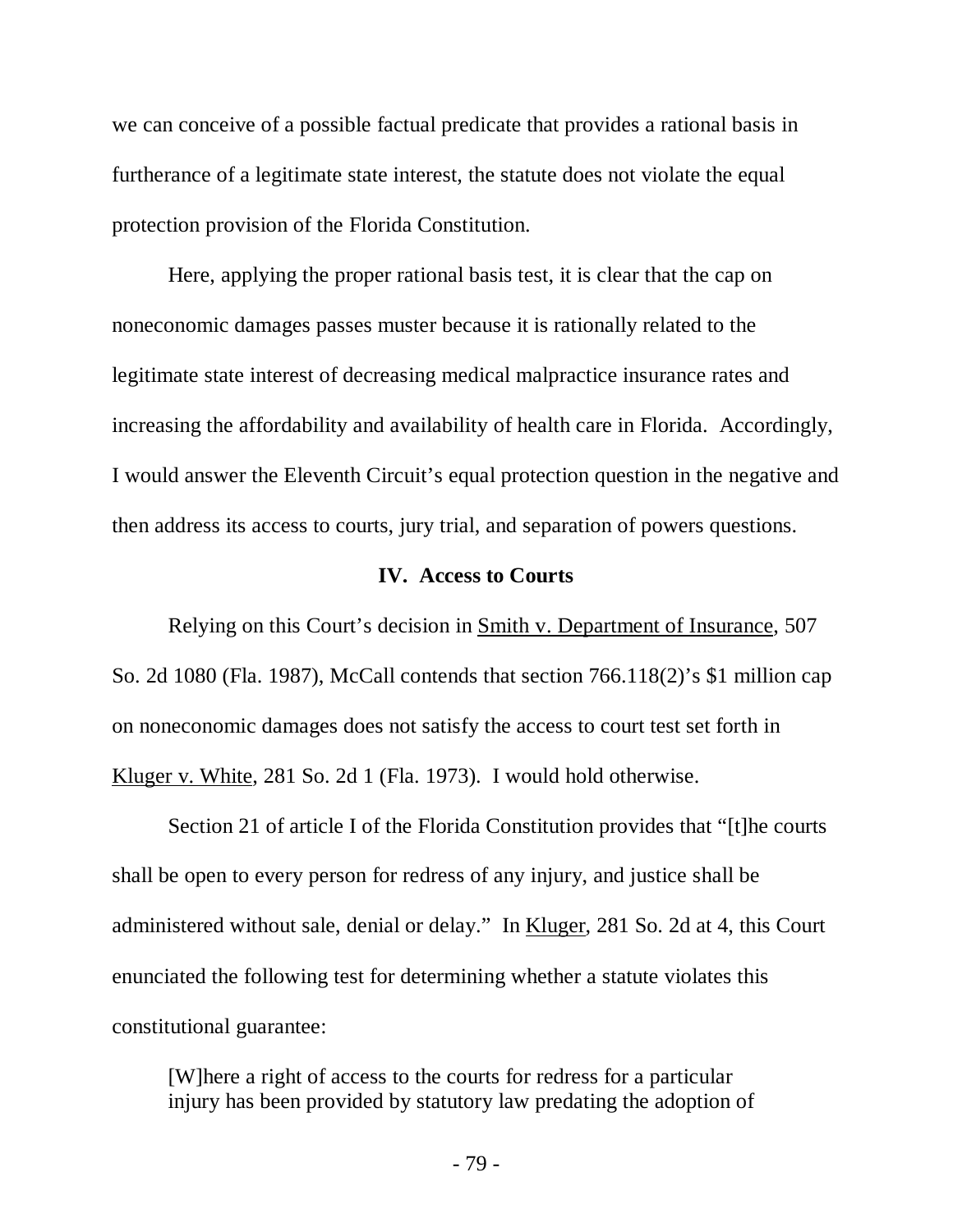the Declaration of Rights of the Constitution of the State of Florida, or where such right has become a part of the common law of the State pursuant to Fla. Stat. § 2.01, F.S.A., the Legislature is without power to abolish such a right without providing a reasonable alternative to protect the rights of the people of the State to redress for injuries, unless the Legislature can show an overpowering public necessity for the abolishment of such right, and no alternative method of meeting such public necessity can be shown.

In other words, to survive an access to courts challenge, a statute eliminating redress for an injury must satisfy at least one of two possible prongs: (1) either the statute must provide a reasonable alternative to redress the injury involved, or (2) the Legislature must show that there was "an overpowering public necessity for the abolishment" and that there was "no alternative method of meeting such public necessity." Id.

In Echarte, 618 So. 2d 189, this Court applied the second prong from Kluger to hold that the statutory caps on noneconomic damages in medical malpractice cases when a party requests arbitration do not violate the right of access to courts. Specifically, this Court upheld the \$250,000 cap on noneconomic damages if the parties agree to voluntary binding arbitration as well as the \$350,000 cap if the plaintiff refuses a defendant's offer to arbitrate. In its analysis, this Court in Echarte ruled that the first Kluger alternative was satisfied because "[t]he defendant's offer to have damages determined by an arbitration panel provides the claimant with the opportunity to receive prompt recovery without the risk and uncertainty of litigation or having to prove fault in a civil trial." Echarte, 618 So.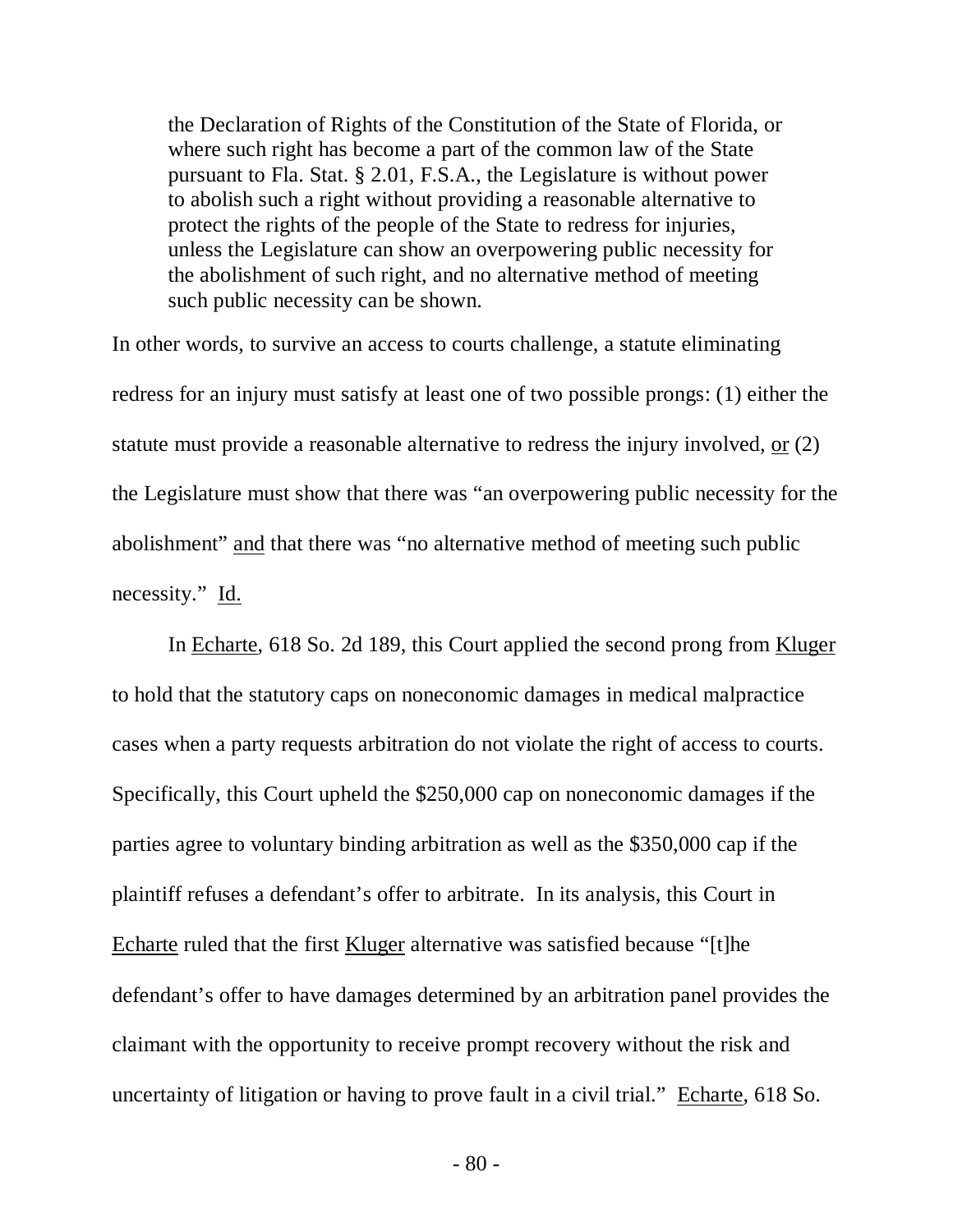2d at 194. Next, this Court held that "[e]ven if the medical malpractice arbitration statutes at issue did not provide a commensurate benefit, we would find that the statutes satisfy the second prong of Kluger." Id. at 195.

In Echarte, this Court explained that the judiciary exercises restraint when reviewing the legislative findings necessary to satisfy the second prong of Kluger. Specifically, this Court stated the "legislative determinations of public purpose and facts are presumed correct and entitled to deference, unless clearly erroneous." Id. at 196. This Court explained that "[t]he Legislature has the final word on declarations on public policy, and the courts are bound to give great weight to legislative determinations of facts." Id.

This Court in Echarte began its discussion of the legislative showing of an overwhelming public necessity by explaining that the preamble to the statute at issue "clearly states the Legislature's conclusion that the current medical malpractice insurance crisis constitutes an 'overpowering public necessity.' " Id. This Court also noted that the "Legislature made a specific factual finding that '[m]edical malpractice liability insurance premiums have increased dramatically in recent years, resulting in increased unavailability of malpractice insurance for some physicians.' " Id. (quoting  $\S$  766.201(1)(a)). Then, this Court concluded that the Legislature's findings were supported by the work of the Academic Task Force for Review of the Insurance and Tort Systems, which found, among other things,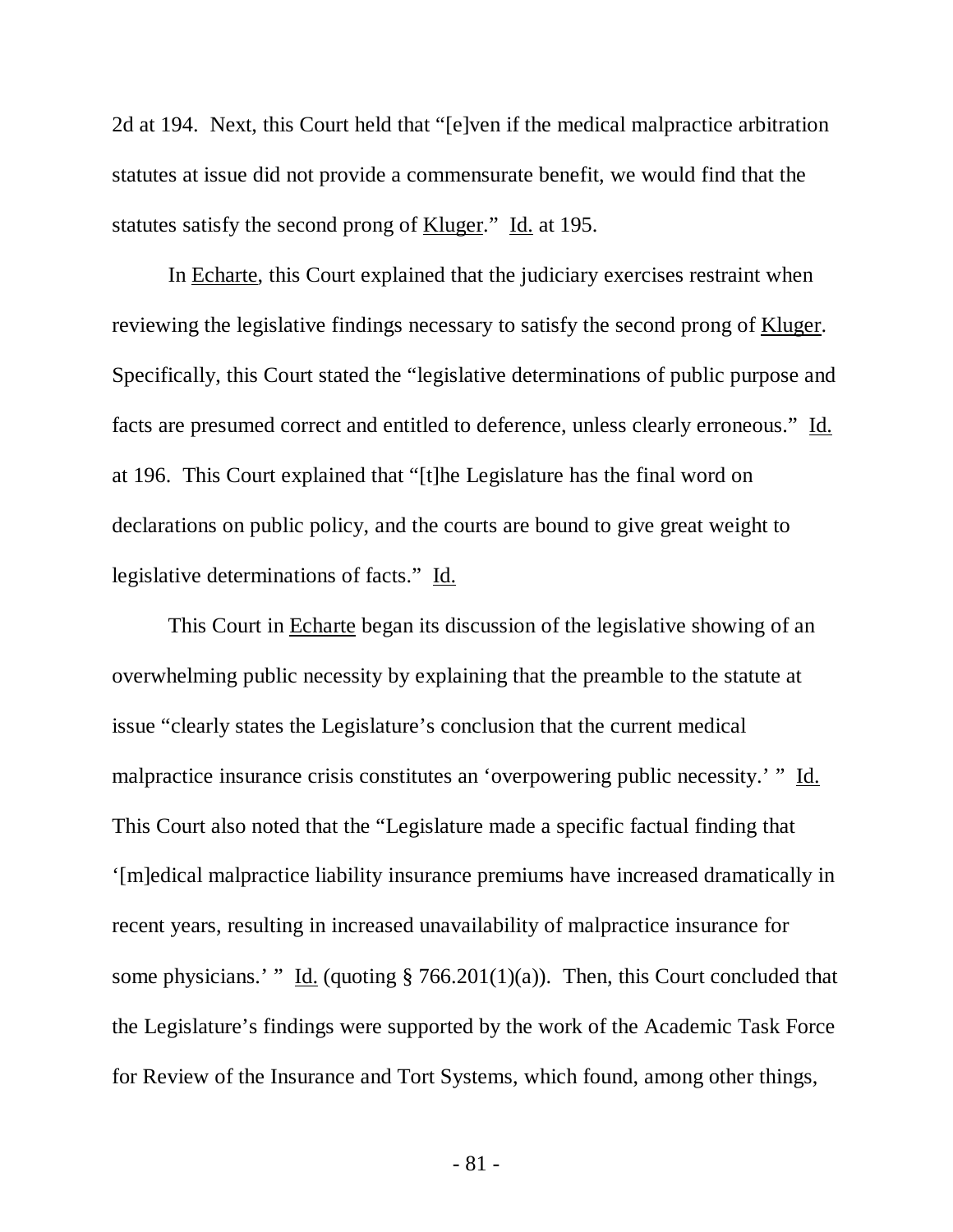that "a family physician who performs no surgery and practiced outside Dade and Broward Counties saw a 229% increase in medical malpractice insurance premiums." Id. This Task Force had based its findings upon seven public hearings and meetings as well as surveys, research projects, and a literature review. Id. at 196 n.17. Based upon this record, this Court concluded that "the Legislature has shown that an 'overpowering public necessity' exists." Id. at 196-97.

Additionally, despite the lack of an express legislative finding on the matter, this Court in Echarte held that "the record supports the conclusion that no alternative or less onerous method exists." Id. at 197. This Court noted that "in determining whether no alternative means exists to meet the public necessity of ending the medical malpractice crisis, the plan as a whole, rather than focusing on one specific part of the plan, must be considered." Id. This Court explained that the Task Force believed that "reforms of the civil justice system, of the medical regulatory system, and of the insurance system complement each other" and that "all are necessary to address the complex problems with multiple causes" of the medical malpractice insurance crisis. Id. (quoting the Task Force's recommendations to the Legislature). And this Court in Echarte rejected the contention that professional discipline alone would have been an alternative method to meet the public necessity at issue, explaining that "the Task Force specifically found that: '[s]trengthened regulation of medical care providers is not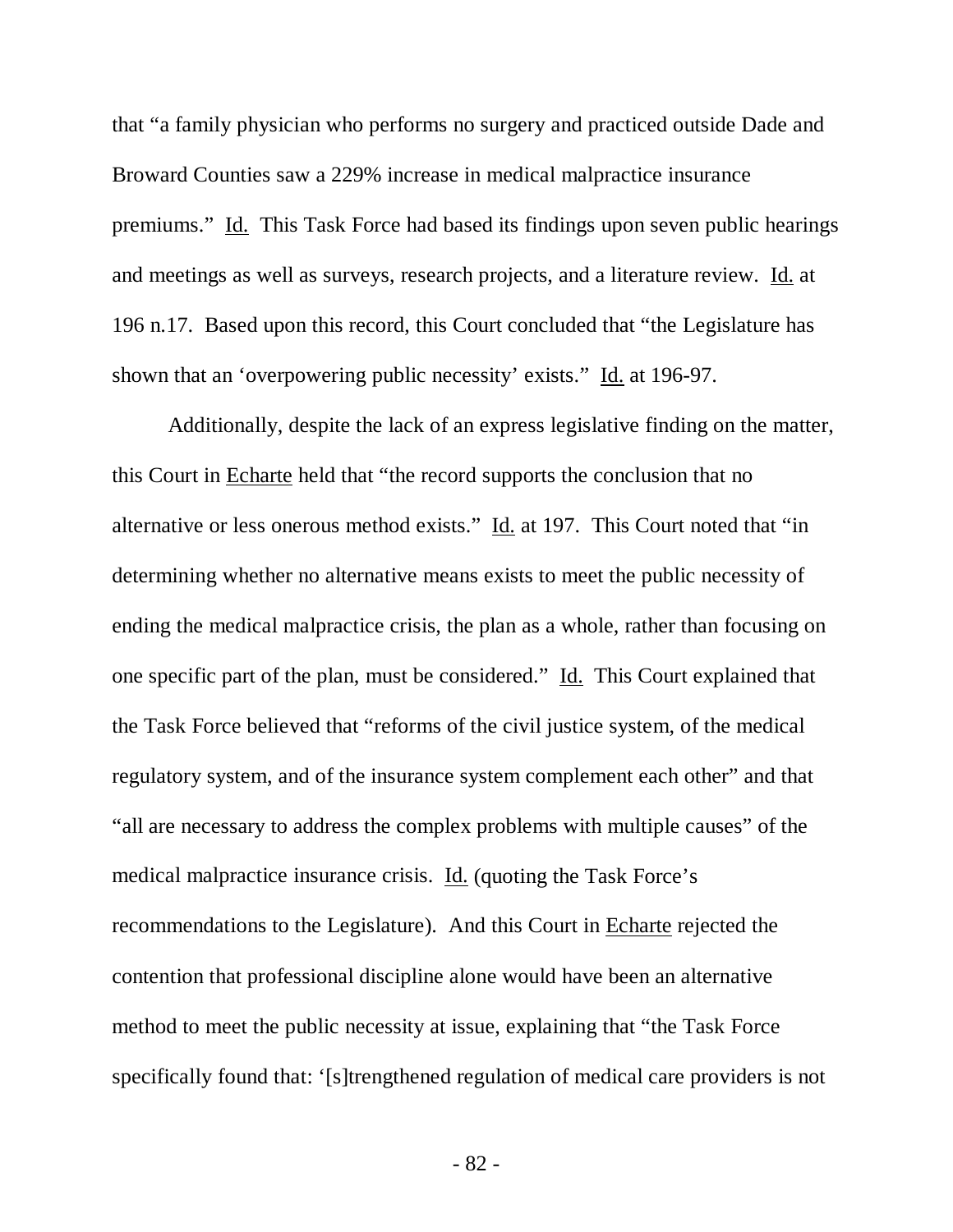a substitute for tort and insurance reform.' " Id. (quoting Task Force). "The Task Force specifically stated that even though a small percentage of the physicians were responsible for 42.2% of the total claims paid out, the facts did not support the conclusion that these doctors were incompetent." Id. Thus, because it was "clear that both the arbitration statute, with its conditional limits on recovery of noneconomic damages, and the strengthened regulation of the medical profession are necessary to meet the medical malpractice insurance crisis," this Court in Echarte held that the second prong of Kluger was satisfied. Id.

Similar to Echarte, the Legislature when enacting the statute at issue in this case expressly found that "Florida is in the midst of a medical malpractice insurance crisis of unprecedented magnitude" and that "making high-quality health care available to the citizens of this state," "ensuring that physicians continue to practice in Florida," and "ensuring the availability of affordable professional liability insurance for physicians" are overwhelming public necessities. Ch. 2003- 416, at § 1. The Legislature specifically found that "Florida is among the states with the highest medical malpractice insurance premiums in the nation" and that "the cost of medical malpractice insurance has increased dramatically during the past decade and both the increase and the current cost are substantially higher than the national average." Id. Further, the Legislature determined that "the increase in medical malpractice liability insurance rates is forcing physicians to practice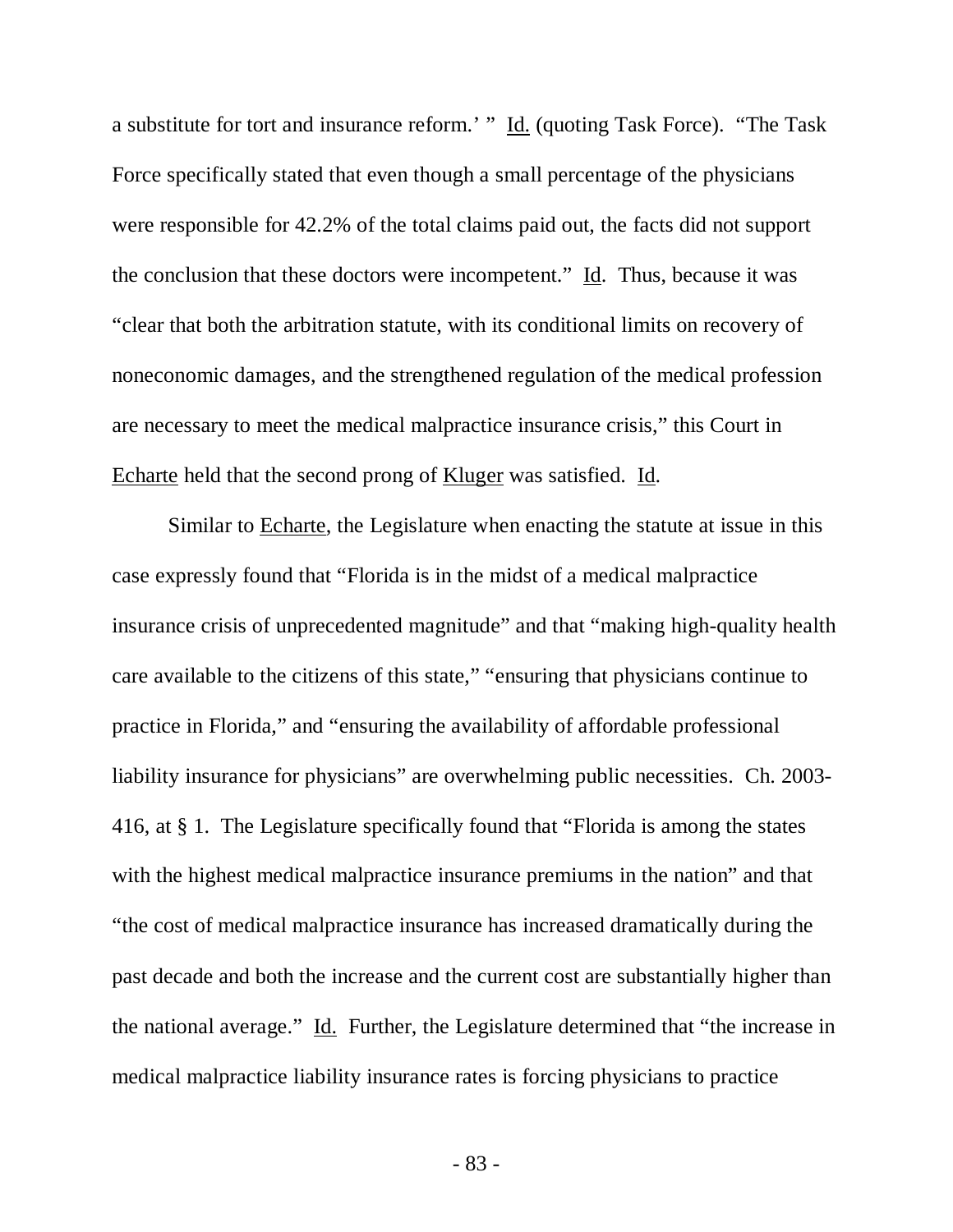medicine without professional liability insurance, to leave Florida, to not perform high-risk procedures, or to retire early from the practice of medicine." Id.

 These Legislative findings of an overwhelming public necessity are supported by the determinations of the Governor's Task Force. For example, in its report, the Governor's Task Force concluded that the cost of medical malpractice insurance had increased dramatically, explaining the following particulars:

In 2002 the average medical malpractice premium per doctor in Florida was 55 percent higher than the national average. Florida's average insurance premiums have increased 64 percent since 1996 while nationally the average insurance premiums have increased 26 percent.

Gov.'s Task Force Rep. at v. The Task Force received specific testimony

indicating that "[i]n Georgia, physicians pay from \$5,000 to \$6,000 for \$1,000,000

of coverage. Thirty miles south, in Jacksonville, that costs \$27,000." Id. at 76.

And the Task Force noted that:

[t]he Professional Medical Insurance Services, Inc., underwriters for Florida physicians, estimates that, in 2003, for OB/GYNs who presently have coverage, costs for \$1 million dollar[s] of coverage will average between \$70,000 and \$110,000 per year; \$250,000 of coverage will cost between \$50,000 and \$60,000 per year. For OB/GYNs seeking new insurance in 2003, estimates show that \$1 million dollars in coverage will cost \$150,000 per year[] and \$250,000 in coverage will cost between \$90,000 and \$107,000 per year. As a result of these escalating costs, physicians are simply either under insuring or becoming uninsured with regard to their practices.

Id. at 306. The Task Force found that "[i]n Miami, evidence reflects that 80

percent of the OB/GYNs carry no insurance and those who do are paying over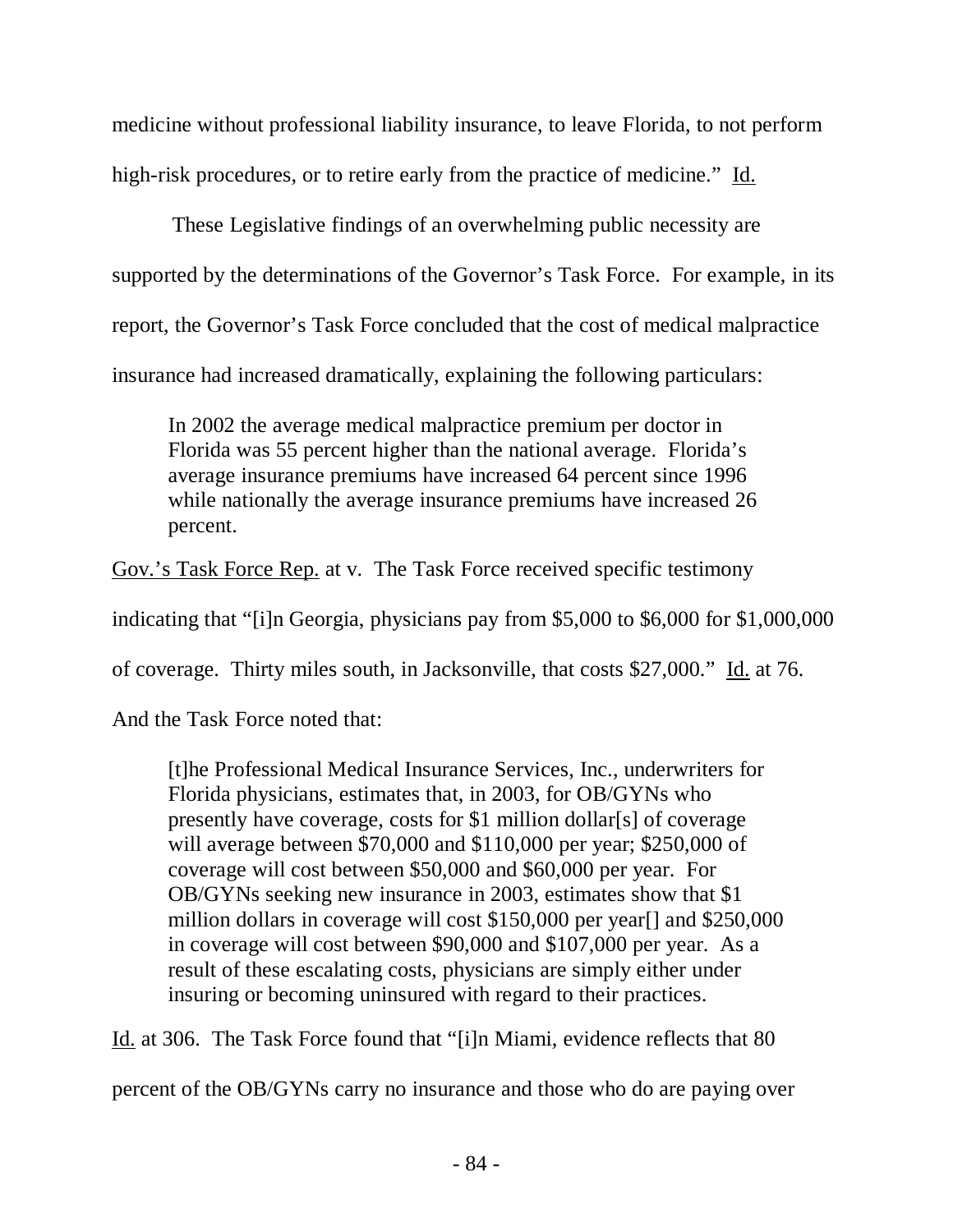\$207,000 per year for \$1 million dollars worth of coverage." Id. And "[t]he number of insurance companies writing medical malpractice policies in Florida went from a high of sixty-six companies in 1999 to twelve currently." Id. at v. The Task Force also described testimony indicating that, as a result of these issues, over half the doctors in Florida that carry insurance can only afford to carry a \$250,000 policy even though the most prevalent rate in the rest of the country is for a doctor to carry a \$1,000,000 policy. Id. at 76. The Task Force further found that "[t]he concern over litigation and the cost and lack of medical malpractice insurance have caused doctors to discontinue high-risk procedures, turn away highrisk patients, close practices, and move out of the state." Id. at vi. Indeed, "[i]n Broward County alone, 400 physicians have left the state, or retired early in the past year." Id. at 72. The Task Force learned that "[i]n one instance, a Fort Lauderdale pediatric orthopedic surgeon's premiums went from \$32,000 to \$96,000 a year." Id. Due to this increase, the surgeon reported a plan "to return to his home state, Louisiana, as that state has tort reform." Id. Therefore, because the Legislature's factual and policy findings are presumed correct (as explained in Echarte), and because (as in Echarte) these findings are supported by the work of the Governor's Task Force, the Legislature has shown the existence of an "overpowering public necessity."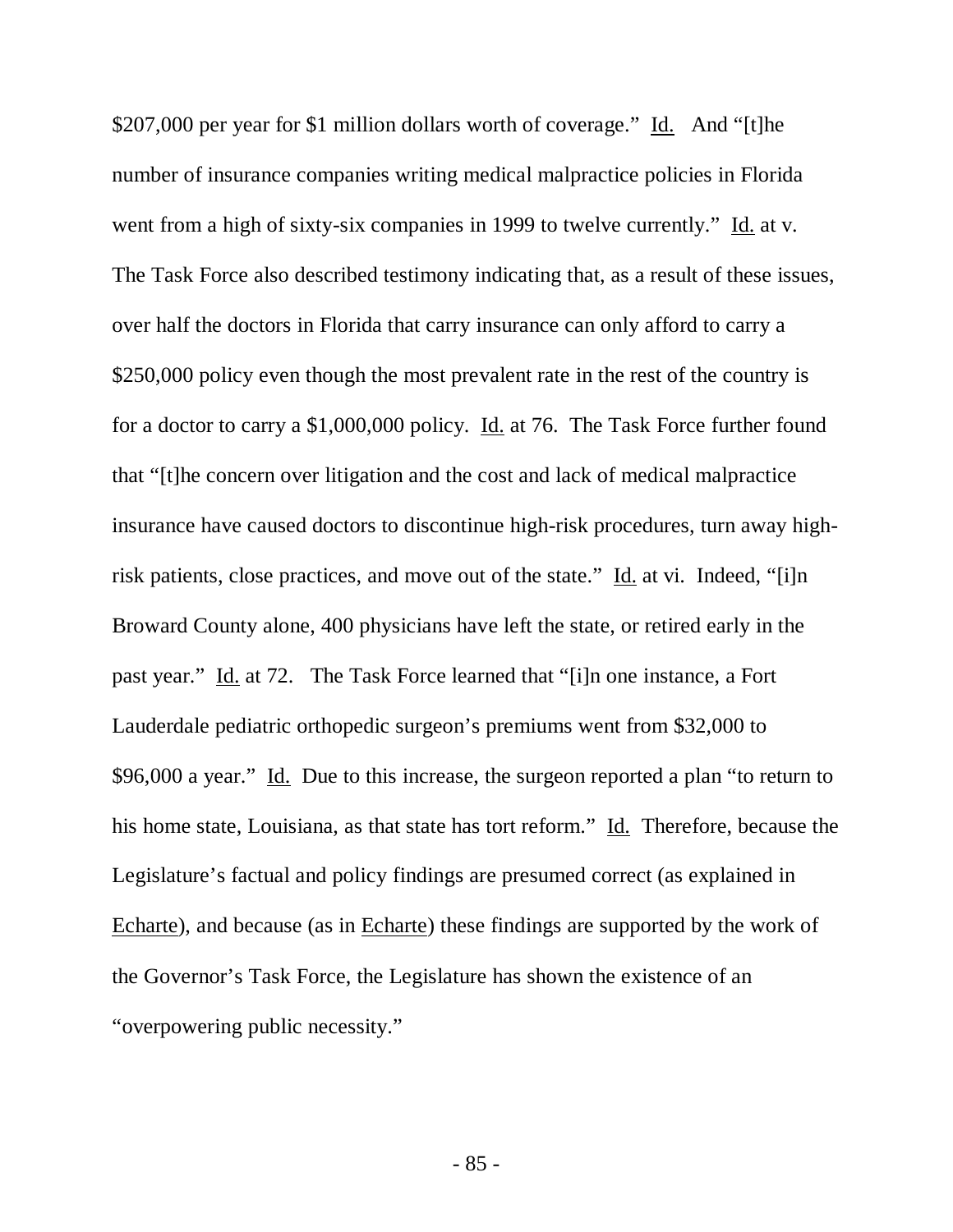Regarding the "no alternative method" showing necessary to satisfy the second prong of Kluger, the Legislature expressly found that "the overwhelming public necessities of making quality health care available to the citizens of this state, of ensuring that physicians continue to practice in Florida, and of ensuring that those physicians have the opportunity to purchase affordable professional liability insurance cannot be met unless a cap on noneconomic damages is imposed." Ch. 2003-416, at § 1(14), Laws of Fla. The Legislature determined that "the high cost of medical malpractice claims can be substantially alleviated by imposing a limitation on noneconomic damages" and that "there is no alternative measure of accomplishing such result without imposing even greater limits upon the ability of persons to recover damages for medical malpractice." Ch. 2003-416, at § 1(15), (16), Laws of Fla. The Legislature also found that "each of the provisions of this act is necessary to alleviate the crisis relating to medical malpractice insurance." Ch. 2003-416, at § 1(18), Laws of Fla.

The record supports these legislative findings and determinations. For instance, the Governor's Task Force stated that, "without the inclusion of a cap on potential awards of non-economic damages in the package, no legislative reform plan can be successful in achieving a goal of controlling increases in healthcare costs and thereby promoting improved access to healthcare." Gov.'s Task Force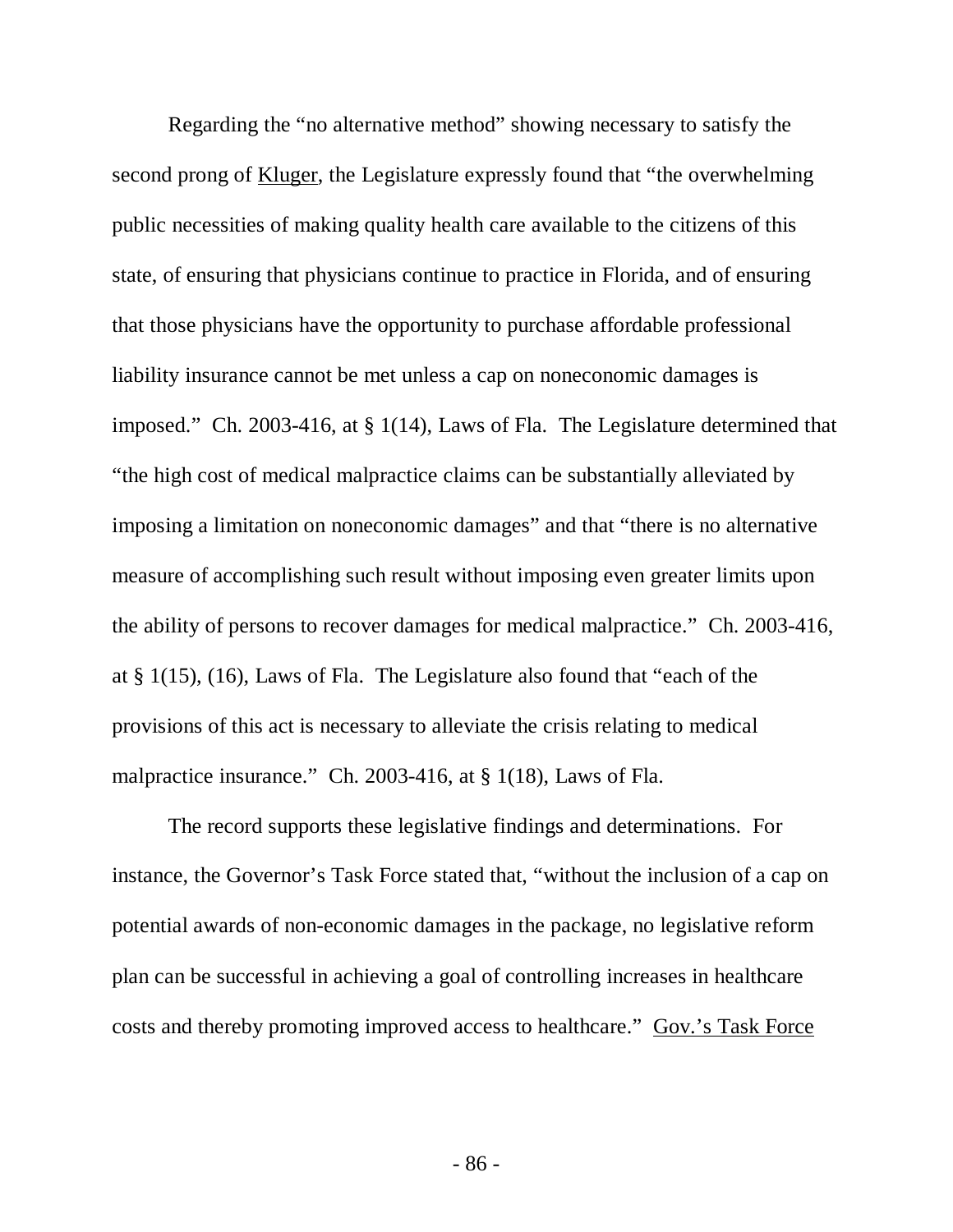Rep. at 218. The Task Force noted that various other alternatives had been tried previously without success:

Since 1975, Florida has implemented (or attempted to implement) numerous alternatives to the cap on non-economic damages and the other reforms recommended in this Report. None, alone or together with the others, has solved the crisis of medical malpractice insurance availability and affordability. Instead, Florida's numerous attempts to solve this problem are nothing more than a failed litany of alternatives.

## Id. at 219.

The Task Force explained that "one of the primary drivers of the current medical malpractice crisis is that a large percentage of medical malpractice losses (77 percent in Florida) apply to non-economic damages (i.e., pain and suffering)." Id. at 212. The Task Force also stated its belief that "caps on non-economic damages are particularly effective, because they limit the escalation of awards for pain and suffering, which fuels large increases for all awards and settlements." Id. In fact, the Task Force thought that a cap on noneconomic damages was so important to alleviating the crisis and lowering premiums that it recommended a \$250,000 per incident cap on noneconomic damages, rather than the \$1 million per incident cap at issue in this case. See id. at xi. Based upon this record, the Legislature has shown that "no alternative or less onerous method exists." Echarte, 618 So. 2d at 197.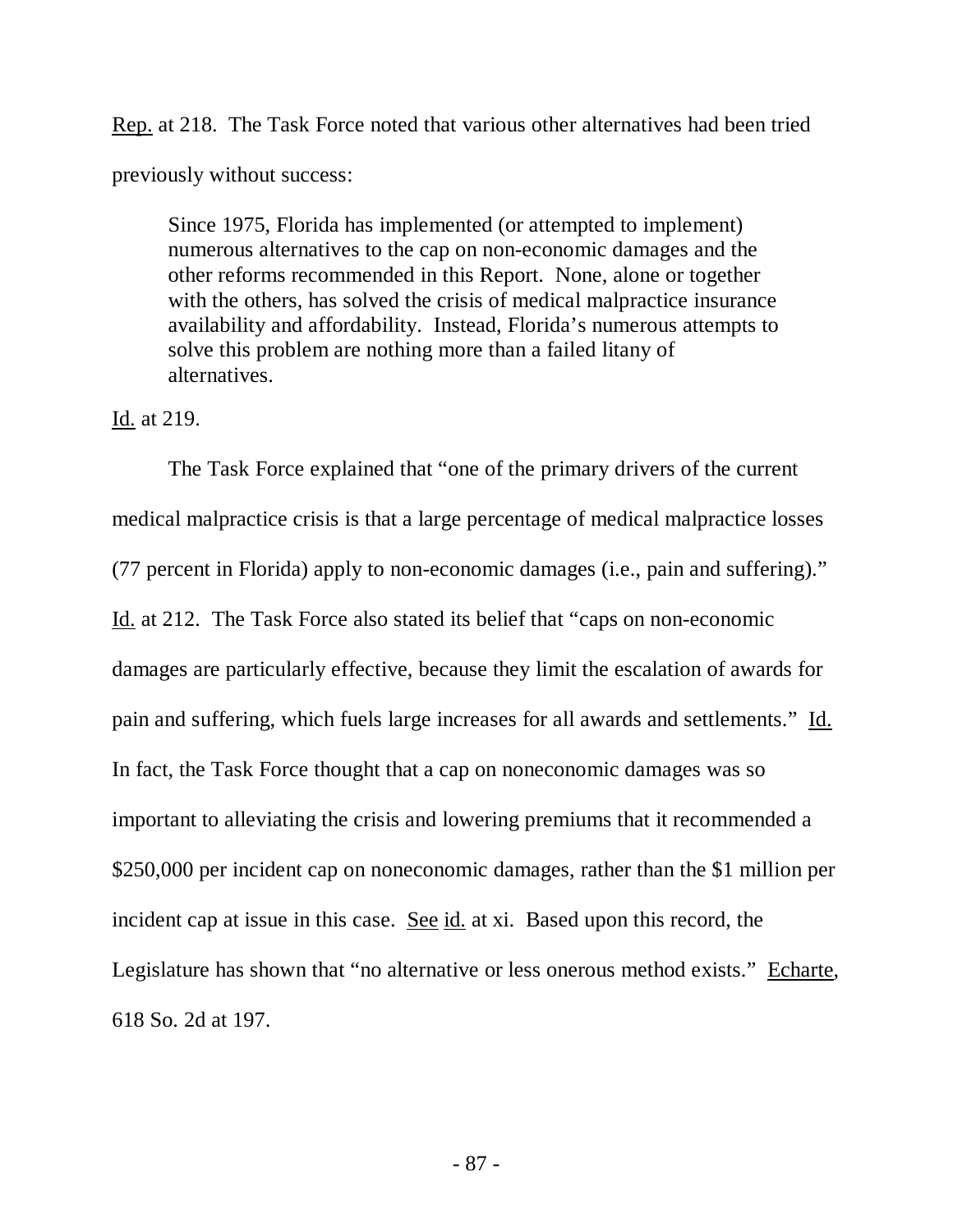Accordingly, because the Legislature has shown an overpowering public necessity for the cap on noneconomic damages and that there is no alternative method of meeting the public necessity, the second prong of Kluger (as applied in Echarte) is satisfied. Therefore, section 766.118(2)(b) does not violate the right of access to court guaranteed by the Florida Constitution.

#### **V. Jury Trial**

McCall also contends that the cap on noneconomic damages violates the right to a jury trial guaranteed by the Florida Constitution. However, I would disagree and therefore answer the Eleventh Circuit's certified question in the negative.

Article I, section 22 of the Florida Constitution provides that "[t]he right of trial by jury shall be secure to all and remain inviolate." Florida's "first constitution of 1838, which became effective upon Florida's admittance to the Union in 1845, and all subsequent constitutions have contained similar provisions." In re 1978 Chevrolet Van, 493 So. 2d 433, 434 (Fla. 1986). Thus, section 22 of article I "guarantees the right to trial by jury in those cases in which the right was enjoyed at the time this state's first constitution became effective in 1845." Id.

This right to a jury trial is not implicated here because survivors of a wrongful death did not have the right to recover noneconomic damages in 1845.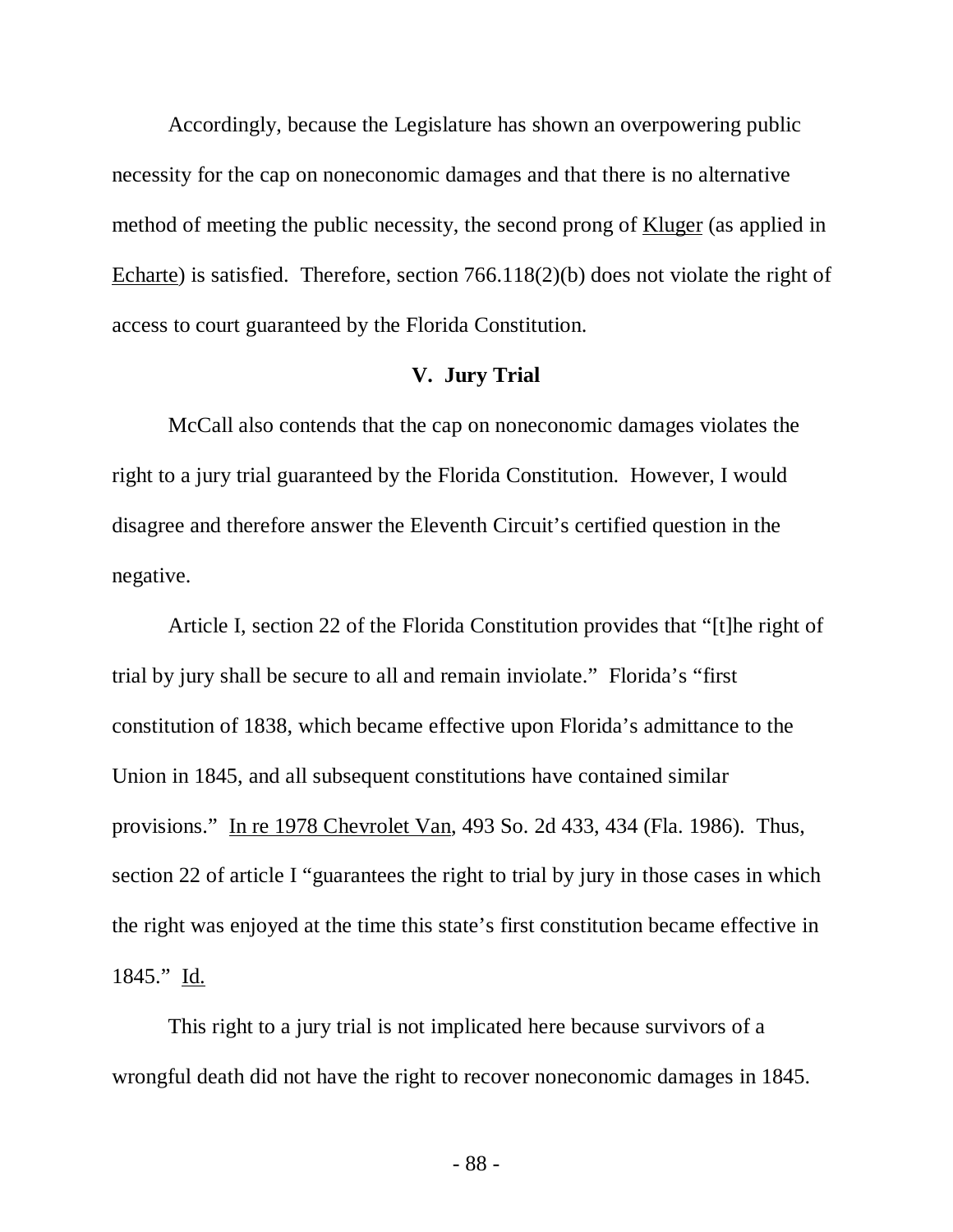"It is well known that at common law the cause of action died with the person and that a parent had no right of action as parent for the wrongful death of a minor child." Klepper v. Breslin, 83 So. 2d 587, 592 (Fla. 1955). Parents only gained this statutory right in 1899. Id. at 591. Other survivors were not entitled to recover pain and suffering damages until the Legislature enacted the Wrongful Death Act in 1972. See ch. 72-35, Laws of Fla.; Lifemark Hosps. of Fla., Inc. v. Afonso, 4 So. 3d 764, 769 (Fla. 3d DCA 2009) ("A survivor's right to recover pain and suffering did not become part of the Wrongful Death Act until 1972. . . ."); see also Martin v. United Sec. Servs., Inc., 314 So. 2d 765, 767-68 (Fla. 1975) (describing the damages that were recoverable before and after the enactment of the Wrongful Death Act in 1972). Therefore, because the petitioners would not have had the right to recover damages from Ms. McCall's death in 1845, the cap on noneconomic damages under section 766.118(2)(b) does not violate the right to a jury trial guaranteed by the Florida Constitution.

## **VI. Separation of Powers**

Lastly, McCall contends that the cap on noneconomic damages violates the Florida Constitution's provision ensuring separation of powers because the cap amounts to an impermissible legislative remittitur. I would reject this argument.

Article II, section 3 of the Florida Constitution provides that "[t]he powers of the state government shall be divided into legislative, executive and judicial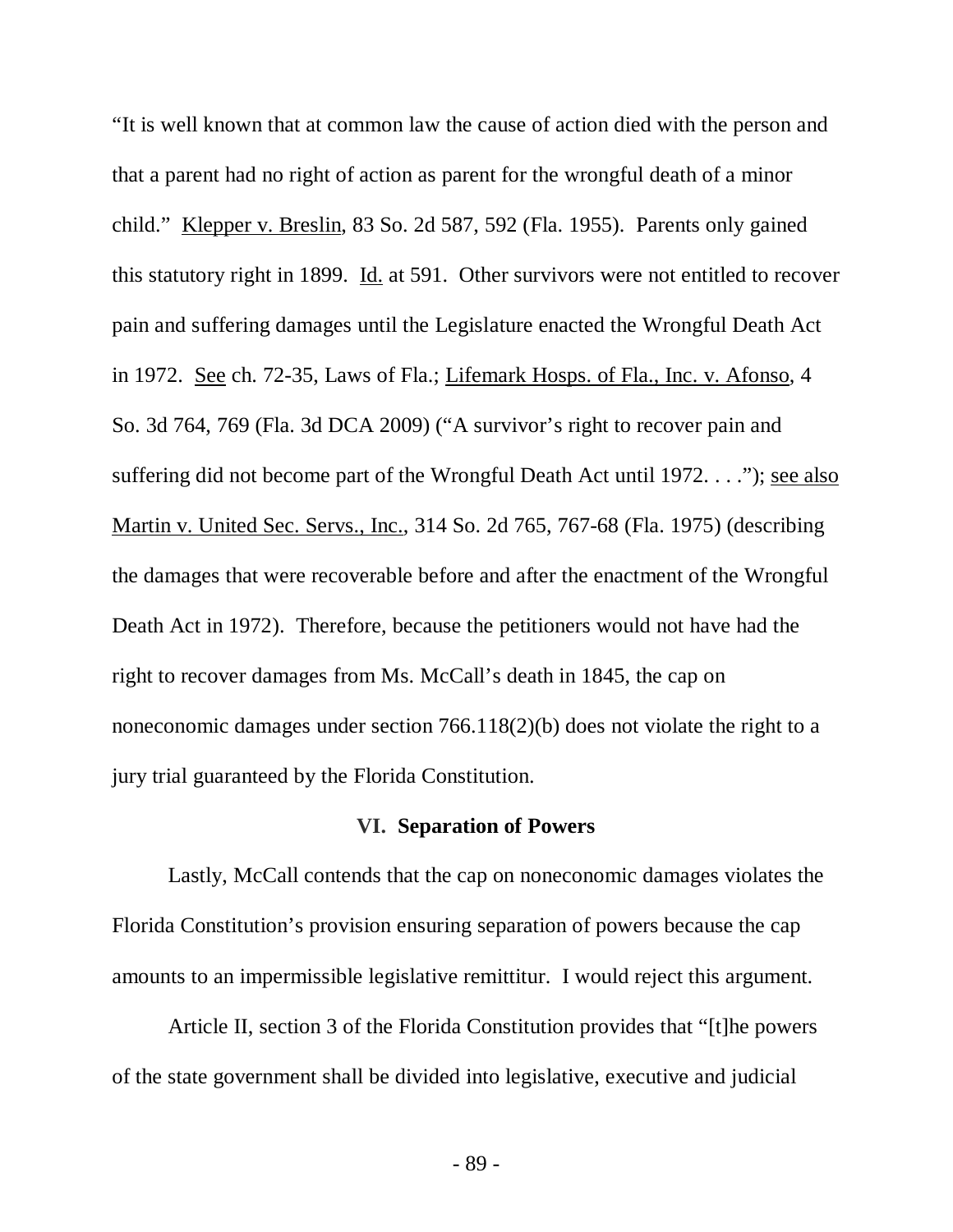branches. No person belonging to one branch shall exercise any powers appertaining to either of the other branches unless expressly provided herein." As this Court has explained, "[g]enerally, the Legislature is empowered to enact substantive law while [the judicial branch] has the authority to enact procedural law." Massey v. David, 979 So. 2d 931, 936 (Fla. 2008). Therefore, "[i]f a statute is clearly substantive and operates in an area of legitimate legislative concern, this Court will not hold that it constitutes an unconstitutional encroachment on the judicial branch." Id. at 937.

In Rowlands v. Signal Construction Co., 549 So. 2d 1380, 1381-82 (Fla. 1989) (footnote omitted), this Court explained remittitur as follows:

In its classic sense, the term "remittitur" means nothing more than "[t]he procedural process by which a verdict of the jury is diminished by subtraction." Black's Law Dictionary 1164 (5th ed. 1979). Indeed, when remittitur was created in 1822 by Justice Story, it was for the express purpose of subtracting a specific amount from an excessive verdict if the plaintiff wanted to avoid the court's alternative new-trial order. Blunt v. Little, 3 F. Cas. 760, 762 (No. 1578) (C.C.A. Mass. 1822). See Note, Remittitur Practice in the Federal Courts, 76 Colum. L. Rev. 299, 300 (1976) (discussing history of remittitur). Thus, remittitur is proper where liability clearly exists, but the total dollar amount of damages is merely excessive.

In other words, "remittitur operates as a procedural device to bring the damages back within the outer bounds of law." Rowlands, 549 So. 2d at 1382 n.1.

Here, the challenged cap does not invade the province of the judiciary because it does not operate as a legislative remittitur. The statutory cap establishes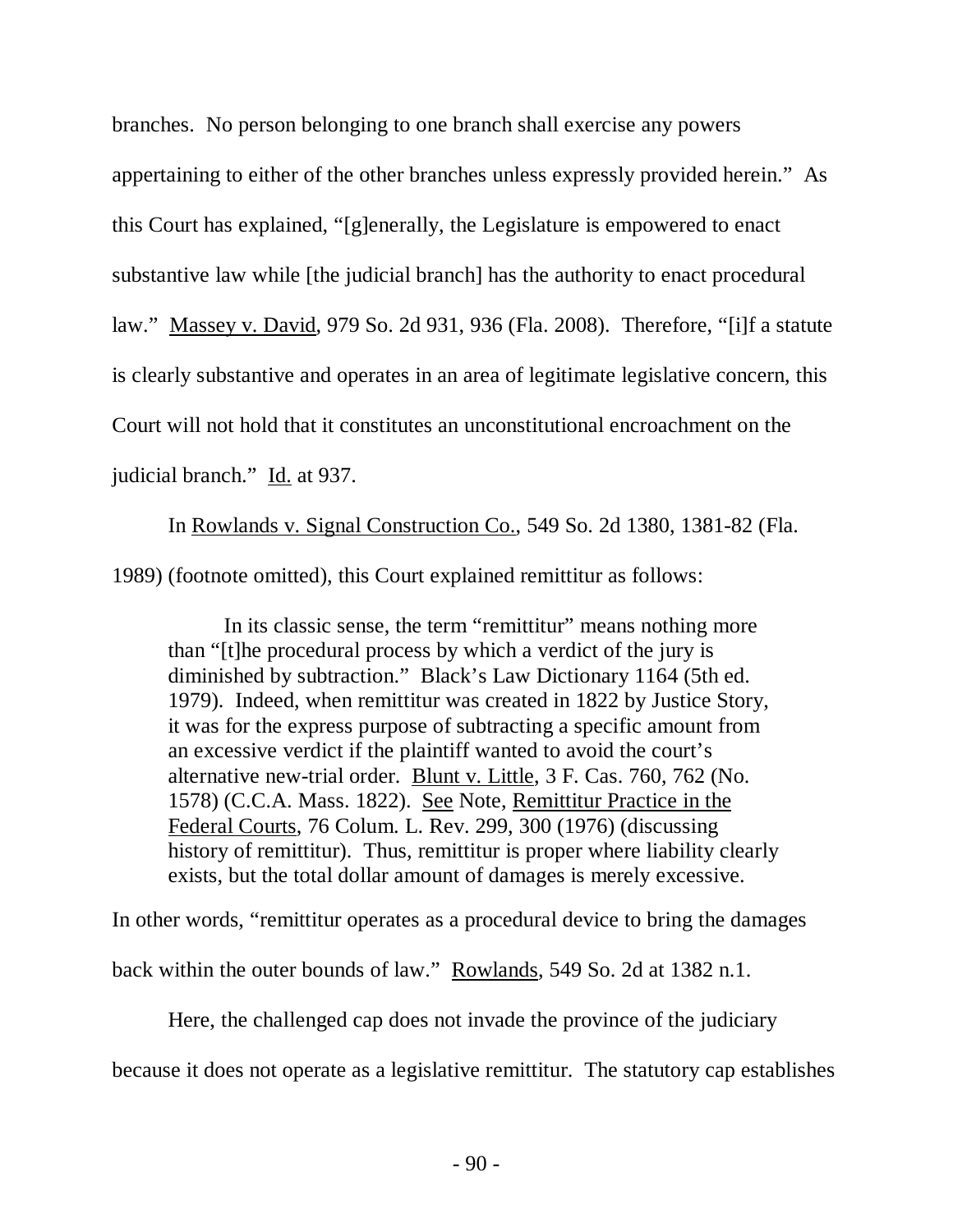a limit to noneconomic damages in medical malpractice cases generally. It does not perform the judiciary's function of reviewing the specific support for particular damage awards in individual cases. Accordingly, "[b]ecause the challenged law does not purport to vest the Legislature with authority to make a fact intensive, case-by-case determination of the propriety of damage awards in individual cases, it does not usurp the authority of the judiciary." M.D., 745 F. Supp. 2d at 1281.

Moreover, in Smith, 507 So. 2d at 1092, this Court rejected the argument that statutory limitations on punitive damages violated Florida's separation of powers provision. See also Echarte, 618 So. 2d at 191 (holding that the caps on noneconomic damages in medical malpractice cases where a party offers arbitration do not violate "the non-delegation doctrine"); Cauley, 403 So. 2d at 387 (holding that caps on damages in tort cases against municipalities do not violate "the separation of powers rule"). This Court in Smith explained that "[w]hen the legislature enacted these provisions, it was addressing the substantive rights of plaintiffs and defendants in civil litigation actions with regard to recovery of damages." 507 So. 2d at 1092. This Court also approved the following reasoning the trial court employed when rejecting the separation of powers claim:

Sections 51 and 52 deal with the subject of punitive damages. Section 51 defines the conditions the plaintiff must meet to recover punitive damages. Section 52 limits the amount of punitive damages available in certain civil actions. In addition, section 52 specifies who shall receive any punitive damages so awarded. Section 51 is clearly substantive because it sets the standard for establishing a claim for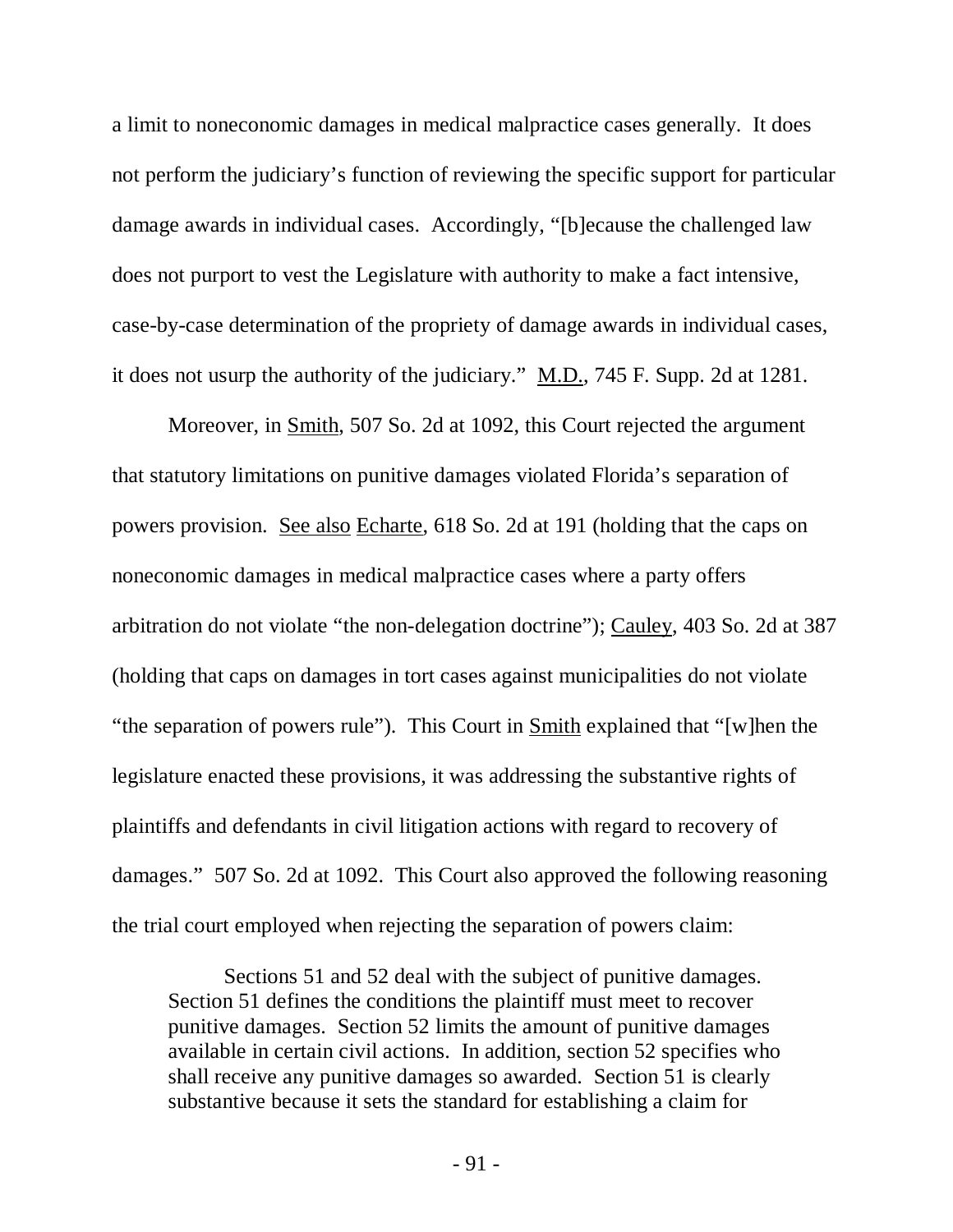punitive damages. The legislature, which has the authority to abolish punitive damages can surely set the standard for establishing such claims. The Court is of the view that both sections create substantive rights and further that any procedural provisions of these sections are intimately related to the definition of those substantive rights.

Id. at 1092 n.10.

Like the punitive damages statute at issue in Smith, the statutory cap on noneconomic damages at issue here addresses the substantive rights of parties with regard to the recovery of damages. And because section 766.118(2)(b) addresses substantive rights, it does not violate the separation of powers clause of the Florida Constitution.

# **VII. Conclusion**

As explained above, the plurality chooses to disregard the rational basis standard prescribed by our precedent as well as the Legislature's policy role under Florida's constitution. Under our precedent, Florida's per incident cap for a wrongful death action does not violate Florida's constitutional guarantees of equal protection, access to courts, jury trial, and separation of powers. Therefore, I would answer the certified questions from the Eleventh Circuit in the negative. I respectfully dissent.

CANADY, J., concurs.

Certified Question of Law from the United States Court of Appeals for the Eleventh Circuit - Case No. 07-00508CV-3-MCR/EMT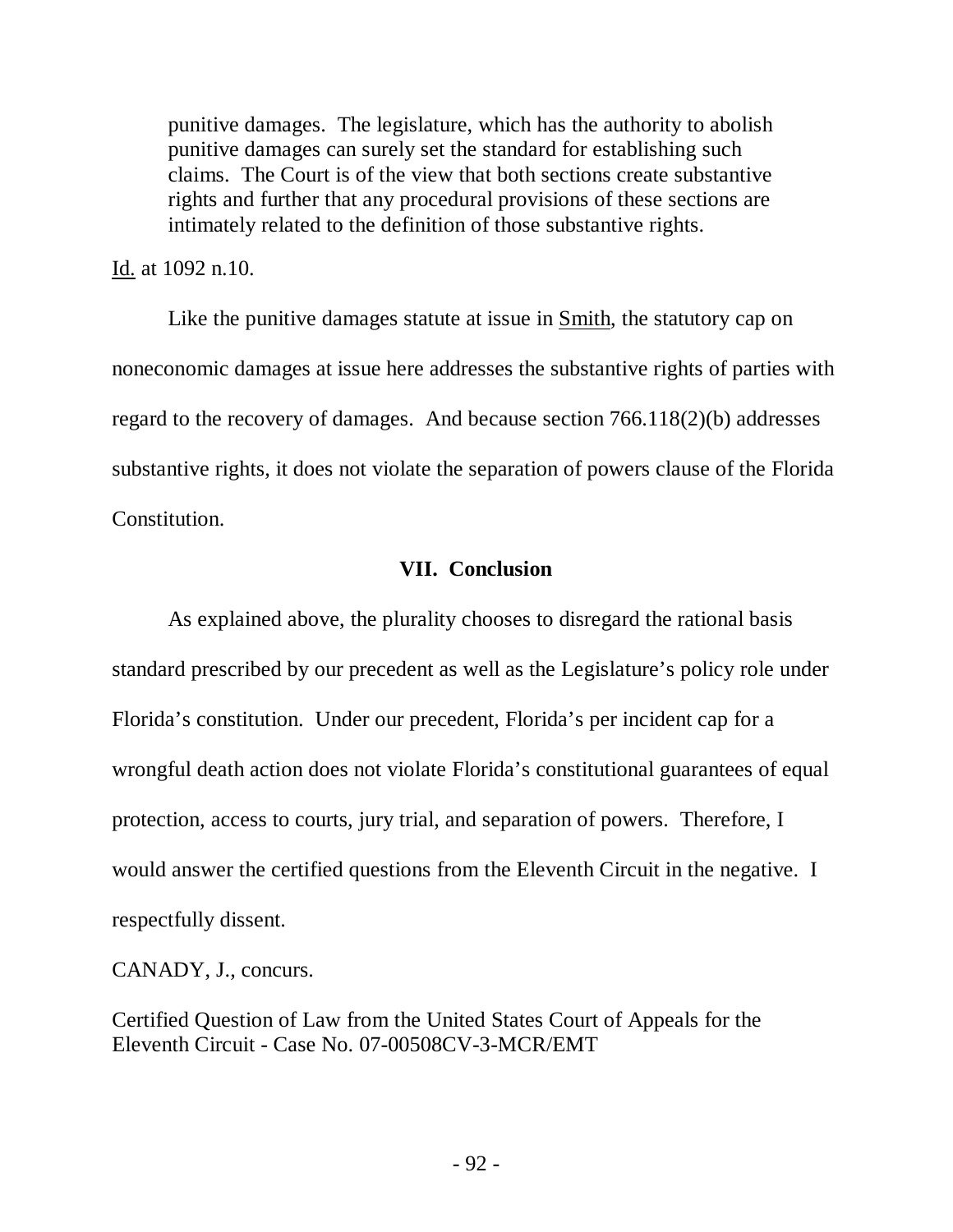Henry T. Courtney and Sara Courtney-Baigorri of Courtney Law Firm, Coral Gables, Florida; Stephen S. Poche of The Law Office of Stephen S. Poche, P.A., Shalimar, Florida; and Robert S. Peck and Valerie M. Nannery of Center for Constitutional Litigation, P.C., Washington, District of Columbia,

for Appellants

Tony West, Assistant Attorney General, Pamela C. Marsh, United States Attorney, Daniel J. Lenerz and Thomas M. Bondy, Attorneys, Appellate Staff Civil Division, United States Department of Justice, Washington, District of Columbia; and Pamela A. Moine, United States Attorney's Office, Pensacola, Florida,

for Appellee

Raoul G. Cantero and David P. Draigh of White & Case LLP, Miami, Florida,

for Amici Curiae Coral Gables Hospital, Delray Medical Center, Good Samaritan Medical Center, Hialeah Hospital, North Shore Medical Center, North Shore Medical Center-FMC Campus, Palm Beach Gardens Medical Center, Palmetto General Hospital, St. Mary's Medical Center and West Boca Medical Center

Thomas E. Warner and Dean A. Morande of Carlton Fields, P.A., West Palm Beach, Florida,

for Amicus Curiae HCA Health Services of Florida, Inc.

Fred J. Hiestand, Sacramento, California,

for Amicus Curiae The Civil Justice Association of California

Jennifer A. Tschetter, General Counsel, Florida Department of Health, Tallahassee, Florida; M. Drew Parker, General Counsel, and John Slye, Acting General Counsel, Florida Department of Children & Families, Tallahassee, Florida; Dean C. Kowalchyk, General Counsel, Florida Department of Elder Affairs, Tallahassee, Florida; William H. Roberts, Acting General Counsel, Florida Agency for Health Care Administration, Tallahassee, Florida; and Mike Palecki, General Counsel, Florida Department of Agency for Persons with Disabilities, Tallahassee, Florida,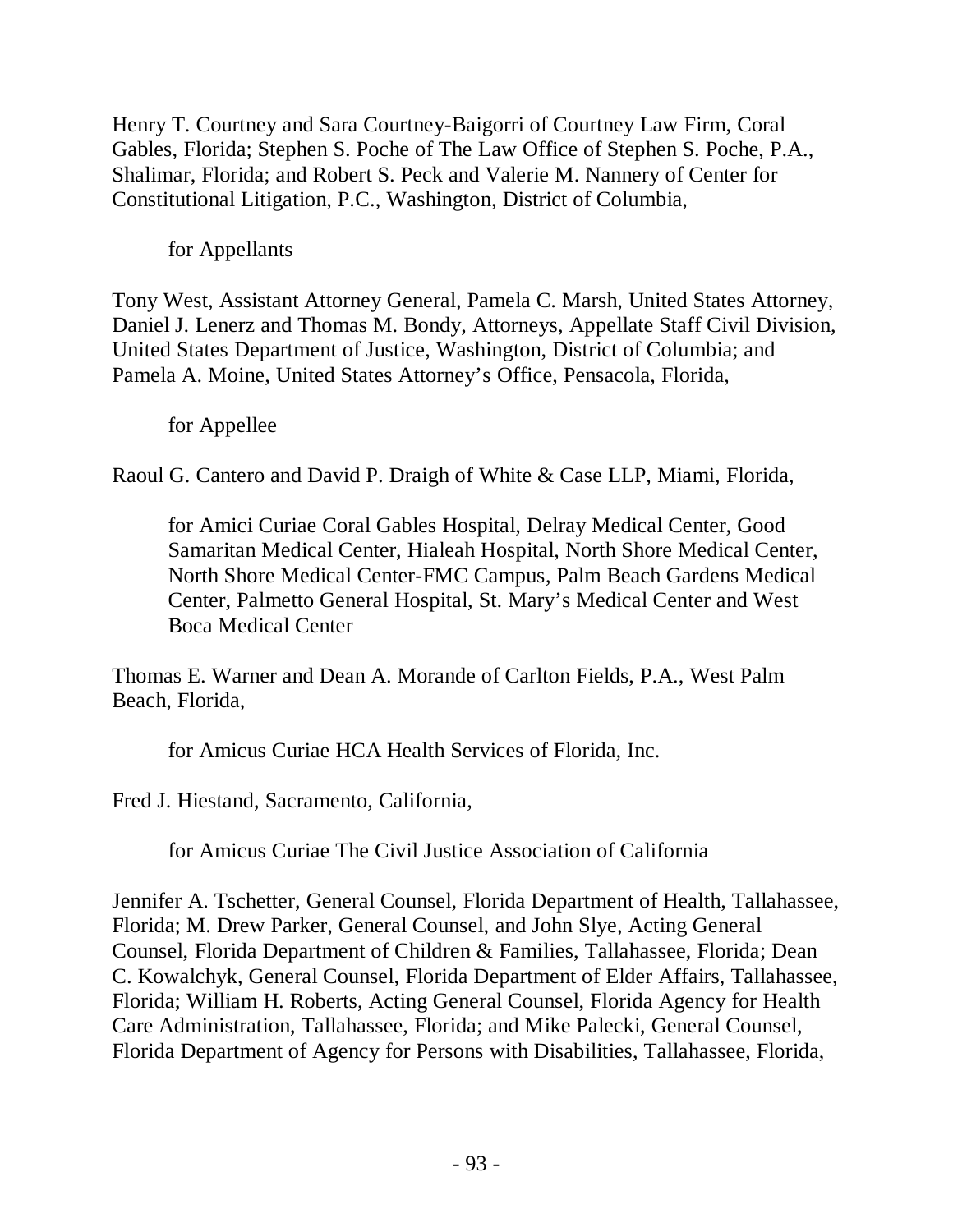for Amici Curiae Surgeon General Frank Famer and Florida's Healthcare Agencies

William W. Large, Tallahassee, Florida,

for Amicus Curiae Florida Justice Reform Institute

Stephen Hogge of Stephen Hogge, Esq., LLC, Tallahassee, Florida,

for Amicus Curiae Professor Paul H. Rubin

George N. Meros, Jr. and Allen Winsor of GrayRobinson PA, Tallahassee, Florida,

for Amici Curiae Florida College of Emergency Physicians and The Florida Orthopaedic Society

Mark Hicks, Dinah Stein, and Shannon Kain of Hicks, Porter, Ebenfeld & Stein, P.A., Miami, Florida,

for Amicus Curiae Florida Medical Association

Arthur J. England, Jr. and Christopher B. Carbot of Greenberg Traurig, P.A., Miami, Florida; Mark K. Delegal and Cynthia S. Tunnicliff of Pennington, Moore, Wilkinson, Bell & Dunbar, P.A., Tallahassee, Florida,

for Amici Curiae The Florida Hospital Association and The Safety Net Hospital Alliance of Florida

Pamela Jo Bondi, Attorney General and Diane G. DeWolf, Deputy Solicitor General, Office of the Attorney General, Tallahassee, Florida,

for Amicus Curiae The State of Florida

Christopher L. Nuland and Brian Hart of Law Offices of Christopher L. Nuland, P.A., Jacksonville, Florida,

for Amici Curiae The Florida Chapter of the American College of Physicians, Florida Chapter of the American College of Surgeons, Florida Obstetric and Gynecologic Society, Florida Society of Plastic Surgeons, Florida Society of Thoracic and Cardiovascular Surgeons, Florida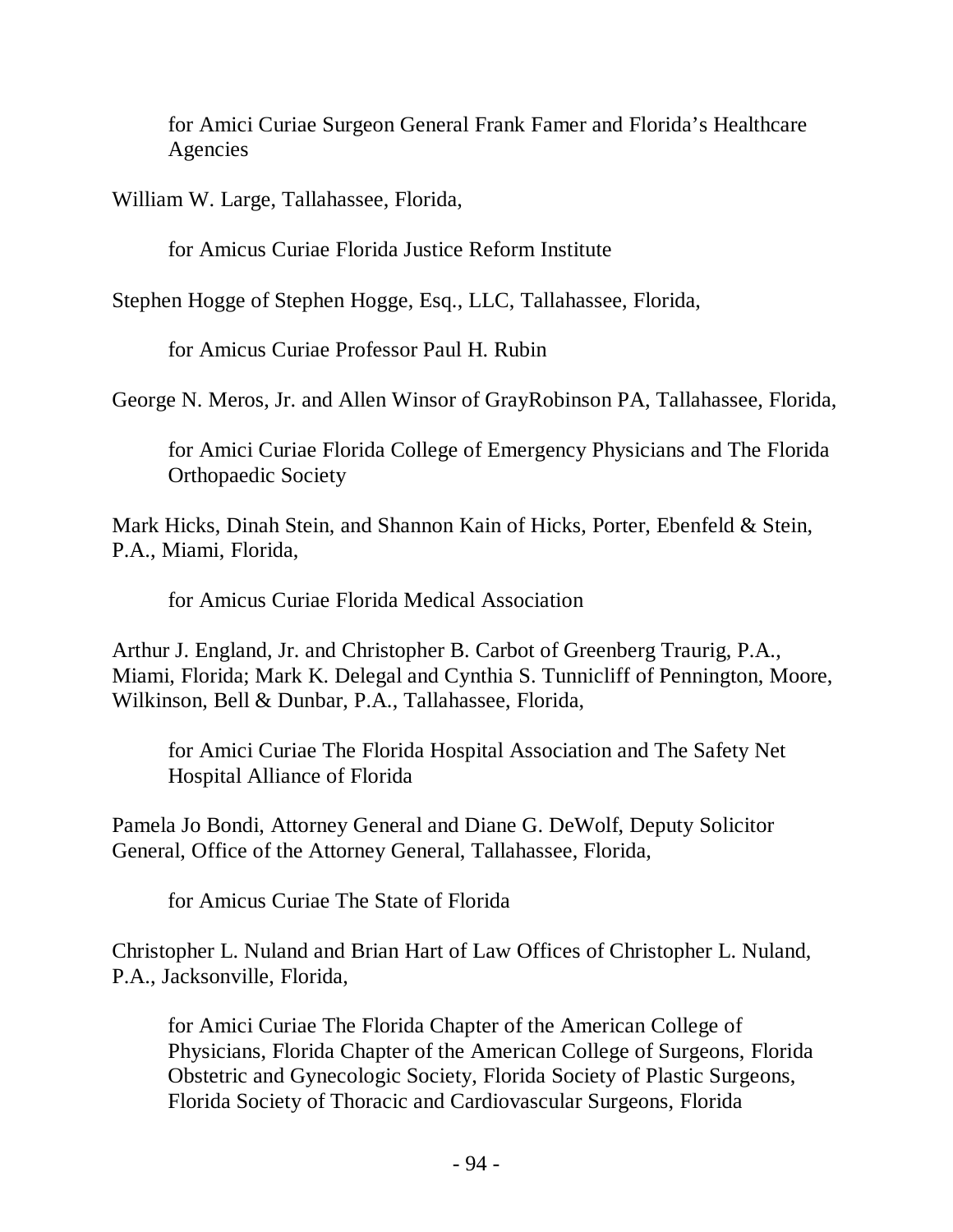Neurosurgical Society, Florida Society of General Surgeons, Florida Society of Dermatology and Dermatologic Surgery and Florida Gastroenterologic Society

Michael L. Rosen of Shook Hardy & Bacon L.L.P., Tampa, Florida; Mark A. Behrens and Cary Silverman of Shook Hardy & Bacon, Washington, District of Columbia,

for Amici Curiae American Medical Association, American Academy of Orthopaedic Surgeons, American Congress of Obstetricians and Gynecologists, Chambers of Commerce of the United States of American, Health Coalition on Liability and Access, Physicians Insurers Association of America, Property Casualty Insurers Association of America, National Association of Mutual Insurance Companies, and NFIB Small Business Legal Center

Lincoln J. Connolly of Rossman, Baumberger, Reboso, Spier & Connolly, P.A., Miami, Florida,

for Amici Curiae Floridians for Patient Protections, Inc. and Florida Consumer Action Network, Inc.

Barbara W. Green of Barbara Green, P.A., Coral Gables, Florida; and Joel S. Perwin of Joel S. Perwin, P.A., Miami, Florida,

for Amici Curiae The Florida Justice Association, AARP, Florida AFL-CIO, and Florida Public Employee Council 79, AFSCME, AFL-CIO

John S. Mills and Andrew D. Manko of The Mills Firm, P.A., Tallahassee, Florida

for Amici Curiae Professors Neil Vidmar, Tom Baker, Ralph L. Brill, Martha Chamallas, Stephen Daniels, Thomas A. Eaton, Theodore Eisenberg, Marc Galanter, Valerie P. Hans, Edward J. Kionka, Thomas Koenig, Herbert Kritzer, Nancy S. Marder, Joanne Martin, Frank M. McClellan, Deborah Jones Merritt, James T. Richardson, and Michael L. Rustad

Stephen N. Zack, President, American Bar Association, Chicago, Illinois; and Herman J. Russomanno, Robert J. Borrello, Herman J. Russomanno III, of Russomanno & Borrello P.A., Miami, Florida,